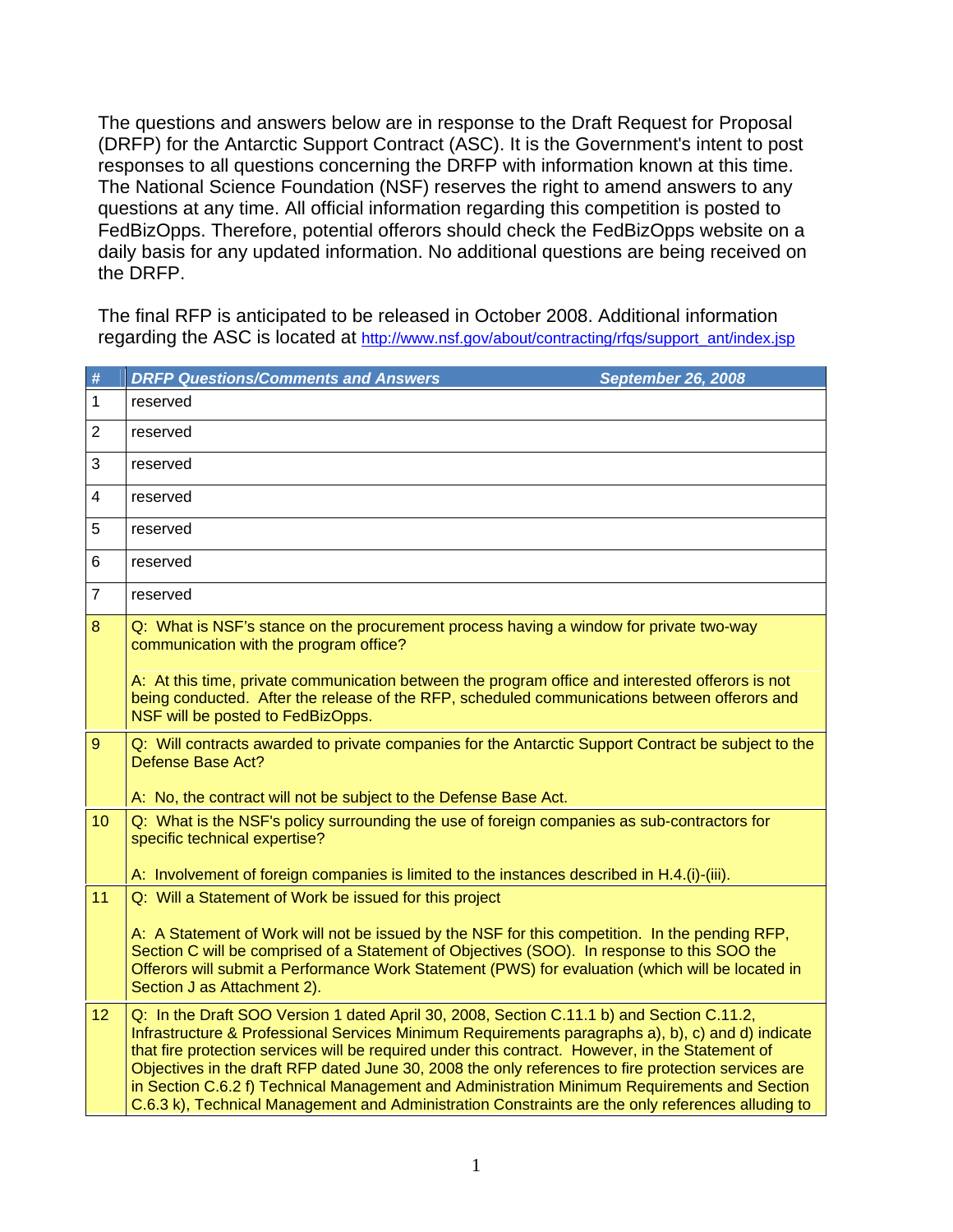| # |    | <b>DRFP Questions/Comments and Answers</b><br><b>September 26, 2008</b>                                                                                                                                                                                                                                                                                                                                                                                                                                                                                                                                                                                                                                                                                                                                                                                                                                                         |
|---|----|---------------------------------------------------------------------------------------------------------------------------------------------------------------------------------------------------------------------------------------------------------------------------------------------------------------------------------------------------------------------------------------------------------------------------------------------------------------------------------------------------------------------------------------------------------------------------------------------------------------------------------------------------------------------------------------------------------------------------------------------------------------------------------------------------------------------------------------------------------------------------------------------------------------------------------|
|   |    | a fire protection services requirement. Will there be a requirement for the contractor to provide<br>Aircraft Rescue and Fire Fighting (ARFF), structural fire protection, and the related fire prevention<br>and inspection services?                                                                                                                                                                                                                                                                                                                                                                                                                                                                                                                                                                                                                                                                                          |
|   |    | A: While the Draft SOO published on 18 April 2008 was more specific regarding NSF's<br>expectations for contractor supplied fire fighting services than in Section C of the Draft RFP (posted<br>18 June 2008), offerors for the ASC should describe how they propose to provide the USAP with a<br>complete and comprehensive program for fire protection for all aspects of Antarctic operations<br>including structural, airfield, field camp, and vehicle elements.                                                                                                                                                                                                                                                                                                                                                                                                                                                         |
|   | 13 | Q: We have worked on a number of government contract pursuits; in those RFPs the government<br>leaves the management of awarded award fees to the Offeror and subcontractor as part of their<br>teaming agreement. Requiring the Offeror to share award fees with subcontractors (rather than as<br>a negotiable element of their teaming agreement) will (possibly) cause the Offerors to reconsider<br>their subcontracting plans, reducing the number of subcontracts they award.<br>A: Section B.7(d) will be removed from the Final RFP.                                                                                                                                                                                                                                                                                                                                                                                   |
|   | 14 | Q: Section C.6.2.f states that the contractor must "develop emergency response plans and<br>maintain a capability to properly mitigate and respond to emergencies with appropriately trained<br>personnel." Please clarify the requirements for emergency response services to include Aircraft<br>Rescue and Fire Fighting (ARFF), Emergency Medical Services (EMS) and structural emergency<br>response services. The referenced requirements (Section C.6.2. f) and (Section C.6.3. k) are too<br>vague to determine staffing and the NSF's expectations in this mission critical area. Please define<br>the government's expectations for fire prevention and fire extinguisher inspection/maintenance<br>services.                                                                                                                                                                                                         |
|   |    | A: (1) To the maximum degree possible and practical USAP expects compliance with the following<br>standards for airfield/aircraft fire protection:NFPA 403, Standard for Aircraft Rescue and Fire<br><b>Fighting Services at Airports</b><br>USAF T.O. 00-125-72, Ground Servicing of Aircraft and Static Grounding/Bonding<br>AMCI 11-208 and AFP 32-2004 (MOOTW, Military Operations Other Than War)<br>To the maximum degree possible and practical USAP expects compliance with the following<br>standards for structural fire protection:<br>NFPA family of codes and standards (especially NFPA Std. 1500, Firefighter Occupational Health<br>and Safety Program)<br>(2) The expectation is that Emergency Medical Services (EMS) will be structured so as to provide<br>prompt, appropriate care to injured or ill USAP participants. Useful models include state or local<br>EMS systems or the military health system. |
|   | 15 | Q: Is indoor air purification an integral part of this project?<br>A: Air purification is not an integral part of this project.                                                                                                                                                                                                                                                                                                                                                                                                                                                                                                                                                                                                                                                                                                                                                                                                 |
|   | 16 | Q: Reference CLINS 1400, 2300, 3300, 4300, and 5300. Considering the New<br>Construction/Special Projects nature of these desired estimates, will the NSF provide specific<br>project SOWs for the development of target costs, target profits and profit adjustment formula?<br>A: The final RFP will not include FPIF CLINs. The Final RFP will have a Government provided NTE<br>for major construction and special projects. This portion will not be part of the total evaluated cost<br>for Section M purposes. Major construction and special projects' requirements will be determined<br>post-award and will be incorporated by modification into the contract and will be consistent with the                                                                                                                                                                                                                         |
|   |    | pertinent Annual Program Plan.                                                                                                                                                                                                                                                                                                                                                                                                                                                                                                                                                                                                                                                                                                                                                                                                                                                                                                  |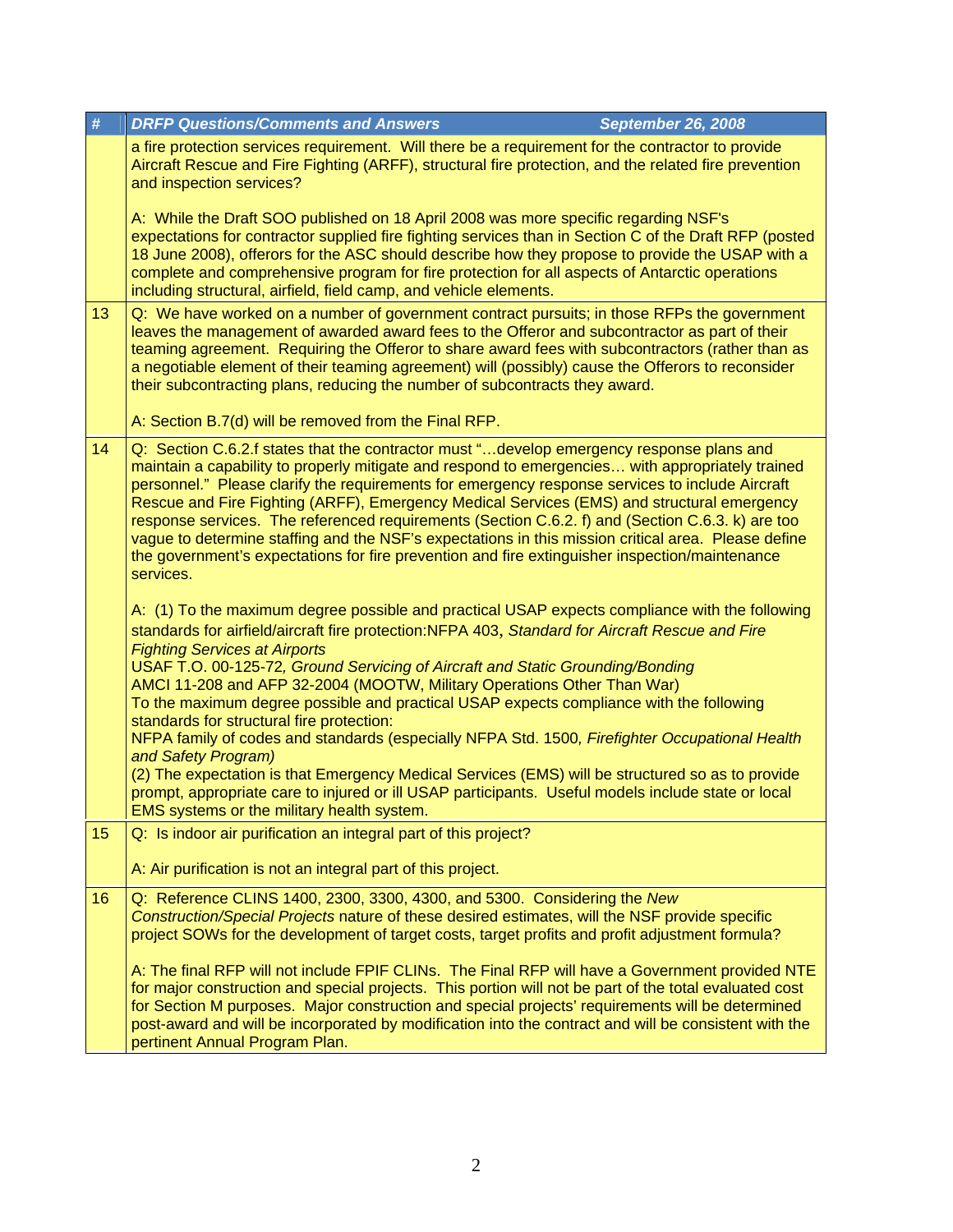| $\#$ | <b>DRFP Questions/Comments and Answers</b><br><b>September 26, 2008</b>                                                                                                                                                                                                                                                                                                                                                                                                                                                                                                                                                                                                                                                                                                                                                                                                                                                                                          |
|------|------------------------------------------------------------------------------------------------------------------------------------------------------------------------------------------------------------------------------------------------------------------------------------------------------------------------------------------------------------------------------------------------------------------------------------------------------------------------------------------------------------------------------------------------------------------------------------------------------------------------------------------------------------------------------------------------------------------------------------------------------------------------------------------------------------------------------------------------------------------------------------------------------------------------------------------------------------------|
| 17   | Q: Reference the Fixed-Price Incentive (Firm target) contract elements addressed in CLINS 1400,<br>2300, 3300, 4300, and 5300. We note that 48 CFR - specifically, 48 CFR 16.403-1 - does not<br>reference an "over/under range" determination. Please elaborate on this metric.                                                                                                                                                                                                                                                                                                                                                                                                                                                                                                                                                                                                                                                                                 |
|      | A: The final RFP will not include FPIF CLINs.                                                                                                                                                                                                                                                                                                                                                                                                                                                                                                                                                                                                                                                                                                                                                                                                                                                                                                                    |
| 18   | Q: Reference to Section C in general. Will a table of standards (e.g., NFPA, API, IBC, FISMA,<br>OSHA, etc) be provided in the final RFP?                                                                                                                                                                                                                                                                                                                                                                                                                                                                                                                                                                                                                                                                                                                                                                                                                        |
|      | A: Offerors are responsible for locating standards available to the general public and applicable to a<br>given situation.                                                                                                                                                                                                                                                                                                                                                                                                                                                                                                                                                                                                                                                                                                                                                                                                                                       |
| 19   | Q: Reference Section C.6.2.k. To what specific standard(s) are USAP medical facilities managed?                                                                                                                                                                                                                                                                                                                                                                                                                                                                                                                                                                                                                                                                                                                                                                                                                                                                  |
|      | A: Fixed USAP medical facilities are managed and operated to provide ambulatory and urgent care<br>services. No surgical capability exists at any USAP station.                                                                                                                                                                                                                                                                                                                                                                                                                                                                                                                                                                                                                                                                                                                                                                                                  |
| 20   | Q: Reference Section C.6.3.w. Will NSF provide bidders a copy of the master permit?                                                                                                                                                                                                                                                                                                                                                                                                                                                                                                                                                                                                                                                                                                                                                                                                                                                                              |
|      | A: NSF will make a document available in the library at<br>http://www.nsf.gov/about/contracting/rfqs/support_ant/index.jsp                                                                                                                                                                                                                                                                                                                                                                                                                                                                                                                                                                                                                                                                                                                                                                                                                                       |
| 21   | Q: Reference Section C.7.2.i. What are the support requirements relating to the existing<br>POLARICE database, and how is this related to the database referred to in this section?                                                                                                                                                                                                                                                                                                                                                                                                                                                                                                                                                                                                                                                                                                                                                                              |
|      | A: This section references the POLARICE application. Basic structural information concerning<br>USAP systems is available in the Pre-Solicitation Conference presentations at<br>http://www.nsf.gov/about/contracting/rfqs/support_ant/conference/conference_presentations.jsp                                                                                                                                                                                                                                                                                                                                                                                                                                                                                                                                                                                                                                                                                   |
| 22   | Q: Reference Section C.7.2. j. Was the NSF intent that this sentence read: "The contractor shall<br>procure using government funds, operate, maintain, and replace as required common"?                                                                                                                                                                                                                                                                                                                                                                                                                                                                                                                                                                                                                                                                                                                                                                          |
|      | A: The sentence is intended to be read as written.                                                                                                                                                                                                                                                                                                                                                                                                                                                                                                                                                                                                                                                                                                                                                                                                                                                                                                               |
| 23   | Q: Reference Section C.8 in general. What are the ruggedness standards for the IT hardware<br>being used to support the USAP?                                                                                                                                                                                                                                                                                                                                                                                                                                                                                                                                                                                                                                                                                                                                                                                                                                    |
|      | A: NSF has not established specific standards for ruggedness. In keeping with OMB Circular A-119<br>(revised), "Federal Participation in the Development and Use of Voluntary Consensus Standards<br>and in Conformity Assessment Activities," which states, "All federal agencies must use voluntary<br>consensus standards in lieu of government-unique standards in their procurement and regulatory<br>activities, except where inconsistent with law or otherwise impractical," NSF will work with the<br>awardee to determine appropriate standards on a case-by-case basis, determined by the nature of<br>the application. In some cases for extreme environmental conditions, performance that exceeds<br>even rigorous requirements such as MIL-STD-810 may be needed, and other cases, standard<br>commercial consumer grade standards may be applicable. The offeror is expected to apply its<br>skill/expertise as required to address this issue." |
| 24   | Q: Reference to Section C.8 in general. What is the minimum CMMI level rating that the NSF will<br>consider adequate?                                                                                                                                                                                                                                                                                                                                                                                                                                                                                                                                                                                                                                                                                                                                                                                                                                            |
|      | A: The Final RFP will be amended to require CMMI Level 3 certification as the minimum acceptable<br>level.                                                                                                                                                                                                                                                                                                                                                                                                                                                                                                                                                                                                                                                                                                                                                                                                                                                       |
|      |                                                                                                                                                                                                                                                                                                                                                                                                                                                                                                                                                                                                                                                                                                                                                                                                                                                                                                                                                                  |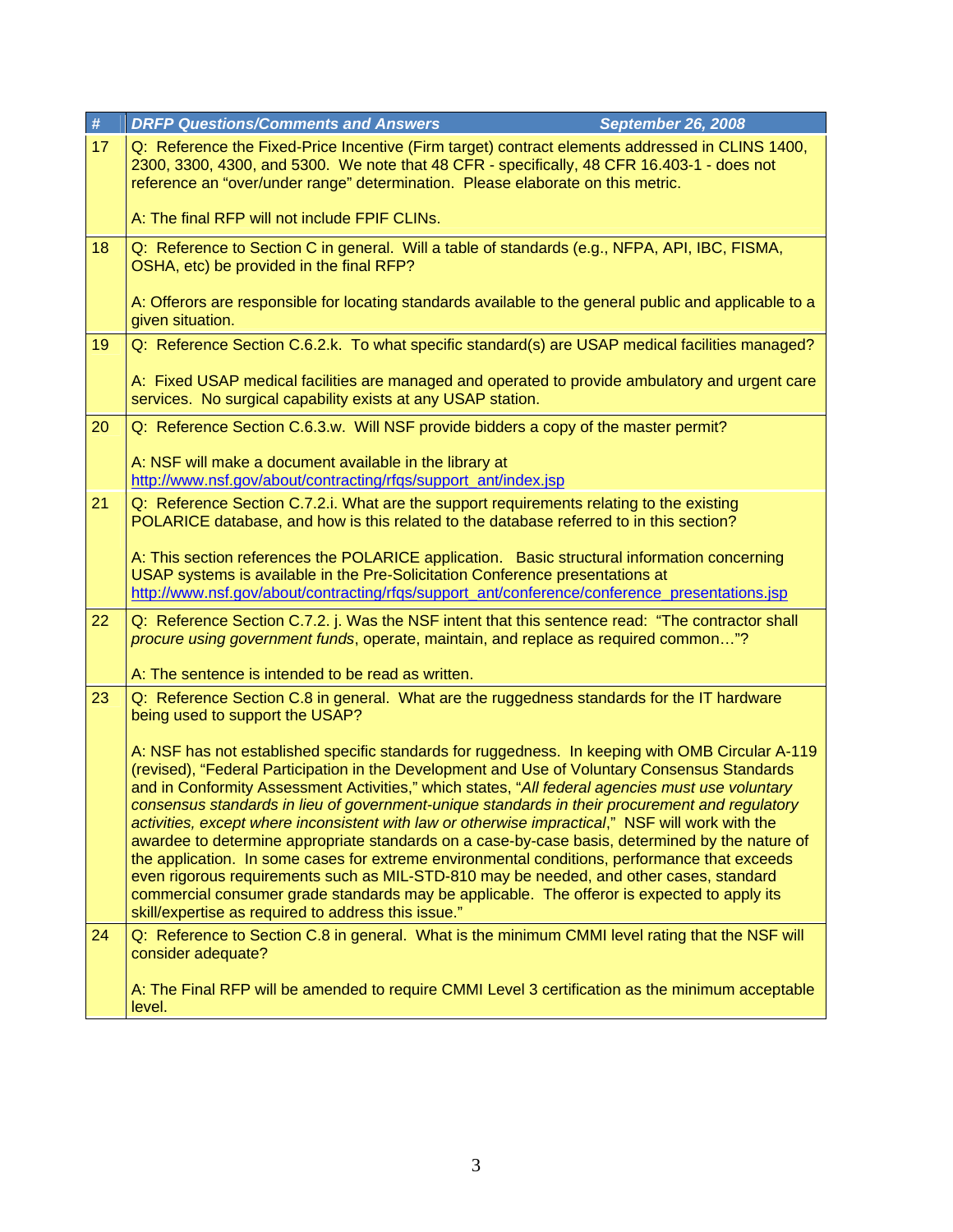| $\#$ | <b>DRFP Questions/Comments and Answers</b><br><b>September 26, 2008</b>                                                                                                                                                                                                                                                                                                                                                                                                                                                                                                                                                                                                                  |
|------|------------------------------------------------------------------------------------------------------------------------------------------------------------------------------------------------------------------------------------------------------------------------------------------------------------------------------------------------------------------------------------------------------------------------------------------------------------------------------------------------------------------------------------------------------------------------------------------------------------------------------------------------------------------------------------------|
| 25   | Q: Reference Section C.8.2.c. Was the NSF intent that this sentence read: "Provide within<br>sustaining funds general and special purpose electronic systems and services beyond conventional<br>Information Technology and Communications (IT&C) "?                                                                                                                                                                                                                                                                                                                                                                                                                                     |
|      | A: The phrasing of Section C.8.2.c is written as intended.                                                                                                                                                                                                                                                                                                                                                                                                                                                                                                                                                                                                                               |
| 26   | Q: Reference Section C.8.2.d. Will the contractor be responsible for maintenance and calibration<br>of other government agency equipment, i.e., SPAWAR, USAF and NASA?                                                                                                                                                                                                                                                                                                                                                                                                                                                                                                                   |
|      | A: The contractor will not be responsible for calibration of equipment for other government agencies.                                                                                                                                                                                                                                                                                                                                                                                                                                                                                                                                                                                    |
| 27   | Q: Reference Section C.8.2 i. Does a USAP service catalog exist today? If so, can it be used as a<br>baseline to develop the catalog as required in this item?                                                                                                                                                                                                                                                                                                                                                                                                                                                                                                                           |
|      | A. (1) No, there is no pre-existing service catalog. (2) The service catalog is to be developed by the<br>offeror and included in the offeror's proposal. The offeror's final service catalog will be approved<br>post-award.                                                                                                                                                                                                                                                                                                                                                                                                                                                            |
| 28   | Q: Reference Section C.8.3. Will the bidders have access to the stated Memorandum of<br><b>Agreements (MOAs)?</b>                                                                                                                                                                                                                                                                                                                                                                                                                                                                                                                                                                        |
|      | A: NSF will make those available to the offerors in the on-line Library at<br>http://www.nsf.gov/about/contracting/rfqs/support_ant/index.jsp                                                                                                                                                                                                                                                                                                                                                                                                                                                                                                                                            |
| 29   | Q: Reference Section C.9.3.c. Specifically that "American Petroleum Institute (API) guidelines and<br>regulations must be followed to the maximum extent within the USAP." We note that API is an<br>extensive organization with standards and guidelines that overlap and duplicate standards and<br>guidelines addressed and covered by many other regulatory bodies and/or professional<br>organizations, (e.g., addressing subjects such as safety, fire protection, IT security, etc.). Is it the<br>aim of the NSF to make the API a primary standards organization for the USAP?<br>A: It is not the intent of NSF to have API be the overarching standards organization for NSF. |
| 30   | Q: Reference Section H.1 a. Does this listing represent the minimum requirement or the entire                                                                                                                                                                                                                                                                                                                                                                                                                                                                                                                                                                                            |
|      | requirement for key personnel?                                                                                                                                                                                                                                                                                                                                                                                                                                                                                                                                                                                                                                                           |
|      | A: This listing represents the minimum requirement of key personnel; however, Offerors may<br>propose additional key personnel.                                                                                                                                                                                                                                                                                                                                                                                                                                                                                                                                                          |
| 31   | Q: Reference Section H.4. The section initially states that "The U.S. Firm awarded this contract<br>shall employ only U.S. Citizens". Later in the same section it states "all personnel performing work<br>being reimbursed to the contractor as a direct cost, or by the contractor to its affiliates, consultants,<br>or subcontractors as a direct cost under any sub-agreement, must be U.S. citizens or permanent<br>residents."<br>Should the first sentence read "shall employ only U.S. Citizens or permanent residents"?                                                                                                                                                       |
|      | A: Section H.4 Award of Contract to U.S. Firms and Citizens Only will be revised in the final RFP.                                                                                                                                                                                                                                                                                                                                                                                                                                                                                                                                                                                       |
| 32   | Q: Reference Section H.22, Domicile Transportation. This section states that transportation of<br>employees from domicile to work places shall not be an allowable cost under this contract. We<br>request that NSF provide a definition of domicile.                                                                                                                                                                                                                                                                                                                                                                                                                                    |
|      | A: Transportation from domicile to work will not be an allowable cost except to and from Antarctica.<br>Domicile, as defined in Black's Law Dictionary, is where an individual has a permanent home or<br>principal residence.                                                                                                                                                                                                                                                                                                                                                                                                                                                           |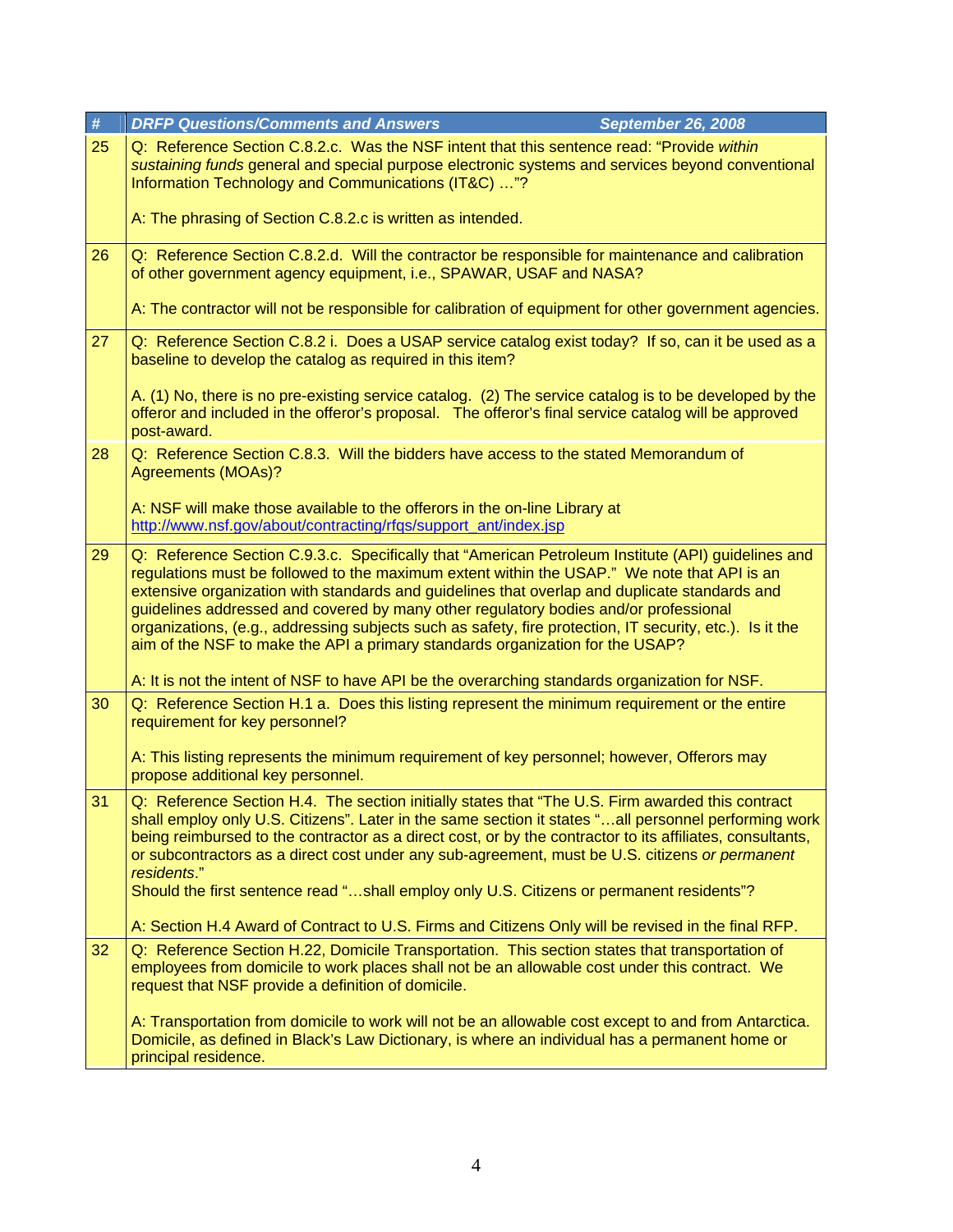| $\#$ | <b>DRFP Questions/Comments and Answers</b><br><b>September 26, 2008</b>                                                                                                                                                                                                                                                                                                                                                                                                                                                                                                                                                                                                                                                                                                                                                                                                                                                                                                                                                                                                                                |
|------|--------------------------------------------------------------------------------------------------------------------------------------------------------------------------------------------------------------------------------------------------------------------------------------------------------------------------------------------------------------------------------------------------------------------------------------------------------------------------------------------------------------------------------------------------------------------------------------------------------------------------------------------------------------------------------------------------------------------------------------------------------------------------------------------------------------------------------------------------------------------------------------------------------------------------------------------------------------------------------------------------------------------------------------------------------------------------------------------------------|
| 33   | Q: Reference Section L.11.10.7. This section directs the contractor to submit a schedule of all<br>proposed direct and indirect rates by fiscal year. We assume labor rates would fall in this category.<br>Please clarify your definition of direct rates.                                                                                                                                                                                                                                                                                                                                                                                                                                                                                                                                                                                                                                                                                                                                                                                                                                            |
|      | A: The distribution of direct and indirect costs must be consistent with the Cost Accounting<br>Standards Disclosure Statement provided by the offeror.                                                                                                                                                                                                                                                                                                                                                                                                                                                                                                                                                                                                                                                                                                                                                                                                                                                                                                                                                |
| 34   | Q: Reference Section L.12.1. Please confirm that the stated Total Small Business percentage as<br>well as the Small Business Category percentages are based on total <i>subcontract</i> dollars, and not<br>total contract dollars.                                                                                                                                                                                                                                                                                                                                                                                                                                                                                                                                                                                                                                                                                                                                                                                                                                                                    |
|      | A: It will be based on total contract dollars not subcontract dollars.                                                                                                                                                                                                                                                                                                                                                                                                                                                                                                                                                                                                                                                                                                                                                                                                                                                                                                                                                                                                                                 |
| 35   | Q: Reference Section L.15. Should this state "The maximum offer acceptance period is 365<br>calendar days"?                                                                                                                                                                                                                                                                                                                                                                                                                                                                                                                                                                                                                                                                                                                                                                                                                                                                                                                                                                                            |
|      | A: Section L.15. is correct as written in the RFP.                                                                                                                                                                                                                                                                                                                                                                                                                                                                                                                                                                                                                                                                                                                                                                                                                                                                                                                                                                                                                                                     |
| 36   | Q: Reference Section B.2. Regarding the Cost Reimbursable CLINs, does the NSF plan to provide<br>defined estimates to be used by all Offerors in bidding these CLINs?                                                                                                                                                                                                                                                                                                                                                                                                                                                                                                                                                                                                                                                                                                                                                                                                                                                                                                                                  |
|      | A: NSF is reconsidering those CLINs. It is the offeror's responsibility to acquire necessary cost<br>information to make these estimates via on-line library information, pre-solicitation conference, site<br>visits and pre-proposal one-on-ones.                                                                                                                                                                                                                                                                                                                                                                                                                                                                                                                                                                                                                                                                                                                                                                                                                                                    |
| 37   | Q: Ref. DRFP Section B.2, Section B.6, Section J.1. In the performance of the contract, the Cost<br>Reimbursable (CR) structure defined in the Draft RFP incentivizes the contractor to emphasize<br>timeliness (of delivering material and personnel) over cost savings in order to minimize risk to the<br>performance of the Award Fee CLINs. Additionally, Section J.1 calls for "Surveillance Plan(s),<br>inclusive of Performance Metrics (for other than CPAF-C portions of the contract)", but it is not clear<br>how these performance metrics would apply to a cost reimbursable structure to incentivize the<br>contractor to better achieve the goals of the NSF. Would the NSF consider a Cost Plus Incentive<br>Fee (CPIF) structure for materials, ODCs, travel, etc. to recognize the risk in delivering all required<br>material and personnel to their final destination on time, and to better balance cost and timeliness<br>incentives? If so, the Surveillance Plan could then be structured to directly affect the incentive fee<br>earned by the contractor under these CLINs. |
|      | A: NSF is not currently considering a CPIF structure. Surveillance Plans (SP) will be required to<br>evaluate and document the contractor's performance through the life of the contract. For instance,<br>the CPAF portion of the contract will have a SP called the Award Fee Plan and non-CPAF portions<br>will have a SP that doesn't include an Award Fee Plan.                                                                                                                                                                                                                                                                                                                                                                                                                                                                                                                                                                                                                                                                                                                                   |
| 38   | Q: Ref. DRFP Section B.2, B.4. Reference Draft RFP Section B2 and Section B4, FPIF CLINs<br>1400, 2300, 3300, 4300, and 5300 for Construction/Special Projects: It is not clear how<br>Construction/Special Projects would be authorized and funded under these CLINs.                                                                                                                                                                                                                                                                                                                                                                                                                                                                                                                                                                                                                                                                                                                                                                                                                                 |
|      | A: NSF is reconsidering the use of FPIF CLINs. Major construction and special projects will be<br>separately authorized and funded via contract modification.                                                                                                                                                                                                                                                                                                                                                                                                                                                                                                                                                                                                                                                                                                                                                                                                                                                                                                                                          |
| 39   | Q: Ref. DRFP Section B.2, Section B.4. Does the NSF intend to order services under these CLINs<br>through task orders? If so, would the NSF consider adding FAR 52.216-18 Ordering and 52.216-19<br>Order Limitations to the RFP, modifying 52.216-1 in Section L to include the Indefinite Delivery<br>Indefinite Quantity contract type, and providing additional direction concerning task order proposal<br>procedures and expectations?                                                                                                                                                                                                                                                                                                                                                                                                                                                                                                                                                                                                                                                           |
|      | A: NSF does not intend to order services through Task Orders.                                                                                                                                                                                                                                                                                                                                                                                                                                                                                                                                                                                                                                                                                                                                                                                                                                                                                                                                                                                                                                          |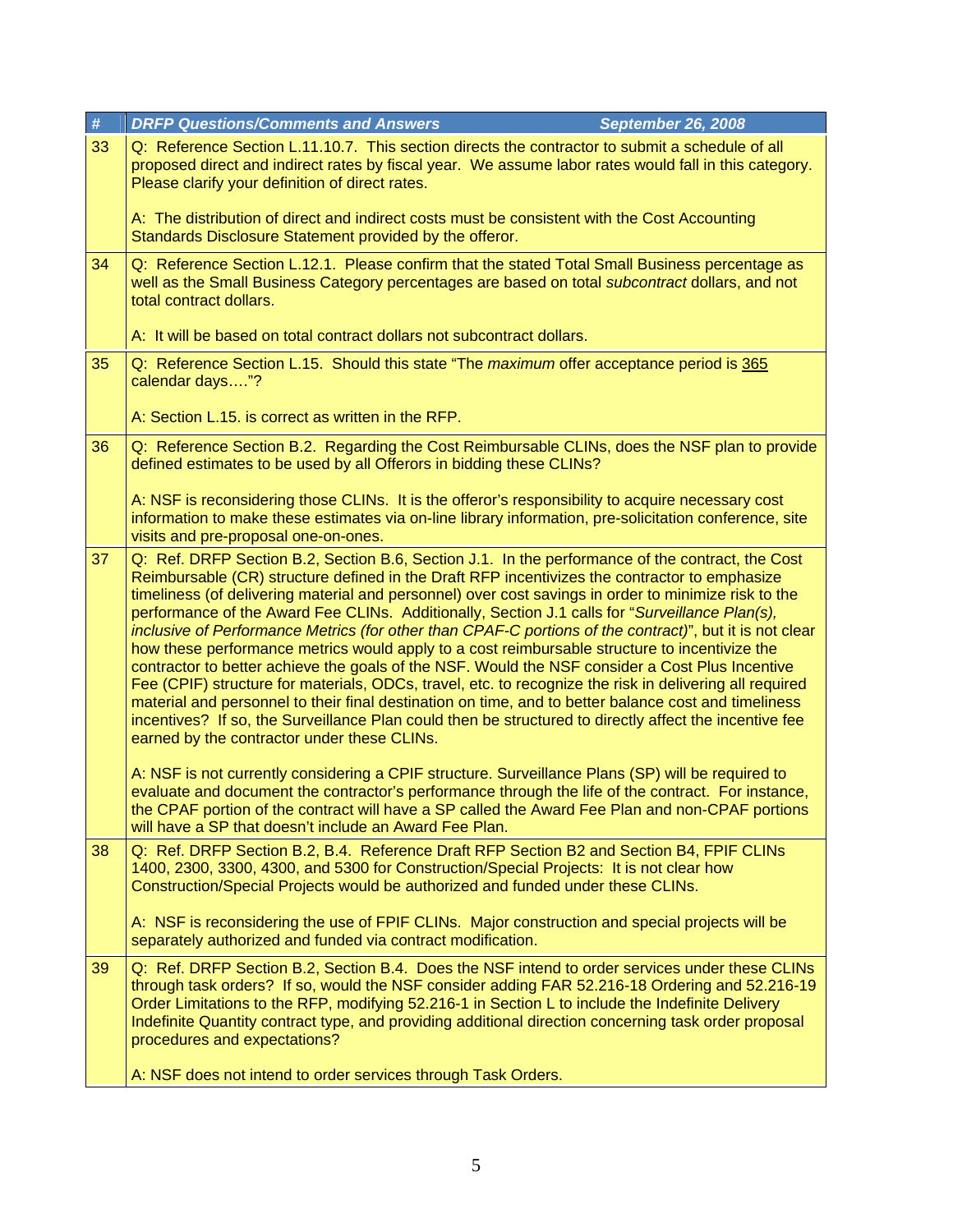| $\pmb{\#}$ | <b>September 26, 2008</b><br><b>DRFP Questions/Comments and Answers</b>                                                                                                                                                                                                                                                                                                                                                                                                                                                                                                                                                                                                                                                                                                                                                                                                                                                                                                                                                                         |
|------------|-------------------------------------------------------------------------------------------------------------------------------------------------------------------------------------------------------------------------------------------------------------------------------------------------------------------------------------------------------------------------------------------------------------------------------------------------------------------------------------------------------------------------------------------------------------------------------------------------------------------------------------------------------------------------------------------------------------------------------------------------------------------------------------------------------------------------------------------------------------------------------------------------------------------------------------------------------------------------------------------------------------------------------------------------|
| 40         | Q: Ref. DRFP Section B.2, B.4. Would the NSF also consider adding FFP and CPFF Task Order<br>CLINs to provide contracting flexibility for special projects?                                                                                                                                                                                                                                                                                                                                                                                                                                                                                                                                                                                                                                                                                                                                                                                                                                                                                     |
|            | A: The Final RFP will have a Government provided NTE for major construction and special<br>projects. This portion will not be part of the total evaluated cost for Section M purposes. Major<br>construction and special projects' requirements will be determined post-award and will be<br>incorporated by modification into the contract and will be consistent with the pertinent Annual<br>Program Plan.                                                                                                                                                                                                                                                                                                                                                                                                                                                                                                                                                                                                                                   |
| 41         | Q: Ref DRFP Section B2 and Section B4. FPIF CLINs 1400, 2300, 3300, 4300, and 5300 for<br>Construction/Special Projects: The table in Section B2 provides fill-ins for Cost/Price, Fee, and<br>Total Price, and Section B4 provides blanks for total cost, target profit, and target price as well as a<br>figure for ceiling price. However the FPIF definition in FAR 52.216-16 provides for a formula for<br>adjusting profit based on the variance between target and negotiated cost. There is no place<br>defined in the referenced sections for the over and under profit adjustment percentages. Where<br>should the Offeror describe its proposed cost adjustment formula within its proposal?                                                                                                                                                                                                                                                                                                                                         |
|            | A: The proposed cost adjustment formula should be discussed in the cost proposal where<br>applicable; however the final RFP will not include any FPIF CLINs.                                                                                                                                                                                                                                                                                                                                                                                                                                                                                                                                                                                                                                                                                                                                                                                                                                                                                    |
| 42         | Q: Ref DRFP Section B.2, Section F.2, Section L.9.3.5. Option Period 4, Item 5000 through 5600,<br>is October 1, 2020 to September 30, 2022. This is CPAF, FPIF, and CR, and represents the<br>performance of the USAP mission support during this period. Transition-out, Item 6000, is October<br>1, 2022 – March 31, 2023, and is CR only. We assume CLIN 6000 only covers transition out<br>activities. Who is responsible for the performance of the mission during the period October 1, 2022<br>- March 31, 2023, the Austral Summer? If NSF intends that this support be performed under this<br>contract, we recommend that CLINs 6000 through 6600 be defined with a period of performance of<br>October 1, 2022 – March 31, 2023, to cover performance of the USAP mission support through the<br>2022-2023 Austral Summer, and define a new CLIN 7000 for the Cost Reimbursable CLIN for<br>transition out activities. Alternatively, the Period of Performance for CLINs 5000 through 5600 could<br>be extended to March 31, 2023. |
|            | A: The incumbent contractor.                                                                                                                                                                                                                                                                                                                                                                                                                                                                                                                                                                                                                                                                                                                                                                                                                                                                                                                                                                                                                    |
| 43         | Q: Ref DRFP Section B.7. Section B.7 (b) Award Fee Determination presents an award fee<br>schedule with a zero award fee given at less than an 80 percent award fee score. Will the NSF<br>consider a scale based on Outstanding, Very Good, Satisfactory, Marginal, and Unsatisfactory<br>ratings, with a sliding scale of compensation based on meeting the Outstanding, Very Good,<br>Satisfactory, and Marginal ratings, together with a less stringent award fee plan to compensate the<br>contractor for work acceptably performed? For example, something like the following might be<br>considered:                                                                                                                                                                                                                                                                                                                                                                                                                                     |
|            | A: The award fee schedule is presented in the RFP as it was intended. Alternatives to the award<br>fee schedule will not be considered.                                                                                                                                                                                                                                                                                                                                                                                                                                                                                                                                                                                                                                                                                                                                                                                                                                                                                                         |
| 44         | Q: Ref DRFP Section B.7, Section J.1, Section L.9.1.8. Will the NSF consider including the<br>submission requirements for this plan in Section L? We would recommend that the proposed<br>Award Fee Plan be included as an attachment to Volume I - Transmittal Letter And Administrative<br>Information (as referenced by Section J.1 Listing of Attachments on Page 79 of the Draft RFP).<br>A: The proposed Award Fee Plan should be located in Section J as Attachment 1. Applicable<br>surveillance plans for the non-CPAF portion of the contract should be located in Section J as                                                                                                                                                                                                                                                                                                                                                                                                                                                       |
| 45         | Attachment 8.<br>Q: Ref DRFP Section B.7, Section J.1, Section L.9.1.8. Section J.1 defines both an Award Fee<br>Plan and a Surveillance Plan, while Section L.9.1.8 only refers to a surveillance plan. Was the<br>"surveillance plan" defined in Section L.9.1.8 meant to cover both of the documents defined in<br>Section J.1? If so, we would recommend that the page limitation for Volume II - Technical Proposal                                                                                                                                                                                                                                                                                                                                                                                                                                                                                                                                                                                                                        |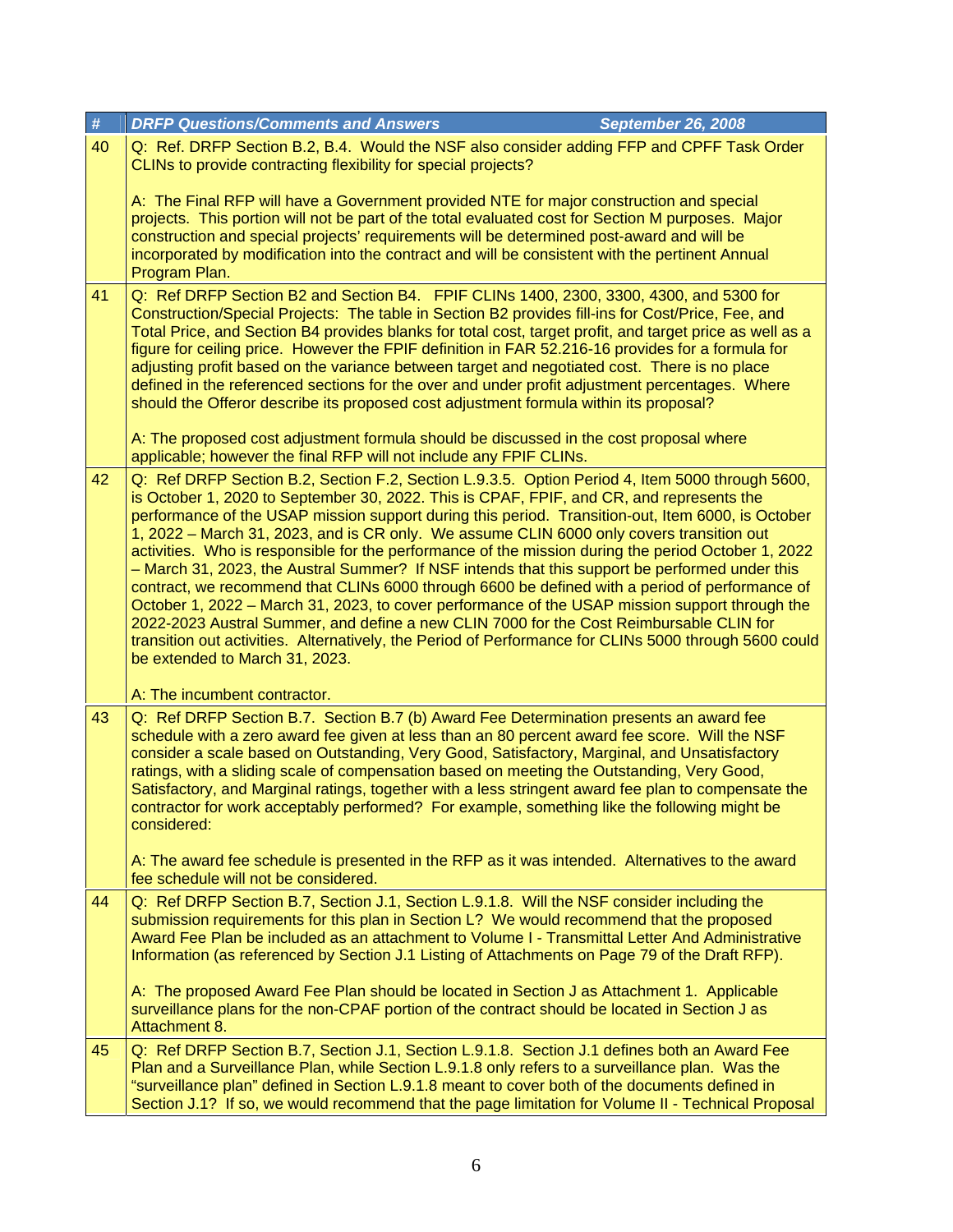| $\#$ | <b>DRFP Questions/Comments and Answers</b><br><b>September 26, 2008</b>                                                                                                                                                                                                                                                                                                                                                                                                                                                                                                                                                                                                                                                                                                                                                                                                                                                                                                                                                                                                                                                                                                                                                                                                                                                                                                                                                                                                                                                                                                                                                                                                                                                                                                                                                                                                                    |
|------|--------------------------------------------------------------------------------------------------------------------------------------------------------------------------------------------------------------------------------------------------------------------------------------------------------------------------------------------------------------------------------------------------------------------------------------------------------------------------------------------------------------------------------------------------------------------------------------------------------------------------------------------------------------------------------------------------------------------------------------------------------------------------------------------------------------------------------------------------------------------------------------------------------------------------------------------------------------------------------------------------------------------------------------------------------------------------------------------------------------------------------------------------------------------------------------------------------------------------------------------------------------------------------------------------------------------------------------------------------------------------------------------------------------------------------------------------------------------------------------------------------------------------------------------------------------------------------------------------------------------------------------------------------------------------------------------------------------------------------------------------------------------------------------------------------------------------------------------------------------------------------------------|
|      | be increased so that both of these documents can be adequately addressed. Or is the "surveillance<br>plan" in Section L.9.1.8 a summary of the salient points of the Award Fee Plan & Surveillance Plan,<br>which are to be delivered separately?                                                                                                                                                                                                                                                                                                                                                                                                                                                                                                                                                                                                                                                                                                                                                                                                                                                                                                                                                                                                                                                                                                                                                                                                                                                                                                                                                                                                                                                                                                                                                                                                                                          |
|      | A: (1) No. Section J, Attachment 1, is for the Award Fee Plan for the CPAF contract type set out for<br>Integrated Operations and Science Support. Section J, Attachment 8, is for Surveillance Plan(s) for<br>other portions of the contract. (2) There will be no page limitations for the award fee plan. (3) Non-<br>CPAF portions of the contract will require a separate Surveillance Plan from the Award Fee Plan.<br>The non-CPAF Surveillance Plans will be located at Section J, Attachment 8 and also will not have<br>a page limit.                                                                                                                                                                                                                                                                                                                                                                                                                                                                                                                                                                                                                                                                                                                                                                                                                                                                                                                                                                                                                                                                                                                                                                                                                                                                                                                                            |
| 46   | Q: Ref DRFP Section B.7. Section B7 (f) Payment of Award Fee states that "There will be no<br>provisional, interim or advance billing of award fee prior to a final determination of award fee earned<br>and execution by the Contracting Officer of a contract modification authorizing payment." If the<br>payment of Provisional Award Fee to the contractor is not allowed, this approach will result in<br>negative cash flow for both the contractor and its team members for the duration of the year long<br>award fee period. The Federal Acquisition Regulations allow for the payment of Provisional Award<br>Fee as well as the government's ability to recoup any overpayment of Award Fee in the event the<br>contractor does not perform to the government's expectations. Provisional Award Fee allows the<br>contractor the ability to absorb contract related unallowable costs as they occur and thus provides<br>the contractor's program manager greater flexibility to respond to unanticipated events/costs. The<br>provisional payment of Award Fee does not diminish the significance of the government's evaluation<br>of the contractor's performance, and in fact can increase the contractor's efforts by increasing the<br>contractor's desire to perform at the highest levels on the contract. Contractors will perform at a<br>higher level to ensure that they do not get into a situation where they would have to repay the<br>government, nor to find themselves in a situation where they would lose the ability to bill provisional<br>award fee. The payment of Provisional Award Fee also provides the government with the ability to<br>establish more stable funding baselines and allocation requirements. Based on the above<br>considerations, would the NSF consider changing Section B.7 (f) to allow payment of provisional<br>award fee? |
|      | A: No. NSF currently is not considering provisional award fee. Refer to Draft RFP, Section B,<br>Paragraph 7.f, Payment of Award Fee, states that no provisional interim or advance billing of award<br>fee will be authorized.                                                                                                                                                                                                                                                                                                                                                                                                                                                                                                                                                                                                                                                                                                                                                                                                                                                                                                                                                                                                                                                                                                                                                                                                                                                                                                                                                                                                                                                                                                                                                                                                                                                            |
| 47   | Q: Ref DRFP Section C, Section J, Section L; Section M. Section C of the Draft RFP makes<br>reference to the Offeror proposed Performance Work Statement (PWS) as per the following: "THE<br>AWARDEE'S PWS WILL BE INCORPORATED AT CONTRACT AWARD." Section J of the Draft<br>RFP (item 2) lists the PWS as an attachment to the contract, to be proposed by the Offeror.<br>However Section L does not provide any specific instructions regarding the development of a PWS<br>and its place in the final proposal submission. Further, Section M.6.1.3.1 states "The Government<br>will assess the Offeror's schedule and milestones for implementing the entire proposed PWS" but<br>does not provide specific criteria regarding the evaluation of the PWS itself. Will the NSF consider<br>identifying in Section L the requirements for a proposed PWS to be included as a separate<br>Attachment to Volume II, not subject to the page limitations?                                                                                                                                                                                                                                                                                                                                                                                                                                                                                                                                                                                                                                                                                                                                                                                                                                                                                                                                 |
|      | A: The PWS should be submitted under Section J, Attachment 2 in Volume I and will not be subject<br>to page restrictions Changes to Section L language regarding the PWS are being considered. The<br>PWS will be evaluated under "Technical Approach" - Section M.6.1.2 Sub factor 2.                                                                                                                                                                                                                                                                                                                                                                                                                                                                                                                                                                                                                                                                                                                                                                                                                                                                                                                                                                                                                                                                                                                                                                                                                                                                                                                                                                                                                                                                                                                                                                                                     |
| 48   | Q: Ref DRFP Section C, Section J, Section L, Section M. Does the NSF intend to evaluate the<br>proposed PWS? If so, will the NSF consider adding evaluation criteria in Section M that will specify<br>how the PWS will be assessed in the source selection process?                                                                                                                                                                                                                                                                                                                                                                                                                                                                                                                                                                                                                                                                                                                                                                                                                                                                                                                                                                                                                                                                                                                                                                                                                                                                                                                                                                                                                                                                                                                                                                                                                       |
|      | A: Yes. The PWS will be evaluated under "Technical Approach" - Section M.6.1.2 Sub factor 2                                                                                                                                                                                                                                                                                                                                                                                                                                                                                                                                                                                                                                                                                                                                                                                                                                                                                                                                                                                                                                                                                                                                                                                                                                                                                                                                                                                                                                                                                                                                                                                                                                                                                                                                                                                                |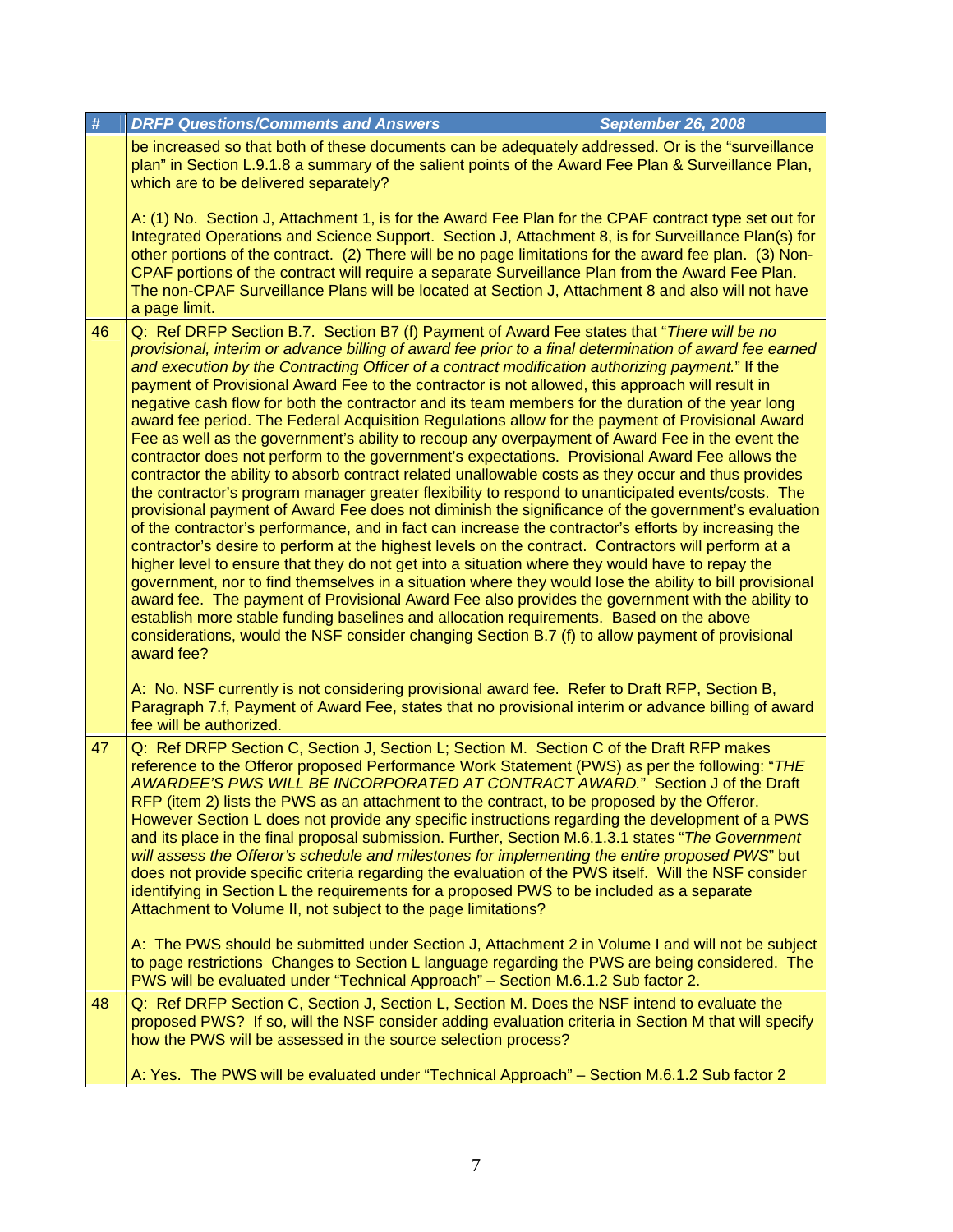| #  | <b>DRFP Questions/Comments and Answers</b><br><b>September 26, 2008</b>                                                                                                                                                                                                                                                                                                                                                                                                                                                                        |
|----|------------------------------------------------------------------------------------------------------------------------------------------------------------------------------------------------------------------------------------------------------------------------------------------------------------------------------------------------------------------------------------------------------------------------------------------------------------------------------------------------------------------------------------------------|
| 49 | Q: Ref SOO, DRFP Section C.6.3, J.1. The DRFP Reference states, "The contractor will assume<br>responsibility for existing leases and charters and operator agreements (e.g. Christchurch Airport<br>Authority, NZ, and Punta Arenas, Chile)". Section J.1 indicates that a "listing" of assignable<br>leases/charters and assignable subcontracts will be posted to the USAP website. Will the actual<br>lease/charter/subcontract agreement documents be posted to the USAP website, or made available<br>in an NSF on-site Bidders Library? |
|    | A: Copies of charters and leases will be made available at<br>http://www.nsf.gov/about/contracting/rfqs/support_ant/index.jsp                                                                                                                                                                                                                                                                                                                                                                                                                  |
| 50 | Q: Ref SOO, DRFP Section C.7.2. The DRFP Reference states, "The contractor shall provide an<br>information database for interactive science planning with investigators and ensure continuity with<br>legacy data." Could the NSF provide in the Library the format, size, location, and database<br>technology used (e.g. Oracle, MS SQL Server, MS Access, etc.) for all of the legacy databases?                                                                                                                                            |
|    | A: Basic structural information concerning USAP systems is available in the Pre-Solicitation<br>Conference presentations at<br>http://www.nsf.gov/about/contracting/rfgs/support_ant/conference/conference_presentations.jsp                                                                                                                                                                                                                                                                                                                   |
| 51 | Q: Ref SOO, DRFP Section C.8.3. The DRFP Reference states, "The contractor must comply with<br>the terms/conditions of Memorandum of Agreements (MOA) as amended and extended, which<br>define IT&C service and supplier relationships." Could the NSF provide all MOAs for IT&C service<br>and supplier relationships, either in the On-Line Library or as an attachment to the RFP?                                                                                                                                                          |
|    | A: NSF will make those available to the offerors at<br>http://www.nsf.gov/about/contracting/rfqs/support_ant/index.jsp.                                                                                                                                                                                                                                                                                                                                                                                                                        |
| 52 | Q: Ref SOO, DRFP Section C.9.2.h. The DRFP Reference states, "The contractor shall provide<br>and manage housing and berthing for program personnel at all stations, at field camps, and on<br>research vessels." We understand that currently there are separate practices for housing and<br>berthing of military personnel. Will all dorms at McMurdo be available to all personnel or do<br>restrictions apply for military or other personnel?                                                                                            |
|    | A: The current practice is to keep military personnel berthing consolidated to maintain unit integrity.<br>Single room accommodations are provided for aircrew to ensure minimal disruption for adequate<br>crew rest. Offerors may propose any strategy for berthing management, provided that unit integrity<br>is maintained and the aircrews are able to receive adequate crew rest.                                                                                                                                                       |
| 53 | Q: Ref DRFP Section E. How does the Government intend to inspect and accept construction<br>projects? Would the NSF consider adding FAR 52.246-12, Inspection of Construction, to Section<br>E.1 of the Draft RFP?                                                                                                                                                                                                                                                                                                                             |
|    | A: Applicable FAR clauses addressing construction activities outside the United States will be<br>addressed in each construction modification issued during the performance of the contract                                                                                                                                                                                                                                                                                                                                                    |
| 54 | Q: Ref DRFP Section E.1, Section E.2, Section E.3. What documentation will the NSF require the<br>contractor to provide to support the Contracting Officer's formal acceptance of a construction<br>project? Will the Contracting Officer provide the signed, final document within 30 calendar days of<br>its receipt indicating final acceptance for payment purposes?                                                                                                                                                                       |
|    | A: At a minimum, the contractor will need to provide a letter of acceptance from the NSF Facilities<br>Engineering Program Manager (FEPM), as well as any other supporting documentation to support<br>final payment. This will include, but not be limited to, full documentation of transactions to support<br>the transfer to real property, if applicable.                                                                                                                                                                                 |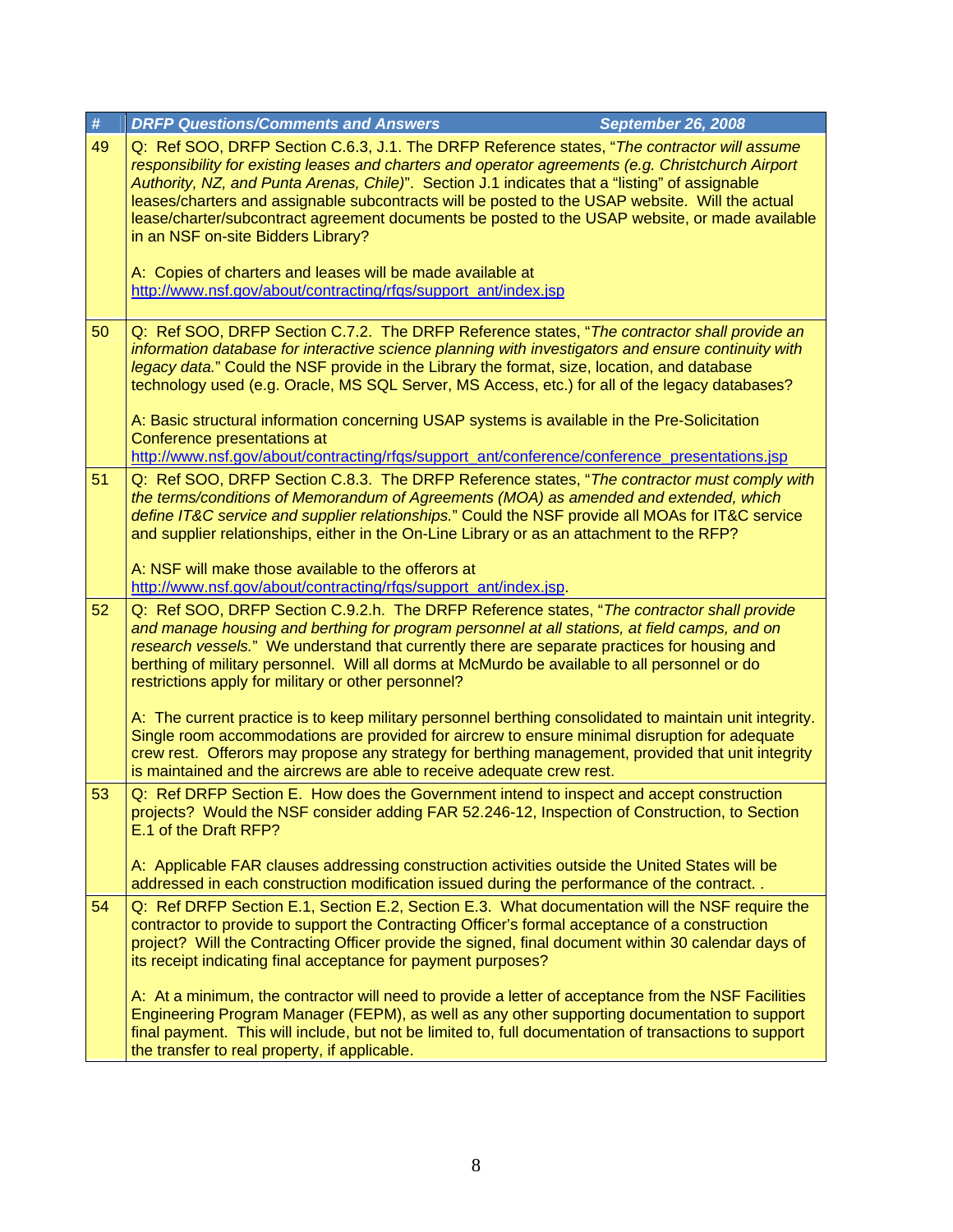| #  | <b>DRFP Questions/Comments and Answers</b><br><b>September 26, 2008</b>                                                                                                                                                                                                                                                                                                                                                                                                                                                                                                                                                                                                                                             |  |
|----|---------------------------------------------------------------------------------------------------------------------------------------------------------------------------------------------------------------------------------------------------------------------------------------------------------------------------------------------------------------------------------------------------------------------------------------------------------------------------------------------------------------------------------------------------------------------------------------------------------------------------------------------------------------------------------------------------------------------|--|
| 55 | Q: Ref DRFP Section E.1, Section E.2, Section E.3. How will final acceptance of services and<br>supplies provided by the contractor be documented so that the contractor has a document to<br>support payment by the NSF?                                                                                                                                                                                                                                                                                                                                                                                                                                                                                           |  |
|    | A: Information provided in the DRFP is sufficient and adequate at the current stage of the<br>procurement process. Invoices should be documented in accordance with Government Approved<br><b>Accounting Procedures (GAAP).</b>                                                                                                                                                                                                                                                                                                                                                                                                                                                                                     |  |
| 56 | Q: In Section E.3, the term "free from error" is ambiguous and subjective. We recommend that<br>the NSF consider removing Section E.3 from the solicitation, given that adequate protections for the<br>NSF already exist within the clauses defined in Section E.1, and will exist (by definition) in the PWS<br>incorporated into the contract.<br>A: NSF is taking this under advisement.                                                                                                                                                                                                                                                                                                                        |  |
| 57 | Q: Sections G.1 through Section G.2 of the DRFP discuss monthly invoicing requirements. Our<br>understanding is that the current contractor is required to manage a Cash Account, and the Monthly<br>Cash on Hands Report reflects the status of this account. However, the Draft RFP does not appear<br>to reflect any requirement to maintain a Cash Account as is currently done. Instead, the contractor<br>would perform the work, obtain invoices from subs and bill the government on a monthly basis.<br>Please provide more details regarding the requirement in Section F.4.2 for Monthly Cash on Hands<br>reporting on a monthly basis, as well as any specific requirements to maintain a Cash Account. |  |
|    | A: DRFP Section F, paragraph 4.2, Monthly Cash on Hand Reports will be deleted in the Final<br>RFP.                                                                                                                                                                                                                                                                                                                                                                                                                                                                                                                                                                                                                 |  |
| 58 | Q: DRFP Section F.7, Item 003 in Table. The DRFP reference requires the contractor to "prepare<br>management, Standard Operating Procedures, and PM manuals as provided for in the PWS and<br>submit these manuals to NSF for review and approval." The initial versions of these documents are<br>to be delivered within the first 24 months of the contract. Will the procedures and operational<br>manuals from the current contract be available in the On-Line Library?                                                                                                                                                                                                                                        |  |
|    | A: NSF will make those available in the on-line Library at<br>http://www.nsf.gov/about/contracting/rfqs/support_ant/index.jsp                                                                                                                                                                                                                                                                                                                                                                                                                                                                                                                                                                                       |  |
| 59 | Q: Ref DRFP Section H.4. The referenced text says "The U.S. Firm awarded this contract shall<br>employ only U.S. citizens." As written, this seems to prohibit award to companies that employ non-<br>US citizens in other capacities. We assume the intent of Section H.4 is that only U.S. citizens will<br>be employed in the performance of this contract. We therefore recommend that the wording be<br>changed to the following: "Only U.S. Firms are eligible for award of this contract. The Firm<br>awarded this contract shall employ only U.S. citizens in the performance of this contract."                                                                                                            |  |
|    | A: Section H.4 Award of Contract to U.S. Firms and Citizens Only will be revised in the final RFP.                                                                                                                                                                                                                                                                                                                                                                                                                                                                                                                                                                                                                  |  |
| 60 | Q: Ref DRFP Section H.11, Section J.1. The Listing of Attachments in Section J.1 on page 79<br>reflects "Capital Equipment Greater Than or Equal to \$25,000", and "Capital Equipment With<br>Acquisition Cost Greater Than \$5,000 and less than \$25,000", but does not reflect items that are<br>less than \$5,000 in value. Could the NSF provide, either in the On-Line Library or as an attachment<br>to the RFP, a list of all the Hardware and Software that will be made available for the contractor's<br>use? This would include hardware and software at all performing locations, in particular the items<br>that are less than \$5,000 in value.                                                      |  |
|    | A: Because of the scope of the operation, a full inventory of all government property is not available<br>for non-accountable items.<br>The government has or will provide inventories of all property and equipment except that valued at                                                                                                                                                                                                                                                                                                                                                                                                                                                                          |  |
|    | less than \$5,000. Listings of accountable property (GFE and GFP) are available at<br>http://www.nsf.gov/about/contracting/rfqs/support_ant/index.jsp. The successful offeror will be                                                                                                                                                                                                                                                                                                                                                                                                                                                                                                                               |  |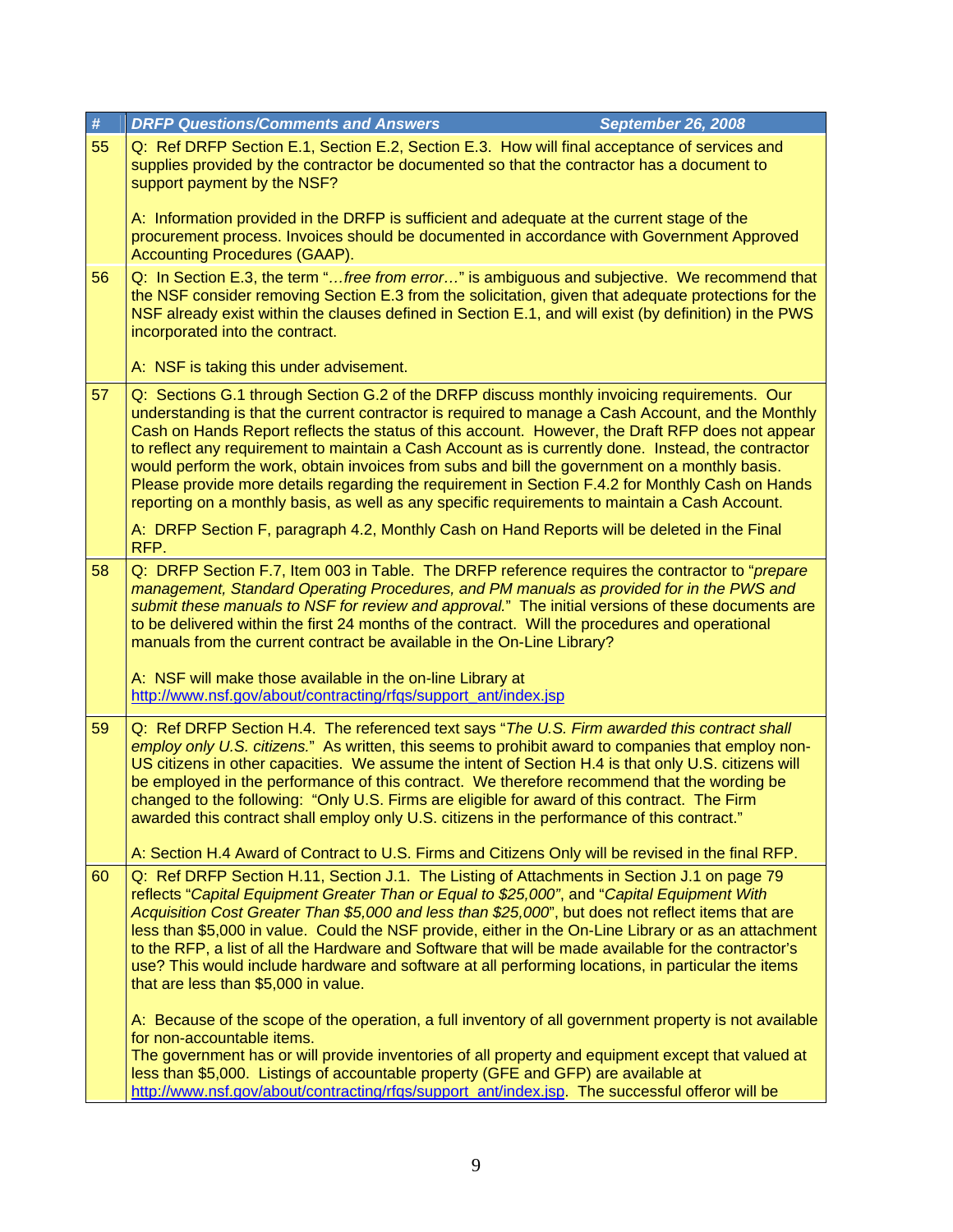| required to conduct an inventory of GFE as part of transition activities. A listing of all licensed<br>software will be made available.<br>Q: Ref Section 6.3 of the Statement of Objectives. {It} references the requirement for the<br>contractor to establish and operate a project headquarters in the contiguous United States. Section<br>H.14 states that the Government will furnish, at no cost to the contractor, the necessary office<br>space, utilities, telephone service, general purpose office equipment, and office furniture for its<br>personnel assigned to work under this contract at Government locations in Antarctica and at<br>operating locations in New Zealand and South America. In the past, the Government has provided<br>office space, utilities, telephone service, general purpose office equipment, and office furniture at<br>Port Hueneme and general purpose office equipment and office furniture at the contractor's<br>contiguous United States project headquarters. Is it NSF's intention to continue to use Port                                                                                                                                                                                                                                                                                                                                                                                                                                                  |
|------------------------------------------------------------------------------------------------------------------------------------------------------------------------------------------------------------------------------------------------------------------------------------------------------------------------------------------------------------------------------------------------------------------------------------------------------------------------------------------------------------------------------------------------------------------------------------------------------------------------------------------------------------------------------------------------------------------------------------------------------------------------------------------------------------------------------------------------------------------------------------------------------------------------------------------------------------------------------------------------------------------------------------------------------------------------------------------------------------------------------------------------------------------------------------------------------------------------------------------------------------------------------------------------------------------------------------------------------------------------------------------------------------------------------------------------------------------------------------------------------------------|
|                                                                                                                                                                                                                                                                                                                                                                                                                                                                                                                                                                                                                                                                                                                                                                                                                                                                                                                                                                                                                                                                                                                                                                                                                                                                                                                                                                                                                                                                                                                  |
| Hueneme? If yes, will office space, etc. be provided at Port Hueneme?<br>A: NSF will consider alternate locations for shipping and receiving of materials and supplies.                                                                                                                                                                                                                                                                                                                                                                                                                                                                                                                                                                                                                                                                                                                                                                                                                                                                                                                                                                                                                                                                                                                                                                                                                                                                                                                                          |
| Q: There is considerable equipment and furniture (to include network and computing hardware) at<br>the current contractor's Denver office that is GFE. Will this equipment and furniture be available to<br>the successful bidder, or should bidders assume they will be responsible for furnishing the<br>contiguous United States headquarters?<br>A: The successful offeror will be responsible for furnishing the contiguous United States                                                                                                                                                                                                                                                                                                                                                                                                                                                                                                                                                                                                                                                                                                                                                                                                                                                                                                                                                                                                                                                                   |
| headquarters. Any usable GFE in the current contractor's headquarters can be made available.<br>Q: Ref DRFP Section H.17. We assume that the intent of Section H.17 is that (1) the contractor is<br>to provide fully qualified personnel with all required licenses, certifications, etc.; (2) the contractor is<br>responsible for any unique training (e.g., Ethics Training) or training for transferable skills (e.g.,<br>Cisco Network Administration); and (3) training that is unique to the ASC (e.g. basic survival training<br>unique to the Antarctic environment, etc.) is chargeable to the contract. However, it appears from<br>the Draft RFP reference that <i>any</i> training pertinent to the ASC (e.g., orientation, basic survival<br>training unique to the Antarctic environment, specialized equipment training for the Antarctic<br>environment, etc.) must be approved prior to the training occurring. A literal interpretation of the<br>referenced clause is extremely restrictive, requiring approval by NSF for any training pertinent to the<br>ASC. Please clarify under what circumstances training must be pre-approved by the COTR.<br>A: NSF will only allow training unique to the Antarctic operation to be a billable expense to the<br>contract. NSF expects the contractor employees to be trained professionals in their areas of<br>expertise.                                                                                                                      |
| Q: Ref DRFP Section H.17. The DRFP Reference states, "The contractor shall be responsible for<br>all costs including labor hours associated with the equivalent training of replacement personnel<br>when contractor personnel who have received Government-funded training leave and are replaced."<br>This clause places an unreasonable burden on the contractor as a certain amount of turnover is<br>expected (for example, seasonal replacements) and even within a season emergency<br>circumstances might require replacement personnel who must be trained. If the intent of this<br>requirement is that the contractor should absorb costs associated with excessive turnover of<br>personnel, will the NSF consider modifying the requirement to include a time boundary? For<br>example, the requirement could be modified to state, "The contractor shall be responsible for all<br>costs including labor hours associated with the equivalent training of replacement personnel when<br>contractor personnel who have received Government-funded training are replaced within six months<br>of completion of the training, except when emergency circumstances require personnel<br>replacement." By doing so, the contractor would not be penalized for training of new personnel who<br>come on board as a result of expected seasonal turnover or when replacements occur due to<br>emergency situations.<br>A: The allowability of costs will be determined on a case-by-case basis by the CO. |
|                                                                                                                                                                                                                                                                                                                                                                                                                                                                                                                                                                                                                                                                                                                                                                                                                                                                                                                                                                                                                                                                                                                                                                                                                                                                                                                                                                                                                                                                                                                  |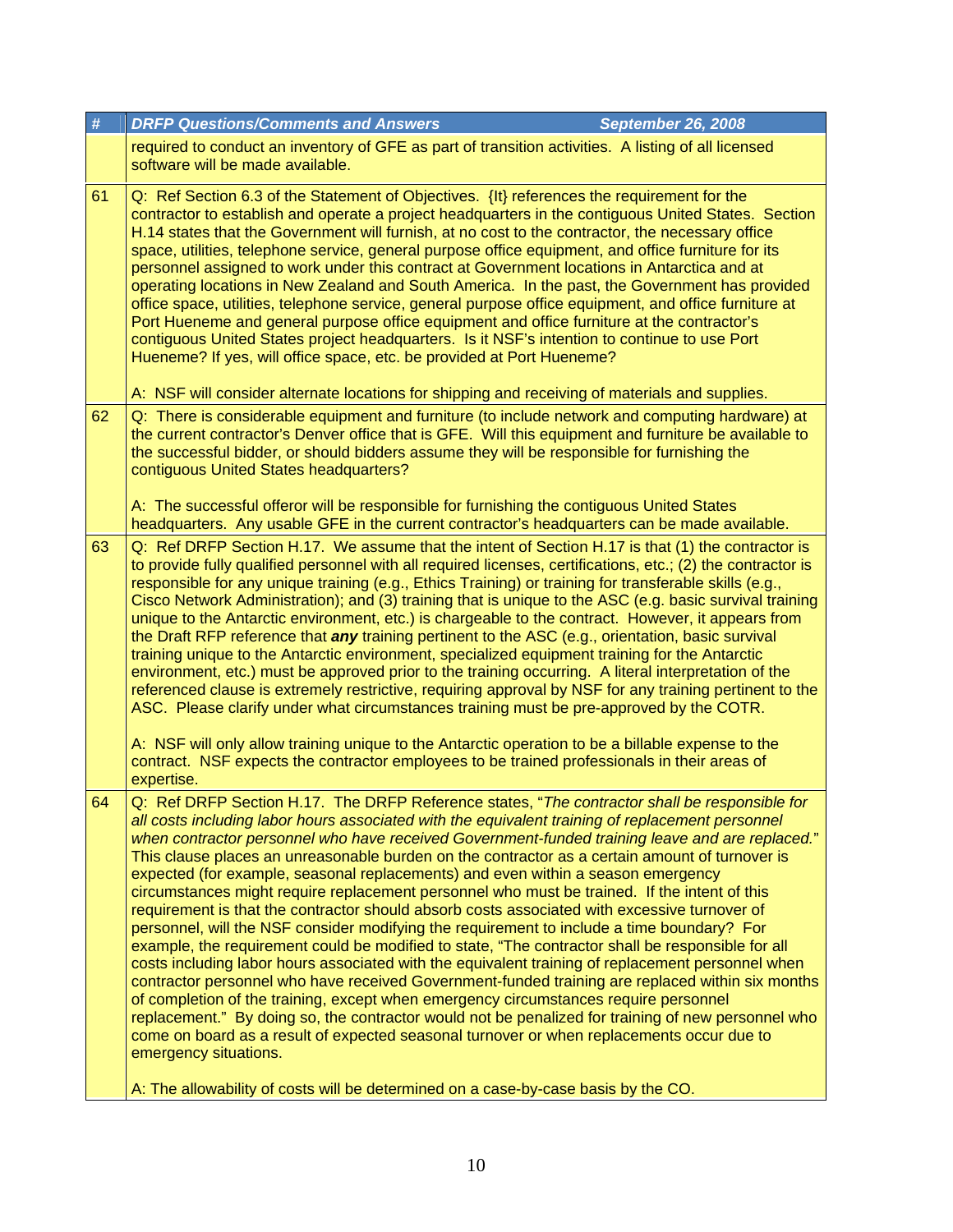| $\#$ | <b>DRFP Questions/Comments and Answers</b><br><b>September 26, 2008</b>                                                                                                                                                                                                                                                                                                                                                                                                                                                                                                                                                                                                                                                                                                                                                                                                                                                                                                                                                                                                                                                                                                                                                                                                                                                                                                 |
|------|-------------------------------------------------------------------------------------------------------------------------------------------------------------------------------------------------------------------------------------------------------------------------------------------------------------------------------------------------------------------------------------------------------------------------------------------------------------------------------------------------------------------------------------------------------------------------------------------------------------------------------------------------------------------------------------------------------------------------------------------------------------------------------------------------------------------------------------------------------------------------------------------------------------------------------------------------------------------------------------------------------------------------------------------------------------------------------------------------------------------------------------------------------------------------------------------------------------------------------------------------------------------------------------------------------------------------------------------------------------------------|
| 65   | Q: Ref DRFP Section H.22. Section H.22 of the Draft RFP states, "Transportation of employees<br>from domicile to work places shall not be an allowable cost under this contract." Can the NSF<br>please provide additional clarification regarding its definition for "domicile" and "work places"? If the<br>intention is to exclude local travel that is within a 50 mile radius of the contractor's place of work, we<br>recommend that Section H.22 be modified to read as per the following: "Local travel reimbursement<br>within a 50-mile radius from the Contractor's facility or the Contractor's assigned duty station is not<br>authorized. This includes travel, subsistence, and associated labor charges for travel time. Travel<br>performed for personal convenience or daily travel to and from work at the Contractor's facility or<br>local Government facility (i.e., designated work site) shall not be reimbursed hereunder. Travel,<br>subsistence, and associated labor charges for travel time for travel beyond a 50-mile radius of the<br>Contractor's facility or assigned duty station are authorized."<br>A: Domicile, as defined in Black's Law Dictionary, is where an individual has a permanent home or<br>principal residence. Transportation from domicile to work will not be an allowable cost except to<br>and from Antarctica. |
| 66   | Q: Ref DRFP Section H.28, I.2. Section H.28 of the Draft RFP defines the data rights for software<br>among other data items. This appears to conflict with FAR 52.227-19 Commercial Computer<br>Software License within Section I.2 of the Draft RFP. Does the NSF intend for FAR 52.227-19 to<br>control software rights related to commercial software provided under contract, rather than Section<br>H.28 of the RFP?                                                                                                                                                                                                                                                                                                                                                                                                                                                                                                                                                                                                                                                                                                                                                                                                                                                                                                                                               |
|      | A: Clarification will be provided in the final RFP.                                                                                                                                                                                                                                                                                                                                                                                                                                                                                                                                                                                                                                                                                                                                                                                                                                                                                                                                                                                                                                                                                                                                                                                                                                                                                                                     |
| 67   | Q: Would the NSF consider replacing Section H.28 of the RFP with FAR 52.227-14 Rights in Data-<br>General and Alternate III? This would provide protection for computer software purchased,<br>developed, or otherwise obtained by the contractor at contractor's expense.<br>A: Clarification will be provided in the final RFP.                                                                                                                                                                                                                                                                                                                                                                                                                                                                                                                                                                                                                                                                                                                                                                                                                                                                                                                                                                                                                                       |
| 68   | Q: Ref DRFP Section L.6.3.6. It appears that some words were inadvertently dropped from the first<br>sentence in this section. We assume this was meant to be, "Title page/cover pages, tables of<br>contents, cross-reference matrices, list of figures/acronyms, list(s) of tables and drawings, indexes,<br>tab/page dividers, Letters of Commitment, client authorization letters, past performance information<br>cover letter, past performance questionnaires, Subcontractor Consent Forms, and totally blank<br>pages are excluded from the page count limitations of each volume."<br>A: This will be changed to read:<br>Items excluded from page count limits include volumes indicating "not page limited", the Award Fee                                                                                                                                                                                                                                                                                                                                                                                                                                                                                                                                                                                                                                   |
|      | Plan, Surveillance Plan(s), Performance Work Statement, title page/cover pages, tables of contents,<br>cross-reference matrices, list of figures/acronyms, list(s) of tables and drawings, indexes, tab/page<br>dividers, Letters of Commitment, client authorization letters, past performance information cover<br>letters, past performance questionnaires, Subcontractor Consent Forms, and totally blank pages.                                                                                                                                                                                                                                                                                                                                                                                                                                                                                                                                                                                                                                                                                                                                                                                                                                                                                                                                                    |
| 69   | Q: Ref DRFP Section L.10.2. The referenced section states that, "The Offeror shall identify a<br>minimum of three (3) contracts which meet the recency definition and are considered relevant to this<br>requirement." Many Government customers have recently turned to using large IDIQ contracts<br>covering a very broad scope of work (e.g. Government Wide Acquisition Contracts (GWACs)).<br>Given this circumstance, will the NSF consider allowing the Offeror to use individual Task Orders<br>performed under large IDIQ contracts for past performance citations? The Task Order citation<br>would then be evaluated for relevancy, performance quality, etc. as defined in Section M.6.2.                                                                                                                                                                                                                                                                                                                                                                                                                                                                                                                                                                                                                                                                  |
|      | A: Individual Task Orders performed under IDIQ contracts may be used for past performance;<br>however, no more than one Task Order may be used per IDIQ contract.                                                                                                                                                                                                                                                                                                                                                                                                                                                                                                                                                                                                                                                                                                                                                                                                                                                                                                                                                                                                                                                                                                                                                                                                       |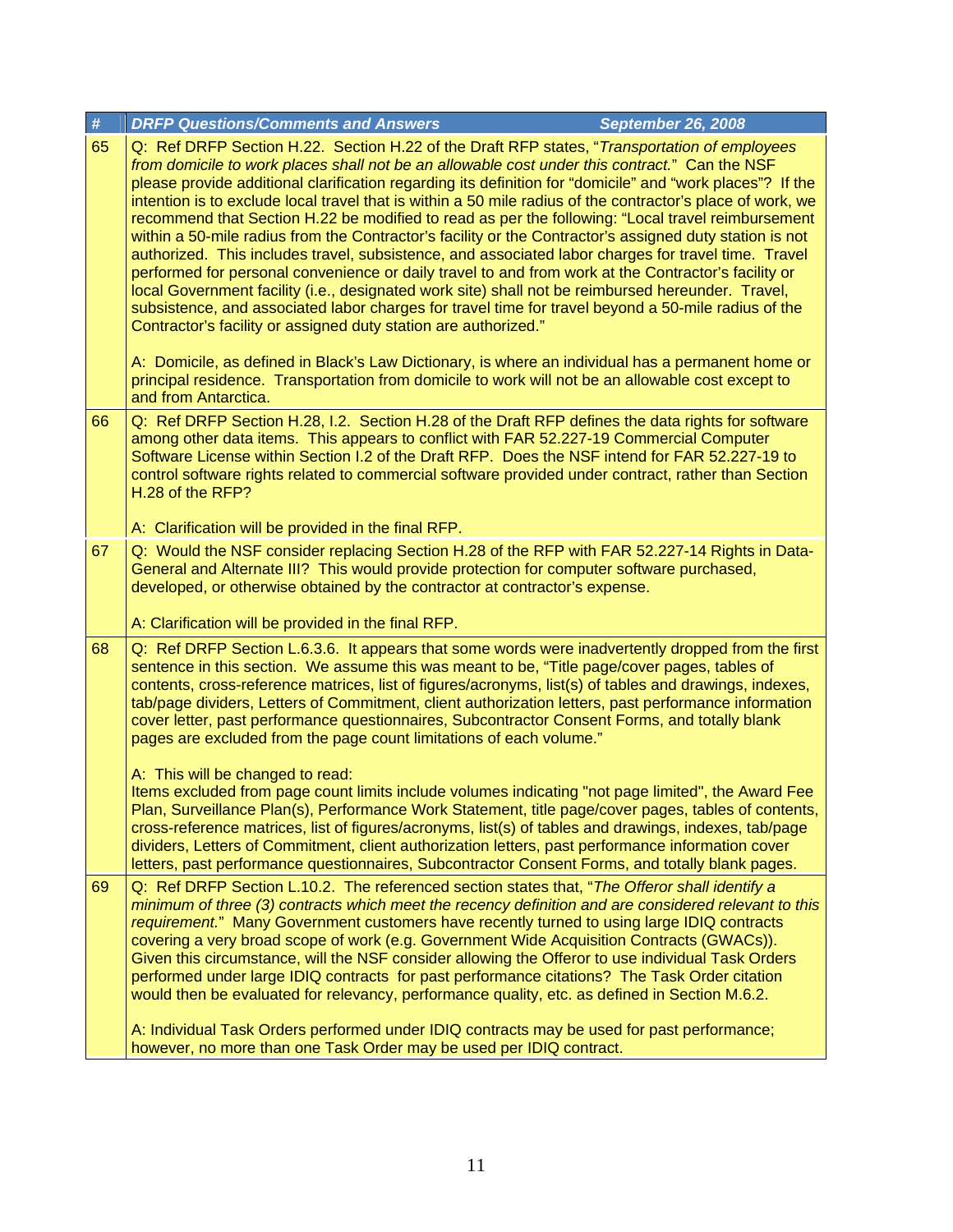| #  | <b>DRFP Questions/Comments and Answers</b><br><b>September 26, 2008</b>                                                                                                                                                                                                                                                                                                                                                                                                                                                                                                                                                                                            |
|----|--------------------------------------------------------------------------------------------------------------------------------------------------------------------------------------------------------------------------------------------------------------------------------------------------------------------------------------------------------------------------------------------------------------------------------------------------------------------------------------------------------------------------------------------------------------------------------------------------------------------------------------------------------------------|
| 70 | Q: Would the government consider establishing a separate CLIN for contract labor?                                                                                                                                                                                                                                                                                                                                                                                                                                                                                                                                                                                  |
|    | A: NSF will not consider establishing a separate CLIN for contract labor.                                                                                                                                                                                                                                                                                                                                                                                                                                                                                                                                                                                          |
| 71 | Q: Would the government consider establishing a separate CR CLIN for fuels?                                                                                                                                                                                                                                                                                                                                                                                                                                                                                                                                                                                        |
|    | A: NSF is reconsidering this issue.                                                                                                                                                                                                                                                                                                                                                                                                                                                                                                                                                                                                                                |
| 72 | Q: Ref DRFP Section B.2. At what point will the bidders know the construction and special projects<br>that will be required for cost estimating the bid?                                                                                                                                                                                                                                                                                                                                                                                                                                                                                                           |
|    | A: The scope of the individual construction and special projects will be developed post-award as<br>requirements occur during the term of the contract. The Final RFP will have a Government<br>provided NTE for major construction and special projects. This portion will not be part of the total<br>evaluated cost for Section M purposes. Major construction and special projects' requirements will<br>be determined post-award and will be incorporated by modification into the contract and will be<br>consistent with the pertinent Annual Program Plan.                                                                                                 |
| 73 | Q: Ref DRFP Section B.2. If CLIN 1400 remains FPIF, then, are the non-recurring engineering<br>costs included?                                                                                                                                                                                                                                                                                                                                                                                                                                                                                                                                                     |
|    | A: The final RFP will not include FPIF CLINs.                                                                                                                                                                                                                                                                                                                                                                                                                                                                                                                                                                                                                      |
| 74 | Q: Ref DRFP Sec B.2, CLIN 1400 and X300. Is the government willing to change CLINs 1400 in<br>the base year and X300 in the option years, which call for construction and special projects, from a<br>FPIF type contract to a CR type contract CLIN that is task-order driven? If not, how does NSF plan<br>to ensure that the contractor is eligible for positive profit incentives, tied to risks associated with on-<br>ice construction and special work? Are there any circumstances (such as the contractor's<br>agreement to accept additional fiscal controls and EVMS requirements) under which the<br>government would be willing to make such a change? |
|    | A: The final RFP will not include FPIF CLINs.                                                                                                                                                                                                                                                                                                                                                                                                                                                                                                                                                                                                                      |
| 75 | Q: Will the government entertain doing the Award Fee determination semi-annually, as is the case<br>with many other Award Fee programs?                                                                                                                                                                                                                                                                                                                                                                                                                                                                                                                            |
|    | A: NSF will not consider performing the award-fee determination semi-annually.                                                                                                                                                                                                                                                                                                                                                                                                                                                                                                                                                                                     |
| 76 | Q: Ref DRFP Section C.6.2.o. (Technical Management and Administrative Minimum<br>Requirements). Does the government expect to require full implementation of EVMS for all<br>projects?                                                                                                                                                                                                                                                                                                                                                                                                                                                                             |
|    | A: Appropriate EVMS will be required on NSF-specified projects as per Section C.6.2.o.                                                                                                                                                                                                                                                                                                                                                                                                                                                                                                                                                                             |
| 77 | Q: Will the government provide a list of government-provided software applications and equipment<br>to be maintained by the contractor so that the contractor can determine scope of effort to bid?                                                                                                                                                                                                                                                                                                                                                                                                                                                                |
|    | A: NSF will make those available in the on-line library at<br>http://www.nsf.gov/about/contracting/rfqs/support_ant/index.jsp                                                                                                                                                                                                                                                                                                                                                                                                                                                                                                                                      |
| 78 | Q: If an NACI is required, will the NSF reimburse the bidder for this cost. Given the potential cost<br>and time for an NACI check, would this apply to contract labor?                                                                                                                                                                                                                                                                                                                                                                                                                                                                                            |
|    | A: Allowable costs will be determined in accordance with the Federal Acquisition Regulations and<br>the Cost Accounting Standards.                                                                                                                                                                                                                                                                                                                                                                                                                                                                                                                                 |
| 79 | Q: Will the government identify what government-provided COTS software the contractor must<br>interface with and maintain? Will the project management and controls software be GFE or<br>contractor provided?                                                                                                                                                                                                                                                                                                                                                                                                                                                     |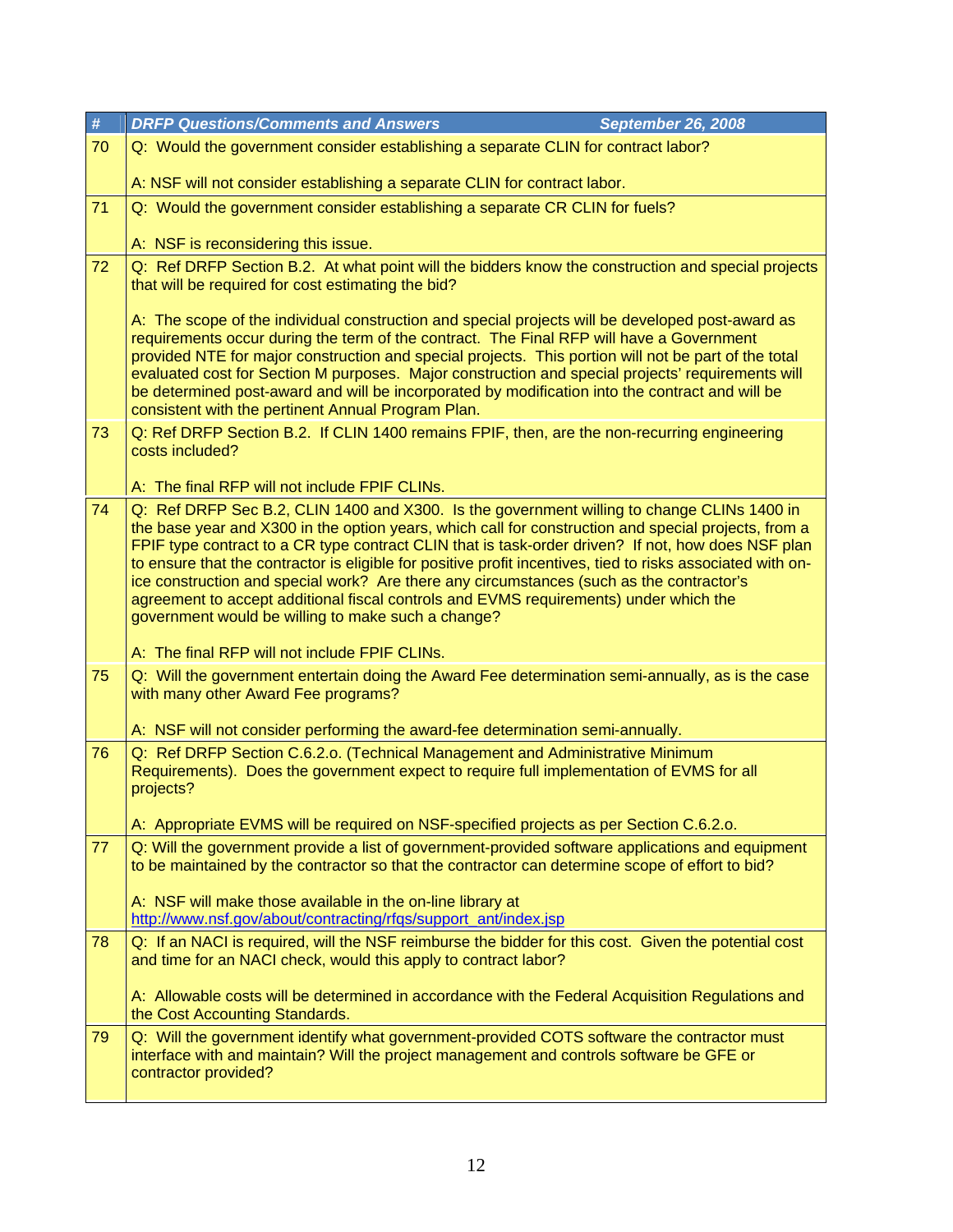| $\#$ | <b>DRFP Questions/Comments and Answers</b><br><b>September 26, 2008</b>                                                                                                                                                                                                                                                                                                                                                                                                                                                    |
|------|----------------------------------------------------------------------------------------------------------------------------------------------------------------------------------------------------------------------------------------------------------------------------------------------------------------------------------------------------------------------------------------------------------------------------------------------------------------------------------------------------------------------------|
|      | A: (1) Unless otherwise required by the RFP, the contractor shall propose software and explain the<br>system capabilities in their proposal. (2) Further information will be provided in the RFP, if not<br>earlier in the on-line library at http://www.nsf.gov/about/contracting/rfqs/support_ant/index.jsp.                                                                                                                                                                                                             |
| 80   | Q: Ref DRFP Section C.6.3.t. Will the government provide a table or list which maps specific<br>certification requirements to specific positions?                                                                                                                                                                                                                                                                                                                                                                          |
|      | A: The Government will not provide such a table or list.                                                                                                                                                                                                                                                                                                                                                                                                                                                                   |
| 81   | Q: Ref DRFP Section C.7.2.i. Is this requirement currently met with the existing POLARICE system<br>or is this a new requirement? Will POLARICE be a GFE application system?                                                                                                                                                                                                                                                                                                                                               |
|      | A: POLARICE will be a GFE application system and is not a new requirement; the contractor may<br>choose to propose an alternative.                                                                                                                                                                                                                                                                                                                                                                                         |
| 82   | Q: Ref DRFP Section C.7.2. Does the term "provide" imply that there will be no GFE equipment for<br>this purpose? If it is Contractor-acquired, will the contractor be reimbursed?                                                                                                                                                                                                                                                                                                                                         |
|      | A: (1) GFE and GFP of accountable property will be provided. It is the offeror's responsibility to<br>acquire necessary information via the on-line library, pre-solicitation, site visits and pre-proposal<br>one-on-ones for non-accountable property. (2) Yes, if an allowable cost.                                                                                                                                                                                                                                    |
| 83   | Q: Ref DRFP Section C.8.2.c. Will the government provide a list of general and special purpose<br>electronic systems and services to be maintained by the contractor beyond those discussed in other<br>areas of the RFP?                                                                                                                                                                                                                                                                                                  |
|      | A: NSF's intention is to make those available a characteristic list typifying current conditions in the<br>on-line Library at http://www.nsf.gov/about/contracting/rfqs/support_ant/index.jsp. The contractor is<br>expected to monitor operational and customer requirements as they evolve/change and respond                                                                                                                                                                                                            |
|      | accordingly.                                                                                                                                                                                                                                                                                                                                                                                                                                                                                                               |
| 84   | Q: Will the final RFP require a specific CMMI level certification?                                                                                                                                                                                                                                                                                                                                                                                                                                                         |
|      | A: The final RFP will be amended to require CMMI Level 3 certification as the minimum acceptable<br>level.                                                                                                                                                                                                                                                                                                                                                                                                                 |
| 85   | Q: Will the government provide a listing of GFE IT&C infrastructure and services that the contractor<br>will be expected to maintain? Will the contractor be authorized to use this GFE infrastructure in the<br>performance of this contract?                                                                                                                                                                                                                                                                             |
|      | A: (1) The Government will provide a list of major IT&C infrastructure that typifies the systems the<br>contractor is responsible for. A listing of notional services (high-level) can be provided, but detailed<br>services are to be proposed by the contractor in the Service Catalog. (2) Yes.                                                                                                                                                                                                                         |
| 86   | Q: Ref DRFP Section C.8.2.j. Is it the government's intent for this clause to apply only to new<br>technology project work or is it to apply to all O&M components and spare parts sent to Antarctica?                                                                                                                                                                                                                                                                                                                     |
|      | A: NSF is taking this under advisement.                                                                                                                                                                                                                                                                                                                                                                                                                                                                                    |
| 87   | Q: Ref DRFP Section E.2. At which "destination" will the government inspect supplies to be<br>furnished under the contract – in the U.S. (such as at Port Hueneme), at a forward staging facility or<br>"gateway," in Antarctica, or somewhere else?                                                                                                                                                                                                                                                                       |
|      | A: CONUS – "Destination" would be at the U.S. Distribution Center proposed by the offeror.<br>OCONUS - "Destination" would be at point of departure to the Antarctic.                                                                                                                                                                                                                                                                                                                                                      |
| 88   | Q: For purposes of invoicing under paragraph (a)(1) of clause Section H.26 (an abridged version of<br>FAR 52.247-48, generally applicable, per FAR 47.305-4(c), where inspection will occur at origin), at<br>what point will the government consider supplies to have been "shipped" to their "destination" -<br>when the contractor ships them (via common carrier or otherwise) from its facility in the U.S. to<br>Antarctica, when the supplies reach a forward staging facility or "gateway," only when the supplies |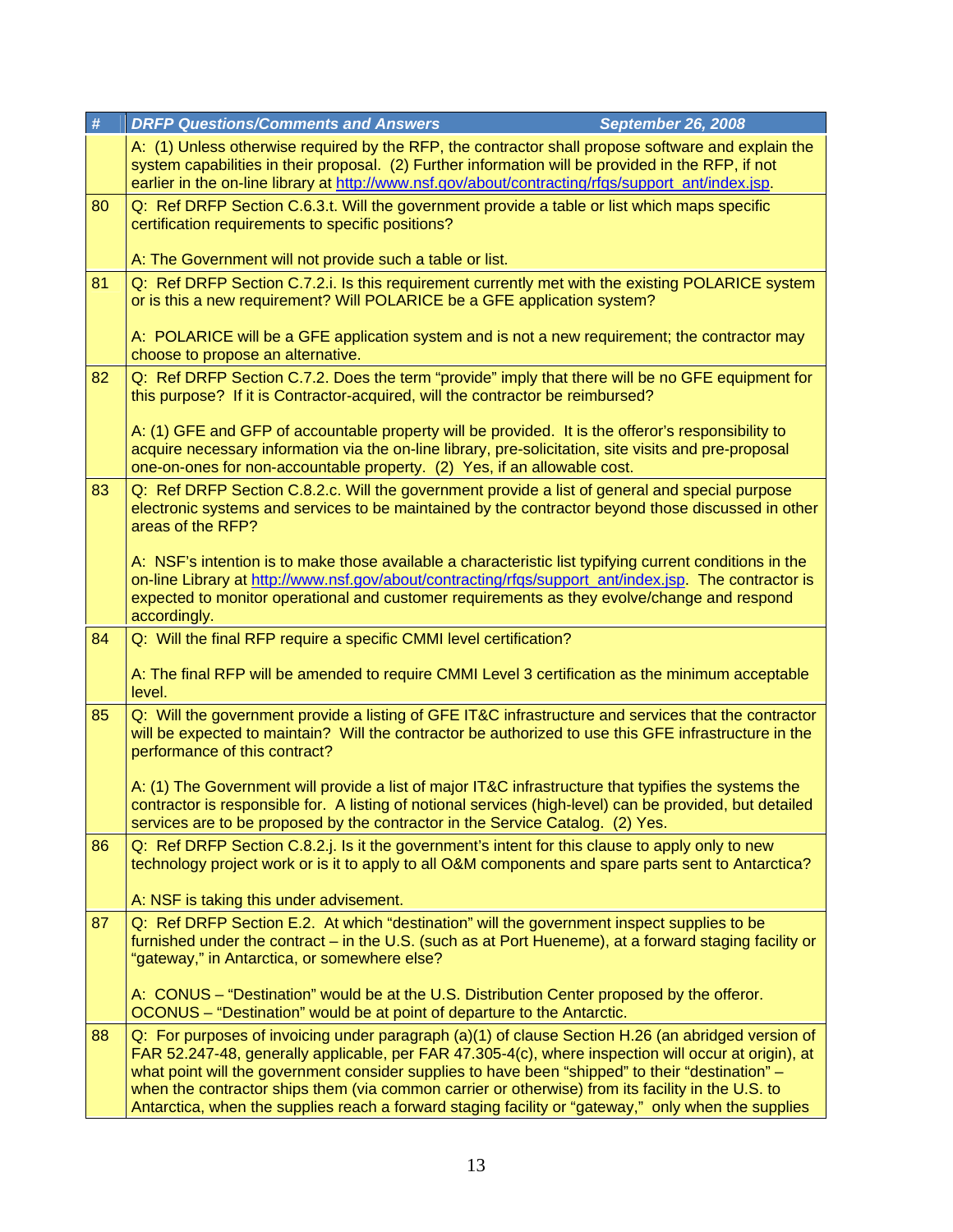| $\pmb{\#}$ | <b>DRFP Questions/Comments and Answers</b><br><b>September 26, 2008</b>                                                                                                                                                                                                                                                                                                                                                                                                                                                                                                                                                                                                                                                                                                                                                                                                                                                                                                                                                                                                                                                                                                                                                                                                                                                                                                                                                                                                                                                                                                                                                                                                                                                                                                                                                                                                                                                         |
|------------|---------------------------------------------------------------------------------------------------------------------------------------------------------------------------------------------------------------------------------------------------------------------------------------------------------------------------------------------------------------------------------------------------------------------------------------------------------------------------------------------------------------------------------------------------------------------------------------------------------------------------------------------------------------------------------------------------------------------------------------------------------------------------------------------------------------------------------------------------------------------------------------------------------------------------------------------------------------------------------------------------------------------------------------------------------------------------------------------------------------------------------------------------------------------------------------------------------------------------------------------------------------------------------------------------------------------------------------------------------------------------------------------------------------------------------------------------------------------------------------------------------------------------------------------------------------------------------------------------------------------------------------------------------------------------------------------------------------------------------------------------------------------------------------------------------------------------------------------------------------------------------------------------------------------------------|
|            | actually arrive in Antarctica, or at some other point?<br>A: NSF's current management procedures indicate that items are considered "shipped" when they<br>have been properly transferred from the vendor to the US shipping and receiving location for trans-<br>shipment to Antarctica. Presently this takes place at Port Hueneme (CONUS), or at forward<br>locations (e.g. Christchurch) for materials purchased outside the USA (OCONUS).                                                                                                                                                                                                                                                                                                                                                                                                                                                                                                                                                                                                                                                                                                                                                                                                                                                                                                                                                                                                                                                                                                                                                                                                                                                                                                                                                                                                                                                                                  |
| 89         | Q: Ref DRFP Section H.29.c. The draft RFP refers to NSF networks and facilities, it is our<br>understanding the USAP is a distinct and separate network. Will the final RFP make a distinction<br>between NSF and USAP network infrastructure that the contractor will be expected to maintain?<br>A: The USAP network is not connected to the NSF network in Arlington, VA. However, it is                                                                                                                                                                                                                                                                                                                                                                                                                                                                                                                                                                                                                                                                                                                                                                                                                                                                                                                                                                                                                                                                                                                                                                                                                                                                                                                                                                                                                                                                                                                                     |
|            | considered to be managed and owned by NSF.                                                                                                                                                                                                                                                                                                                                                                                                                                                                                                                                                                                                                                                                                                                                                                                                                                                                                                                                                                                                                                                                                                                                                                                                                                                                                                                                                                                                                                                                                                                                                                                                                                                                                                                                                                                                                                                                                      |
| 90         | Q: Ref DRFP Section J. Does the word "not" belong in the first sentence?<br>A: The word "not" does not belong in the first sentence of Section J.                                                                                                                                                                                                                                                                                                                                                                                                                                                                                                                                                                                                                                                                                                                                                                                                                                                                                                                                                                                                                                                                                                                                                                                                                                                                                                                                                                                                                                                                                                                                                                                                                                                                                                                                                                               |
| 91         | Q: Ref DRFP Section L.6.3.6 (Proposal Page Limitations and Submissions). There appears to be<br>missing text in this paragraph. Suggest this requirement be reworded from "Letters of<br>Commitment, client authorization letters, past performance information cover letter, past<br>performance questionnaires, Subcontractor Consent Forms, and totally blank pages" to (italics<br>added for emphasis) "Letters of Commitment, client authorization letters, past performance<br>information cover letter, past performance questionnaires, Subcontractor Consent Forms, and<br>totally blank pages are not counted against the page limit."                                                                                                                                                                                                                                                                                                                                                                                                                                                                                                                                                                                                                                                                                                                                                                                                                                                                                                                                                                                                                                                                                                                                                                                                                                                                                |
|            | A: This will be changed to read:<br>Items excluded from page count limits include volumes indicating "not page limited", the Award Fee<br>Plan, Surveillance Plan(s), Performance Work Statement, title page/cover pages, tables of contents,<br>cross-reference matrices, list of figures/acronyms, list(s) of tables and drawings, indexes, tab/page<br>dividers, Letters of Commitment, client authorization letters, past performance information cover<br>letters, past performance questionnaires, Subcontractor Consent Forms, and totally blank pages.                                                                                                                                                                                                                                                                                                                                                                                                                                                                                                                                                                                                                                                                                                                                                                                                                                                                                                                                                                                                                                                                                                                                                                                                                                                                                                                                                                  |
| 92         | Q: Ref DRFP Section L.11.10.2 (Purchasing System). Please clarify the requirement to have a<br>government approved purchasing system in place of the legacy P1000 system furnished by the<br>government?                                                                                                                                                                                                                                                                                                                                                                                                                                                                                                                                                                                                                                                                                                                                                                                                                                                                                                                                                                                                                                                                                                                                                                                                                                                                                                                                                                                                                                                                                                                                                                                                                                                                                                                        |
|            | A: Section L.11.10.2 is self explanatory as written.                                                                                                                                                                                                                                                                                                                                                                                                                                                                                                                                                                                                                                                                                                                                                                                                                                                                                                                                                                                                                                                                                                                                                                                                                                                                                                                                                                                                                                                                                                                                                                                                                                                                                                                                                                                                                                                                            |
| 93         | Q: Ref DRFP Section C.1 TRANSPORTATION AND LOGISTICS. There are two major issues<br>regarding polar transportation and logistics: (1) Signaling to industry what you want and (2)<br>Encouraging some mechanism that would allow the winning bidder to actually provide what you<br>want. The need for this later mechanism arises because providing transportation and logistics in a<br>polar environment has some substantial differences from commercial transportation and logistics<br>requirements. For example, the severe limitations on providing regular and predictable<br>transportation during some periods, makes concepts such as just-in-time extremely impractical.<br>Effectively addressing these differences requires a level of transportation and logistics innovation<br>capability that is unlikely to exist in the companies submitting bids for this project. A possibility for<br>overcoming this problem is to create a Center for Polar Transportation and Logistics jointly between<br>the winning bidder and a university or universities with broad expertise in transportation and<br>logistics. The Center could provide ongoing assessment of the PT&L process and technology<br>performance, aid in developing new processes, aid in selecting and/or developing new technology<br>for both planning and operation, and provide education regarding PT&L to scientists proposing to do<br>polar work. I do not know how you might encourage development of such a center in the RFP.<br>Some points that might be included to signal to industry what you want are: Provide innovative<br>processes and modern information and decision technology to insure efficient and effective support<br>transportation and logistics. Provide a measurable continuous improvement environment for both<br>process and technology evolution. Provide mechanisms for assuring that the processes and |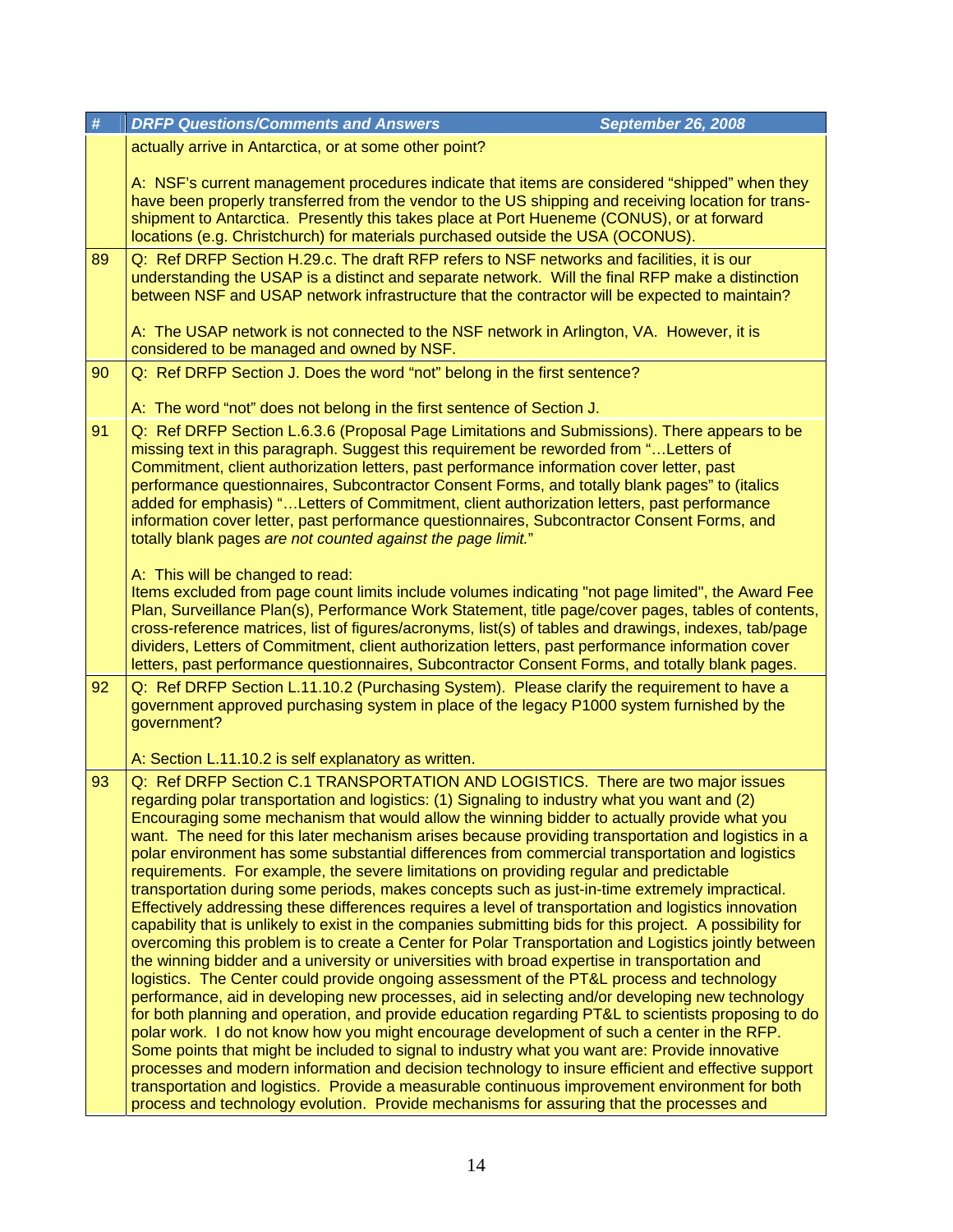| #   | <b>DRFP Questions/Comments and Answers</b><br>September 26, 2008                                                                                                                                                                                                                                                                                                                                                                                                                                                                                                                                                                                                                                                                                                                                                                                                                                                                                                                                                            |  |
|-----|-----------------------------------------------------------------------------------------------------------------------------------------------------------------------------------------------------------------------------------------------------------------------------------------------------------------------------------------------------------------------------------------------------------------------------------------------------------------------------------------------------------------------------------------------------------------------------------------------------------------------------------------------------------------------------------------------------------------------------------------------------------------------------------------------------------------------------------------------------------------------------------------------------------------------------------------------------------------------------------------------------------------------------|--|
|     | technology for polar transportation and logistics are comparable in quality to that used by industry.                                                                                                                                                                                                                                                                                                                                                                                                                                                                                                                                                                                                                                                                                                                                                                                                                                                                                                                       |  |
|     | A: NSF is not providing a response as no question is contained in the comment.                                                                                                                                                                                                                                                                                                                                                                                                                                                                                                                                                                                                                                                                                                                                                                                                                                                                                                                                              |  |
| 94  | Q: Ref DRFP Section B.2, CLIN's 1400, 2300, 3300, 4300 and 5300 are specified for Fixed Price<br>Incentive Fee Construction and CLIN's 1600, 2500, 3500, 4500, and 5500 are specified for<br>materials and shown to be Cost Reimbursable. Will materials associated with construction and<br>special projects be cost reimbursable?<br>A: The final RFP will not include FPIF CLINs.                                                                                                                                                                                                                                                                                                                                                                                                                                                                                                                                                                                                                                        |  |
| 95  | Q: Ref DRFP Section B.2. Will the Government award future construction projects on an IDIQ                                                                                                                                                                                                                                                                                                                                                                                                                                                                                                                                                                                                                                                                                                                                                                                                                                                                                                                                  |  |
|     | basis? Ref DRFP Section B.2. CLIN's 1400, 2300, 3300, 4300 and 5300 are specified for Fixed<br>Price Incentive Construction with the rest of the CLIN's being cost plus award fee or cost<br>reimbursable. For each individual construction project: will the Government award future<br>construction projects on an IDIQ basis?                                                                                                                                                                                                                                                                                                                                                                                                                                                                                                                                                                                                                                                                                            |  |
|     | A: (1) The IDIQ contract type will not be applicable to the ASC. (2) Construction and special<br>projects will be negotiated in the contents of the Annual Program Plan each year and added to the<br>contract through contract modifications.                                                                                                                                                                                                                                                                                                                                                                                                                                                                                                                                                                                                                                                                                                                                                                              |  |
| 96  | Q: What is the maximum dollar threshold for repairs and alterations that constitute a FPIF<br>construction project vs. CPAF services?                                                                                                                                                                                                                                                                                                                                                                                                                                                                                                                                                                                                                                                                                                                                                                                                                                                                                       |  |
|     | A: The final RFP will not include FPIF CLINs.                                                                                                                                                                                                                                                                                                                                                                                                                                                                                                                                                                                                                                                                                                                                                                                                                                                                                                                                                                               |  |
| 97  | Q: What is the anticipated lead time that the Government will provide to the contractor for pricing<br><b>FPIF construction task orders?</b><br>A: The final RFP will not include FPIF CLINs. Also, FPIF construction task orders will not be<br>applicable to the ASC. The awardee will be given adequate time to develop construction<br>requirements as part of the Annual Program Plan.                                                                                                                                                                                                                                                                                                                                                                                                                                                                                                                                                                                                                                 |  |
| 98  | Q: How long are FPIF construction bids for individual projects expected to be valid for?                                                                                                                                                                                                                                                                                                                                                                                                                                                                                                                                                                                                                                                                                                                                                                                                                                                                                                                                    |  |
|     | A: The final RFP will not include FPIF CLINs. The awardee will be given adequate time to develop<br>construction requirements as part of the Annual Program Plan which should be valid during the year<br>covered in the Annual Program Plan.                                                                                                                                                                                                                                                                                                                                                                                                                                                                                                                                                                                                                                                                                                                                                                               |  |
| 99  | Q: How will the Government handle delays in construction, caused by events beyond control of the<br>contractor, that may cause contract change orders?                                                                                                                                                                                                                                                                                                                                                                                                                                                                                                                                                                                                                                                                                                                                                                                                                                                                      |  |
|     | A: These events will be handled on a case-by-case basis in accordance with the contract terms and<br>provisions as contained in the applicable modification.                                                                                                                                                                                                                                                                                                                                                                                                                                                                                                                                                                                                                                                                                                                                                                                                                                                                |  |
| 100 | Q: CLIN's 1400, 2300, 3300, 4300 and 5300 are specified for Fixed Price Incentive Construction<br>with the rest of the CLIN's being cost plus award fee or cost reimbursable. We understand<br>concerns over historic project schedule and cost growth that may have led to the decision to shift<br>construction to fixed price. However, considering the impact to operational flexibility and the<br>additional administrative and contractual impact on the Government associated with fixed price<br>construction in Antarctica, would the Government consider other approaches to accomplishing<br>schedule and cost control? Examples include a separate award fee pool and plan for construction<br>that is directly tied to schedule and cost; and a requirement for earned value management metric<br>A: The final RFP will not include FPIF CLINs. Major construction and special projects' requirements<br>will be determined post-award and will be incorporated by modification into the contract and will be |  |
| 101 | consistent with the pertinent Annual Program Plan.<br>Q: Historically all shared services were accounted for under cost plus. Will the Government expect                                                                                                                                                                                                                                                                                                                                                                                                                                                                                                                                                                                                                                                                                                                                                                                                                                                                    |  |
|     | all shared services to be priced against the basic O&M contract? Examples include cargo loading                                                                                                                                                                                                                                                                                                                                                                                                                                                                                                                                                                                                                                                                                                                                                                                                                                                                                                                             |  |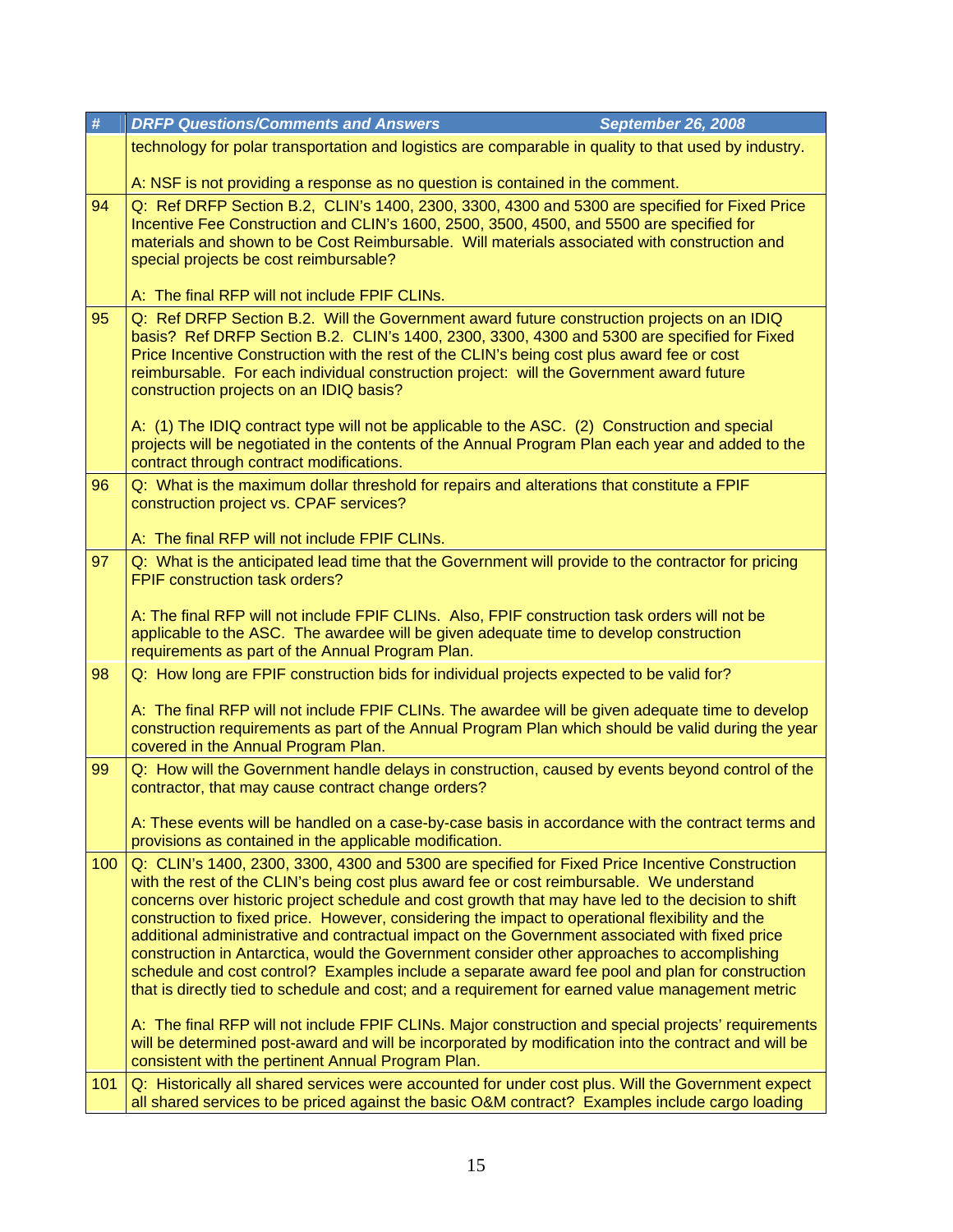| #   | <b>DRFP Questions/Comments and Answers</b><br><b>September 26, 2008</b>                                                                                                                                                                                                                                                                                                                                                                                                                                                                                                                                                         |
|-----|---------------------------------------------------------------------------------------------------------------------------------------------------------------------------------------------------------------------------------------------------------------------------------------------------------------------------------------------------------------------------------------------------------------------------------------------------------------------------------------------------------------------------------------------------------------------------------------------------------------------------------|
|     | and unloading, safety, quality, procurement, material logistics, general management supervision,<br>human resources, finance, PPE gear, project controls, etc.                                                                                                                                                                                                                                                                                                                                                                                                                                                                  |
|     | A: Incremental costs for construction and special projects need to be budgeted for that specific<br>project.                                                                                                                                                                                                                                                                                                                                                                                                                                                                                                                    |
| 102 | Q: CLINs 1400, 2300, 3300, 4300 and 5300 request that the Offeror submit a target cost,<br>over/under range, and a share ratio. Will all Offerors be instructed to use the Government's<br>allocated ceiling price as the target price for each of the above CLINs? This will allow the<br>Government to evaluate price more uniformly between Offerors with the evaluation based on the<br>Offerors proposed target profit and the share ratio and over/under range.                                                                                                                                                           |
|     | A: The final RFP will not include FPIF CLINs.                                                                                                                                                                                                                                                                                                                                                                                                                                                                                                                                                                                   |
| 103 | Q: CLINS 1500, 1600, 1700; 2400, 2500, 2600; 3400, 3500, 3600; 4400, 4500, 4600; 5400, 5500,<br>5600 are shown as CLINs for Offerors to develop proposed cost/pricing data. Without workload<br>data, developing accurate costs for all commodities and services associated with these CLINs may<br>lead to an extraordinary range of pricing among Offerors and in turn make it extremely difficult for<br>the Government to evaluate proposals. Will the Government consider changing these CLINs to<br>'plug' numbers?                                                                                                       |
|     | A: Information regarding the pricing of leases and charters will be provided in the on-line Library at<br>http://www.nsf.gov/about/contracting/rfqs/support_ant/index.jsp Other direct costs, materials and<br>travel are being reconsidered for inclusion in the Integrative and Operations Science Support CLIN.                                                                                                                                                                                                                                                                                                              |
| 104 | Q: Will the RFP requirement that teaming subcontractors receive a percentage of the prime<br>contract fee be waived or modified, now that the contract also contains FFP and FPIF CLINs?                                                                                                                                                                                                                                                                                                                                                                                                                                        |
|     | A: NSF is deleting this provision in the final RFP. The final RFP will not include FPIF CLINs.                                                                                                                                                                                                                                                                                                                                                                                                                                                                                                                                  |
| 105 | Q: In past USAP RFPs, NSF has established CR amounts for Offerors to plug into their cost<br>proposal for these types of activities. These costs were based on historical costs and/or NSF's<br>projections. The rationale for this was based on the difficulty to specify with any certainty detailed<br>specifications in the future. Offerors would add to these plugged amounts their loadings to<br>complete their price proposals. Will the Government consider establishing a similar schedule for<br>Offerors to use, or will the actual RFP have the data necessary to more accurately cost these ID/IQ<br>type items? |
|     | A: NSF will provide a Government NTE for construction and special projects. Information regarding<br>the pricing of leases and charters will be provided in the on-line Library at                                                                                                                                                                                                                                                                                                                                                                                                                                              |
|     | http://www.nsf.gov/about/contracting/rfqs/support_ant/index.jsp Other direct costs, materials and<br>travel are being reconsidered for inclusion in the Integrative and Operations Science Support CLIN.                                                                                                                                                                                                                                                                                                                                                                                                                        |
| 106 | Q: Provisional or interim payment of fee is currently not authorized by the Government. Will the<br>Government consider authorizing a base fee?                                                                                                                                                                                                                                                                                                                                                                                                                                                                                 |
|     | A: NSF will not consider authorizing a base fee.                                                                                                                                                                                                                                                                                                                                                                                                                                                                                                                                                                                |
| 107 | Q: Section C requires Offerors to develop a PWS and Section L requires Offerors submit their PWS<br>as part of the proposal. Will the Government allow Offerors to submit their PWS and WBS as<br>separate un-page counted addendums to Vol. II, Technical Approach?                                                                                                                                                                                                                                                                                                                                                            |
|     | A: Both PWS and WBS should be proposed under Volume I and will not be subject to page<br>limitations.                                                                                                                                                                                                                                                                                                                                                                                                                                                                                                                           |
| 108 | Q: This portion of the proposal states that the contractor will provide a Performance Work<br>Statement (PWS) in response to this Statement of Objectives (SOO). However, in order to estimate<br>labor and materials for any PWS, Offerors will need workload data for the contract. Will the<br>Government provide workload data to be used by Offerors to create their Basis of Estimate?                                                                                                                                                                                                                                    |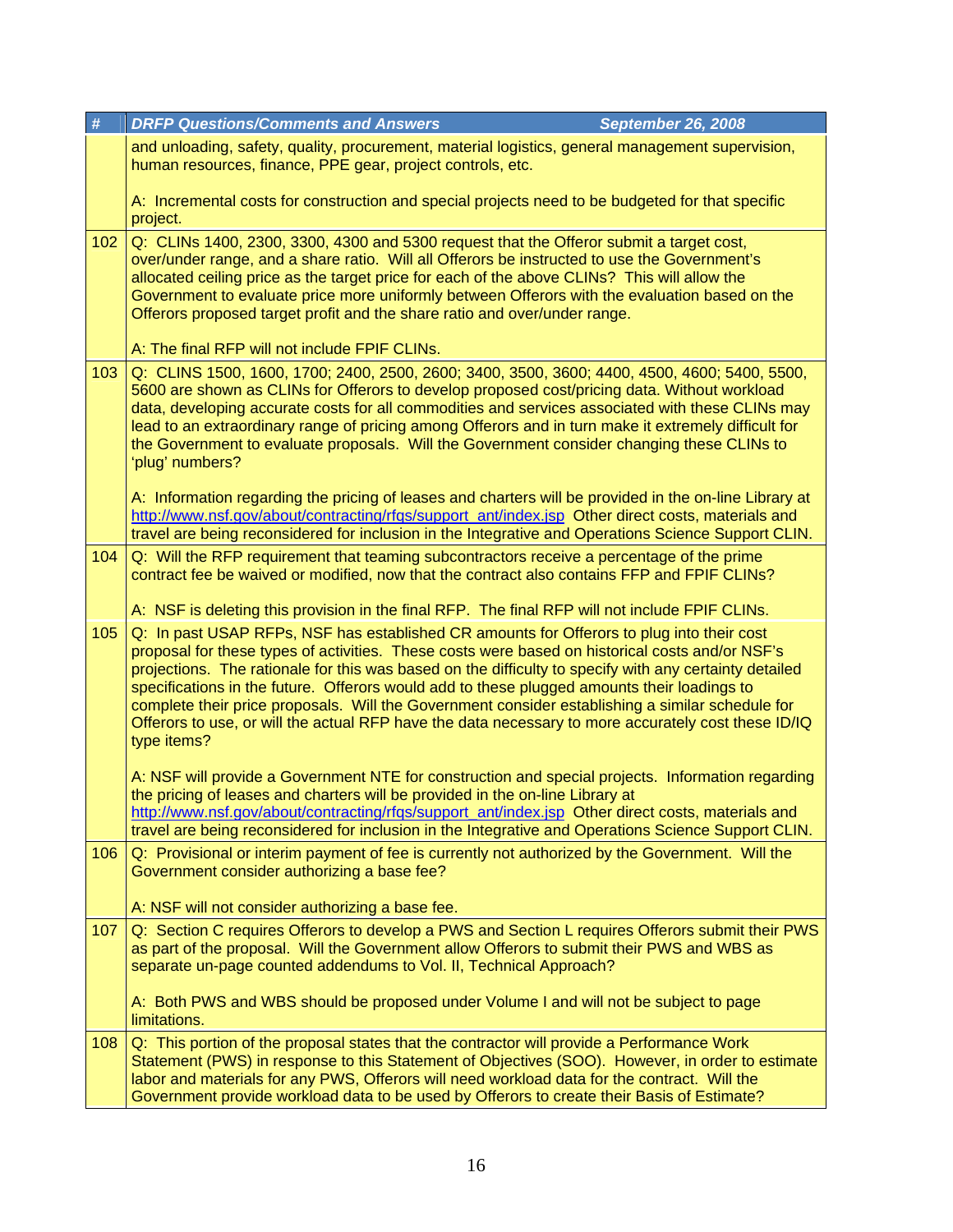| #   | <b>DRFP Questions/Comments and Answers</b><br><b>September 26, 2008</b>                                                                                                                                                                                                                                                                                                                                                                                                                                                                                                                                                     |
|-----|-----------------------------------------------------------------------------------------------------------------------------------------------------------------------------------------------------------------------------------------------------------------------------------------------------------------------------------------------------------------------------------------------------------------------------------------------------------------------------------------------------------------------------------------------------------------------------------------------------------------------------|
|     | A: NSF will not provide work load data. Offerors can find information regarding NSF's requirements<br>in the on-line Library at http://www.nsf.gov/about/contracting/rfqs/support_ant/index.jsp, during the<br>pre-solicitation conference, site visit(s) and pre-proposal one-on-ones.                                                                                                                                                                                                                                                                                                                                     |
| 109 | Q: Will the Government provide projected program participant population data, stratified by time                                                                                                                                                                                                                                                                                                                                                                                                                                                                                                                            |
|     | and location?                                                                                                                                                                                                                                                                                                                                                                                                                                                                                                                                                                                                               |
|     | A: Offerors can find relevant information regarding NSF's requirements in the on-line Library at<br>http://www.nsf.gov/about/contracting/rfqs/support_ant/index.jsp, during the pre-solicitation<br>conference, site visit(s) and pre-proposal one-on-ones.                                                                                                                                                                                                                                                                                                                                                                 |
| 110 | Q: Will the On-Line Library include such documents as incumbent position descriptions, SOPs,<br>Plans, and hiring and wage/benefit information?                                                                                                                                                                                                                                                                                                                                                                                                                                                                             |
|     | A: SOPs will be made available for most functions; however, position descriptions and wage/benefit<br>will not be provided. The SOPs will be provided in the on-line Library at<br>http://www.nsf.gov/about/contracting/rfqs/support_ant/index.jsp                                                                                                                                                                                                                                                                                                                                                                          |
| 111 | Q: Will the Government consider placing all On-Line Library information in an electronic format e.g.<br>on the USAP website?                                                                                                                                                                                                                                                                                                                                                                                                                                                                                                |
|     | A: No, the material will remain on the NSF's re-compete website at                                                                                                                                                                                                                                                                                                                                                                                                                                                                                                                                                          |
|     | http://www.nsf.gov/about/contracting/rfgs/support_ant/index.jsp A link from the USAP.gov site to<br>NSF.gov site will be provided.                                                                                                                                                                                                                                                                                                                                                                                                                                                                                          |
| 112 | Q: Will the Government provide access to all systems data and databases utilized to perform the                                                                                                                                                                                                                                                                                                                                                                                                                                                                                                                             |
|     | current operations?                                                                                                                                                                                                                                                                                                                                                                                                                                                                                                                                                                                                         |
|     | A: Access to a snapshot of current systems data for the MAPCON, P-1000, Cargo Tracking<br>System, and Personnel Tracking System, which is publicly releasable, will be provided. Access to<br>synthetic data used to train new users of the POLARICE system will be made available for<br>POLARICE. This information will be provided after the RFP is issued in a form to be determined.                                                                                                                                                                                                                                   |
| 113 | Q: How much time will be allocated to Offerors at OPP and incumbent contractor locations?                                                                                                                                                                                                                                                                                                                                                                                                                                                                                                                                   |
|     | A: There will be no site visit of NSF and OPP. Information on site visit(s) will be posted on<br>FedBizOpps.                                                                                                                                                                                                                                                                                                                                                                                                                                                                                                                |
| 114 | Q: NSF DRFP requires the contractor to oversee and assess all aspects of safety risk management<br>in Antarctica and refer enforcement issues to the NSF, if required. Based on the above NSF safety<br>risk management oversight and assessment requirements, is it the Government's desire that the<br>contractor's proposed Safety and Occupational Health Program be a primacy document for the<br>contractor to oversee and assess all aspects of safety/risk management in Antarctica (in addition to<br>interfacing and complimenting the safety programs of other participating organizations and<br>institutions)? |
|     | A: The contractor's safety and occupational health program should be the standard for non-military<br>USAP operations for a wide spectrum of USAP participants, including the contractor's employees<br>and unaffiliated individuals. Business judgment will be required in applying appropriate policies and<br>standards to specific participants and situations. The contractor will act as NSF's full-time safety<br>representative. In the event of any disagreement on safety matters, NSF has final authority,<br>normally through the respective NSF Representative or NSF Station Manager.                         |
| 115 | Q: The SOO states Contractor shall manage and operate health care facilities comparable to<br>urgent care centers in the US and staff appropriately. Urgent health care centers in the US vary<br>greatly in levels of capability. Will the Government please designate the level(s) of urgent care they<br>require Offerors to provide when developing their staffing?                                                                                                                                                                                                                                                     |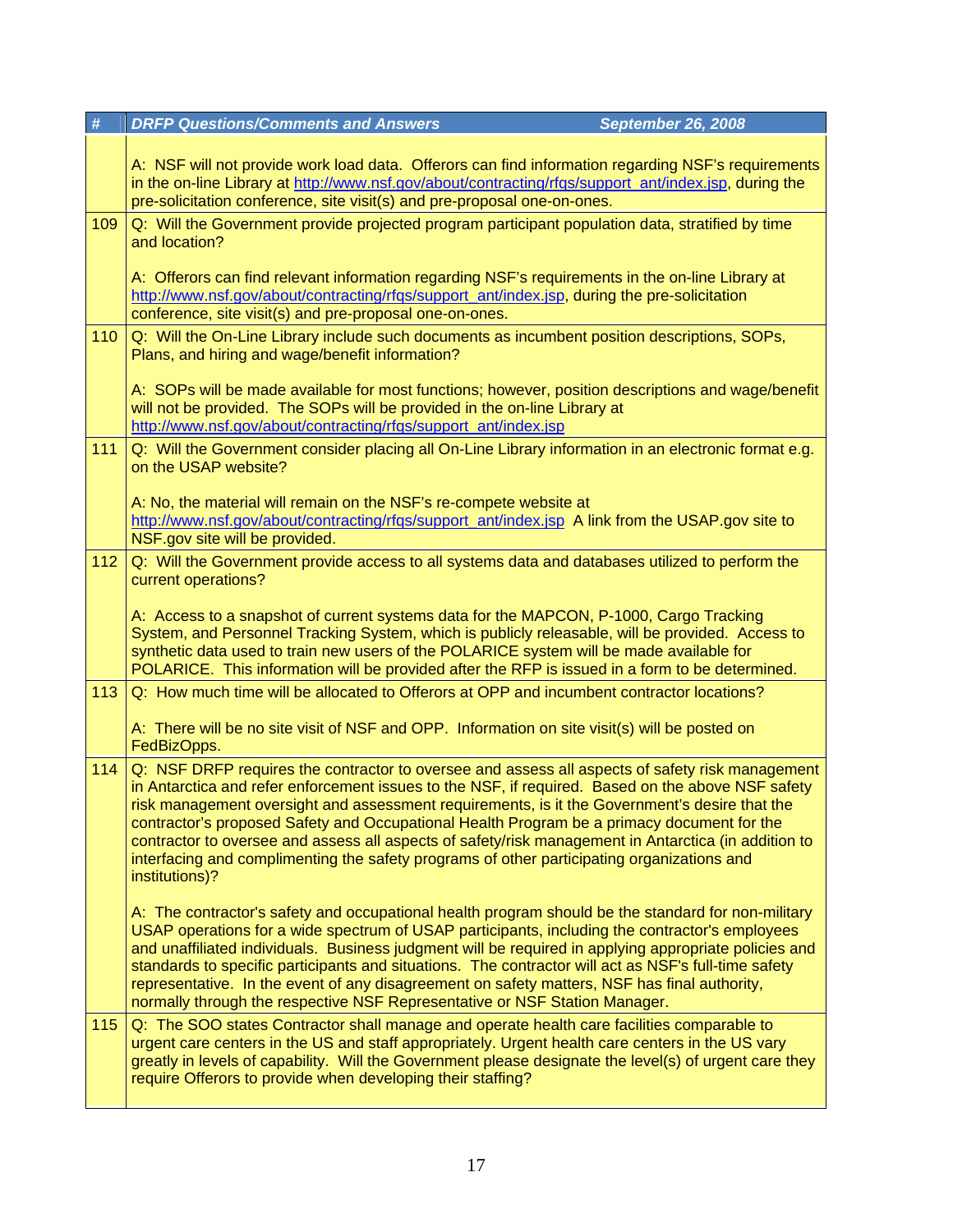|     | #   | <b>DRFP Questions/Comments and Answers</b>                                                                                                                                                                                                                                                                                                                                                                                                                                                                                                                                                                   | <b>September 26, 2008</b> |
|-----|-----|--------------------------------------------------------------------------------------------------------------------------------------------------------------------------------------------------------------------------------------------------------------------------------------------------------------------------------------------------------------------------------------------------------------------------------------------------------------------------------------------------------------------------------------------------------------------------------------------------------------|---------------------------|
|     |     | A: The level of urgent care should meet the reasonably anticipated health care needs of a<br>medically and dentally screened population. Consideration should also be given to the occupational<br>and non-occupational hazards to which USAP participants may be exposed.                                                                                                                                                                                                                                                                                                                                   |                           |
| 116 |     | Q: Will the Government provide a comprehensive equipment density/inventory list (regardless of<br>item dollar value) displaying type (make, manufacturer), year of manufacture, whether the<br>equipment was purchased or leased that includes all project locations?                                                                                                                                                                                                                                                                                                                                        |                           |
|     |     | A: Listings of accountable property (GFE and GFP) are available at<br>http://www.nsf.gov/about/contracting/rfqs/support_ant/index.jsp_Because of the scope of the<br>operation, a full inventory of all government property is not available for non-accountable items. A<br>listing of all licensed software will also be made available. It is the offeror's responsibility to acquire<br>necessary information via the on-line library, pre-solicitation, site visits and pre-proposal one-on-<br>ones for non-accountable property.                                                                      |                           |
|     | 117 | Q: When will the Government provide a list of the GFE/GFP?                                                                                                                                                                                                                                                                                                                                                                                                                                                                                                                                                   |                           |
|     |     | A: Because of the scope of the operation, a full inventory of all government property is not available<br>for non-accountable items.                                                                                                                                                                                                                                                                                                                                                                                                                                                                         |                           |
|     |     | The government has or will provide inventories of all property and equipment except that valued at<br>less than \$5,000. Listings of accountable property (GFE and GFP) are available at                                                                                                                                                                                                                                                                                                                                                                                                                     |                           |
|     |     | http://www.nsf.gov/about/contracting/rfgs/support_ant/index.jsp. The successful offeror will be<br>required to conduct an inventory of GFE as part of transition activities. A listing of all licensed<br>software will be made available.                                                                                                                                                                                                                                                                                                                                                                   |                           |
|     | 118 | Q: Will the Government provide Offerors copies of all charters and leases so that we may review<br>their contractual provisions, legal aspects and costs, etc.?                                                                                                                                                                                                                                                                                                                                                                                                                                              |                           |
|     |     | A: Copies of charters and leases will be made available in the on-line Library at<br>http://www.nsf.gov/about/contracting/rfqs/support_ant/index.jsp. There is no operating agreement<br>for Port Hueneme.                                                                                                                                                                                                                                                                                                                                                                                                   |                           |
|     | 119 | Q: Are the following documents going to be provided in the On-Line Library? - Waste Management<br><b>Plan and Users Guide</b>                                                                                                                                                                                                                                                                                                                                                                                                                                                                                |                           |
|     |     | A: NSF will make this available in the on-line Library at<br>http://www.nsf.gov/about/contracting/rfqs/support_ant/index.jsp.                                                                                                                                                                                                                                                                                                                                                                                                                                                                                |                           |
|     | 120 | Q: Are the following documents going to be provided in the On-Line Library? - Compliance Plan for<br>the USAP Master Permit.                                                                                                                                                                                                                                                                                                                                                                                                                                                                                 |                           |
|     |     | A: NSF will make this available in the on-line Library at                                                                                                                                                                                                                                                                                                                                                                                                                                                                                                                                                    |                           |
|     |     | http://www.nsf.gov/about/contracting/rfgs/support_ant/index.jsp                                                                                                                                                                                                                                                                                                                                                                                                                                                                                                                                              |                           |
|     | 121 | Q: Are the following documents going to be provided in the On-Line Library? -<br><b>Environmental Protection Plan</b>                                                                                                                                                                                                                                                                                                                                                                                                                                                                                        |                           |
|     |     | A: The information can be found at www.ats.aq\index_e.htm                                                                                                                                                                                                                                                                                                                                                                                                                                                                                                                                                    |                           |
|     | 122 | Q: Can NSF provide Exhibit A to the Master Permit - Inventory of Materials Containing Designated<br>Pollutants?                                                                                                                                                                                                                                                                                                                                                                                                                                                                                              |                           |
|     |     | A: 45 CFR 671.3 (a) defines designated pollutant as "any substance designated as such by the<br>Director pursuant to subpart E of this part; any pesticide, radioactive substance, or substance<br>consisting of or containing any chemical listed by source, generic or chemical name at 40 CFR<br>61.01, Table 116.4A of 40 CFR 116.4; subpart D of 40 CFR part 261, 40 CFR 302.4, part 355, and<br>part 372; and any substance which exhibits a hazardous waste characteristic as defined in subparts<br>B and C of 40 CFR part 261; but shall not include any banned substance. Information on materials |                           |
|     |     |                                                                                                                                                                                                                                                                                                                                                                                                                                                                                                                                                                                                              |                           |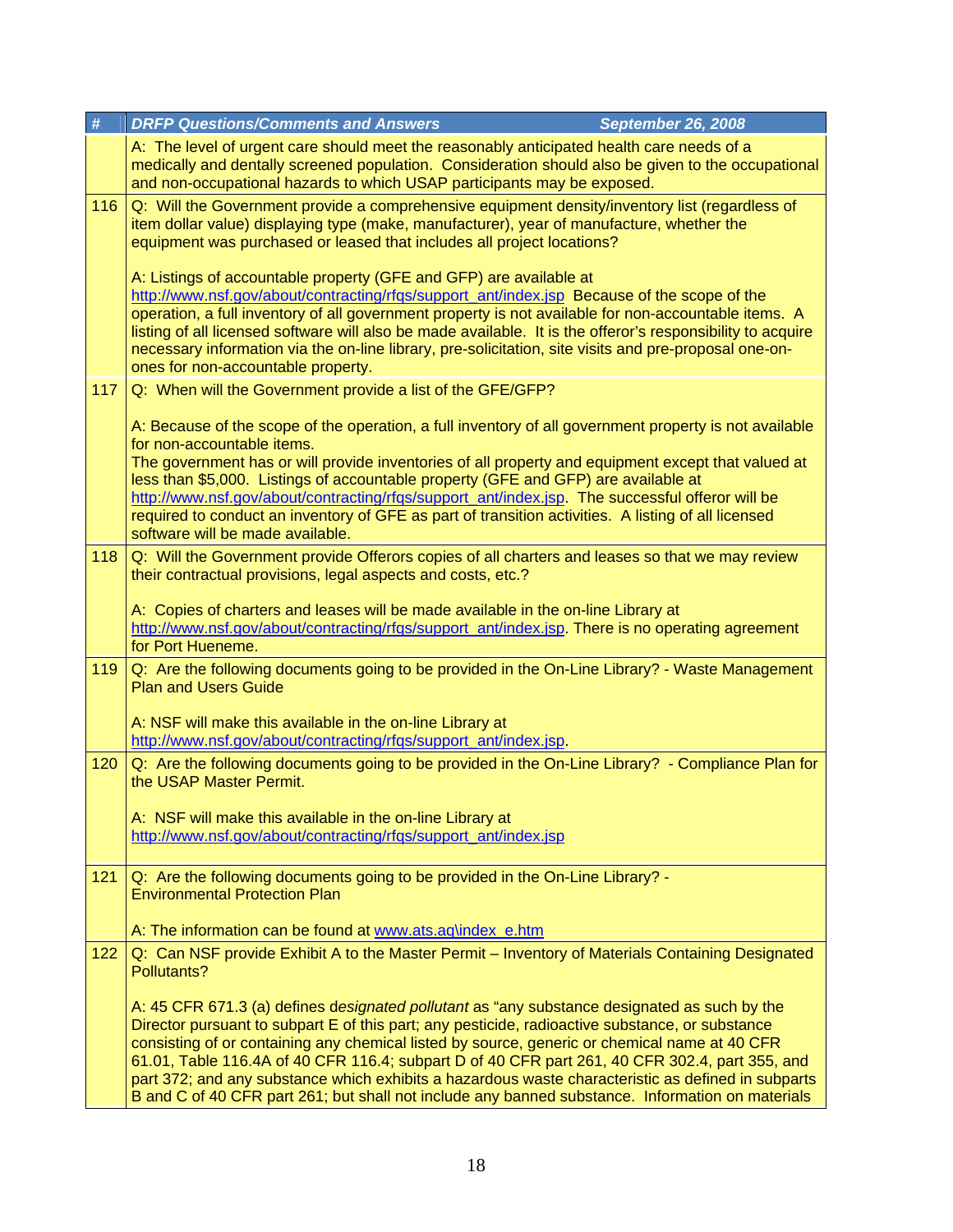| $\#$                                                                                      |     | <b>DRFP Questions/Comments and Answers</b><br><b>September 26, 2008</b>                                                                                                                                    |  |  |
|-------------------------------------------------------------------------------------------|-----|------------------------------------------------------------------------------------------------------------------------------------------------------------------------------------------------------------|--|--|
|                                                                                           |     | containing designated pollutants can be found at http://nsf.gov/od/opp/antarct/aca/nsf01151/start.jsp                                                                                                      |  |  |
|                                                                                           | 123 | Q: Can NSF provide Exhibit B to the Master Permit - Release Characterization Data?                                                                                                                         |  |  |
|                                                                                           |     |                                                                                                                                                                                                            |  |  |
| A: NSF intends to make this available in the on-line Library at                           |     | http://www.nsf.gov/about/contracting/rfqs/support_ant/index.jsp                                                                                                                                            |  |  |
|                                                                                           |     |                                                                                                                                                                                                            |  |  |
| Q: Can NSF provide Exhibit C to the Master Permit - Environmental Review documents<br>124 |     |                                                                                                                                                                                                            |  |  |
|                                                                                           |     |                                                                                                                                                                                                            |  |  |
|                                                                                           |     | A: NSF will make this available in the on-line Library at                                                                                                                                                  |  |  |
|                                                                                           |     | http://www.nsf.gov/about/contracting/rfqs/support_ant/index.jsp                                                                                                                                            |  |  |
|                                                                                           | 125 | Q: When will the Government provide a copy of the "USAP Medical Screening Guideline"?                                                                                                                      |  |  |
|                                                                                           |     | A: NSF will make this available in the on-line Library at                                                                                                                                                  |  |  |
|                                                                                           |     | http://www.nsf.gov/about/contracting/rfgs/support_ant/index.jsp                                                                                                                                            |  |  |
|                                                                                           | 126 | Q: The SOO states: The contractor shall provide an information database for interactive science                                                                                                            |  |  |
|                                                                                           |     | planning with investigators and ensure continuity of legacy data. How and when will the                                                                                                                    |  |  |
|                                                                                           |     | Government provide access to the system(s) that contain the legacy data?                                                                                                                                   |  |  |
|                                                                                           |     | A: Access to live planning data in POLARICE will not be provided, however, access to synthetic                                                                                                             |  |  |
|                                                                                           |     | data used to train new users of the POLARICE system will be made available for POLARICE.                                                                                                                   |  |  |
|                                                                                           |     | Additional information for access to USAP business systems (i.e.- POLARICE, MAPCON) will be<br>posted in FedBizOpps.                                                                                       |  |  |
|                                                                                           | 127 | Q: The DRFP states the contractor shall provide, operate, maintain, and replace as required                                                                                                                |  |  |
|                                                                                           |     | common use field equipment, including installed equipment and systems mounted on research                                                                                                                  |  |  |
|                                                                                           |     | vessels and aircraft. When will the Government provide this listing?                                                                                                                                       |  |  |
|                                                                                           |     |                                                                                                                                                                                                            |  |  |
|                                                                                           |     | A: Because of the scope of the operation, a full inventory of all government property is not available<br>for non-accountable items.                                                                       |  |  |
|                                                                                           |     | The government has or will provide inventories of all property and equipment except that valued at                                                                                                         |  |  |
|                                                                                           |     | less than \$5,000. Listings of accountable property (GFE and GFP) are available at                                                                                                                         |  |  |
|                                                                                           |     | http://www.nsf.gov/about/contracting/rfgs/support_ant/index.jsp. The successful offeror will be<br>required to conduct an inventory of GFE as part of transition activities. A listing of all licensed     |  |  |
|                                                                                           |     | software will be made available.                                                                                                                                                                           |  |  |
|                                                                                           | 128 | Q: Ref DRFP Section C.8.2.c. The SOO states "Provide general and special purpose electronic                                                                                                                |  |  |
|                                                                                           |     | systems and services beyond conventional IT&C." Will the Government please define the term                                                                                                                 |  |  |
|                                                                                           |     | 'beyond conventional', and designate by location the requirement?                                                                                                                                          |  |  |
|                                                                                           |     | A. The term "beyond conventional" is intended to convey the fact that the scope of the IT&C service                                                                                                        |  |  |
|                                                                                           |     | domain includes functions and services that are not typically found in standard IT outsourcing                                                                                                             |  |  |
|                                                                                           |     | environments. The isolation of the Antarctic service environment requires provisioning of                                                                                                                  |  |  |
|                                                                                           |     | capabilities that are normally acquired via third parties in less extreme locations. Examples include<br>fixed satellite service, satellite earth station, design/construction/operations, component level |  |  |
|                                                                                           |     | electronic and bench repair, etc.                                                                                                                                                                          |  |  |
|                                                                                           | 129 | Q: The 1998 RFP contained systems description and specifications to include name, function,                                                                                                                |  |  |
|                                                                                           |     | origin, technical description, functional description, utilizations, attributes. Will the Government                                                                                                       |  |  |
|                                                                                           |     | provide a listing of all existing IT systems, architectures, definitions and specifications of each?                                                                                                       |  |  |
|                                                                                           |     | A: NSF will provide information on major applications as well as a listing of licensed applications in                                                                                                     |  |  |
|                                                                                           |     | the on-line library at http://www.nsf.gov/about/contracting/rfqs/support_ant/index.jsp                                                                                                                     |  |  |
|                                                                                           | 130 | Q: Will the Government provide the methods of interface for these current IT systems to the                                                                                                                |  |  |
|                                                                                           |     | Government cost accounting systems?                                                                                                                                                                        |  |  |
|                                                                                           |     |                                                                                                                                                                                                            |  |  |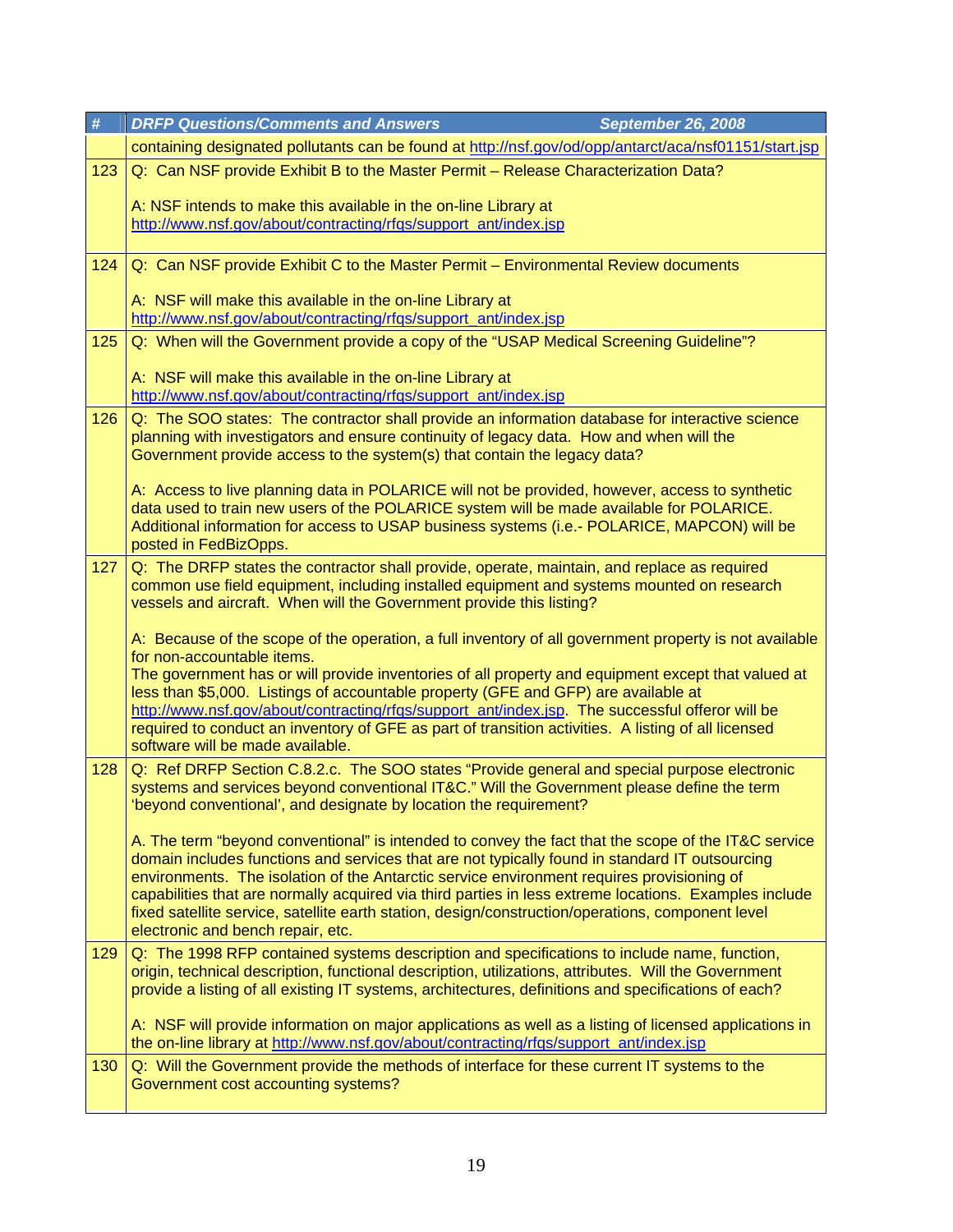| #   | <b>DRFP Questions/Comments and Answers</b><br><b>September 26, 2008</b>                                                                                                                                                                                                                                                             |  |
|-----|-------------------------------------------------------------------------------------------------------------------------------------------------------------------------------------------------------------------------------------------------------------------------------------------------------------------------------------|--|
|     | A: There is no interface with the current government cost accounting systems.                                                                                                                                                                                                                                                       |  |
| 131 | Q: What GFE legacy mission applications are currently in place?                                                                                                                                                                                                                                                                     |  |
|     | A: NSF will provide information on major applications as well as a listing of licensed applications in<br>the on-line library at http://www.nsf.gov/about/contracting/rfqs/support_ant/index.jsp.                                                                                                                                   |  |
| 132 | Q: Is there a replacement schedule for any of the existing software systems?                                                                                                                                                                                                                                                        |  |
|     | A: NSF does not have a replacement schedule for existing software systems.                                                                                                                                                                                                                                                          |  |
| 133 | Q: At what point in time will the Government provide copies of all Memorandum of Agreements?                                                                                                                                                                                                                                        |  |
|     | A: NSF will make those available to the offerors in the on-line Library at<br>http://www.nsf.gov/about/contracting/rfqs/support_ant/index.jsp.                                                                                                                                                                                      |  |
| 134 | Q: The contractor shall develop engineering designs as required for new infrastructure or<br>modifications to existing facilities. All engineered designs shall be stamped by a professional<br>engineer and/or architect as appropriate. Is it correct to assume that all construction work will be<br>designed by the contractor? |  |
|     | A: This will depend on the specific construction requirement and will be determined as the need<br>arises after the award is made.                                                                                                                                                                                                  |  |
| 135 | Q: What is the anticipated average size of the projects over the next five years?                                                                                                                                                                                                                                                   |  |
|     | A: The size of construction and special projects will be determined on an as-needed basis.                                                                                                                                                                                                                                          |  |
| 136 | Q: The SOO states that the contractor must manage, operate and maintain the USAP bulk fuel<br>storage and distribution systems. Will the Government provide equipment specifications, facilities<br>and capacities of the equipment at each location?                                                                               |  |
|     | A: The NSF has site plans and details and documents of all facilities, storage, and distribution<br>systems that depict the equipment and capacities including procedures and O&M manuals. These<br>will be made available to offerors in the on-line Library at                                                                    |  |
|     | http://www.nsf.gov/about/contracting/rfqs/support_ant/index.jsp                                                                                                                                                                                                                                                                     |  |
| 137 | Q: How much fuel will be delivered and delivery schedule requirements for each location?                                                                                                                                                                                                                                            |  |
|     | A: Currently, the USAP purchases approximately 6.4 million gallons of fuel annually for McMurdo<br>and the South Pole Stations and 70 thousand gallons for Palmer Station. These amounts will vary<br>based on annual requirement.                                                                                                  |  |
| 138 | Q: Ref DRFP Section C.9.2.p. Paragraph "p" states: "The contractor shall manage, operate,<br>construct, and maintain USAP facilities to provide for safe and efficient operations." Will the<br>Government provide a definition for Special Projects?                                                                               |  |
|     | A: Construction and special projects will be defined and negotiated within the APP every year.<br>Special projects can be defined as those NSF has determined to fall outside the scope of the<br>normal operations and maintenance of the USAP, examples include: Icecube, South Pole Station<br>Modernization.                    |  |
| 139 | Q: Will the Government provide information on the required approvals and funding process for<br>minor and major construction projects, and the annual timeline for each approval/funding step?                                                                                                                                      |  |
|     | A: Major construction and special projects will be negotiated within the APP. The timeline for each<br>approval/funding step will also be determined with the applicable APP.                                                                                                                                                       |  |
| 140 | Q: Will the Government provide a list of Construction in Progress (CIP)?                                                                                                                                                                                                                                                            |  |
|     | A: This will be made available in the on-line Library at                                                                                                                                                                                                                                                                            |  |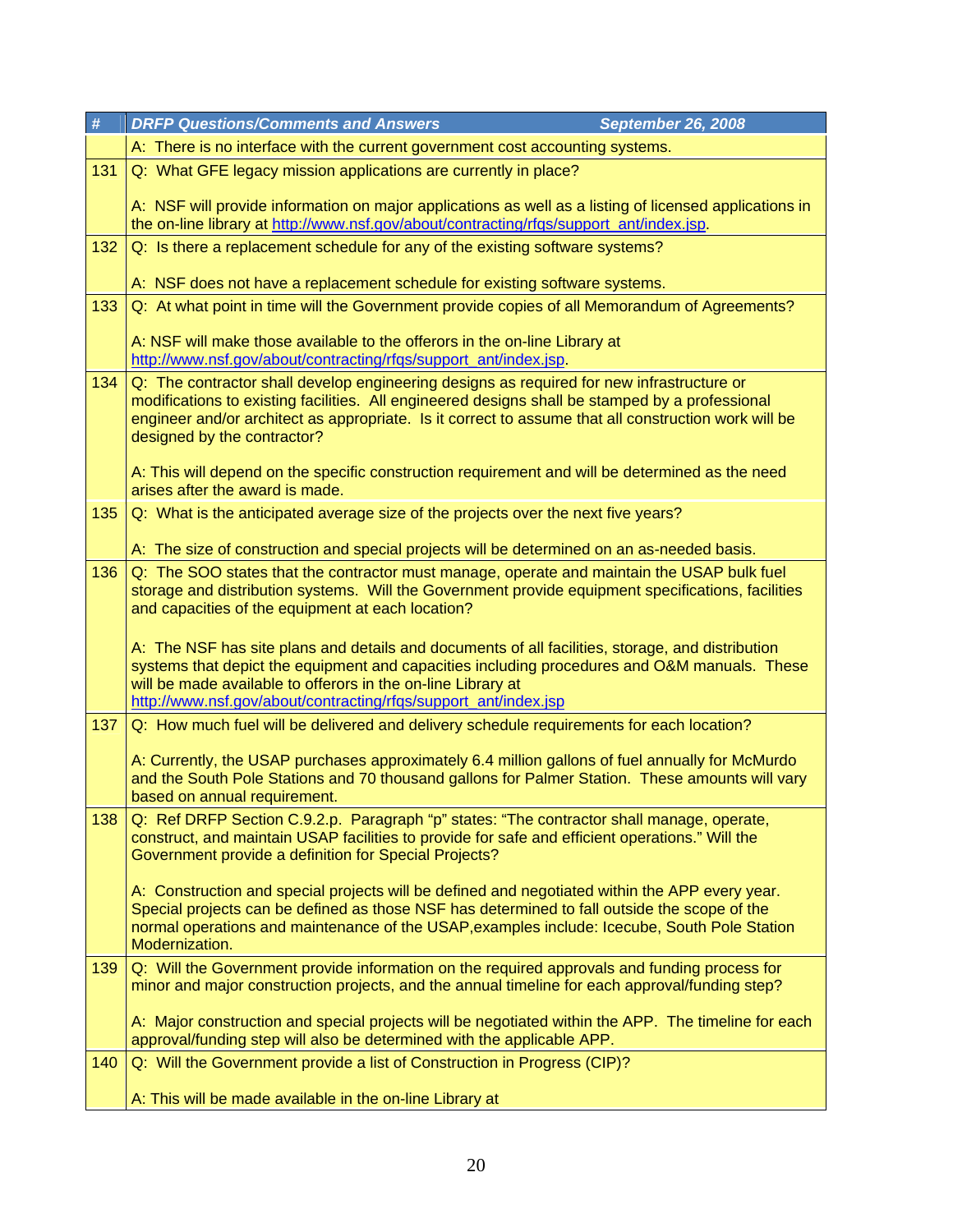| #   | <b>DRFP Questions/Comments and Answers</b><br><b>September 26, 2008</b>                                                                                                     |  |
|-----|-----------------------------------------------------------------------------------------------------------------------------------------------------------------------------|--|
|     | http://www.nsf.gov/about/contracting/rfgs/support_ant/index.jsp                                                                                                             |  |
| 141 | Q: Will the Government provide a list of projects approved/funded for FY 2010?                                                                                              |  |
|     | A: There is no list of approved projects for FY2010 at this time.                                                                                                           |  |
| 142 | Q: Will the Government provide a list of forecasted and prioritized requirements for major facility                                                                         |  |
|     | projects?                                                                                                                                                                   |  |
|     | A: This information is not available.                                                                                                                                       |  |
| 143 | Q: Will construction projects in progress be transferred to the successor contactor? If so, will they                                                                       |  |
|     | be cost reimbursable?                                                                                                                                                       |  |
|     |                                                                                                                                                                             |  |
|     | A: This will be addressed during the transition-in period. These costs will fall under the Major<br>construction/special project NTE CLIN.                                  |  |
| 144 | Q: Will the Government provide a listing of current suppliers for all types of materials and services?                                                                      |  |
|     |                                                                                                                                                                             |  |
|     | A: This information is not available.                                                                                                                                       |  |
| 145 | Q: Will the Government provide the last three years of the Annual Program Plan?                                                                                             |  |
|     | A: NSF will provide this information in the on-line Library at                                                                                                              |  |
|     | http://www.nsf.gov/about/contracting/rfgs/support_ant/index.jsp.                                                                                                            |  |
| 146 | Q: Please identify which training will be reimbursed by the Government?                                                                                                     |  |
|     | A: NSF will only allow training unique to the Antarctic operation to be a billable expense to the                                                                           |  |
|     | contract. NSF expects the contractor employees to be trained professionals in their areas of                                                                                |  |
| 147 | expertise. Please see Section H. 17.<br>Q: The SOO defines the USAP Freight Cost Model. Will the Government provide a copy of the                                           |  |
|     | "Freight Cost Model"?                                                                                                                                                       |  |
|     |                                                                                                                                                                             |  |
| 148 | A: NSF will provide all current FCM information.<br>Q: Will the Government provide electronic copies of the existing ACAs?                                                  |  |
|     |                                                                                                                                                                             |  |
|     | A: No Associate Contractor Agreements exist at this time.                                                                                                                   |  |
| 149 | Q: Ref DRFP Section H.17.b. Does this clause apply to our team mates?                                                                                                       |  |
|     | A: This clause applies across the team.                                                                                                                                     |  |
| 150 | Q: Will the Government identify the employee position(s) that require security clearances?                                                                                  |  |
|     |                                                                                                                                                                             |  |
| 151 | A: There are no positions that require security clearance at this time.<br>Q: Does the Government intend for Section H.22 or Section H.23 to apply for                      |  |
|     | Mobilization/Demobilization of employees?                                                                                                                                   |  |
|     |                                                                                                                                                                             |  |
|     | A: Sections H.22 and H.23 do not apply to Mobilization/Demobilization of employees.                                                                                         |  |
| 152 | Q: Will the Government consider adding construction related FAR clauses to Section I.2 such as:<br>FAR 52.232-27, "Prompt payment for construction contracts"               |  |
|     |                                                                                                                                                                             |  |
|     | A: FAR clauses associated with construction activities outside the United States will be addressed<br>in applicable post-award modifications for construction requirements. |  |
| 153 | Q: Will the Government consider adding construction related FAR clauses to Section I.2 such as:                                                                             |  |
|     | FAR 52.232-5, "Payments under Fixed Price Construction Contracts"                                                                                                           |  |
|     |                                                                                                                                                                             |  |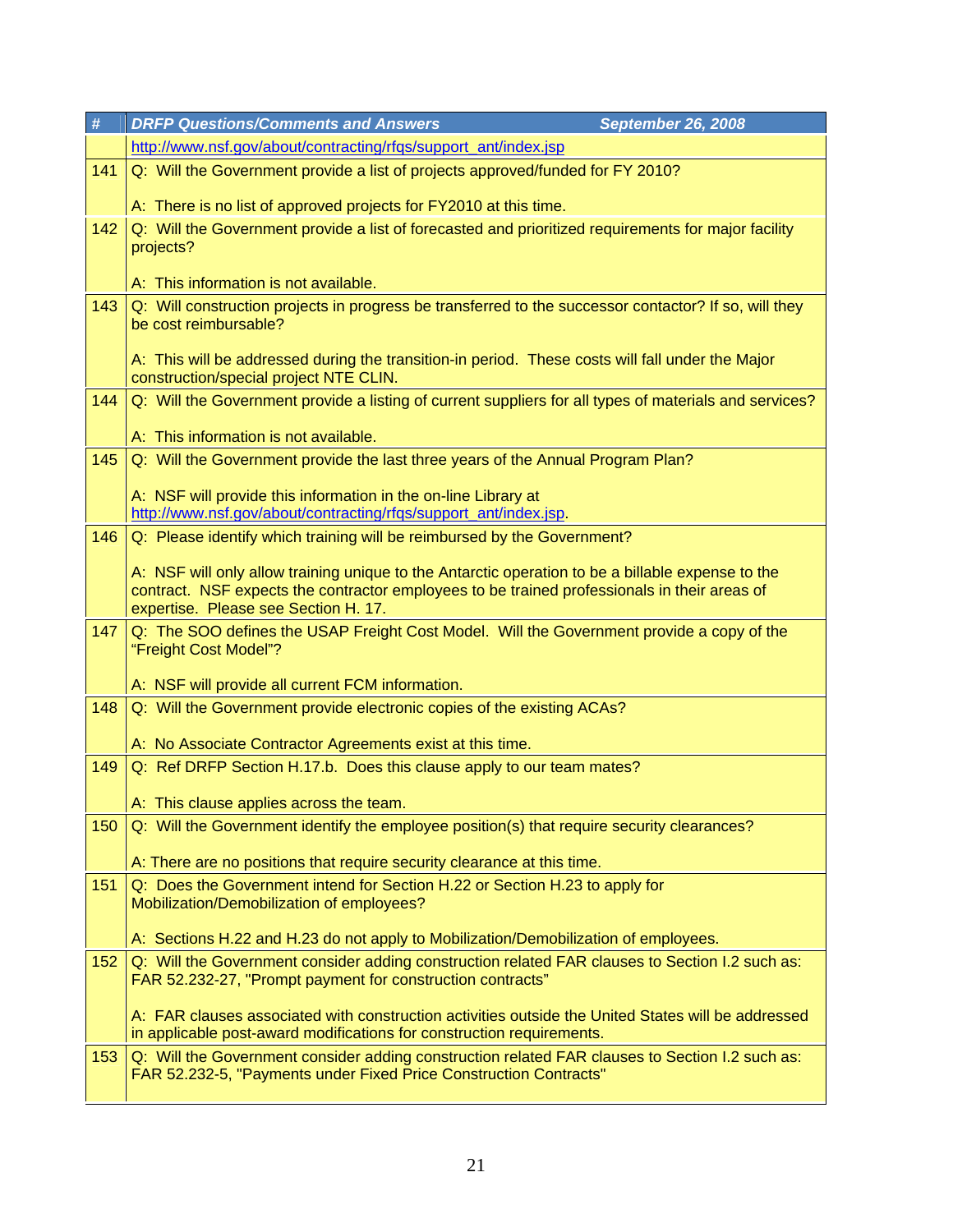| #   | <b>DRFP Questions/Comments and Answers</b><br><b>September 26, 2008</b>                                                                                                                                                                     |
|-----|---------------------------------------------------------------------------------------------------------------------------------------------------------------------------------------------------------------------------------------------|
|     | A: FAR clauses associated with construction activities outside the United States will be addressed<br>in applicable post-award modifications for construction requirements                                                                  |
| 154 | Q: Will the Government consider adding construction related FAR clauses to Section I.2 such as:<br>FAR 52.232-16, "Progress Payments"                                                                                                       |
|     | A: FAR clauses associated with construction activities outside the United States will be addressed<br>in applicable post-award modifications for construction requirements                                                                  |
| 155 | Q: Ref DRFP Section J.1. In Item #1, the Award Fee Plan is shown to be proposed by Offerors vs.<br>provided by the Government. Will this plan be a separate submittal from Vol. II, Technical Approach<br>and excluded from the page count? |
|     | A: The award fee plan should be proposed as Section J, Attachment 1 and is excluded from the<br>page count.                                                                                                                                 |
| 156 | Q: Ref DRFP Section L.6.3.9. Will the Government consider allowing 11" x 17" foldouts in the<br>technical volume, and if so for each 11" x 17" to be counted as two pages?                                                                  |
|     | A: The RFP will be changed to allow up to ten (10) 11"x17" fold-outs in the Technical Volume.<br>Each fold-out will count as one page. All fold-outs will be single-sided.                                                                  |
| 157 | Q: For EXCEL spreadsheets in the cost volume may we use foldouts on 11" x 17" paper?                                                                                                                                                        |
|     | A: The RFP will be changed to allow unlimited single-sided 11" x 17" fold-outs for the Cost Volume.                                                                                                                                         |
| 158 | Q: Due to the complexity of the organization, will the Government allow D-size drawing for<br>organization/staffing charts?                                                                                                                 |
|     | A: The maximum size for fold-outs or drawing is 11" x 17".                                                                                                                                                                                  |
| 159 | Q: Since Volume I (Administrative) is submitted early and amendments are to be acknowledged on<br>SF 33, what if an amendment comes out after submittal of Volume I?                                                                        |
|     | A: This will be addressed in the final RFP at Section L.                                                                                                                                                                                    |
| 160 | Q: Since Section B is required in this volume, but it would not be complete until the cost is done,<br>does a blank copy go in with Volume I and then a completed copy with the rest of the volumes?                                        |
|     | A: This will be addressed in the final RFP at Section L.                                                                                                                                                                                    |
| 161 | Q: Will the Government consider making project schedules relative to the transition plan not within<br>the page count?                                                                                                                      |
|     | A: All information related to the transition will be subject to the page count of the Technical Volume.                                                                                                                                     |
| 162 | Q: If so, could these be 11" x 17"?                                                                                                                                                                                                         |
|     | A: The RFP will be changed to allow up to ten (10) 11"x17" fold-outs in the Technical Volume. Each<br>fold-out will count as one page. All fold-outs will be single-sided.                                                                  |
| 163 | Q: Will the Government consider allowing clients to return questionnaires no later than the<br>submission date of the past performance volume?                                                                                              |
|     | A: Past Performance questionnaires are due as prescribed in the RFP.                                                                                                                                                                        |
| 164 | Q: Will the Government consider providing clients alternative methods of returning questionnaires,<br>such as e-mail and postal service?                                                                                                    |
|     | A: If the decision is made to allow the alternative methods, then the RFP will be modified to reflect<br>that.                                                                                                                              |
| 165 | Q: Will the Government spell out the acronym IT&C in the client past performance questionnaire to                                                                                                                                           |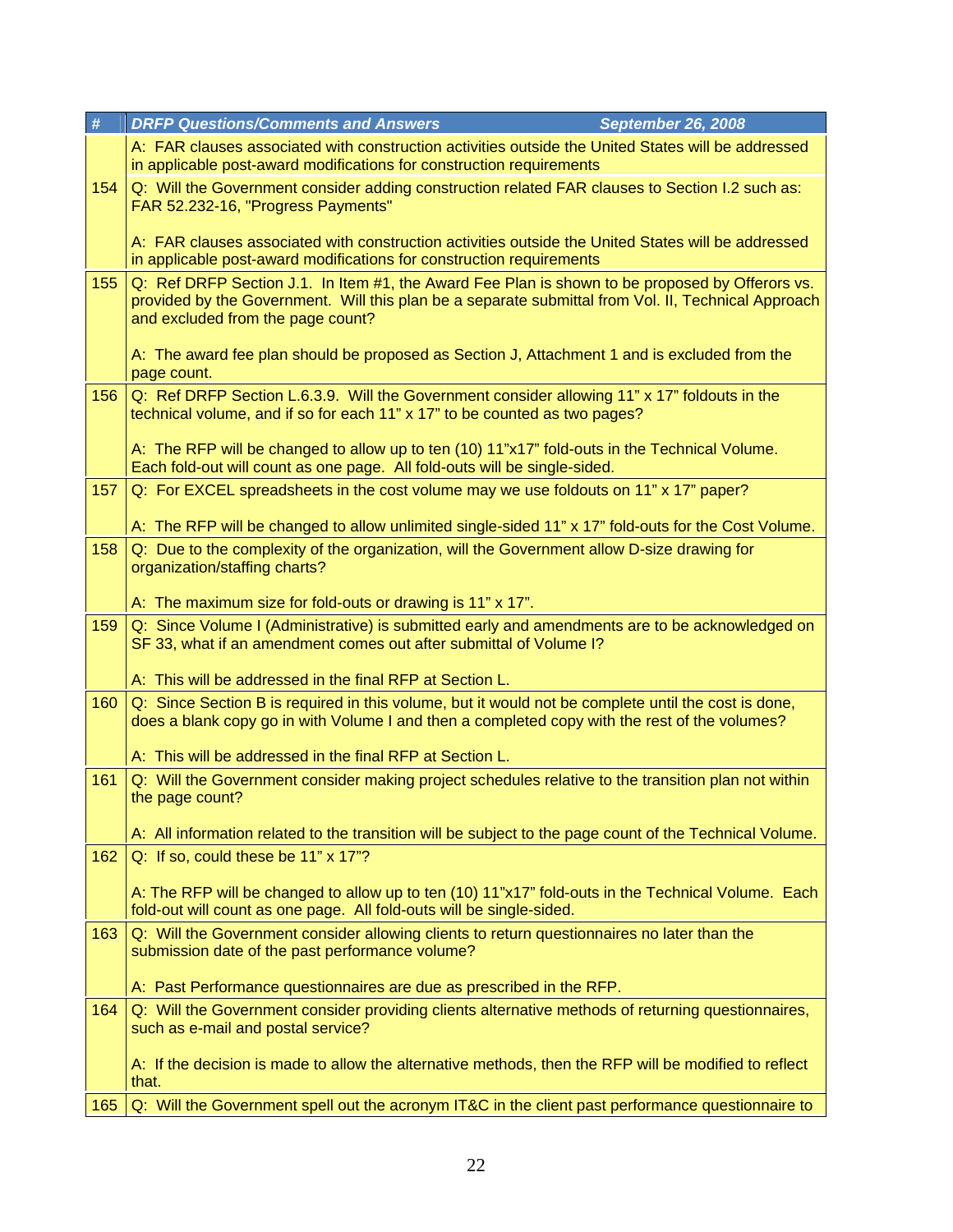| #   | <b>DRFP Questions/Comments and Answers</b><br><b>September 26, 2008</b>                                                                                                                                                                                                                                                                                                                                                                                 |  |
|-----|---------------------------------------------------------------------------------------------------------------------------------------------------------------------------------------------------------------------------------------------------------------------------------------------------------------------------------------------------------------------------------------------------------------------------------------------------------|--|
|     | prevent misunderstanding?                                                                                                                                                                                                                                                                                                                                                                                                                               |  |
|     | A: The Past Performance questionnaire will be modified to spell out the acronym.                                                                                                                                                                                                                                                                                                                                                                        |  |
| 166 | Q: Will the Government specify the cost reimbursable amounts to be used in Offeror proposals or<br>will the Government provide workload data adequate to support an estimate?                                                                                                                                                                                                                                                                           |  |
|     | A: Offerors can find relevant information regarding NSF's requirements in the on-line Library at<br>http://www.nsf.gov/about/contracting/rfqs/support_ant/index.jsp, during the pre-solicitation                                                                                                                                                                                                                                                        |  |
|     | conference, site visit(s) and pre-proposal one-on-ones.                                                                                                                                                                                                                                                                                                                                                                                                 |  |
| 167 | Q: Award Fee, NSF has designated 0 - 80% as a single Award Fee Score Category earning an<br>Award Fee Amount of 0%. This performance spread seems overly broad and limiting on the ability<br>of a contractor to earn fee. We would suggest the NSF consider use of $0 - 60\%$ performance<br>rating. In addition, there does not appear to be any NSF proposed Base Fee to cover the<br>contractor's costs for unallowable cost or negative cash flow. |  |
|     | A: The award fee scale is presented in the RFP as it was intended. Alternatives to the award fee<br>scale will not be considered.                                                                                                                                                                                                                                                                                                                       |  |
| 168 | Q: Pt. Hueneme is not listed as a required place of performance. Is this an oversight, or is the<br>government open to options for ship based cargo operations?                                                                                                                                                                                                                                                                                         |  |
|     | A: The NSF will consider alternate locations for shipping and receiving of materials and supplies.                                                                                                                                                                                                                                                                                                                                                      |  |
| 169 | Q: Does the government plan to provide an outline of the currently used environmental education<br>program and/or the specific education requirements for Offerors to respond to in the final RFP?                                                                                                                                                                                                                                                      |  |
|     | A: Information on the environmental education program can be found within the 07-08<br>Environmental Work Plan Summary which will be made available at the on-line Library at<br>http://www.nsf.gov/about/contracting/rfqs/support_ant/index.jsp.                                                                                                                                                                                                       |  |
| 170 | Q: Will the Government provide detailed information about the specific property, equipment and<br>applications it will require the contractor to maintain and/or replace in the final RFP?                                                                                                                                                                                                                                                              |  |
|     | A: Offerors can find relevant information regarding NSF's requirements in the on-line library at<br>http://www.nsf.gov/about/contracting/rfgs/support_ant/index.jsp, during the pre-solicitation<br>conference, site visit(s) and pre-proposal one-on-ones.                                                                                                                                                                                             |  |
| 171 | Q: Will the Government provide detailed information about the existing leases, charters and<br>operator agreements it will require the contractor to assume in the final RFP?                                                                                                                                                                                                                                                                           |  |
|     | A: Copies of charters and leases will be made available at<br>http://www.nsf.gov/about/contracting/rfqs/support_ant/index.jsp                                                                                                                                                                                                                                                                                                                           |  |
|     |                                                                                                                                                                                                                                                                                                                                                                                                                                                         |  |
| 172 | Q: There is no mention of structural fire fighting capability requirements. Is this a contractor<br>requirement?                                                                                                                                                                                                                                                                                                                                        |  |
|     | A: Offerors for the Antarctic Support Contract should describe how they propose to provide the<br>USAP with a complete and comprehensive program for fire protection for all aspects of Antarctic<br>operations including structural, airfield, field camp, and vehicle elements.                                                                                                                                                                       |  |
| 173 | Q: There is no mention of specific training requirements for scientists. Will the government provide<br>information about the current program or specific field safety and other mandated researcher or<br>participant training requirements to be facilitated by the contractor in the final RFP?                                                                                                                                                      |  |
|     | A: Information about the field safety program will be provided in the on-line Library at<br>http://www.nsf.gov/about/contracting/rfgs/support_ant/index.jsp. Program requirements for field<br>safety apply equally to all personnel.                                                                                                                                                                                                                   |  |
| 174 | Q: Will the government include some basic information such as average numbers of scientists and                                                                                                                                                                                                                                                                                                                                                         |  |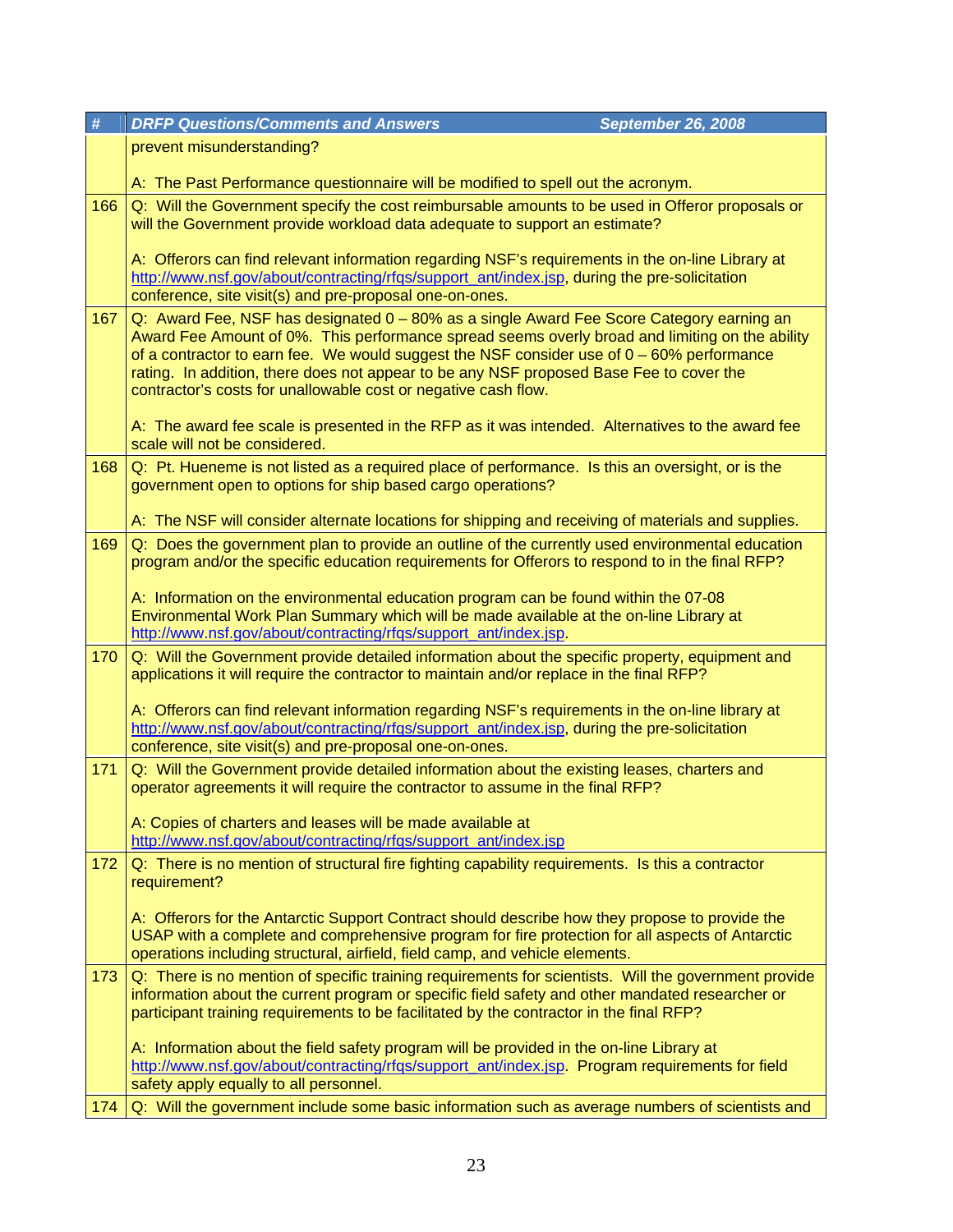| #   | <b>DRFP Questions/Comments and Answers</b><br><b>September 26, 2008</b>                                                                                                                                                                                                                                                                                                                  |
|-----|------------------------------------------------------------------------------------------------------------------------------------------------------------------------------------------------------------------------------------------------------------------------------------------------------------------------------------------------------------------------------------------|
|     | science projects per station and vessel in the final RFP?                                                                                                                                                                                                                                                                                                                                |
|     | A: Offerors can find relevant information regarding NSF's requirements in the on-line Library at<br>http://www.nsf.gov/about/contracting/rfgs/support_ant/index.jsp, during the pre-solicitation<br>conference, site visit(s) and pre-proposal one-on-ones.                                                                                                                              |
| 175 | Q: There is no mention of a requirement for Cryogenic or Analytical Chemistry support. Is there a<br>requirement for either of these at any of the stations?                                                                                                                                                                                                                             |
|     | A: Requirements for these programs depend on research proposals.                                                                                                                                                                                                                                                                                                                         |
| 176 | Q: Will the Government require its Polarice database for ongoing use as a science-planning tool?                                                                                                                                                                                                                                                                                         |
|     | A: POLARICE will be a GFE application system and is not a new requirement; the contractor may<br>choose to propose an alternative.                                                                                                                                                                                                                                                       |
| 177 | Q: Will the Government provide detailed information about the legacy mission applications it will<br>require the contractor to maintain and/or replace in the final RFP?                                                                                                                                                                                                                 |
|     | A: NSF will provide information on major applications as well as a listing of licensed applications in<br>the on-line library athttp://www.nsf.gov/about/contracting/rfqs/support_ant/index.jsp                                                                                                                                                                                          |
| 178 | Q: Will the Government provide detailed information about the USAP facilities, utilities,<br>infrastructure systems, and mechanical/electrical equipment it will require the contractor to maintain<br>in the final RFP?                                                                                                                                                                 |
|     | A: Offerors can find relevant information regarding NSF's requirements in the on-line Library at<br>http://www.nsf.gov/about/contracting/rfqs/support_ant/index.jsp, during the pre-solicitation<br>conference, site visit(s) and pre-proposal one-on-ones.                                                                                                                              |
| 179 | Q: Will the Government provide detailed information and requirements describing the food service<br>facilities, population estimates, and the level of service required at each station in the final RFP?                                                                                                                                                                                |
|     | A: Offerors can find relevant information regarding NSF's requirements in the on-line Library at<br>http://www.nsf.gov/about/contracting/rfqs/support_ant/index.jsp, during the pre-solicitation<br>conference, site visit(s) and pre-proposal one-on-ones.                                                                                                                              |
| 180 | Q: Will the Government provide detailed information and requirements describing NSF personnel,<br>military, and its direct subcontractor requirements for housing, and any specific requirements it has<br>for housing of scientists and contractor staff at all locations in the final RFP?                                                                                             |
|     | A: The current practice is to keep military personnel berthing consolidated to maintain unit integrity.<br>Single room accommodations are provided for aircrew to ensure minimal disruption for adequate<br>crew rest. Offerors may propose any strategy for berthing management, provided that unit integrity<br>is maintained and the aircrews are able to receive adequate crew rest. |
| 181 | Q: Will the Government provide detailed information and specific requirements about the power,<br>water, water treatment and waste- water disposal systems it will require the contractor to maintain at<br>each station in the final RFP?                                                                                                                                               |
|     | A: Offerors can find relevant information regarding NSF's requirements in the on-line Library at<br>http://www.nsf.gov/about/contracting/rfgs/support_ant/index.jsp, during the pre-solicitation<br>conference, site visit(s) and pre-proposal one-on-ones.                                                                                                                              |
| 182 | Q: Will the Government define "USAP aircraft and vessels" and the level of coordination and<br>planning is required by the contractor for military and commercial aircraft and vessels in the final<br>RFP?                                                                                                                                                                              |
|     | A: Offerors can find relevant information regarding NSF's requirements in the on-line Library at<br>http://www.nsf.gov/about/contracting/rfgs/support_ant/index.jsp, during the pre-solicitation                                                                                                                                                                                         |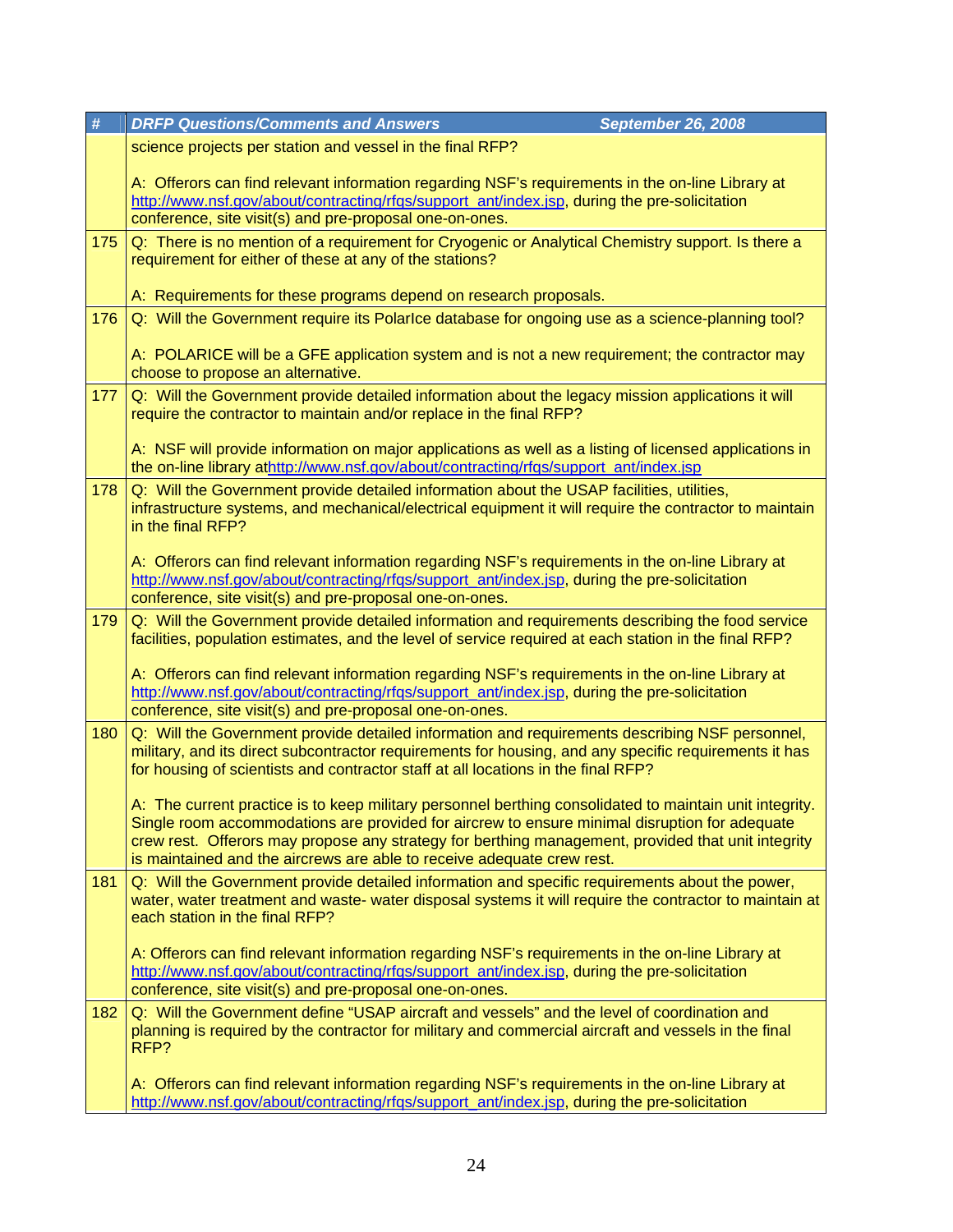| #   | <b>DRFP Questions/Comments and Answers</b><br><b>September 26, 2008</b>                                                                                                                                                                                                                                                                                                                                                                                                                                                                                                                                                                                                                                                                                                                                                                                                                                                                                                                                                                                                                                                                                                                      |  |
|-----|----------------------------------------------------------------------------------------------------------------------------------------------------------------------------------------------------------------------------------------------------------------------------------------------------------------------------------------------------------------------------------------------------------------------------------------------------------------------------------------------------------------------------------------------------------------------------------------------------------------------------------------------------------------------------------------------------------------------------------------------------------------------------------------------------------------------------------------------------------------------------------------------------------------------------------------------------------------------------------------------------------------------------------------------------------------------------------------------------------------------------------------------------------------------------------------------|--|
|     | conference, site visit(s) and pre-proposal one-on-ones. NSF will take this under advisement.                                                                                                                                                                                                                                                                                                                                                                                                                                                                                                                                                                                                                                                                                                                                                                                                                                                                                                                                                                                                                                                                                                 |  |
| 183 | Q: Under what circumstances if any can New Zealand citizens be hired to work in Antarctica for the<br>contractor?                                                                                                                                                                                                                                                                                                                                                                                                                                                                                                                                                                                                                                                                                                                                                                                                                                                                                                                                                                                                                                                                            |  |
|     | A: Please see the exceptions to Section H.4 of the RFP.                                                                                                                                                                                                                                                                                                                                                                                                                                                                                                                                                                                                                                                                                                                                                                                                                                                                                                                                                                                                                                                                                                                                      |  |
| 184 | Q: This section requests information on the Offeror and all Subcontractors' financial condition. Is<br>this request fulfilled by providing the information requested in Section L.8.2.g for both the Offeror<br>and major subcontractors not covered by a teaming agreement (if any)?<br>A: This request is fulfilled by responding to all paragraphs of Section L.8                                                                                                                                                                                                                                                                                                                                                                                                                                                                                                                                                                                                                                                                                                                                                                                                                         |  |
| 185 | Q: The final RFP should contain a definition of "construction" and "special projects" as they relate to<br>these FPIF CLINS. For example, can science projects be considered special projects? If so, which<br>ones and, if so, what is the definition of construction that should be included in this FPIF CLIN vs.<br>the costs to be included in non-fee bearing Science Support CLINS?<br>A: Construction and special projects will be defined and negotiated within the APP every year.<br>Special projects can be defined as those NSF has determined to fall outside the scope of the<br>normal operations and maintenance of the USAP, examples include: Icecube, South Pole Station<br>Modernization. NSF will not be including any FPIF CLINs in the final RFP.                                                                                                                                                                                                                                                                                                                                                                                                                    |  |
| 186 | Q: Offeror is required to propose target, over/under range and share ratio. Ceiling price is<br>established by the government at \$90M for CLIN 1400 and \$20M for each of the other CLINs.<br>Specific requirements for construction/special projects has not been provided, without which the<br>contractor cannot estimate a target for these FPIF CLINs.<br>1) Does the Gov't intend to provide with the RFP the requirements upon which the ceilings are<br>based?<br>2) If requirements will not be provided in the RFP, will the Gov't consider restructuring these CLINS<br>into IDIQ CLINs under which FPIF task orders would be issued for projects as requirements<br>become known? Under this scenario the Gov't could define the ceiling in this RFP as a percentage<br>of target rather than a specific dollar amount and that percentage would apply to all task orders.<br>A: NSF will not be including any FPIF CLINs in the final RFP. The IDIQ contract type will not be<br>applicable to the ASC. Construction and special projects will be negotiated in the contents of the<br>Annual Program Plan each year and added to the contract through contract modifications. |  |
| 187 | Q: "Cost-Plus-Award Fee States that maximum award fee is to be provided by the government." 1)<br>Shouldn't maximum award fee be proposed by the Offeror?<br>2) If the government is to provide the maximum award fee, how will it be calculated?<br>A: 1) No. 2) NSF will determine the maximum fee which will be based on the pool of dollars<br>available for award fee by the Government. See Section B.7.b                                                                                                                                                                                                                                                                                                                                                                                                                                                                                                                                                                                                                                                                                                                                                                              |  |
| 188 | Q: "Award Fee shows table of award fee earning potential based on evaluation score." The award<br>fee schedule with it's discrete award of fees for arbitrary score milestones could leave the contractor<br>with a disproportionally low award fee, particularly if the contractor must spend a few years<br>rebuilding. Will NSF consider a 1:1 correspondence between award fee score percentage and<br>award fee earned - for example 89% score would yield 89% award fee rather than the present<br>scheme there the contractor would receive only 40%?<br>A: The award fee scale is presented in the RFP as it was intended. Alternatives to the award fee<br>scale will not be considered.                                                                                                                                                                                                                                                                                                                                                                                                                                                                                            |  |
| 189 | Q: "If the contractor is part of a consortium, joint venture, and/or other teaming arrangement, the<br>entire team shall share in this contract award fee structure and separate additional fee for teaming<br>partners shall not be considered an allowable cost under the contract." 1) Does this clause disallow<br>fee for all subcontractors to a joint venture prime contractor? If not: 2) Does this clause disallow fee                                                                                                                                                                                                                                                                                                                                                                                                                                                                                                                                                                                                                                                                                                                                                              |  |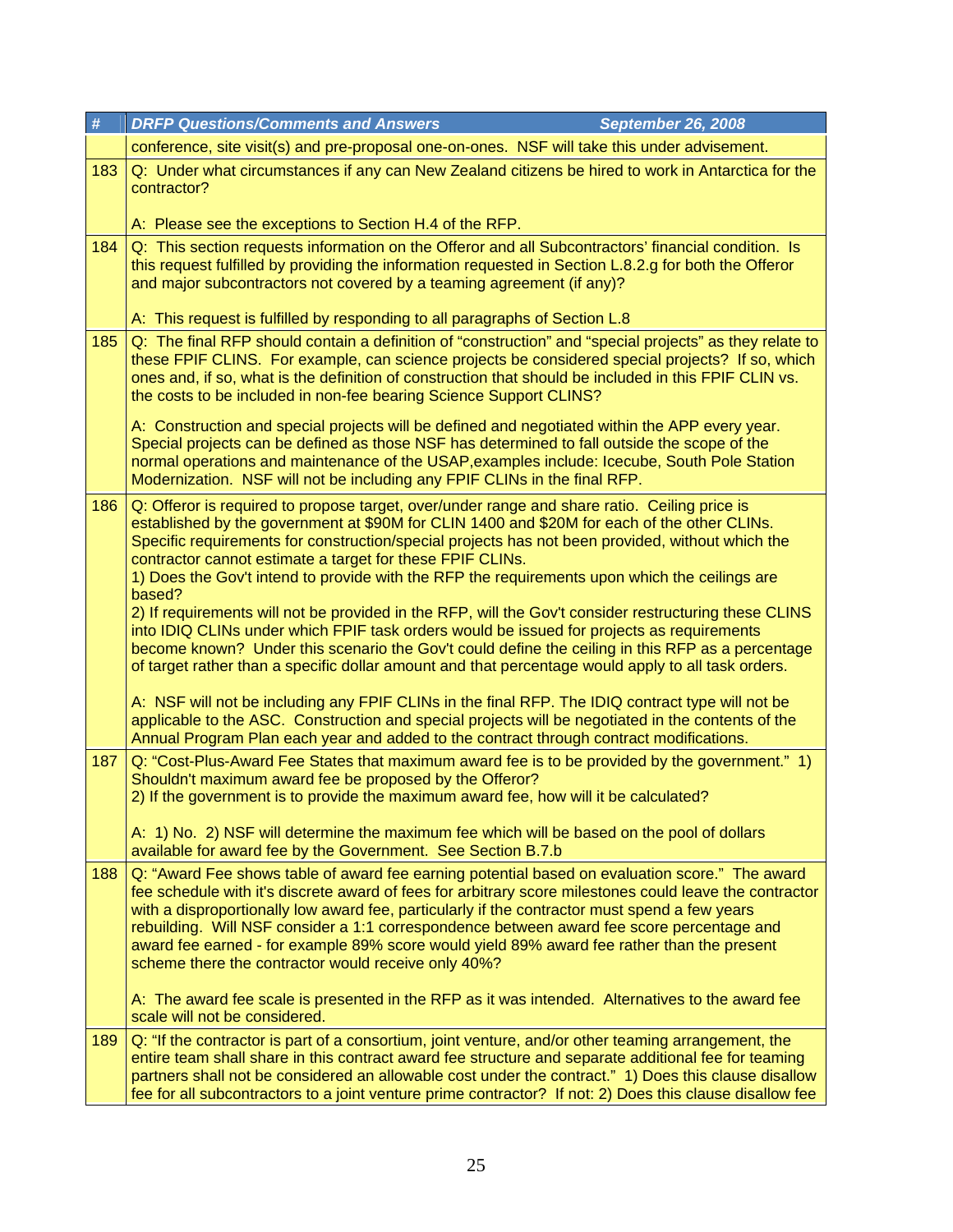|                 | #   | <b>DRFP Questions/Comments and Answers</b><br><b>September 26, 2008</b>                                                                                                                                                                                                                                                                                                                                                                                                                                                                                                                                                                                                                                                                  |
|-----------------|-----|------------------------------------------------------------------------------------------------------------------------------------------------------------------------------------------------------------------------------------------------------------------------------------------------------------------------------------------------------------------------------------------------------------------------------------------------------------------------------------------------------------------------------------------------------------------------------------------------------------------------------------------------------------------------------------------------------------------------------------------|
|                 |     | for subcontractors with which a joint venture prime has, prior to submission of the prime's proposal,<br>entered into an agreement to subcontract exclusively for certain requirements under this<br>procurement?                                                                                                                                                                                                                                                                                                                                                                                                                                                                                                                        |
|                 |     | A: Section B.7(d) will be removed from the final RFP.                                                                                                                                                                                                                                                                                                                                                                                                                                                                                                                                                                                                                                                                                    |
|                 | 190 | Q: "Contractor shall be paid award fee upon submittal of proper invoice." Will there be time limits on<br>how long the NSF can take to determine award fee and process payment after receipt of proper<br>invoice?                                                                                                                                                                                                                                                                                                                                                                                                                                                                                                                       |
|                 |     | A: Requirements for processing award fee payments will be established in the final RFP.                                                                                                                                                                                                                                                                                                                                                                                                                                                                                                                                                                                                                                                  |
| 191<br>program? |     | Q: "In response to NSF's responsibility to be a steward of the Antarctic environment in the conduct<br>of its activities, the contractor shall continue the environmental education program for all USAP<br>participants." 1) Is this program outside of the proposed SOO and therefore not priced? 2) If it is<br>part of the SOO to be priced - will the Government provide the parameters and content of the                                                                                                                                                                                                                                                                                                                          |
|                 |     | A: Environmental education and stewardship is part of everything NSF does in the Antarctic and<br>should be fully integrated throughout the contractor's proposal. This program is a requirement of<br>the SOO and should be included in any pricing. The Government expects the Offeror to propose<br>the parameters and contents of the program. It is the offeror's responsibility to acquire necessary<br>information via the on-line library, pre-solicitation, site visits and pre-proposal one-on-ones.<br>Information on the environmental education program can also be found within the 07-08<br>Environmental Work Plan Summary in the on-line Library at<br>http://www.nsf.gov/about/contracting/rfqs/support_ant/index.jsp. |
|                 | 192 | Q: "The contractor will assume responsibility for existing leases and charters and operator<br>agreements (e.g. Christchurch Airport Authority, NZ, and Punta Arenas, Chile)." What are the costs<br>and the terms of the agreements?                                                                                                                                                                                                                                                                                                                                                                                                                                                                                                    |
|                 |     | A: Copies of charters and leases will be made available in the on-line Library at<br>http://www.nsf.gov/about/contracting/rfgs/support_ant/index.jsp. There is no operating agreement<br>for Port Hueneme.                                                                                                                                                                                                                                                                                                                                                                                                                                                                                                                               |
|                 | 193 | Q: "The contractor must ensure that Government furnished legacy mission applications transitioned<br>to the contractor remain functional until replaced. 1) Will the government furnish any applicable<br>license? 2) Will the Government tell us what these systems are so the bidders will know if any<br>specialty resources are necessary?                                                                                                                                                                                                                                                                                                                                                                                           |
|                 |     | A: (1) Necessary licenses will be transferred from the incumbent contractor. (2) NSF will provide<br>information on major applications as well as a listing of licensed applications in the on-line library<br>athttp://www.nsf.gov/about/contracting/rfqs/support_ant/index.jsp                                                                                                                                                                                                                                                                                                                                                                                                                                                         |
|                 | 194 | Q: "Unless specifically waived by NSF, the contractor must comply with Federal occupational safety<br>and health standards, and, in other countries, the host national, regional and local standards when<br>more stringent than U.S. standards." Will a list of the current waivers be provided?                                                                                                                                                                                                                                                                                                                                                                                                                                        |
|                 |     | A: There is no list of standing waivers. OSHA<br>standards will be the default standards, but due to the unique environment and nature of operations,<br>some OSHA standards are not applicable, highly impractical, or impossible to implement. NSF is<br>willing to consider alternatives described in proposals. In situations after award where a Federal<br>standard applies, but the contractor wishes to implement an alternative means of controlling risk,<br>the contractor shalll seek NSF guidance.                                                                                                                                                                                                                          |
|                 | 195 | Q: Are shipments subject to ITAR rules?                                                                                                                                                                                                                                                                                                                                                                                                                                                                                                                                                                                                                                                                                                  |
|                 |     | A: The contractor is responsible for knowing when ITAR is applicable.                                                                                                                                                                                                                                                                                                                                                                                                                                                                                                                                                                                                                                                                    |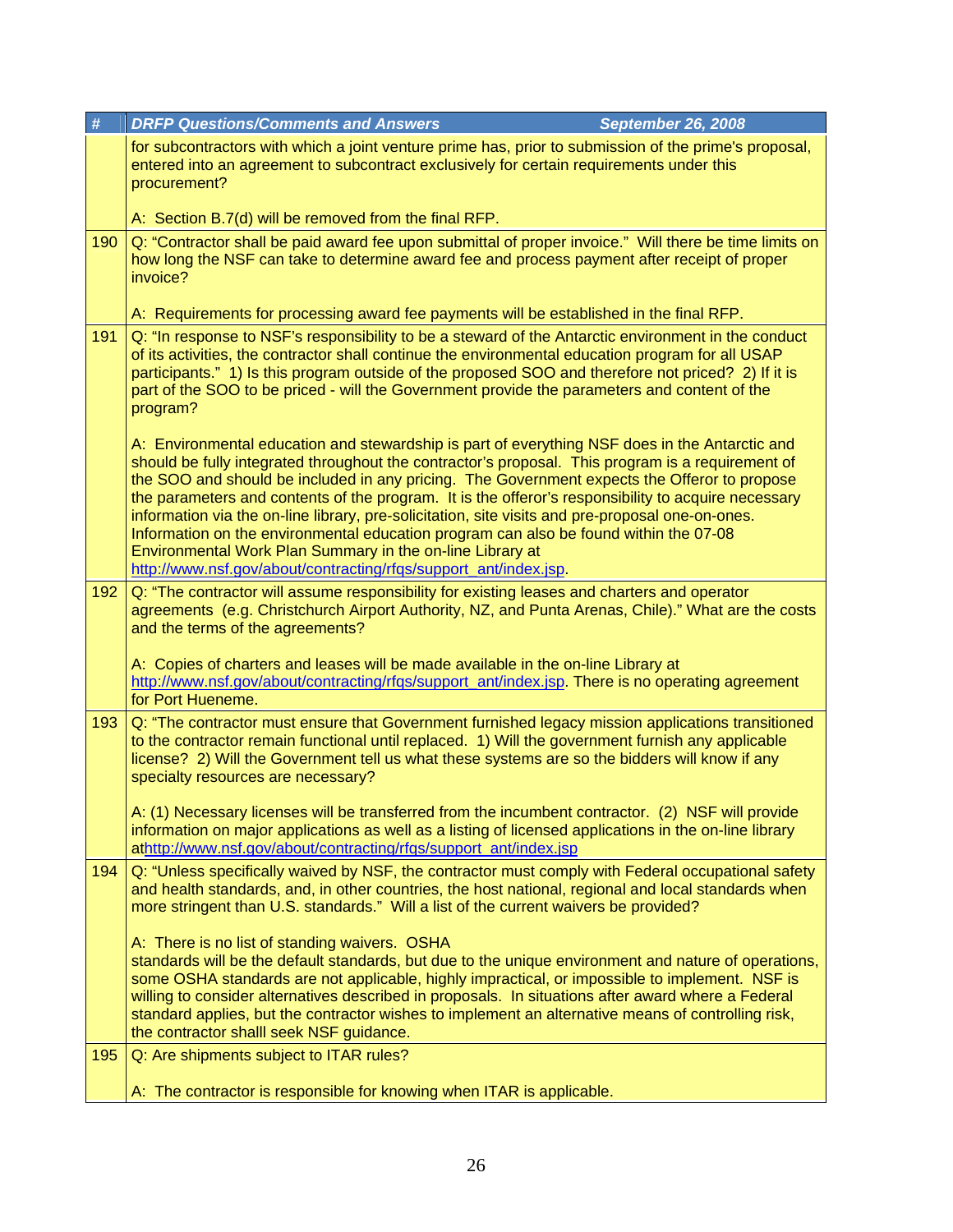| $\#$                                                                                                                                                                                                                                                                         | <b>DRFP Questions/Comments and Answers</b><br><b>September 26, 2008</b>                                                                                                                                                                                                                                                                                                                                                                                                                                                                                                                              |
|------------------------------------------------------------------------------------------------------------------------------------------------------------------------------------------------------------------------------------------------------------------------------|------------------------------------------------------------------------------------------------------------------------------------------------------------------------------------------------------------------------------------------------------------------------------------------------------------------------------------------------------------------------------------------------------------------------------------------------------------------------------------------------------------------------------------------------------------------------------------------------------|
| 196                                                                                                                                                                                                                                                                          | Q: Period of performance goes through March 2023 in Section F.2 and Sept 2023 in Section F.3.<br>Which is correct?                                                                                                                                                                                                                                                                                                                                                                                                                                                                                   |
|                                                                                                                                                                                                                                                                              | A: Period of Performance is through March 31 <sup>st</sup> 2023                                                                                                                                                                                                                                                                                                                                                                                                                                                                                                                                      |
| 197                                                                                                                                                                                                                                                                          | Q: "Work under this Contract shall be performed in accordance with an Annual Program Plan<br>developed by the Contractor in consult with the NSF." Will the APP replace the Contract CLINs<br>each year?                                                                                                                                                                                                                                                                                                                                                                                             |
|                                                                                                                                                                                                                                                                              | A: The Annual Program Plan is developed within the Contract CLIN structure.                                                                                                                                                                                                                                                                                                                                                                                                                                                                                                                          |
| 198<br>Q: "After Operations report will serve as the quarterly technical report in the quarter of the year in<br>which it is due." There is mention here of quarter reports, is there a requirement for them? There is<br>no requirement listed in the deliverables section. |                                                                                                                                                                                                                                                                                                                                                                                                                                                                                                                                                                                                      |
|                                                                                                                                                                                                                                                                              | A: The final RFP will be edited to remove the reference to the After Operations Report. The intent<br>is only to have quarterly technical reports in the future and no consolidated annual report.                                                                                                                                                                                                                                                                                                                                                                                                   |
| 199                                                                                                                                                                                                                                                                          | Q: "Payments under this contract will be made either by check or by wire transfer through the<br>Treasury Financial Communications System at the option of the Government."1) The current<br>contract is funded with a Federal Reserve Letter of Credit. Will the Government provide similar<br>funding arrangements for the contract resulting from this procurement? 2) If the contractor is<br>invoicing what are the terms?                                                                                                                                                                      |
|                                                                                                                                                                                                                                                                              | A: 1) The Final RFP will not include reference to Advance Payments. 2) Standard invoicing terms<br>will apply.                                                                                                                                                                                                                                                                                                                                                                                                                                                                                       |
| 200                                                                                                                                                                                                                                                                          | Q: "Project Director; Deputy Director or Chief Operating Officer; Department or Division Directors;<br>Chief Information Officer (CIO)"-- has the Government established minimum qualifications for these<br>Key Personnel positions? If so, where is this documentation provided?                                                                                                                                                                                                                                                                                                                   |
|                                                                                                                                                                                                                                                                              | A: NSF will not establish minimum qualifications for personnel. Offerors will be required to provide<br>qualifications of their key personnel in their proposals.                                                                                                                                                                                                                                                                                                                                                                                                                                    |
| 201                                                                                                                                                                                                                                                                          | Q: "The Government will furnish, at no cost to the contractor, the necessary office space, utilities,<br>telephone service, general purpose office equipment, and office furniture for its personnel assigned<br>to work under this contract at Government locations in Antarctica and at operating locations in New<br>Zealand and South America." 1) What about the assignment of the existing lease and GFE in the<br>Denver office. Are all the furnishings and equipment GFE? 2) Is the warehouse at Punta Arenas<br>provided?                                                                  |
|                                                                                                                                                                                                                                                                              | A: (1) The contractor is not required to use the existing facilities of the current contractor in<br>Centennial, Colorado, and may propose other locations for the contiguous United States<br>headquarters facility. The lease for the Centennial facility is not controlled by the government. The<br>furnishings and equipment in the Centennial facility are owned by the government and can be made<br>available for any operating location proposed. (2) The warehouse facilities in Punta Arenas are<br>leased through a subcontract with the current prime and are not government-furnished. |
| 202                                                                                                                                                                                                                                                                          | Q: "The contractor shall be responsible for all costs including labor hours associated with the<br>equivalent training of replacement personnel when contractor personnel who have received<br>Government-funded training leave and are replaced." 1) Will the NSF provide a list of government<br>funded training? Does this apply on an annual basis or over the life of the contract?                                                                                                                                                                                                             |
|                                                                                                                                                                                                                                                                              | A: NSF will only allow training unique to the Antarctic operation to be a billable expense to the<br>contract. NSF expects the contractor employees to be trained professionals in their areas of<br>expertise.                                                                                                                                                                                                                                                                                                                                                                                      |
| 203                                                                                                                                                                                                                                                                          | Q: "Government emergency vehicles and medical personnel may be used in emergency situations<br>affecting contractor personnel whose life may be in danger or suffering unendurable pain.                                                                                                                                                                                                                                                                                                                                                                                                             |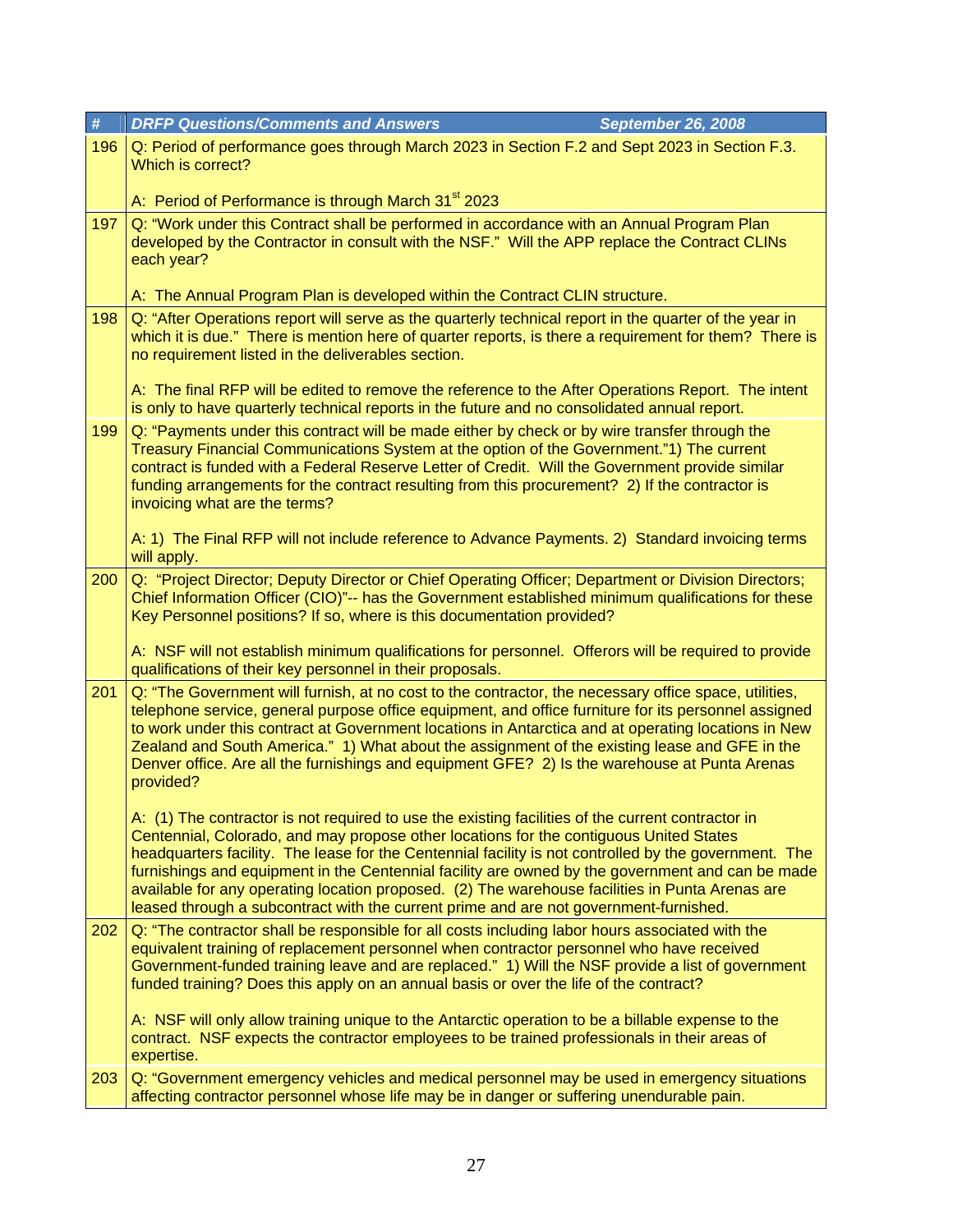| #   | <b>DRFP Questions/Comments and Answers</b><br><b>September 26, 2008</b>                                                                                                                                                                                                                                                                                                                                                                                                                                                                                                                                                                                                                                                                                                                                                                                        |  |  |
|-----|----------------------------------------------------------------------------------------------------------------------------------------------------------------------------------------------------------------------------------------------------------------------------------------------------------------------------------------------------------------------------------------------------------------------------------------------------------------------------------------------------------------------------------------------------------------------------------------------------------------------------------------------------------------------------------------------------------------------------------------------------------------------------------------------------------------------------------------------------------------|--|--|
|     | Government facilities may be used in these instances as the first point of treatment. Transfer to<br>other than Government medical treatment facilities shall be accomplished as soon as possible and<br>as determined by attending medical authorities. Reimbursement to the Government for emergency<br>treatment will be in accordance with Federal Statutes and Government Regulations." 1) Does the<br>government expect reimbursement for all emergency medical treatment on ice? 2) Is there an<br>expectation that the contractor will provide non-emergent care at permanent stations?                                                                                                                                                                                                                                                                |  |  |
|     | A: (1) The government does not expect reimbursement for emergency medical treatment in<br>Antarctica. However, the Contracting officer reserves the right to determine the allowability of these<br>costs on a case by case basis. (2) Yes.                                                                                                                                                                                                                                                                                                                                                                                                                                                                                                                                                                                                                    |  |  |
| 204 | Q: "Transportation of employees from domicile to work places shall not be an allowable cost under<br>this contract." Does this apply to daily commuting only?                                                                                                                                                                                                                                                                                                                                                                                                                                                                                                                                                                                                                                                                                                  |  |  |
|     | A: Domicile, as defined in Black's Law Dictionary, is where an individual has a permanent home or<br>principal residence. Transportation from domicile to work will not be an allowable cost except to and<br>from Antarctica.                                                                                                                                                                                                                                                                                                                                                                                                                                                                                                                                                                                                                                 |  |  |
| 205 | Q: "The Contractor Shall not submit an invoice for payment until the supplies covered by the invoice<br>have been shipped to the destination." Does this mean the contractor is not allowed to bill the NSF<br>for material purchased until that material reaches the FOB destination?                                                                                                                                                                                                                                                                                                                                                                                                                                                                                                                                                                         |  |  |
|     | A: NSF's current management procedures indicate that items are considered "shipped" when they<br>have been properly transferred from the vendor to the US shipping and receiving location for trans-<br>shipment to Antarctica. Presently this takes place at Port Hueneme, or at forward locations (e.g.<br>Christchurch) for materials purchased outside the USA.                                                                                                                                                                                                                                                                                                                                                                                                                                                                                            |  |  |
| 206 | Q: Vol III Past Performance "1) States that "Relevancy is defined as past performance which<br>exhibits: same division of company doing the work. 2) Also states "Past performance<br>information may include data on efforts performed by other divisions, corporate management, and<br>critical subcontractors or teaming contractors, if such information is relevant to the subject<br>acquisition and will influence the performance of the proposed effort." 1) In first statement, does<br>"same divisiondoing the work" mean we provide only past performance references from our joint<br>venture parent company's contracts? 2) Does "may include data on efforts performed by other<br>divisions" mean that we may provide information on a joint venture's parent company divisions'<br>experience, but not as actual past performance references? |  |  |
|     | A: 1) Past performance regarding other divisions, corporate management, and critical<br>subcontractors or teaming contractors shall be relevant where the past performance exhibits:<br>"similar scope and contracting environment; same division as company doing the work; same<br>critical subcontractor interaction; same division; same teaming offeror; ". Section L.10.1 provides<br>specific information. 2) Yes.                                                                                                                                                                                                                                                                                                                                                                                                                                      |  |  |
| 207 | Q: Vol III Past Performance "The Offeror shall identify a minimum of three (3) contracts "What is the<br>maximum number or contracts allowed? Is there a requirement for references from subcontractors?                                                                                                                                                                                                                                                                                                                                                                                                                                                                                                                                                                                                                                                       |  |  |
|     | A: 1) While 3 is the minimum, there is no maximum number, as long as the information provided<br>falls within the page limitation of 30 pages for the Past Performance Volume. 2) It is at the offeror's<br>discretion to provide relevant and recent past performance information on subcontractors.                                                                                                                                                                                                                                                                                                                                                                                                                                                                                                                                                          |  |  |
| 208 | Q: "The cost model shall reflect the offeror's overall technical solution and must incorporate any<br>additional proposed firm-fixed price areas." Please explain what additional proposed firm-fixed<br>price areas there may be. The only FFP CLIN is the Transition CLIN.                                                                                                                                                                                                                                                                                                                                                                                                                                                                                                                                                                                   |  |  |
|     | A: At this time the only FFP CLIN is the Transition-in CLIN. The final RFP will address this change.                                                                                                                                                                                                                                                                                                                                                                                                                                                                                                                                                                                                                                                                                                                                                           |  |  |
| 209 | Q: "The instructions for Section 3 of the Cost Volume state that "Other information such as<br>Government Furnished Property/Government Furnished Equipment (GFP/GFE), base support " is                                                                                                                                                                                                                                                                                                                                                                                                                                                                                                                                                                                                                                                                       |  |  |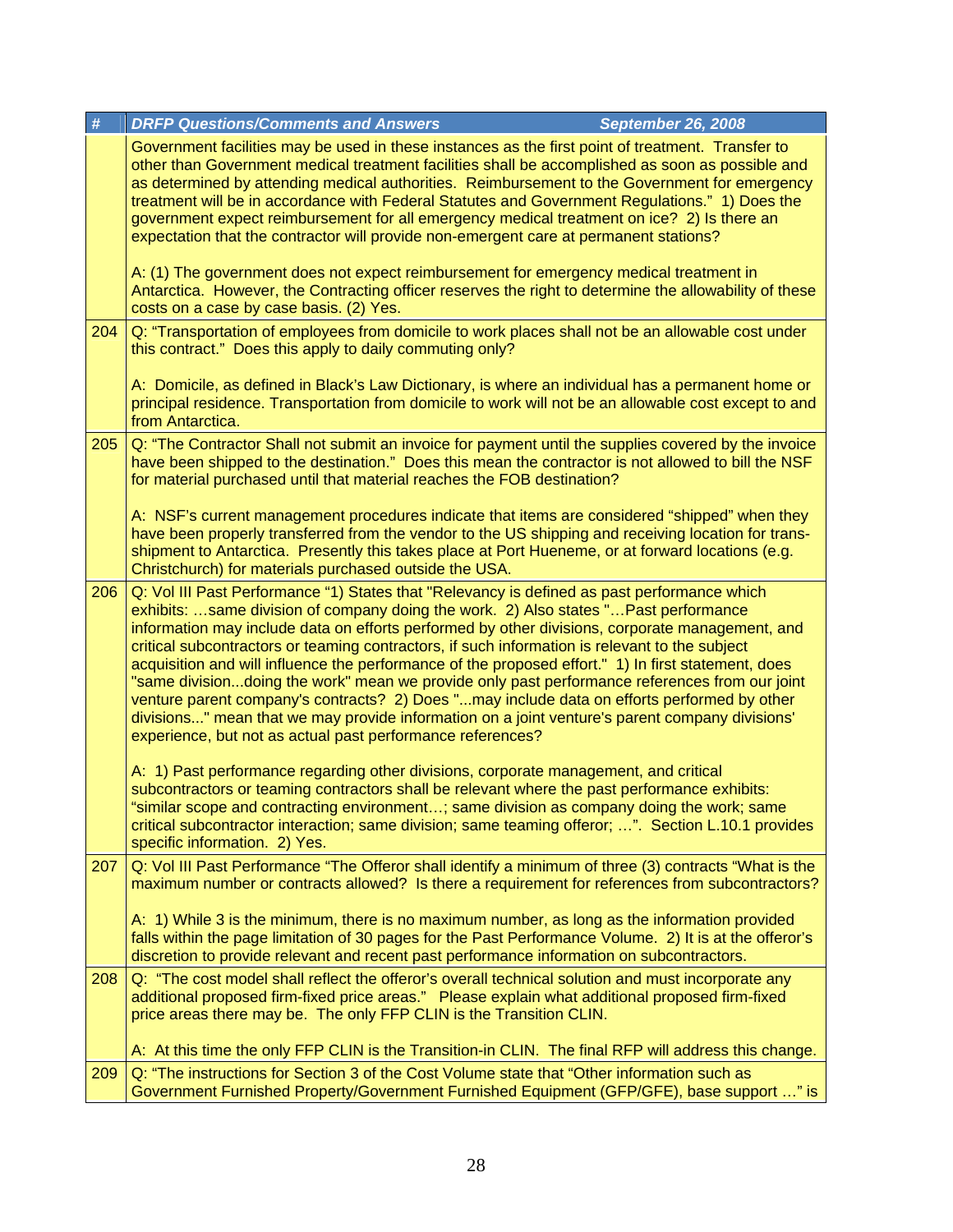| $\#$                                                                                                                                                                                                                                                                              | <b>DRFP Questions/Comments and Answers</b>                                                                                                                                                                                                                                                                                                                                                                                                                                                                                                                                                                                                                                                                          | <b>September 26, 2008</b> |
|-----------------------------------------------------------------------------------------------------------------------------------------------------------------------------------------------------------------------------------------------------------------------------------|---------------------------------------------------------------------------------------------------------------------------------------------------------------------------------------------------------------------------------------------------------------------------------------------------------------------------------------------------------------------------------------------------------------------------------------------------------------------------------------------------------------------------------------------------------------------------------------------------------------------------------------------------------------------------------------------------------------------|---------------------------|
|                                                                                                                                                                                                                                                                                   | to be included. Is the Government looking for Offerors to identify in this Section those GFP/GFE<br>and base support needs that are above and beyond what's identified in the RFP?                                                                                                                                                                                                                                                                                                                                                                                                                                                                                                                                  |                           |
|                                                                                                                                                                                                                                                                                   | A: Section L. 28 of the draft RFP specifically directs the offeror to identify additional GFP/GFE<br>requirements in excess of that identified in the RFP. While Section L.11.9, SECTION 3 addresses<br>where the GFP/GFE should be located in the Cost Volume, Section M.6.3.1 states "the evaluated<br>cost/price may include adjustments to offset any competitive advantage from the use of additional<br>GFP/GFE (e.g. GFE/GFP/GFF not furnished to all offerors)".                                                                                                                                                                                                                                            |                           |
| 210                                                                                                                                                                                                                                                                               | Q: "The instructions for Section 2 of the Cost Volume state that the supporting data should include<br>information on the purchasing system, accounting system, etc "How is this different from the<br>purchasing and accounting systems information that's required to be included in Section 1 of the<br><b>Cost Volume?</b>                                                                                                                                                                                                                                                                                                                                                                                      |                           |
|                                                                                                                                                                                                                                                                                   | A: This appears duplicative and NSF is taking the comment under consideration and will address<br>the issue in the Final RFP.                                                                                                                                                                                                                                                                                                                                                                                                                                                                                                                                                                                       |                           |
| 211                                                                                                                                                                                                                                                                               | Q: "There are conflicting statements within the Subcontracting Plan paragraph: 1) The goals listed<br>below represent the dollar percentage of subcontract dollars. Or 2) The dollar amount provided will<br>be compared to total contract dollars to determine a percentage of total contract dollars for each of<br>the categories:" 1) Are the Subcontract Plans goals based on percent of Total Contract Dollars or<br>Subcontract Dollars? 2) If the answer is Total Contract Dollars does that total include FPIF<br>Construction CLINS and Cost Reimbursable CLINS such as Leases & Charters, Materials, and<br>Travel?                                                                                      |                           |
|                                                                                                                                                                                                                                                                                   | A: (1) It will be based on total contract dollars not subcontract dollars. (2) The final RFP will not<br>include any FPIF CLINs. Total contract dollars will include the cost of all CLINs.                                                                                                                                                                                                                                                                                                                                                                                                                                                                                                                         |                           |
| 212                                                                                                                                                                                                                                                                               | Q: "The Extent of Participation of Small Disadvantaged Business Concerns Factor shall be<br>evaluated using the "meets/fails to meet" criteria." We receive a pass/fail grade based on likelihood<br>of successful accomplishment. Is this grade simply a result of proposing the target ratio or goal of<br>28.3% and meeting all individual sub factor goals or is it more subjective?                                                                                                                                                                                                                                                                                                                            |                           |
|                                                                                                                                                                                                                                                                                   | A: NSF will evaluate pursuant to Section M.6.4.                                                                                                                                                                                                                                                                                                                                                                                                                                                                                                                                                                                                                                                                     |                           |
| 213<br>Q: "Oral Presentations - The offeror's presentation shall be given by the Program Manager and is<br>limited to three hours including time for questions and answers." Are other key personnel allowed to<br>attend and participate during the question and answer session? |                                                                                                                                                                                                                                                                                                                                                                                                                                                                                                                                                                                                                                                                                                                     |                           |
|                                                                                                                                                                                                                                                                                   | A: At this time no decision on oral presentations have been made. If oral presentations are<br>required, detailed instructions as to their conduct will be provided to offerors in a timely manner.                                                                                                                                                                                                                                                                                                                                                                                                                                                                                                                 |                           |
| 214                                                                                                                                                                                                                                                                               | Q: Page 3, Note A: This section states that Offeror may propose areas for consideration for a Firm<br>Fixed Price (FFP) contract. Section M does not discuss how Offerors' proposals that include a FFP<br>contract type will be evaluated but it does mention in Section M6.13 e incentive/disincentive plans<br>will be evaluated. For example, will Offerors' proposals that include both CPAF and FFP contract<br>types be evaluated more favorably than lower cost Offeror proposals that are exclusively CPAF?<br>A: At this time the only FFP CLIN is the Transition-In CLIN. The final RFP will address this change.                                                                                        |                           |
| 215                                                                                                                                                                                                                                                                               | Q: Page 6, Section B.7.d.1: It is unclear how the terms "consortium, joint venture, or other teaming<br>arrangement" is intended to apply. The first two examples of the subsection, "consortium" and "joint<br>venture" necessarily imply a prime contractor, or Offeror, relationship. We agree that any prime<br>contractor (Offeror) should share the award fee amongst the prime contractor (Offeror) members.<br>However, the lack of clarity in what is considered an "other teaming arrangement" could have far-<br>reaching and unusual consequences that are not predictable. We recommend the Government<br>consider that fees will be shared by the member companies of the prime contractor (Offeror). |                           |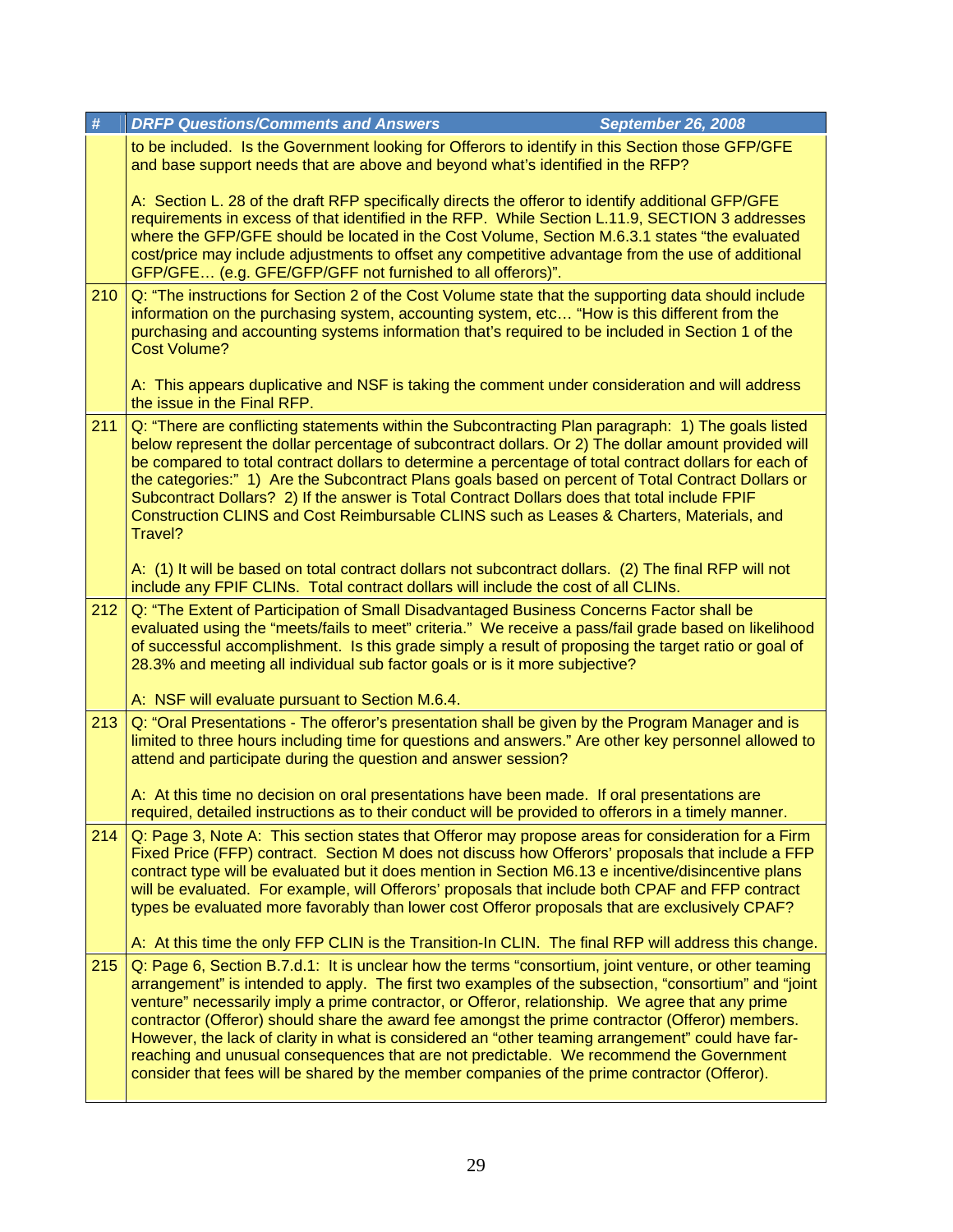| $\pmb{\#}$ | <b>DRFP Questions/Comments and Answers</b>                                                                                                                                                                                                                                                                                                                                                                                                                                                                                                                                                                                                                                                                                                                                                                                                                                                                                                                                                                                                                                                                                                                                         | <b>September 26, 2008</b> |
|------------|------------------------------------------------------------------------------------------------------------------------------------------------------------------------------------------------------------------------------------------------------------------------------------------------------------------------------------------------------------------------------------------------------------------------------------------------------------------------------------------------------------------------------------------------------------------------------------------------------------------------------------------------------------------------------------------------------------------------------------------------------------------------------------------------------------------------------------------------------------------------------------------------------------------------------------------------------------------------------------------------------------------------------------------------------------------------------------------------------------------------------------------------------------------------------------|---------------------------|
|            | A: Section B.7(d) will be removed from the final RFP.                                                                                                                                                                                                                                                                                                                                                                                                                                                                                                                                                                                                                                                                                                                                                                                                                                                                                                                                                                                                                                                                                                                              |                           |
| 216        | Q: Page 6, Section B.7.d.1: With regard to the "Allowability of subcontractor Award Fee," the Prime<br>Contractor should not be penalized for providing niche/specialty/small business subcontractors that<br>bring important value to NSF. This is not considered fee on fee in the industry, and given the<br>challenges the ASC provides, the Prime Contractor should have the contractual flexibility to<br>motivate its subcontractors with various forms of contract vehicles that best suit their role(s) and<br>accomplishments of the Work. We would suggest that NSF consider making subcontractor fee an<br>allowable cost for niche/specialty and small business subcontractors.<br>A: Section B.7(d) will be removed from the final RFP.                                                                                                                                                                                                                                                                                                                                                                                                                              |                           |
| 217        | Q: Page 9, Section C.5.b, bullet 1: The draft RFP states here that the contractor is expected to                                                                                                                                                                                                                                                                                                                                                                                                                                                                                                                                                                                                                                                                                                                                                                                                                                                                                                                                                                                                                                                                                   |                           |
|            | "Consistently take steps to understand the NSF's priority business and operations issues and<br>opportunities." What interfaces and mechanisms will the NSF use for the contractor to align to the<br>NSF's priorities? What are the preferred points of contact for the technical management and<br>administration elements of the contract?<br>A: 1) NSF is taking this under consideration and will address this in the final RFP. 2) Prior to<br>award, all questions should be addressed to the Contracting Officer. Post-award POCs will be                                                                                                                                                                                                                                                                                                                                                                                                                                                                                                                                                                                                                                  |                           |
|            | provided in the awarded contract.                                                                                                                                                                                                                                                                                                                                                                                                                                                                                                                                                                                                                                                                                                                                                                                                                                                                                                                                                                                                                                                                                                                                                  |                           |
| 218        | Q: Page 9, Section C.5.b, bullet 2: The draft RFP states here that the contractor is expected to<br>"Share the risks and responsibilities of joint implementations and initiatives." Does the NSF expect<br>the contractor to share the funding and financial risks of implementations and initiatives jointly<br>agreed upon such as facility upgrades, process improvements, software applications, etc.?<br>A: The intent is for the contractor and the government to share in the success or failure as a                                                                                                                                                                                                                                                                                                                                                                                                                                                                                                                                                                                                                                                                      |                           |
|            | balance against risk of non-performance. Performance metrics proposed must reflect the offeror's<br>willingness to share in this risk or failure.                                                                                                                                                                                                                                                                                                                                                                                                                                                                                                                                                                                                                                                                                                                                                                                                                                                                                                                                                                                                                                  |                           |
| 219        | Q: Page 9, Section C.5.c: This section states that, "Offerors should not infer or imply any other<br>constraints on solutions, other than as specified in this document." There is great merit in this<br>approach to gather insightful and creative solutions that demonstrate the Offerors' understanding of<br>the program and willingness to partner with the NSF in a cooperative relationship. However,<br>coupled with the broadly defined objectives of section C, this approach does not adequately guide<br>the Offerors in preparing an accurate proposal because there is no knowing the NSF's constraints<br>or appetite for innovation without further guidance. It is difficult to understand how the NSF can<br>fairly compare Offerors' proposals as each Offeror will suggest varying degrees of innovation to the<br>program in their technical proposals, with no guidance in, or constraint of, the level of funding<br>available. How does the NSF intend to evenly evaluate the technical proposals and the<br>reasonableness of the cost proposals considering there are so few constraints and data provided to<br>make a reliable cost benefit analysis? |                           |
|            | A: The evaluation criteria will be set out in Section M and all proposals will be evaluated in<br>accordance with those criteria. Offerors can find relevant information regarding NSF's requirements<br>in the on-line Library at http://www.nsf.gov/about/contracting/rfqs/support_ant/index.jsp, during the<br>pre-solicitation conference, site visit(s) and pre-proposal one-on-ones.                                                                                                                                                                                                                                                                                                                                                                                                                                                                                                                                                                                                                                                                                                                                                                                         |                           |
| 220        | Q: Page 15, Section C.8.1: The draft RFP states here, "The capability of IT&C should evolve to an<br>innovation tool that is used to transform USAP business and mission processes that enables<br>effective and efficient operations, administration and support of science in the USAP." Should the<br>Offerors infer that a new software tool is to be developed that expands the capability of IT&C to<br>change ("transform") the existing USAP business and mission processes? If so, how will this be<br>funded?                                                                                                                                                                                                                                                                                                                                                                                                                                                                                                                                                                                                                                                            |                           |
|            | A: The offeror is expected to align IT&C with USAP mission needs/goals. IT&C is used for<br>continuous or transformational improvement to processes and needs used to address mission                                                                                                                                                                                                                                                                                                                                                                                                                                                                                                                                                                                                                                                                                                                                                                                                                                                                                                                                                                                              |                           |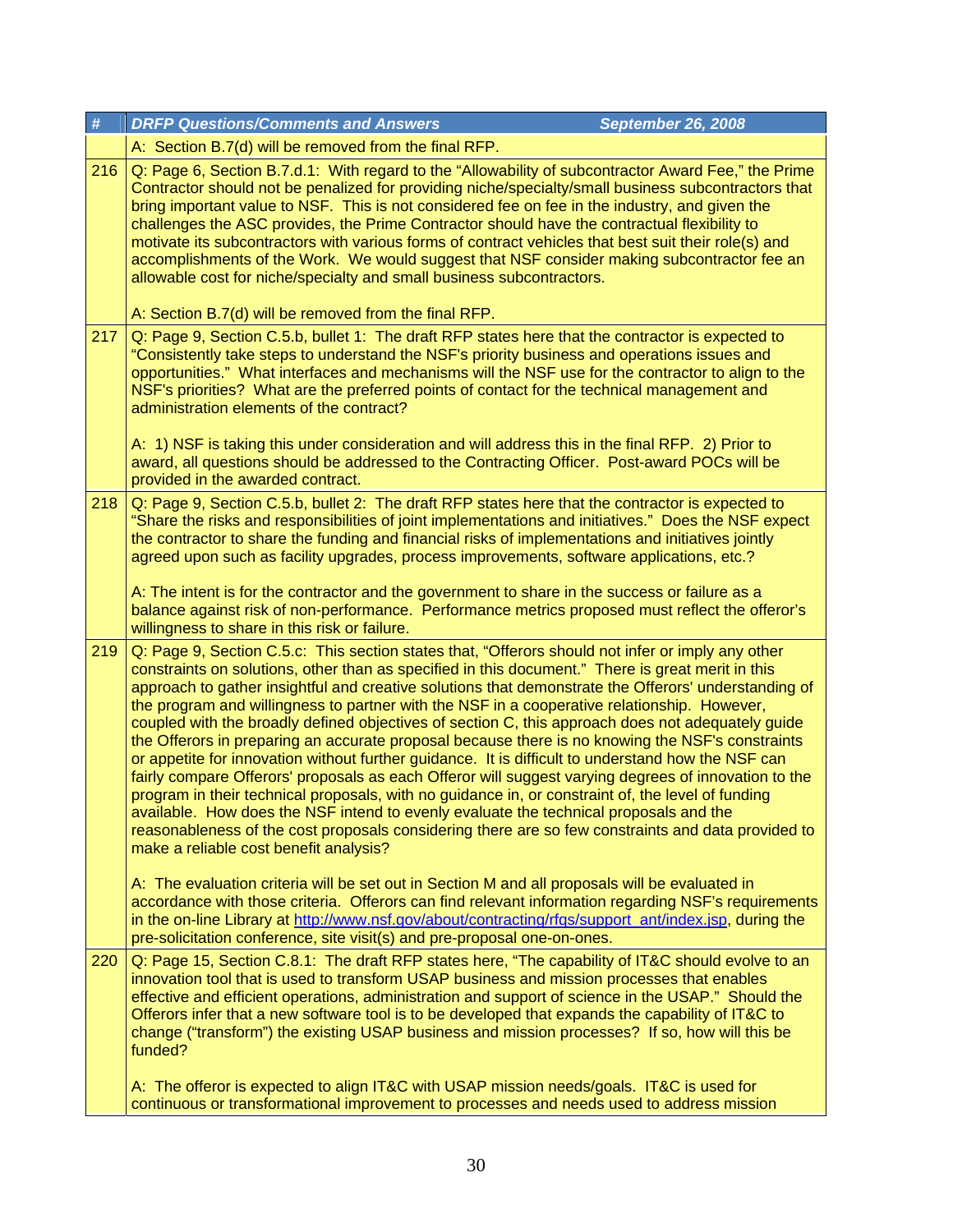| #   | <b>DRFP Questions/Comments and Answers</b><br><b>September 26, 2008</b>                                                                                                                                                                                                                                                                                                                                                                                                                                                                                                                                                                                                                                                                                                                                                                                                                                                                                                                                                                                                                                                                                                  |
|-----|--------------------------------------------------------------------------------------------------------------------------------------------------------------------------------------------------------------------------------------------------------------------------------------------------------------------------------------------------------------------------------------------------------------------------------------------------------------------------------------------------------------------------------------------------------------------------------------------------------------------------------------------------------------------------------------------------------------------------------------------------------------------------------------------------------------------------------------------------------------------------------------------------------------------------------------------------------------------------------------------------------------------------------------------------------------------------------------------------------------------------------------------------------------------------|
|     | needs/goals. Offerors may propose any IT&C concept believed to meet this requirement.                                                                                                                                                                                                                                                                                                                                                                                                                                                                                                                                                                                                                                                                                                                                                                                                                                                                                                                                                                                                                                                                                    |
| 221 | Q: Page 16, Section C.8.3.a: The draft RFP states here, "The contractor must ensure that<br>Government furnished legacy mission applications transitioned to the contractor remains functional<br>until replaced." Should the Offerors infer that the legacy mission applications are to be replaced? If<br>so, how will this be funded?                                                                                                                                                                                                                                                                                                                                                                                                                                                                                                                                                                                                                                                                                                                                                                                                                                 |
|     | A: a. The legacy applications currently support a mixture of USAP program processes and internal<br>contractor processes and utilize obsolete database software. B. The Government intends to<br>disassociate Government ownership of all licensed software applications that support internal<br>contractor processes or are incidental to the execution of the contract. C. For processes or<br>services that directly support the execution of the contract, the Government is interested in models<br>for software-as-a-service or pure services outcomes where software functioning is transparent and<br>where the ownership of the application does not reside with the Government. d. In cases where the<br>Government does not retain ownership of the application, Government ownership of data is a<br>requirement. e. Government ownership of the data shall be facilitated by a Government owned data<br>warehouse, requiring contractor provided or facilitated systems to export data into the data<br>warehouse. f. The Government has yet to determine the concept for development of the data<br>warehouse and associated business intelligence tools. |
| 222 | Q: Page17, Section C.8.3.c: The draft RFP states here, "The contractor must comply with the<br>terms/conditions of Memorandum of Agreements (MOA) as amended and extended, which define<br>IT&C service and supplier relationships." At what point in the procurement process will the NSF<br>provide, as is stated in Section C.5.c, the Offerors these MOAs and other documents?                                                                                                                                                                                                                                                                                                                                                                                                                                                                                                                                                                                                                                                                                                                                                                                       |
|     | A: NSF will make those available in the on-line Library at<br>http://www.nsf.gov/about/contracting/rfqs/support_ant/index.jsp.                                                                                                                                                                                                                                                                                                                                                                                                                                                                                                                                                                                                                                                                                                                                                                                                                                                                                                                                                                                                                                           |
| 223 | Q: Page 91, Section L.6.3.9, Section L.6.3.10, and Page 92, Section L.6.3.11: Is duplexing<br>allowable or encouraged? Section L.6.3.9 requires 1-1/2 inch left margin (to allow for binder), which<br>would indicate single-sided text, but Section L.6.3.11 states to mark "Page Intentionally Left Blank"<br>which would indicate duplex printing. Also, Section L.6.3.10 states that pages are to be numbered<br>in lower right corner, which would also indicate single-sided. Regarding the page numbering and<br>margin, if duplexing is encouraged, should the page numbering be on the outside of the page (right<br>for odd-numbered pages, left for even-numbered pages), and the 1-1/2" margin be on the inside of<br>the page (left for odd-numbered pages, right for even-numbered pages)?                                                                                                                                                                                                                                                                                                                                                                 |
|     | A: NSF will require single-sided text.                                                                                                                                                                                                                                                                                                                                                                                                                                                                                                                                                                                                                                                                                                                                                                                                                                                                                                                                                                                                                                                                                                                                   |
| 224 | Q: Page 91, Section L.6.3.6: This section is not clear. The first sentence is a list, not a sentence.<br>What is the intended meaning?                                                                                                                                                                                                                                                                                                                                                                                                                                                                                                                                                                                                                                                                                                                                                                                                                                                                                                                                                                                                                                   |
|     | A: Items excluded from page count limits include volumes indicating "not page limited", the Award<br>Fee Plan, Surveillance Plan(s), Performance Work Statement, title page/cover pages, tables of<br>contents, cross-reference matrices, list of figures/acronyms, list(s) of tables and drawings, indexes,<br>tab/page dividers, Letters of Commitment, client authorization letters, past performance information<br>cover letters, past performance questionnaires, Subcontractor Consent Forms, and totally blank<br>pages                                                                                                                                                                                                                                                                                                                                                                                                                                                                                                                                                                                                                                          |
| 225 | Q: Page 91, Section L.6.3.9: The section states, "Text must be wrapped around for figures and<br>tables." What is the meaning of this? Does this mean that there must be text to the left or to the<br>right of all figures and tables rather than allowing some figures and tables span the entire width of<br>the page?                                                                                                                                                                                                                                                                                                                                                                                                                                                                                                                                                                                                                                                                                                                                                                                                                                                |
|     | A: If text is required, other than for cost or pricing data, the text is to be wrapped within each cell of<br>the spreadsheet so there is no truncation or loss of information.                                                                                                                                                                                                                                                                                                                                                                                                                                                                                                                                                                                                                                                                                                                                                                                                                                                                                                                                                                                          |
| 226 | Q: Page 91, Section L.6.3.9: The section states, "Foldout pages are not permitted." We                                                                                                                                                                                                                                                                                                                                                                                                                                                                                                                                                                                                                                                                                                                                                                                                                                                                                                                                                                                                                                                                                   |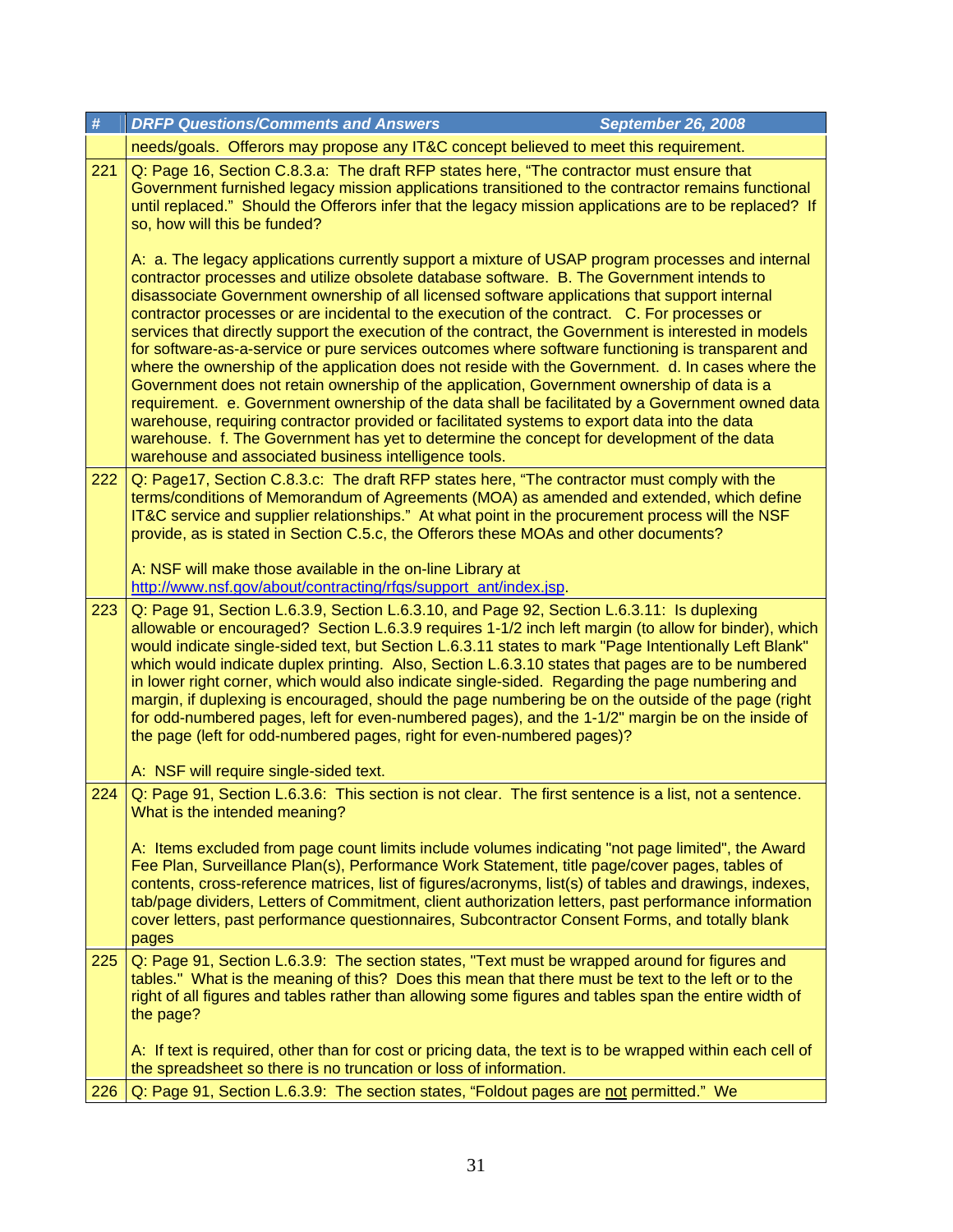| #                                                                                                                                                                                                                                                                     | <b>DRFP Questions/Comments and Answers</b><br><b>September 26, 2008</b>                                                                                                                                                                                                                                                                                                                                                                                                                                            |
|-----------------------------------------------------------------------------------------------------------------------------------------------------------------------------------------------------------------------------------------------------------------------|--------------------------------------------------------------------------------------------------------------------------------------------------------------------------------------------------------------------------------------------------------------------------------------------------------------------------------------------------------------------------------------------------------------------------------------------------------------------------------------------------------------------|
|                                                                                                                                                                                                                                                                       | recommend that you do allow foldout pages for, at a minimum, schedules.                                                                                                                                                                                                                                                                                                                                                                                                                                            |
|                                                                                                                                                                                                                                                                       | A: The RFP will be changed to allow up to ten (10) 11"x17" fold-outs in the Technical Volume.<br>Each fold-out will count as one page. All fold-outs will be single sided. The RFP will be changed to<br>allow unlimited single-sided 11" x 17" fold-outs for the Cost Volume.                                                                                                                                                                                                                                     |
| 227                                                                                                                                                                                                                                                                   | Q: Page 91, Section L.6.3.10: This section states, "Pages in each volume must be numbered<br>sequentially and consecutively." Can you give an example of what is required? Should the page<br>numbering be something like "Volume I - 1"?                                                                                                                                                                                                                                                                          |
|                                                                                                                                                                                                                                                                       | A: Page numbering should be done sequentially. The volume identifier should be next to each<br>page number.                                                                                                                                                                                                                                                                                                                                                                                                        |
| Q: In the event of a protest of contract award will the successful contractor be allowed to access the<br>228<br>incumbent contractor's records and employees during the proposed six month transition period?<br>A: This will be determined on a case by case basis. |                                                                                                                                                                                                                                                                                                                                                                                                                                                                                                                    |
| 229                                                                                                                                                                                                                                                                   | Q: As the quantity and complexity of future science projects significantly influence the requirements<br>for science support, are long range plans for science projects available to contractors in sufficient<br>detail for a contractor to bid a FFP for CLIN 1100 (Base Period) and four Option Periods?                                                                                                                                                                                                        |
|                                                                                                                                                                                                                                                                       | A: The long range science program is not known in sufficient detail at this time. This information<br>will be addressed post-award.                                                                                                                                                                                                                                                                                                                                                                                |
| 230                                                                                                                                                                                                                                                                   | Q: As the quantity and complexity of future construction projects significantly influence the firm fixed<br>price of construction, are long range plans and/or the USAP Master Plan for construction projects<br>available to contractors in sufficient in detail for a contractor to bid a Fixed Price Incentive for CLIN<br>1400 (Base Period) and four Option Periods?                                                                                                                                          |
|                                                                                                                                                                                                                                                                       | A: The final RFP will not include FPIF CLINs. Major construction and special projects' requirements<br>will be determined post-award and will be incorporated by modification into the contract and will be<br>consistent with the pertinent Annual Program Plan. Long range plans and USAP Master Plan from<br>the current contract represent concepts and ideas for informational purposes only. They are<br>available in the on-line Library at http://www.nsf.gov/about/contracting/rfqs/support_ant/index.jsp |
| 231                                                                                                                                                                                                                                                                   | Q: For CLIN 1100 (Base Period) and four Option Periods, how is the amount of award fee to be<br>provided by the Government determined?                                                                                                                                                                                                                                                                                                                                                                             |
|                                                                                                                                                                                                                                                                       | A: Requirements for processing award fee payments will be established in the final RFP. Award<br>fee information will be included in the final RFP.                                                                                                                                                                                                                                                                                                                                                                |
| 232                                                                                                                                                                                                                                                                   | Q: Where does the Offeror find an explanation of CLIN 1300, Data for items 1000 and 1100 (Not<br>separately Priced (NSP))?                                                                                                                                                                                                                                                                                                                                                                                         |
|                                                                                                                                                                                                                                                                       | A: Information related to the data items will be provided in the final RFP. All data for CLIN 1100 will<br>be included in that CLIN and not separately priced. All data generated for other CLINs will be<br>included in the price for those CLINS and not separately priced.                                                                                                                                                                                                                                      |
| 233                                                                                                                                                                                                                                                                   | Q: Does Cost Reimbursable for CLINs 1500, 1600 and 1700 imply that there is no award fee<br>allowed for these Base Period CLINs and their Option Periods? Many ODCs are normally part of<br>the value-added services that typically warrant fee.                                                                                                                                                                                                                                                                   |
|                                                                                                                                                                                                                                                                       | A: ODCs associated with construction and special projects will be included in the contract<br>modifications for those CLINs. ODCs will not impact the award fee pool.                                                                                                                                                                                                                                                                                                                                              |
| 234                                                                                                                                                                                                                                                                   | Q: The FPIF CLINs include an annual ceiling price amount established by NSF. It's assumed that<br>there will be multiple construction/project services over an individual performance period. Is this a<br>funding limitation only intended to be the maximum amount for all construction/project services for a<br>given performance period?                                                                                                                                                                      |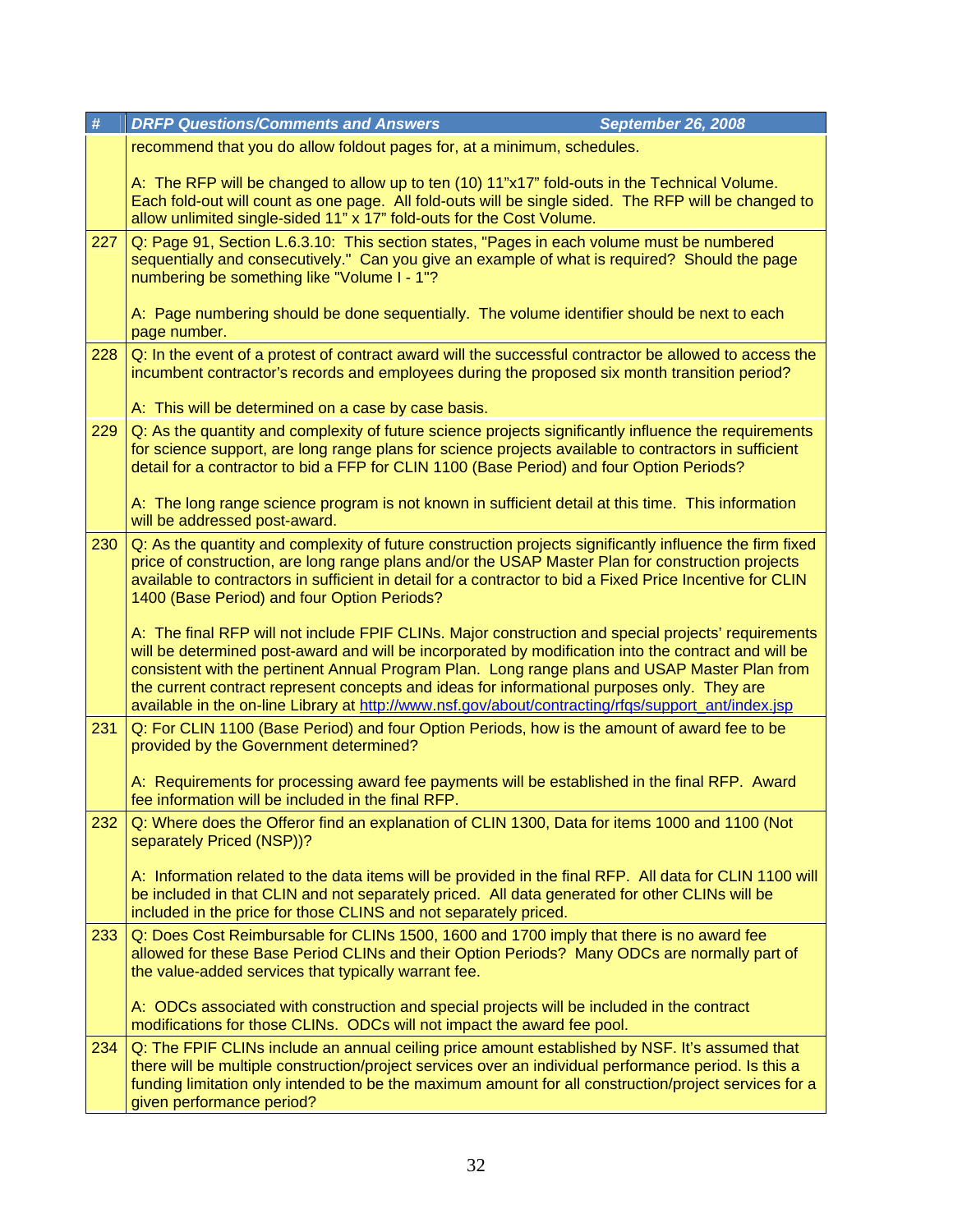| $\#$ | <b>DRFP Questions/Comments and Answers</b><br>September 26, 2008                                                                                                                                                                                                                                                                                                                                                                                                                                                                                                                                                                                                                                                                                                                                                                                                                                                                                                                                                                                                                                                                                                                                                                                                    |  |
|------|---------------------------------------------------------------------------------------------------------------------------------------------------------------------------------------------------------------------------------------------------------------------------------------------------------------------------------------------------------------------------------------------------------------------------------------------------------------------------------------------------------------------------------------------------------------------------------------------------------------------------------------------------------------------------------------------------------------------------------------------------------------------------------------------------------------------------------------------------------------------------------------------------------------------------------------------------------------------------------------------------------------------------------------------------------------------------------------------------------------------------------------------------------------------------------------------------------------------------------------------------------------------|--|
|      | A: NSF will not be including any FPIF CLINs in the final. Major construction and special projects'<br>requirements will be determined post-award and will be incorporated by modification into the<br>contract and will be consistent with the pertinent Annual Program Plan                                                                                                                                                                                                                                                                                                                                                                                                                                                                                                                                                                                                                                                                                                                                                                                                                                                                                                                                                                                        |  |
| 235  | Q: Will NSF provide award fee history data (including any information regarding rollover of unearned<br>fee) regarding the current contract?<br>A: Award fee history will not be provided.                                                                                                                                                                                                                                                                                                                                                                                                                                                                                                                                                                                                                                                                                                                                                                                                                                                                                                                                                                                                                                                                          |  |
| 236  | Q: Section B.7 says " The contractor may earn an award fee for superior performance in<br>accordance with the following: award fee score 0 - 80 award fee amount 0%"It appears that a<br>contractor may have very good performance and an award fee score of 80% and get zero fee on<br>this \$100M plus per year contract. It is recommended that the contract incentives should be more<br>graduated and aligned with the key expectations of NSF. It is recommended that there should be a<br>combination of a base fee, incentive fee and award fee. The base fee would insure the contractor<br>got some reward for good routine work. The incentive fee would give NSF the opportunity to<br>incentivize the contractor for quantitative goals of NSF such as percent of experiments supported<br>well, cost savings, safety results, etc. The award fee would reward the contractor for more<br>subjective performance such as quality of mission support, logistics excellence, etc. It is important<br>that the contractor have adequate incentive opportunity to perform with excellence, support the<br>mission and have continuous improvement and cost savings over time rather than be rewarded with<br>small fee potential on rising contract costs. |  |
| 237  | A: The award fee scale is presented in the RFP as it was intended. Alternatives to the award fee<br>scale will not be considered.<br>Q: The award fee score/scale appears to incentivize superior performance but penalizes anything<br>less than superior performance. Please explain the rationale behind the award fee scale identified in<br>Section B.7(b), Award Fee Determination? Would the Government consider a base fee for the<br>CPAF services? Is it standard for NSF to unilaterally change Award Fee determination parameters<br>and schedule?<br>A: (1) NSF's intent to incentivize superior performance. (2) NSF will not consider a base fee for the<br>CPAF services. (3) For the ASC, NSF will reserve the right to adjust the evaluation schedule by<br>unilateral contract modification, issued prior to the start of the affected award fee period(s).                                                                                                                                                                                                                                                                                                                                                                                      |  |
| 238  | Q: With reference to Section B.7 paragraph d): "Allowability of Subcontractor Award Fee" requires<br>all teaming subcontractors and partners to share the award fee. Is there a concern that this will<br>properly incentivize potential Offerors to provide superior performance?<br>A: Section B.7(d) will be removed from the final RFP.                                                                                                                                                                                                                                                                                                                                                                                                                                                                                                                                                                                                                                                                                                                                                                                                                                                                                                                         |  |
| 239  | Q: With reference to Section B.7 paragraph d) (2): How will the Government determine whether a<br>company is "part of a  teaming arrangement" and thus their fee is not eligible for reimbursement<br>as cost? For instance, a vendor who provides a discrete service, such as maintaining or repairing<br>equipment, would presumably not be considered a teaming partner. However, how would the<br>Government consider a firm that was proposed by more than one Offeror to provide a specific<br>service under subcontract for the life of the contract? Going one step further, a firm that was<br>proposed by only one Offeror to provide a specific service under subcontract for the life of the<br>contract?                                                                                                                                                                                                                                                                                                                                                                                                                                                                                                                                               |  |
| 240  | A: Section B.7(d) will be removed from the final RFP.<br>Q: With reference to Section B.7 paragraph f): This clause indicates that the contractor invoices the<br>Government annually for award fee. For other than award fee, what is the method the Government<br>uses for cost reimbursement to the contractor? What is the frequency of reimbursement?                                                                                                                                                                                                                                                                                                                                                                                                                                                                                                                                                                                                                                                                                                                                                                                                                                                                                                          |  |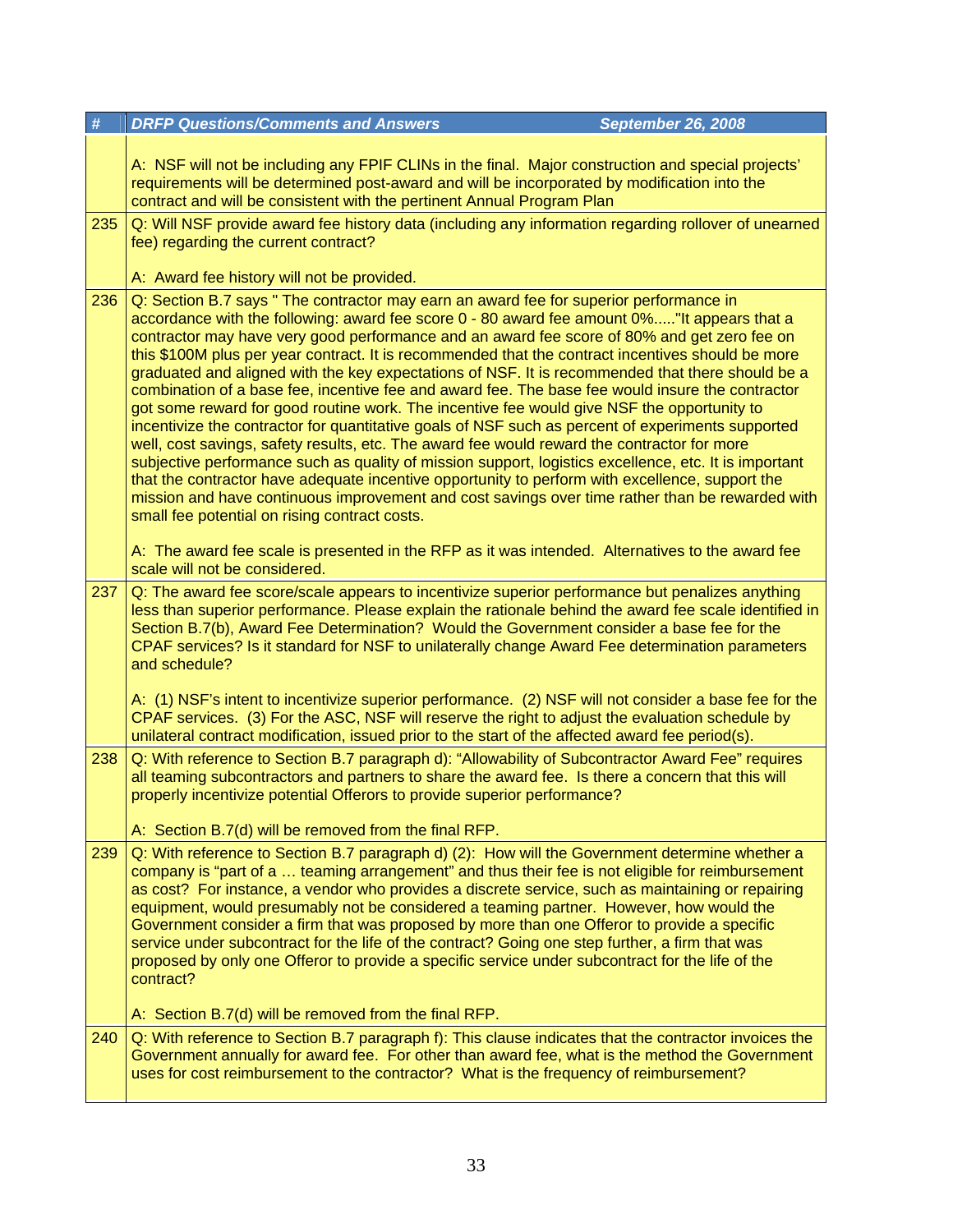| #   | <b>DRFP Questions/Comments and Answers</b><br><b>September 26, 2008</b>                                                                                                                                                                                                                                                                                                      |  |
|-----|------------------------------------------------------------------------------------------------------------------------------------------------------------------------------------------------------------------------------------------------------------------------------------------------------------------------------------------------------------------------------|--|
|     | A: The award fee will be invoiced annually. Other costs will be invoiced under the CLIN in which<br>they were incurred. For invoice requirements see Section G.1 "Invoice Requirements" that provides<br>for monthly billing.                                                                                                                                                |  |
| 241 | Q: With reference to Section B.8: Section on Incremental Funding indicates the contract and options<br>will not be fully funded. Will the final RFP include fully funded individual awarded contract years or<br>will there be incremental funding within a contract year?                                                                                                   |  |
|     | A: The contract will be incrementally funded.                                                                                                                                                                                                                                                                                                                                |  |
| 242 | Q: Is the Government willing to describe their motivation for moving from a contract with a detailed<br>SOW developed by the Government to a general SOO and a PWS developed by the contractor?                                                                                                                                                                              |  |
|     | A: NSF believes this was adequately addressed in the SOO. Please refer to DRFP Section C<br>Paragraph C.5.c - Contract Objectives.                                                                                                                                                                                                                                           |  |
| 243 | Q: With reference to Section C.1 paragraph g): What is the seasonal variation in workload for the<br>functional objective for Scientific Support at each location?                                                                                                                                                                                                           |  |
|     | A: Offerors can find relevant information regarding NSF's requirements in the on-line Library at<br>http://www.nsf.gov/about/contracting/rfgs/support_ant/index.jsp, during the pre-solicitation<br>conference, site visit(s) and pre-proposal one-on-ones.                                                                                                                  |  |
| 244 | Q: With reference to Section C.5 paragraph c): When will the opportunity to examine extensive<br>documentation of the as-is current support contract begin? When will the examination of the<br>physical sites be scheduled?                                                                                                                                                 |  |
|     | A: (1) Offerors can find relevant information regarding NSF's requirements in the on-line Library at<br>http://www.nsf.gov/about/contracting/rfgs/support_ant/index.jsp, during the pre-solicitation<br>conference, site visit(s) and pre-proposal one-on-ones. (2). Information on site visit(s) will be posted<br>on FedBizOpps.                                           |  |
| 245 | Q: With reference to Section C. 6.1 a): There are many service providers to the USAP; NYANG,<br>SPAWAR, USTRANSCOM, to name a few. What is meant by "integrate" in this clause?                                                                                                                                                                                              |  |
|     | A: NSF believes DRFP Section C Paragraph 6.1 a) - Technical Management and Administration<br>Objectives - is self-explanatory.                                                                                                                                                                                                                                               |  |
| 246 | Q: With reference to Section C.6.2 n): "The contractor shall develop procedures for medical<br>evacuation of USAP personnel from Antarctica during the operating season." Is this a unilateral<br>decision on the part of the contractor or does the Government currently have established protocols<br>for what constitutes medical evacuation during the operating season? |  |
|     | A: In all cases, medical evacuations are done in coordination with the NSF. The contractor does<br>not have the authority to unilaterally evacuate personnel from Antarctica.                                                                                                                                                                                                |  |
| 247 | Q: With reference to Section C.6.2 p): "The contractor shall provide cost and resource loaded<br>schedules for all activities in Antarctica in accordance with the Annual Program Plan." Where may<br>we find the Annual Program Plan?                                                                                                                                       |  |
|     | A: NSF will provide this information in the on-line Library at<br>http://www.nsf.gov/about/contracting/rfgs/support_ant/index.jsp.                                                                                                                                                                                                                                           |  |
| 248 | Q: With reference to Section C.6.2 t): Does such a repository currently exist? If not, how does the<br>contractor access "past" knowledge and activities?                                                                                                                                                                                                                    |  |
|     | A: NSF is reconsidering the wording of the DRFP Section C Paragraph 6.2 t) – Technical                                                                                                                                                                                                                                                                                       |  |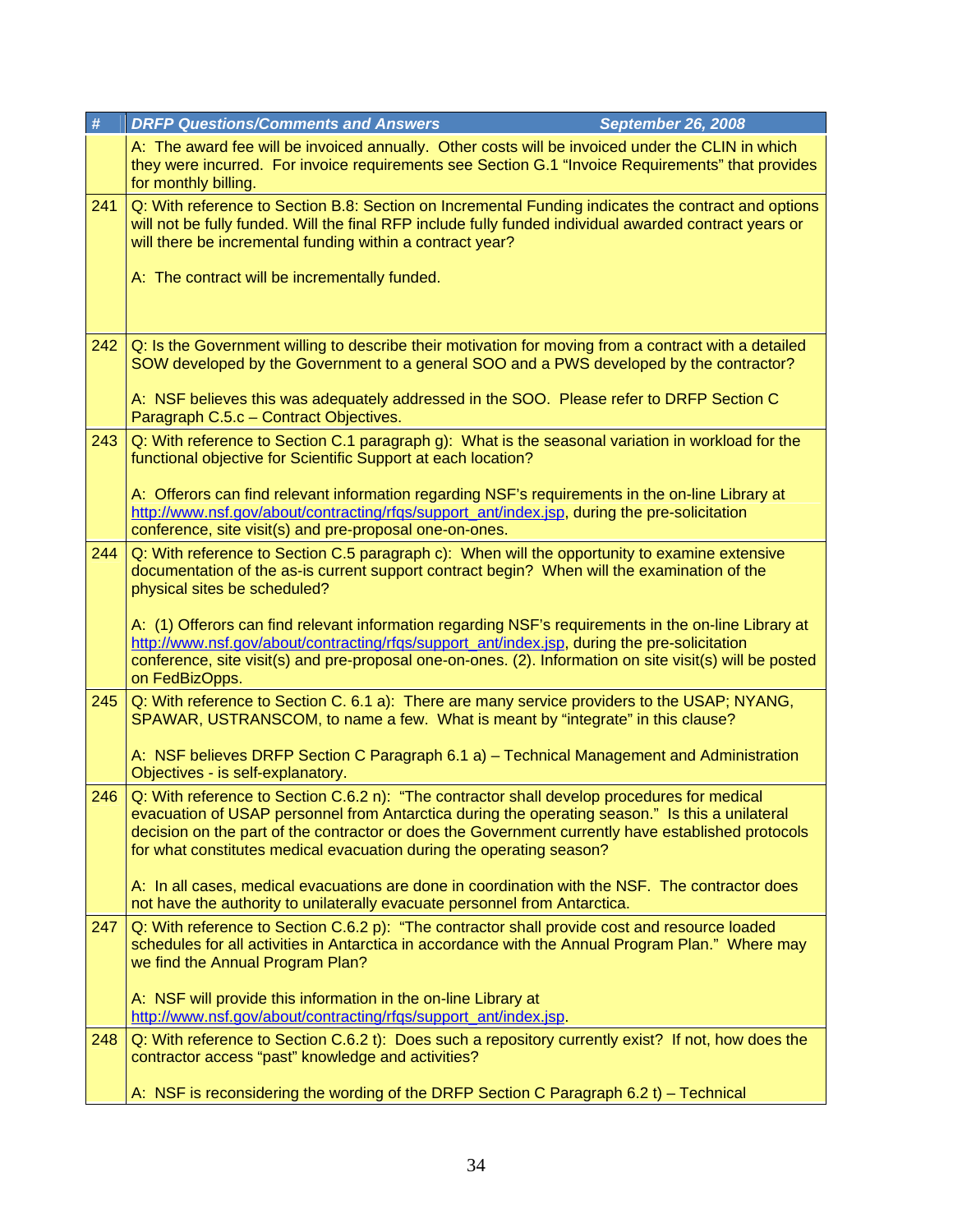| $\pmb{\#}$ | <b>DRFP Questions/Comments and Answers</b><br><b>September 26, 2008</b>                                                                                                                                                                                                                                                                                                                                                                                                                                                                                                                                                                                                                                                                                                                                                                                                                                                                                                                                                                                                                                                                      |
|------------|----------------------------------------------------------------------------------------------------------------------------------------------------------------------------------------------------------------------------------------------------------------------------------------------------------------------------------------------------------------------------------------------------------------------------------------------------------------------------------------------------------------------------------------------------------------------------------------------------------------------------------------------------------------------------------------------------------------------------------------------------------------------------------------------------------------------------------------------------------------------------------------------------------------------------------------------------------------------------------------------------------------------------------------------------------------------------------------------------------------------------------------------|
|            | Management and Administration Minimum Requirements.                                                                                                                                                                                                                                                                                                                                                                                                                                                                                                                                                                                                                                                                                                                                                                                                                                                                                                                                                                                                                                                                                          |
| 249        | Q: With reference to Section C.6.3 b): " applications which the contractor will be responsible for<br>maintaining and taking appropriate steps to ensure that they will remain functional until<br>replacement." Are the applications referred to all-encompassing for the effective and efficient<br>management of the mission? If the Government furnished property/equipment/applications cannot<br>be maintained in a functional condition until replacement, will the Contractor be responsible for the<br>cost of replacement?<br>A: a. A core requirement is continuity of operations. The practical reality is that USAP program<br>operations will be dependent upon the broad slate of legacy applications during the transition<br>period. b. The timeline for systems refresh/replacement/phase-out for any Government furnished<br>system that the offeror proposes is determined by the offeror keeping in mind contractual<br>requirements for information security (refer to RFP Section H). c. The offeror would have to<br>demonstrate that to the Government that unsupportability is due to factors beyond the offeror's |
|            | control or responsibility. If demonstrated successfully, the Government would work strategy and<br>costs with the offeror under the terms of the contract.                                                                                                                                                                                                                                                                                                                                                                                                                                                                                                                                                                                                                                                                                                                                                                                                                                                                                                                                                                                   |
| 250        | Q: With reference to Section C.6.3 d): Who will be responsible for resolution of any disputes<br>(including any resulting costs) relating to the period before the new Contractor assumes these<br>leases, charters, and operating agreements?                                                                                                                                                                                                                                                                                                                                                                                                                                                                                                                                                                                                                                                                                                                                                                                                                                                                                               |
|            | A: NSF will be responsible for the leases and any disputes before the new contractor assumes<br>them.                                                                                                                                                                                                                                                                                                                                                                                                                                                                                                                                                                                                                                                                                                                                                                                                                                                                                                                                                                                                                                        |
| 251        | Q: With reference to Section C.6.3 g): "All personnel must have a current National Agency Check<br>with Inquiries (NACI) background investigation or the equivalent for foreign nationals." May we infer<br>that the program may be staffed with other than U.S. citizens?                                                                                                                                                                                                                                                                                                                                                                                                                                                                                                                                                                                                                                                                                                                                                                                                                                                                   |
|            | A: Employment of foreign nationals is limited to the instances described in H.4.(i)-(iii)                                                                                                                                                                                                                                                                                                                                                                                                                                                                                                                                                                                                                                                                                                                                                                                                                                                                                                                                                                                                                                                    |
| 252        | Q: With reference to Section C.6.3 i): Will the Contractor be responsible for making arrangements<br>to dispose of the radioactive waste in a Commercial disposal site?<br>A: The contractor will be responsible for making arrangements to dispose of radioactive waste in a                                                                                                                                                                                                                                                                                                                                                                                                                                                                                                                                                                                                                                                                                                                                                                                                                                                                |
|            | licensed commercial facility.                                                                                                                                                                                                                                                                                                                                                                                                                                                                                                                                                                                                                                                                                                                                                                                                                                                                                                                                                                                                                                                                                                                |
| 253        | Q: With reference to Section C.6.3 t): Is the CISO separate from the CIO? Should the CISO<br>position also be considered as key staff?                                                                                                                                                                                                                                                                                                                                                                                                                                                                                                                                                                                                                                                                                                                                                                                                                                                                                                                                                                                                       |
| 254        | A: The CISO is a separate position from the CIO. Offerors may propose additional key personnel.<br>Q: With reference to Section C.7.2 a): How and when does the NSF identify potential projects to                                                                                                                                                                                                                                                                                                                                                                                                                                                                                                                                                                                                                                                                                                                                                                                                                                                                                                                                           |
|            | the Contractor? What fraction of potential projects identified to the contractor become approved<br>projects that are executed? Can the Government provide historical data with respect to the number<br>of potential projects that are identified as such that become approved projects?                                                                                                                                                                                                                                                                                                                                                                                                                                                                                                                                                                                                                                                                                                                                                                                                                                                    |
|            | A: Science projects are identified through the NSF's annual research review process. Information<br>describing NSF's grant process, to include awards since 1989, is publicly available at<br>http://www.nsf.gov/awards/about.jsp                                                                                                                                                                                                                                                                                                                                                                                                                                                                                                                                                                                                                                                                                                                                                                                                                                                                                                            |
| 255        | Q: With reference to Section C.7.2 f): Is the annual science support plan part of the APP listed in<br>the table that appears under Section CF.7 (d) or is it a separate report that should be listed in this<br>table?                                                                                                                                                                                                                                                                                                                                                                                                                                                                                                                                                                                                                                                                                                                                                                                                                                                                                                                      |
|            | A: The APP contains both planned operations and maintenance and project support activities.<br>Research project support costs should be included in the APP (budget) submitted to NSF annually.                                                                                                                                                                                                                                                                                                                                                                                                                                                                                                                                                                                                                                                                                                                                                                                                                                                                                                                                              |
| 256        | Q: With reference to Section C.7.2 i): POLARICE currently provides an information database for<br>interactive science planning with investigators and ensures continuity of legacy data. Is the                                                                                                                                                                                                                                                                                                                                                                                                                                                                                                                                                                                                                                                                                                                                                                                                                                                                                                                                              |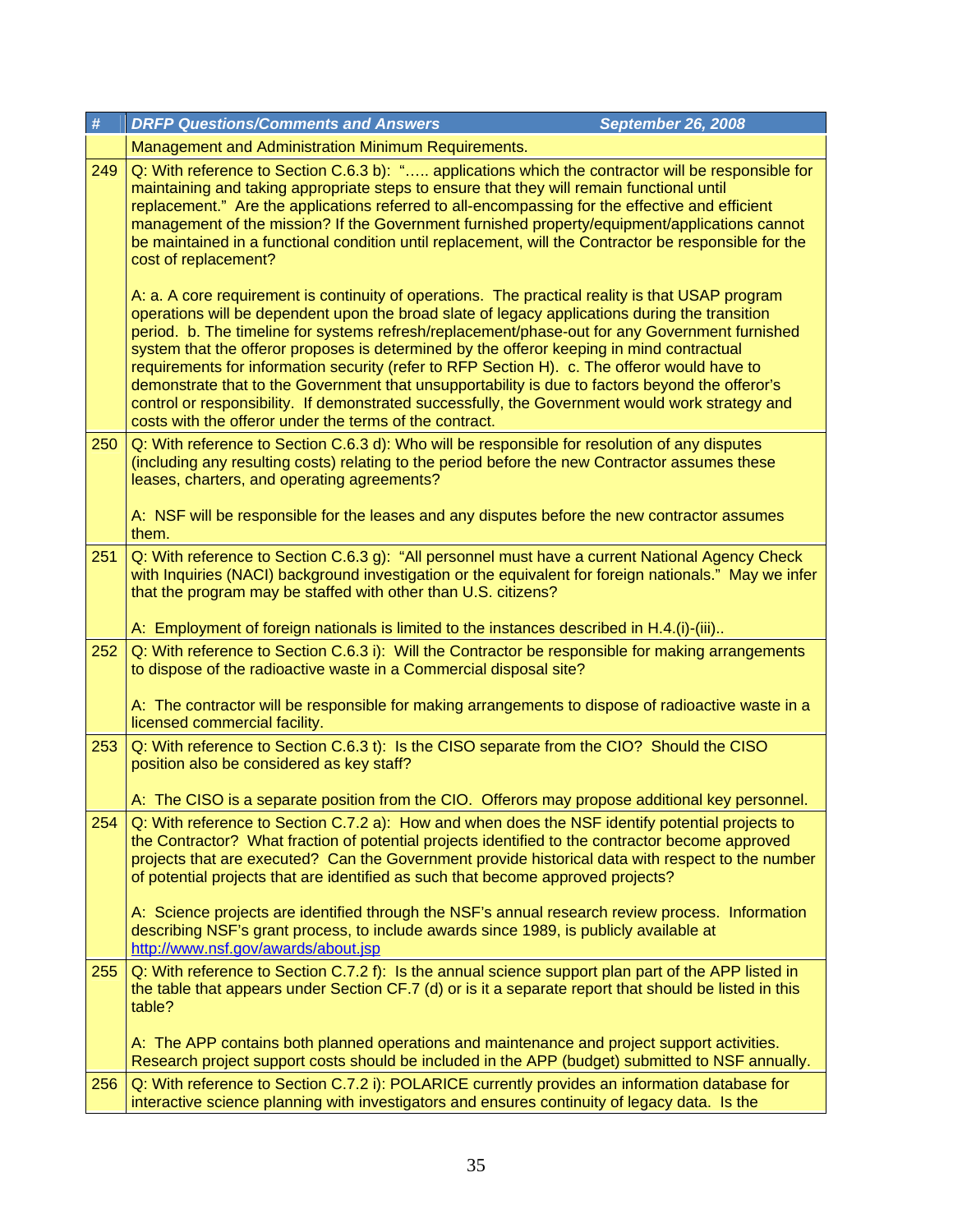| #   | <b>DRFP Questions/Comments and Answers</b><br><b>September 26, 2008</b>                                                                                                                                                                                                                                                                                                                                                                                                                                                                                                                                                                                         |
|-----|-----------------------------------------------------------------------------------------------------------------------------------------------------------------------------------------------------------------------------------------------------------------------------------------------------------------------------------------------------------------------------------------------------------------------------------------------------------------------------------------------------------------------------------------------------------------------------------------------------------------------------------------------------------------|
|     | Foundation implying that this program is not functioning satisfactorily and, as such, requires<br>replacement? Please elaborate on the requirements for "interactive science planning."                                                                                                                                                                                                                                                                                                                                                                                                                                                                         |
|     | A: No, the program is very functional and serves the needs of the research community. There is no<br>intention of replacing this system. However, it is inevitable that over time enhancements to the<br>system may be required to ensure that POLARICE continues to provide a high level of functionality.<br>"Interactive science planning" refers to the desire to have a tool whereby investigators can provide<br>their planning requirements and these can then be iterated by the contractor, NSF, and the Principal<br>Investigator (PI) with the goal of developing a research support plan to guide deployment of a<br>research project in the field. |
| 257 | Q: With reference to Section C.8.2 e): Do assessments performed under the Capability Maturity<br>Model Integrated (CMMI) according to procedures developed by the Carnegie-Mellon University<br>meet this requirement?<br>A: This is an acceptable approach                                                                                                                                                                                                                                                                                                                                                                                                     |
| 258 | Q: With reference to Section C.8.2 h): Please elaborate on the contents of this catalogue. Is this<br>catalogue intended to inform the leaders of potential and approved projects (C.7.2 (a)) or is there a<br>wider audience? If a wider audience, what is that audience?                                                                                                                                                                                                                                                                                                                                                                                      |
|     | A: (1) No, the catalog is not intended to inform the leaders of potential and approved projects. (2)<br>The audience is the USAP Participants.                                                                                                                                                                                                                                                                                                                                                                                                                                                                                                                  |
| 259 | Q: With reference to Section C.8.3 a): Where may we find the details of the Government furnished<br>legacy mission applications referenced here?                                                                                                                                                                                                                                                                                                                                                                                                                                                                                                                |
|     | A: NSF will provide information on major applications as well as a listing of licensed applications in<br>the on-line library athttp://www.nsf.gov/about/contracting/rfgs/support_ant/index.jsp                                                                                                                                                                                                                                                                                                                                                                                                                                                                 |
| 260 | Q: With reference to Section C.8.3 c): Will NSF make MOAs available for review?                                                                                                                                                                                                                                                                                                                                                                                                                                                                                                                                                                                 |
|     | A: NSF will make those available in the on-line Library at<br>http://www.nsf.gov/about/contracting/rfqs/support_ant/index.jsp.                                                                                                                                                                                                                                                                                                                                                                                                                                                                                                                                  |
| 261 | Q: With reference to Section C.9.2 f): Please define what is meant by "work trade centers".                                                                                                                                                                                                                                                                                                                                                                                                                                                                                                                                                                     |
|     | A: A work trade center is a term used to refer to a functional grouping of personnel by trade. For<br>example, there is a carpentry workcenter, a vehicle maintenance workcenter, etc. This is not meant<br>to impose any restrictions on what may be included in a work trade center.                                                                                                                                                                                                                                                                                                                                                                          |
| 262 | Q: With reference to Section C.9.2 I) & m): "ALL engineering disciplines" covers a very broad<br>spectrum of disciplines in which an engineer may become registered. Could the Foundation be<br>more specific with regard to this requirement?                                                                                                                                                                                                                                                                                                                                                                                                                  |
|     | A: The contractor shall provide professional engineering/architectural services for the core<br>disciplines of civil, architectural, structural, mechanical, and electrical engineering functions. Other<br>specializations in sub-disciplines can be acquired as needed.                                                                                                                                                                                                                                                                                                                                                                                       |
| 263 | Q: Is a professional license from any state of the Union acceptable for this requirement? Are<br>professional licenses from more than one discipline required (e.g., civil, electrical, and mechanical?)                                                                                                                                                                                                                                                                                                                                                                                                                                                        |
|     | A: Yes it is acceptable to hold a license in any state.                                                                                                                                                                                                                                                                                                                                                                                                                                                                                                                                                                                                         |
| 264 | Q: With reference to Section C9.2 r): Will the Contractor be responsible for making arrangements to<br>dispose of the solid waste in a Commercial disposal facility?                                                                                                                                                                                                                                                                                                                                                                                                                                                                                            |
|     | A: The contractor will be responsible for making arrangements to dispose of waste in a licensed<br>commercial facility.                                                                                                                                                                                                                                                                                                                                                                                                                                                                                                                                         |
| 265 | Q: With reference to Section C.10.2 a): Does the Offeror have to use AMC and MSC for                                                                                                                                                                                                                                                                                                                                                                                                                                                                                                                                                                            |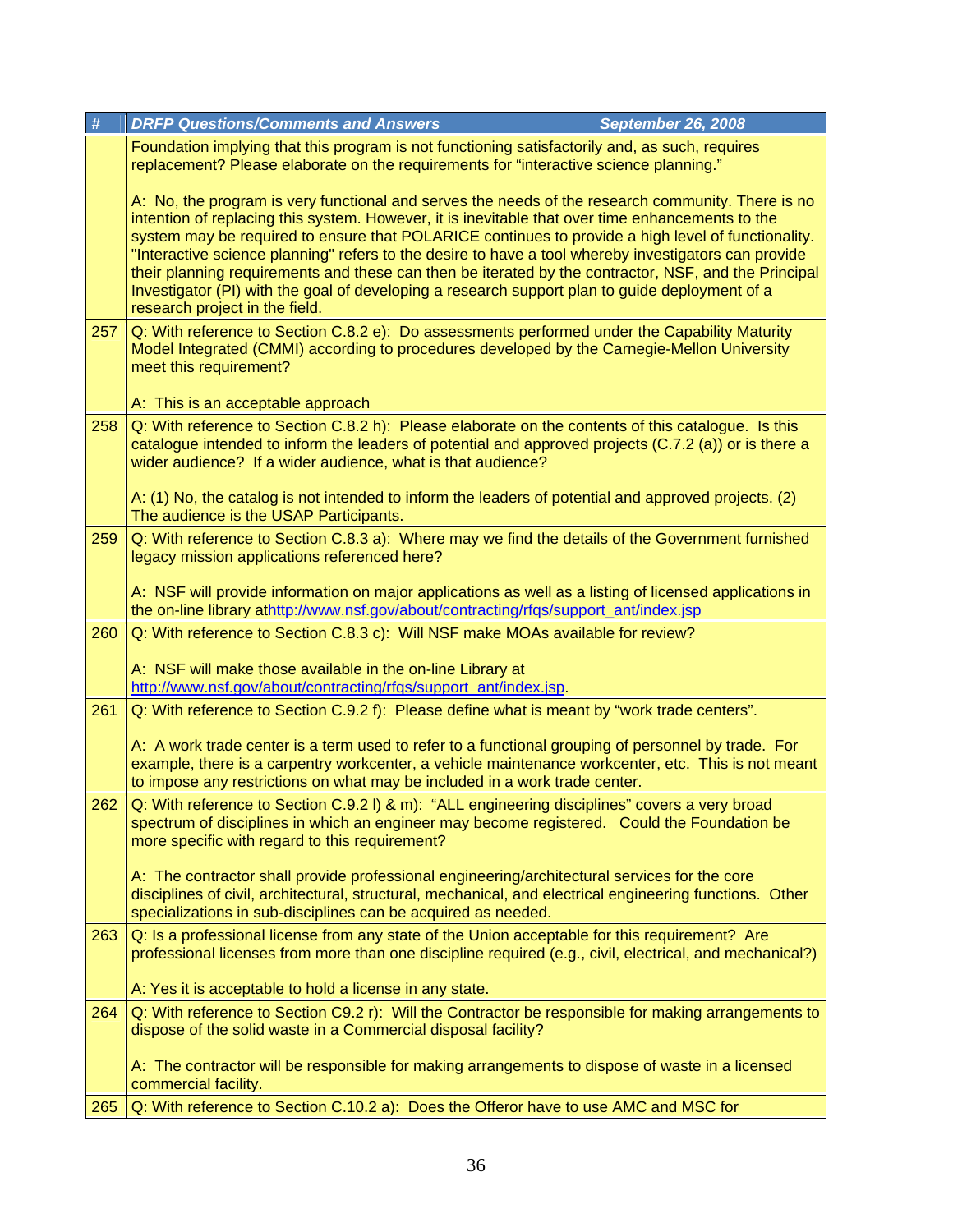| $\#$ | <b>DRFP Questions/Comments and Answers</b><br><b>September 26, 2008</b>                                                                                                                                                                                                                                                                                                                                                                                                                                                                                                                                                               |
|------|---------------------------------------------------------------------------------------------------------------------------------------------------------------------------------------------------------------------------------------------------------------------------------------------------------------------------------------------------------------------------------------------------------------------------------------------------------------------------------------------------------------------------------------------------------------------------------------------------------------------------------------|
|      | transportation of personnel, materials and equipment to Antarctica? There are options that would<br>be more cost effective than these Government provided services.                                                                                                                                                                                                                                                                                                                                                                                                                                                                   |
|      | A: The offerors will be required to use AMC and MSC for transportation to Antarctica at this time.                                                                                                                                                                                                                                                                                                                                                                                                                                                                                                                                    |
| 266  | Q: With reference to Section F.2: As the contractor will commence performance in the middle of a<br>Fiscal Year, will the contractor be required to "assume" the Annual Program Plan for FY2011<br>prepared by the incumbent contractor?                                                                                                                                                                                                                                                                                                                                                                                              |
|      | A: The Annual Program Plan (APP) for October 1, 2009 through March 31, 2010 will be executed by<br>the incumbent contractor. The APP for April 1, 2010 through September 30, 2010 will be prepared<br>by the successful offeror during the transition-in period.                                                                                                                                                                                                                                                                                                                                                                      |
| 267  | Q: With reference to Section F.3 paragraph d) (6): If NSF exercises the unilateral right to modify the<br>APP, will the Contractor be entitled to an Equitable Adjustment under the Changes Clause to<br>address any resulting cost, schedule, and fee impacts?                                                                                                                                                                                                                                                                                                                                                                       |
|      | A: Requests for equitable adjustments will be determined on a case by case basis.                                                                                                                                                                                                                                                                                                                                                                                                                                                                                                                                                     |
| 268  | Q: With reference to Section F.3 paragraphs d) (8) & (9): Please clarify the application of the<br>flexible APP to the FPIF line items. It appears that the APP for the first FY of the contract would be<br>developed during the transition-in period. Is it correct to assume that APP would be a deliverable<br>under the FPP portion of the contract (transition-in) and, if so, what role would the incumbent<br>contractor play in its development in the case that the incumbent is not the successful Offeror?<br>That is, what should an Offeror assume that participation to be in the development of a fixed-price<br>bid? |
|      | A: The final RFP will not include any FPIF CLINs. The Annual Program Plan (APP) for October 1,<br>2009 through March 31, 2010 will be executed by the incumbent contractor. The APP for April 1,<br>2010 through September 30, 2010 will be prepared by the successful offeror during the transition-in<br>period. FFP SubCLINS associated with the integrated operations and science support CLIN will be<br>developed post-award. The successful offeror may have the opportunity to propose FFP SubCLINs<br>after gaining experience with the ASC.                                                                                 |
| 269  | Q: With reference to Section F.5 paragraph b): A quarterly technical report is referenced in this<br>requirement. Are details available on the content of this report?                                                                                                                                                                                                                                                                                                                                                                                                                                                                |
|      | A: The final RFP will be edited to remove the reference to the After Operations Report. The intent<br>is only to have quarterly technical reports in the future and no consolidated annual report.                                                                                                                                                                                                                                                                                                                                                                                                                                    |
| 270  | Q: With reference to Section F.6 paragraphs b) (2) and c) (2): Will a current copy of reports be<br>provided to potential bidders? If so, when?                                                                                                                                                                                                                                                                                                                                                                                                                                                                                       |
|      | A: This information is available in the on-line Library at<br>http://www.nsf.gov/about/contracting/rfqs/support_ant/index.jsp                                                                                                                                                                                                                                                                                                                                                                                                                                                                                                         |
| 271  | Q: With reference to Section F.7: Deliverable #003, Management, Standard Operating Procedures<br>and Preventive Maintenance Manuals. Is it safe to assume there are operating instructions and<br>maintenance guidelines currently available for all installed equipment and rolling stock currently<br>used on the program, or is it something the successful contractor is expected to create?                                                                                                                                                                                                                                      |
|      | A: NSF will or has made this information available in the on-line Library at<br>http://www.nsf.gov/about/contracting/rfgs/support_ant/index.jsp                                                                                                                                                                                                                                                                                                                                                                                                                                                                                       |
| 272  | Q: With reference to Section G.4: Subparagraph (a) states that only the Contracting Officer has<br>authority to approve changes in any requirements under the contract. However, subparagraph (b)<br>indicates that a COTR has at least some level of authority to direct changes. Please clarify.                                                                                                                                                                                                                                                                                                                                    |
|      | A: NSF believes there is no conflict between DRFP Sections G.4 a) and Section G.4 b) Authority of                                                                                                                                                                                                                                                                                                                                                                                                                                                                                                                                     |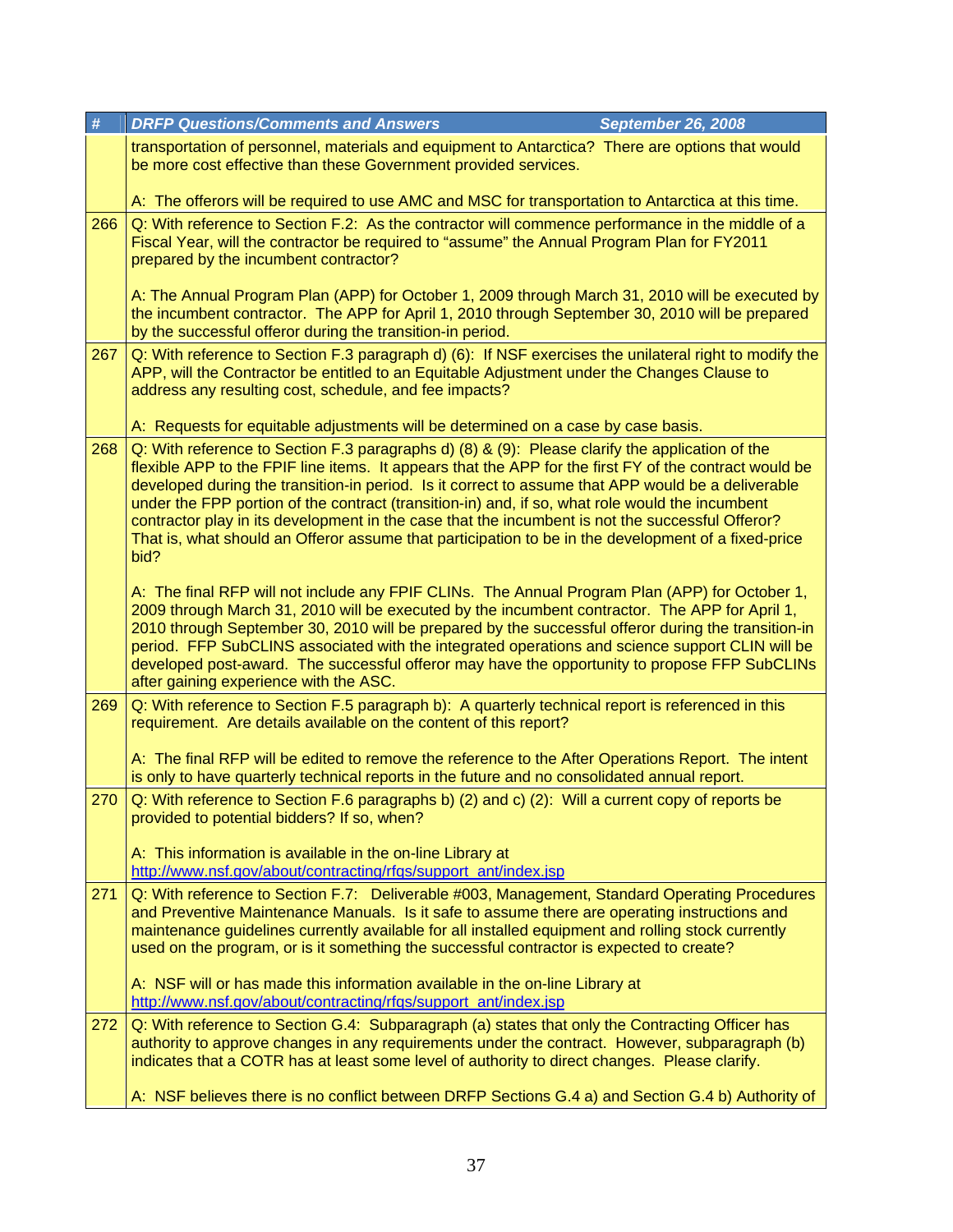| $\#$ | <b>DRFP Questions/Comments and Answers</b><br><b>September 26, 2008</b>                                                                                                                                                                                                                                                                                                                                                                          |
|------|--------------------------------------------------------------------------------------------------------------------------------------------------------------------------------------------------------------------------------------------------------------------------------------------------------------------------------------------------------------------------------------------------------------------------------------------------|
|      | Government Personnel. COTR authority is limited to technical direction and reprogramming of<br>funds.                                                                                                                                                                                                                                                                                                                                            |
| 273  | Q: With reference to Section H.1 (a): The positions of Department or Division Directors as key<br>personnel appear to imply an organizational hierarchy beneath the Project Director/Deputy. Is this<br>organization and the actual position titles completely up to the Offeror or does the NSF have some<br>minimum requirement for number? Are there particular divisions or departments that the NSF<br>requires (e.g., IT, Communications)? |
|      | A: Position, title, and structure are determined by the offeror. The offeror is free to propose an<br>organizational structure.                                                                                                                                                                                                                                                                                                                  |
| 274  | Q: With reference to Section H.8: " the contractor shall not perform design-build workwith an<br>estimate of \$1,000,000 or greater." However, CLINs 1400, 2300, 3300, 4300, and 5300 call for 10's<br>of millions of dollars of construction projects. Is it a requirement of this contract that the contractor<br>do construction contracts? Does Section H.8 apply? Please explain.                                                           |
|      | A: 1) Yes. 2) Yes, CO authorization is required for any design/build construction project with an<br>estimated cost of \$1M or greater.                                                                                                                                                                                                                                                                                                          |
| 275  | Q: With reference to Section H.13: Is it correct to assume that at a minimum, submitting a grant<br>proposal for Antarctic Research to NSF would constitute an OCI for a potential Offeror or teammate<br>of same?                                                                                                                                                                                                                               |
|      | A: It is a conflict of interest for the successful offeror, teammate, or subcontractor to submit a grant<br>proposal for Antarctic research to NSF.                                                                                                                                                                                                                                                                                              |
| 276  | Q: With reference to Section H.14 paragraph a): Noticeably absent in this discussion are the<br>domestic facilities required to support the program. Are the leases for the facility in Centennial, CO<br>and facilities at Port Hueneme assignable to the new contractor?                                                                                                                                                                       |
|      | A: Copies of charters and leases will be made available in the on-line Library at<br>http://www.nsf.gov/about/contracting/rfgs/support ant/index.jsp. There is no operating agreement<br>for Port Hueneme. Centennial, CO is not an NSF-leased facility. The incumbent is leasing the<br>property which is assignable.                                                                                                                           |
| 277  | Q: With reference to Section H.14 paragraph b) (3) (i): Aren't the stevedoring services referred to<br>provided by the support contractor?                                                                                                                                                                                                                                                                                                       |
|      | A: Stevedoring services at McMurdo Station, Antarctica are provided by the Naval Cargo Handling<br>Batallion One (NCHB-1) of Cheatham Annex, Virginia. The contractor contracts for stevedoring<br>services in Christchurch, New Zealand.                                                                                                                                                                                                        |
| 278  | Q: With reference to Section H.16: Will the existing and prior Associate Contractor Agreements be<br>made available for review?                                                                                                                                                                                                                                                                                                                  |
|      | A: No Associate Contractor Agreements exist at this time.                                                                                                                                                                                                                                                                                                                                                                                        |
| 279  | Q: With reference to Section H.17 paragraph c): How is the contractor compensated for the<br>periodic training required to maintain the aforementioned registrations, certifications and licenses<br>required in part Section H.17, b), e.g. PDUs, CEUs, etc.?                                                                                                                                                                                   |
|      | A: NSF will only allow training unique to the Antarctic operation to be a billable expense to the<br>contract. NSF expects contractor employees to be trained professionals in their areas of expertise.                                                                                                                                                                                                                                         |
| 280  | Q: With reference to Section H.17 paragraph d): If, for example, CLIN 1100 is awarded as a Cost<br>Plus Award Fee (CPAF) CLIN, will the re-training not be considered a cost of contract performance<br>and thus be reimbursable regardless of the circumstances necessitating the training?                                                                                                                                                     |
|      | A: The allowability of costs will be determined on a case-by-case basis by the CO.                                                                                                                                                                                                                                                                                                                                                               |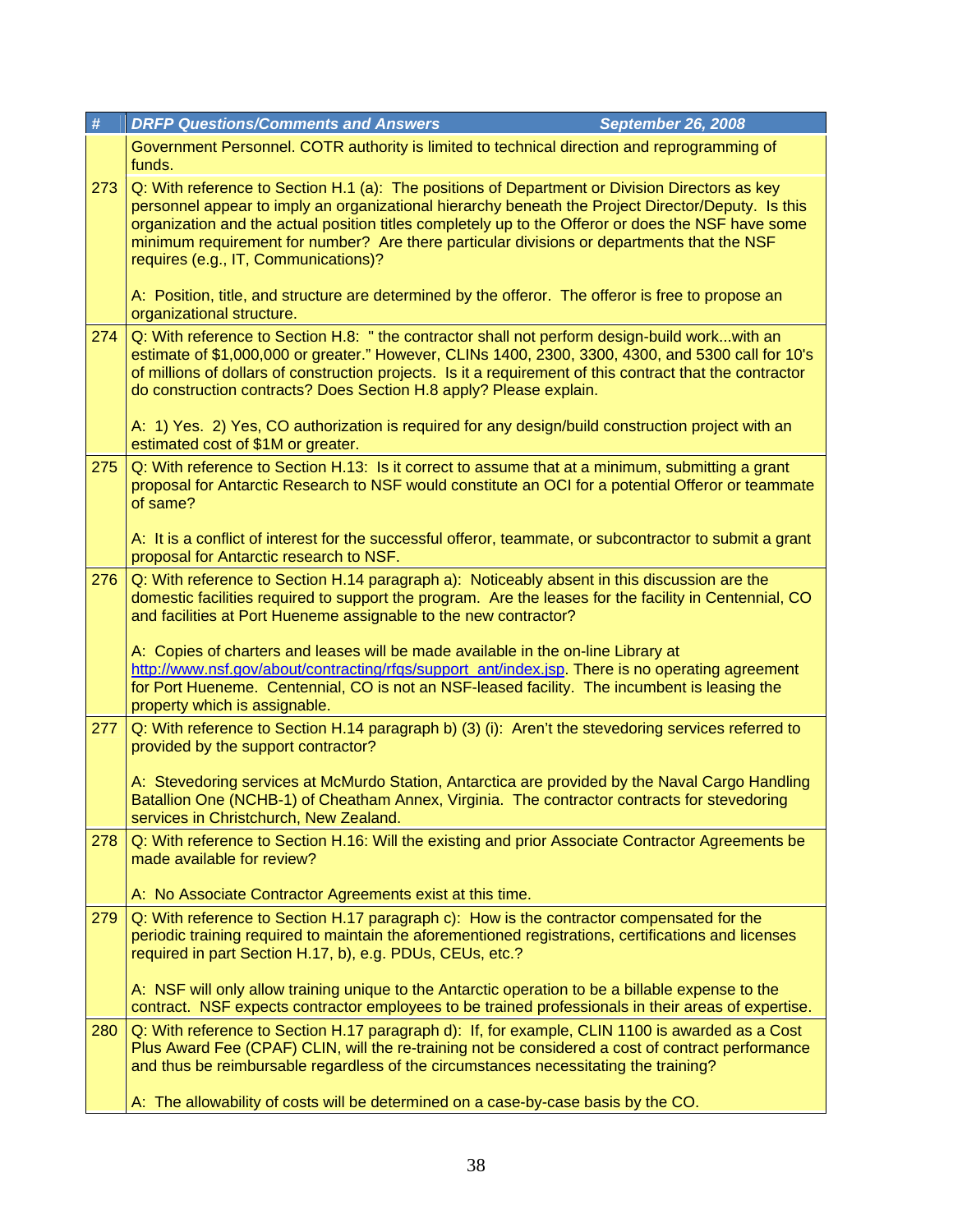| #   | <b>DRFP Questions/Comments and Answers</b><br><b>September 26, 2008</b>                                                                                                                                                                                                                                                                                                                                                                                                                                                                                                                                                                          |
|-----|--------------------------------------------------------------------------------------------------------------------------------------------------------------------------------------------------------------------------------------------------------------------------------------------------------------------------------------------------------------------------------------------------------------------------------------------------------------------------------------------------------------------------------------------------------------------------------------------------------------------------------------------------|
| 281 | Q: With reference to Section H.18: Please clarify whether Workers' Compensation coverage is<br>intended for work performed in Antarctica or a foreign location.                                                                                                                                                                                                                                                                                                                                                                                                                                                                                  |
|     | A: Offerors are responsible for "compliance with applicable Federal and State workmen's<br>compensation and occupational disease statutes".                                                                                                                                                                                                                                                                                                                                                                                                                                                                                                      |
| 282 | Q: With reference to Section H.18 paragraph f): Paragraph (f) provides for reimbursement to the<br>Contractor for certain contractor liabilities for "Loss of or damage to property  or Death or bodily<br>injury." Most subcontractor and employee/former employee litigation and claims do not involve loss<br>or damage to actual real or personal property. Please clarify whether "lose of or damage to<br>property" is intended to include damages resulting from other property interests such as those<br>commonly involved in lawsuits or administrative claims involving, for example, subcontractors,<br>employees, or third parties. |
|     | A: NSF does not believe additional clarification is required. Damages may be determined on a<br>case-by-case basis.                                                                                                                                                                                                                                                                                                                                                                                                                                                                                                                              |
| 283 | Q: With reference to Section H.19: "Reimbursement to the Government for emergency treatment<br>will be in accordance with Federal Statutes and Government Regulations." If we read this correctly<br>and the contractor is responsible under the firm-fixed-price areas of this contract to reimburse the<br>Government for the use of Government facilities and transportation the event of injury or illness of<br>contractor personnel, will the Government provide current statistics on the frequency of these<br>occurrences?                                                                                                              |
|     | A: The Government does not expect reimbursement for emergency medical treatment in Antarctica.<br>However, the Contracting officer reserves the right to determine the allowability of these costs on a<br>case by case basis.                                                                                                                                                                                                                                                                                                                                                                                                                   |
| 284 | Q: With reference to Section H.20 paragraph b): This provision seems inconsistent with the<br>provisions of Section H.18 providing for reimbursement of these types of costs under most<br>circumstances. Please clarify.                                                                                                                                                                                                                                                                                                                                                                                                                        |
|     | A: The final RFP will clarify H.20 b and H.18 $g(3)$ .                                                                                                                                                                                                                                                                                                                                                                                                                                                                                                                                                                                           |
| 285 | Q: With reference to Section H.22: "Transportation of employees from domicile to work places shall<br>not be an allowable cost under this contract." The contractor has historically been reimbursed for<br>transportation of employees from their point of origin (domicile) to Los Angeles and on to<br>Christchurch. Does this represent a change in policy?                                                                                                                                                                                                                                                                                  |
|     | A: Domicile, as defined in Black's Law Dictionary, is where an individual has a permanent home or<br>principal residence. Transportation from domicile to work will not be an allowable cost except to and<br>from Antarctica.                                                                                                                                                                                                                                                                                                                                                                                                                   |
| 286 | Q: With reference to Section H. 28 a): Please clarify that "Subject Data" does not include legal<br>information either.                                                                                                                                                                                                                                                                                                                                                                                                                                                                                                                          |
|     | A: Legal information is not referenced in the definition of "subject data" in Section H Paragraph<br>$H.28$ a) – Right and Data (May 2008).                                                                                                                                                                                                                                                                                                                                                                                                                                                                                                      |
| 287 | Q: With reference to Section L.7: In what section of the proposal is the Performance Work<br>Statement (PWS) to be provided? If in Volume II, is it correct to assume that this would not be<br>included in the page count?                                                                                                                                                                                                                                                                                                                                                                                                                      |
|     | A: The PWS will be submitted as Section J, Attachment 2 and will not be subject to page<br>limitations.                                                                                                                                                                                                                                                                                                                                                                                                                                                                                                                                          |
| 288 | Q: Could you explain the difference in Attachments L-4 and L-5?                                                                                                                                                                                                                                                                                                                                                                                                                                                                                                                                                                                  |
|     | A: NSF is taking the comment under consideration and will address the issue in the final RFP.                                                                                                                                                                                                                                                                                                                                                                                                                                                                                                                                                    |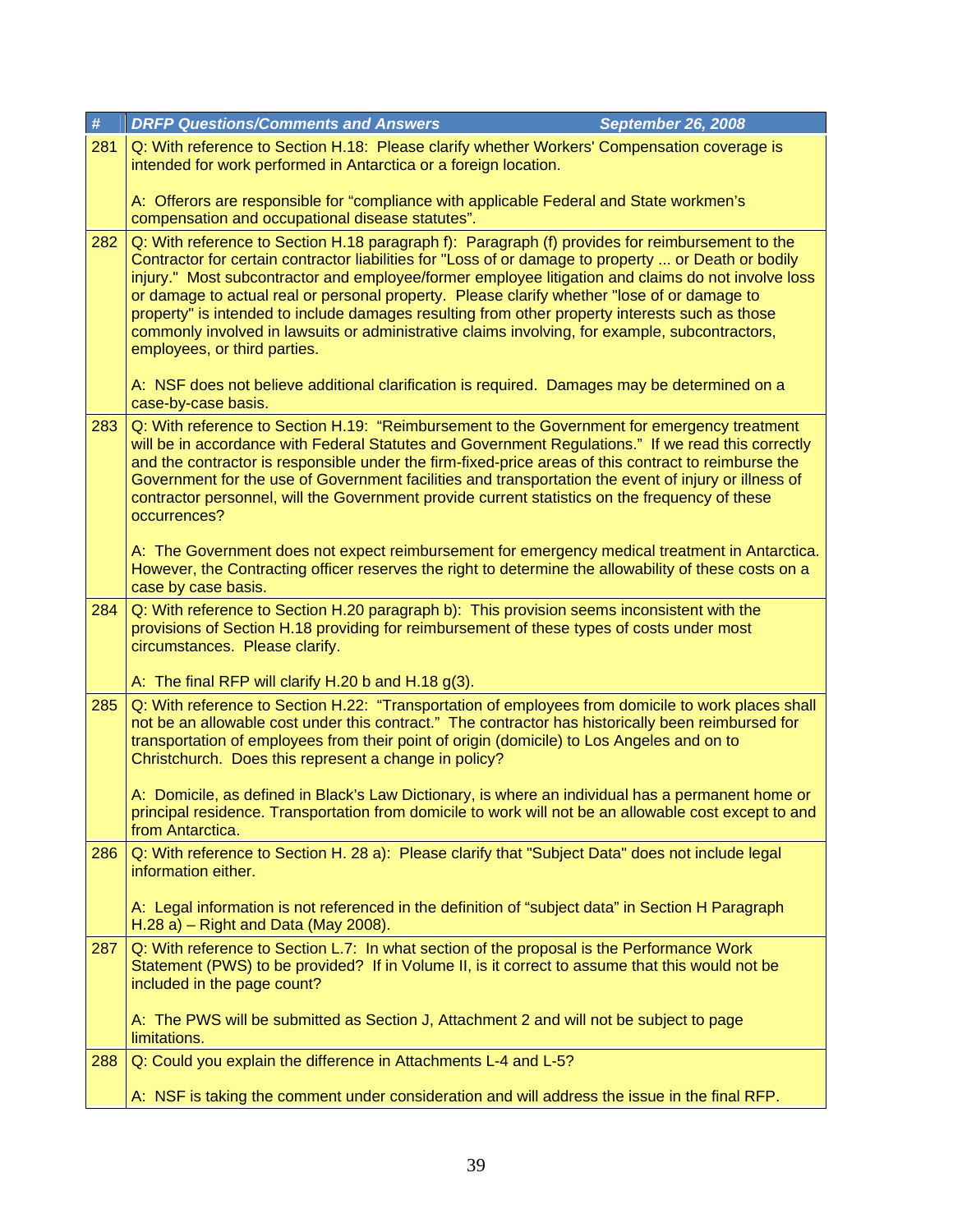| #   | <b>DRFP Questions/Comments and Answers</b><br><b>September 26, 2008</b>                                                                                                                                                                                                                                                                                                                                                                                                                                                                                                                                                                                                                                                                                                                                                                                                                                                                                                                                                                                                                                                                                                                                                                                                                                                                                                                                                                                                                                                                                                                                                                          |
|-----|--------------------------------------------------------------------------------------------------------------------------------------------------------------------------------------------------------------------------------------------------------------------------------------------------------------------------------------------------------------------------------------------------------------------------------------------------------------------------------------------------------------------------------------------------------------------------------------------------------------------------------------------------------------------------------------------------------------------------------------------------------------------------------------------------------------------------------------------------------------------------------------------------------------------------------------------------------------------------------------------------------------------------------------------------------------------------------------------------------------------------------------------------------------------------------------------------------------------------------------------------------------------------------------------------------------------------------------------------------------------------------------------------------------------------------------------------------------------------------------------------------------------------------------------------------------------------------------------------------------------------------------------------|
| 289 | Q: Will the Government agree to provide the opportunity for potential Offeror's (Prime Contractor<br>and any subcontractors) to meet with the NSF and engage in a collaborative dialogue on the draft<br>RFP? Such meetings, which we have participated in for other Government procurements, serve to<br>enhance incorporation of comments into the final RFP.                                                                                                                                                                                                                                                                                                                                                                                                                                                                                                                                                                                                                                                                                                                                                                                                                                                                                                                                                                                                                                                                                                                                                                                                                                                                                  |
|     | A: After the release of the RFP, scheduled communications between offerors and NSF will be<br>posted to FedBizOpps.                                                                                                                                                                                                                                                                                                                                                                                                                                                                                                                                                                                                                                                                                                                                                                                                                                                                                                                                                                                                                                                                                                                                                                                                                                                                                                                                                                                                                                                                                                                              |
| 290 | Q: Clarity is needed in the definition of the Offeror, contractor; subcontractor; team members;<br>teaming partners; and major, critical team subcontractor(s). For example, in Section B.7.d.1 (Page<br>6 of 142) it states that "the entire team share in the contract award fee structure and separate<br>additional fee for teaming partners shall not be considered" Sections L.10.1 states that past<br>performance provided by the Offeror can include information from critical and teaming<br>subcontractors. We encourage NSF to modify the final RFP to include the following language: "The<br>term 'team members' refers to the respective company(s) that make up the 'Offeror' whether they<br>are part of a joint venture, Limited Liability Corporation, or a subcontractors to a Prime Contractor or<br>Limited Liability Corporation. The term 'major (critical or teaming) subcontractors' refers to<br>subcontractors who perform a significant role in the performance of the PWS, but are not part of the<br>'Offeror', are not part of the 'Offeror' management team, and work under the direction of the Offeror<br>but are covered by a teaming agreement. 'Major (critical or teaming) subcontractors' can be named<br>in the proposal but do not share in the award fee pool, but may share in the incentive fee pool,<br>based upon their performance." The term 'teaming partner' can be deleted.                                                                                                                                                                                                                  |
|     | A: Section B.7(d) will be removed from the final RFP.                                                                                                                                                                                                                                                                                                                                                                                                                                                                                                                                                                                                                                                                                                                                                                                                                                                                                                                                                                                                                                                                                                                                                                                                                                                                                                                                                                                                                                                                                                                                                                                            |
| 291 | Q: Neither the Draft RFP nor procurement website library currently contains sufficient information<br>necessary to prepare an accurate and reasonable cost proposal. In addition, the value of a cost<br>proposal to a WBS level 3 for the entire term of the contract has minimal value without sufficient<br>detail on the current budget, out year performance work requirements, workload, inventory and<br>conditional assessment of all equipment and facilities, inflation rates for labor, materials, and<br>equipment. Given the annual funding limitations and lack certainty of the requirements for the term<br>of the contact, we recommend that the NSF provide the bidders with the current year budget and<br>Annual Program Plan (APP) and a proposed APP and request the Offerors to provide a detailed<br>Cost Proposal for the first year, and proposed plans in how to reduce costs in out years.<br>A: NSF plans to make additional information available in the on-line Library. The final RFP will not                                                                                                                                                                                                                                                                                                                                                                                                                                                                                                                                                                                                                   |
|     | include any FPIF CLINs. The Annual Program Plan (APP) for October 1, 2009 through March 31,<br>2010 will be executed by the incumbent contractor. The APP for April 1, 2010 through September<br>30, 2010 will be prepared by the successful offeror during the transition-in period.                                                                                                                                                                                                                                                                                                                                                                                                                                                                                                                                                                                                                                                                                                                                                                                                                                                                                                                                                                                                                                                                                                                                                                                                                                                                                                                                                            |
| 292 | Q: Section B.1 and Section B.2 (Page 1 to 3 of 142) - Hybrid Contract Type & Price/Cost<br>Schedule; Section B.4 Fixed-Price Incentive (Firm Target) CLINs. Section B.1 refers to the use of<br>Fixed-Price-Incentive (Firm Target) (FPIF) as a component of this hybrid contract type and its<br>application in Section B.2 to CLINs 1400, 2300, 3300, 3300, 4300 and 5300 which represent<br>Construction/Special Projects. FAR 16.403-1 outlines the application of FPIF contracts and their<br>limitations. Specifically, "this contract type may be used only when  adequate cost or pricing<br>information for establishing reasonable firm targets is available at the time of initial contract<br>negotiation." The Draft RFP does not contain a sufficient level of detail describing specifications<br>and/or requirements of these work activities for the bidder to develop adequate cost or pricing<br>information for establishing firm targets. While bidders could develop a price as a result of an<br>assumed basis of estimate, this could create a situation where the price does not represent a<br>comparative basis across contractors nor, more importantly, in conformance with the government's<br>performance requirements. It appears that the NSF may intend to provide Government-provided<br>values to be used for proposal pricing purposes for these work components (Section M.6.3.2, Page<br>140 of 142). Please verify if that is correct and if so please provide clear wording in Section L of the<br>final RFP to clarify. If not, we recommend that the final RFP include performance specifications and |
|     | requirements for the bidder to price this scope of work and/or to exclude these CLINS from the                                                                                                                                                                                                                                                                                                                                                                                                                                                                                                                                                                                                                                                                                                                                                                                                                                                                                                                                                                                                                                                                                                                                                                                                                                                                                                                                                                                                                                                                                                                                                   |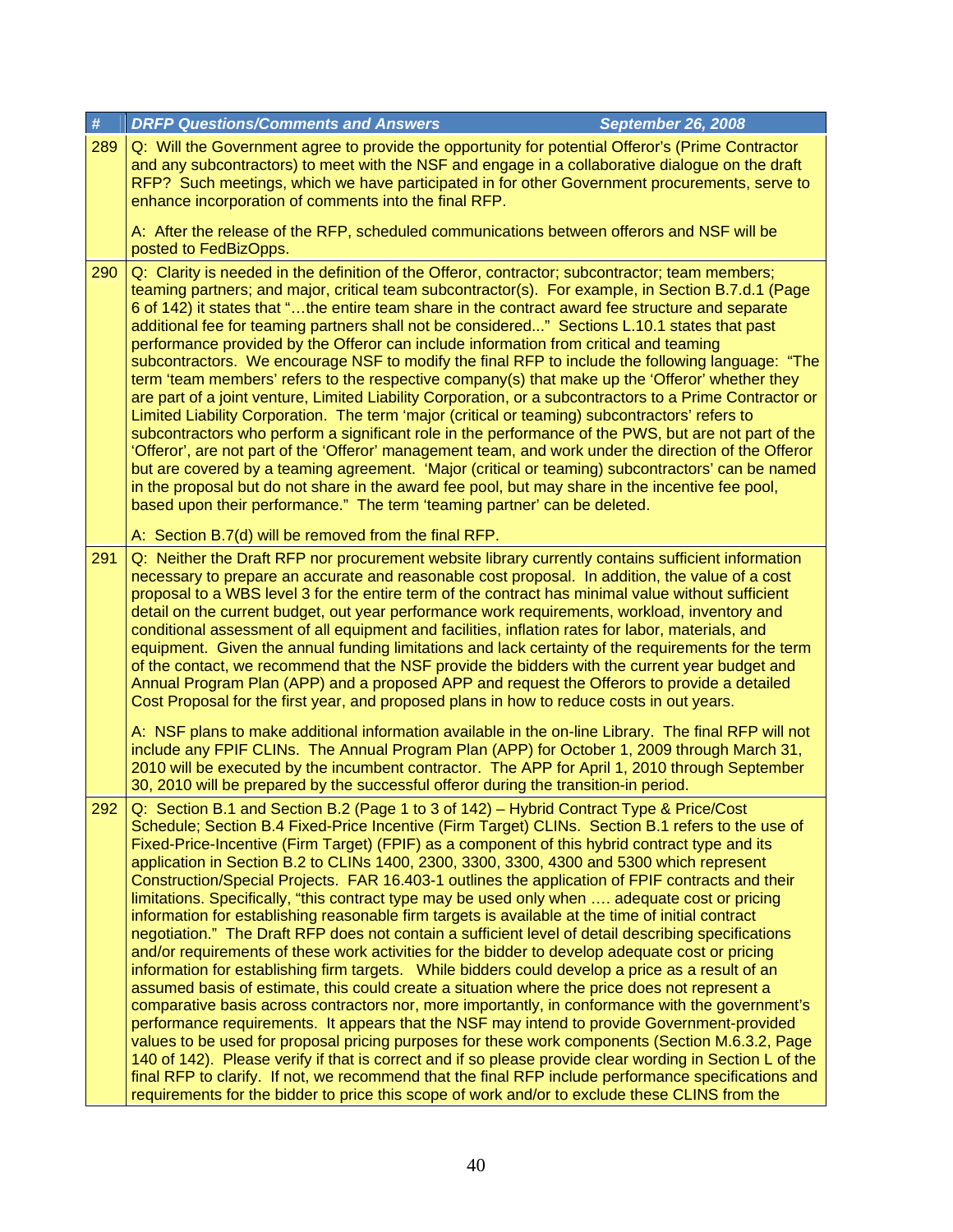| #   | <b>DRFP Questions/Comments and Answers</b><br><b>September 26, 2008</b>                                                                                                                                                                                                                                                                                                                                                                                                                                                                                                                                                                                                                                                                                                                                                                                                                                                  |
|-----|--------------------------------------------------------------------------------------------------------------------------------------------------------------------------------------------------------------------------------------------------------------------------------------------------------------------------------------------------------------------------------------------------------------------------------------------------------------------------------------------------------------------------------------------------------------------------------------------------------------------------------------------------------------------------------------------------------------------------------------------------------------------------------------------------------------------------------------------------------------------------------------------------------------------------|
|     | Price/Cost Schedule until such time as these requirements could be provided. Our preference<br>would be to change the contract type to either CPIF or CPAF.                                                                                                                                                                                                                                                                                                                                                                                                                                                                                                                                                                                                                                                                                                                                                              |
|     | A: NSF will not be including any FPIF CLINs in the final RFP.                                                                                                                                                                                                                                                                                                                                                                                                                                                                                                                                                                                                                                                                                                                                                                                                                                                            |
| 293 | Q: Regarding Section B.1 and Section B.2 (Pages 1 to 3 of 142), please describe what is meant by<br>"over/under range" and "share ratio". These are not terms used by either the FAR clause 52.216-<br>16, or FAR 16.403-1. Instead, if FPIF is to be used, then to be consistent with FAR requirements<br>we believe the appropriate items to be proposed include a target cost, a target profit, and a profit<br>adjustment formula. Please clarify. In addition, if the Government will require the proposal of an<br>"over/under range" and "share ratio" for the FPIF CLINs, please provide instructions in Section L to<br>specify where this information should be in included in the proposal documents.                                                                                                                                                                                                         |
|     | A: NSF will not be including any FPIF CLINs in the final RFP.                                                                                                                                                                                                                                                                                                                                                                                                                                                                                                                                                                                                                                                                                                                                                                                                                                                            |
| 294 | Q: Section B.2 (Page 1 of 142), CLIN 1500, 1600, ODCs. These two CLINs appear to be non-fee<br>bearing. Given, a significant portion of the contract value is ODCs, this reduction in the potential fee<br>pool may result in a decrease in competitive participation on this procurement. Excluding material<br>and other direct costs from the fee bearing contract base will result in an unbalanced distribution of<br>fee across the CLINs. Further, the absence of incentive to manage material and ODC costs is<br>inconsistent with the Federal Acquisition Regulation and not in the best interests of the Government.<br>It is recommended that material and ODCs required to fulfill the requirements of the Statement of<br>Objectives be allocated to the appropriate CLINS as fee-bearing costs with incentives to reduce<br>overall costs or that Material and ODC cost CLINs be changed to CPIF or CPAF. |
|     | A: This is a CPAF contract with a fixed award fee pool. ODCs associated with construction and<br>special projects will be included in the contract modifications for those CLINs. ODCs will not impact<br>the award fee pool.                                                                                                                                                                                                                                                                                                                                                                                                                                                                                                                                                                                                                                                                                            |
| 295 | Q: Will the ODCs that will be part of the Construction/Special Projects FPIF contract portions also<br>be excluded from fee?                                                                                                                                                                                                                                                                                                                                                                                                                                                                                                                                                                                                                                                                                                                                                                                             |
|     | A: NSF will not be including any FPIF CLINs in the final RFP. ODCs associated with construction<br>and special projects will be included in the contract modifications for those CLINs. ODCs will not<br>impact the award fee pool.                                                                                                                                                                                                                                                                                                                                                                                                                                                                                                                                                                                                                                                                                      |
| 296 | Q: Note A (Page 3 of 142) states that the Offeror may propose areas for consideration for a Firm<br>Fixed Price (FFP) contract. Section M.6.3.2 (Page 140 of 142) states that the Government will<br>utilize total evaluated cost. How will Offeror proposals that include FFP areas be factored into the<br>total evaluated cost, e.g. cost and fee are not segregated in FFP proposals? How does the<br>Government intend to ensure consistent and fair evaluation across potentially divergent Offeror<br>bids?                                                                                                                                                                                                                                                                                                                                                                                                       |
|     | A: 1) At this time the only FFP CLIN is the Transition-in CLIN. The final RFP will address this<br>change. NSF will not be including any FPIF CLINs in the final RFP. 2) NSF will re-write Section<br>M.6.3.2 in the final RFP to clarify that all offerors' proposals will receive a consistent and fair<br>evaluation.                                                                                                                                                                                                                                                                                                                                                                                                                                                                                                                                                                                                 |
| 297 | Q: Regarding Section B.4 (Page 4 of 142), given the absence of scope/workload data to support an<br>estimate for Construction/Special Projects, is it correct to assume that the Fixed Price Incentive<br>CLINs are IDIQ and that task orders will be negotiated on an as needed basis throughout the<br>contract's period of performance? If this assumption is correct, clarification of the CLINs to specify<br><b>IDIQ contract type is requested.</b>                                                                                                                                                                                                                                                                                                                                                                                                                                                               |
|     | A: The IDIQ contract type will not be applicable to the ASC. Construction and special projects will<br>be negotiated in the contents of the Annual Program Plan each year and added to the contract<br>through contract modifications. NSF will not be including any FPIF CLINs in the final RFP.                                                                                                                                                                                                                                                                                                                                                                                                                                                                                                                                                                                                                        |
| 298 | Q: Regarding Section B.5 (Page 4 of 142), can the Government make clear in the Final RFP what<br>the Government's intent is with respect to the provision of a Government-provided value for                                                                                                                                                                                                                                                                                                                                                                                                                                                                                                                                                                                                                                                                                                                             |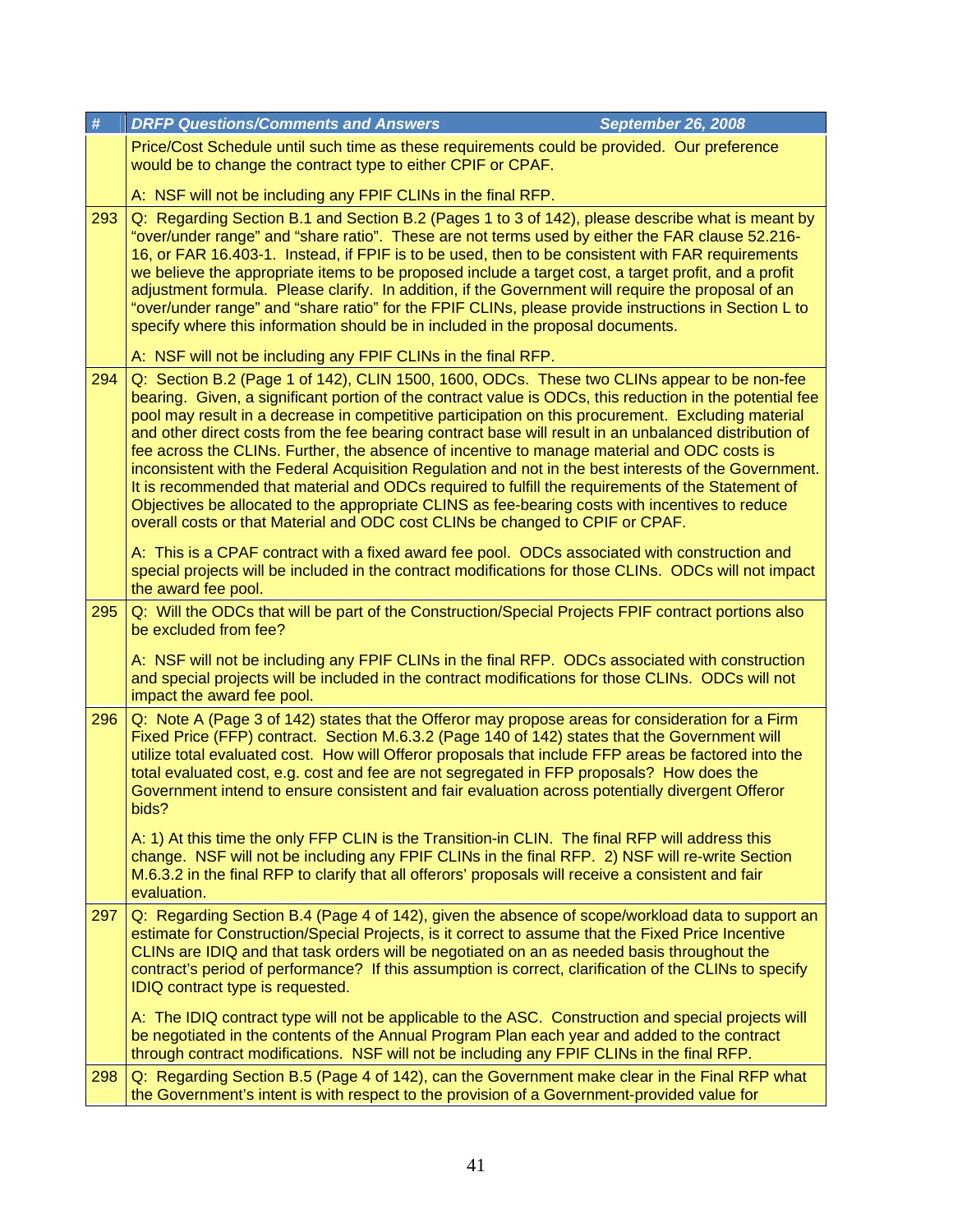| $\pmb{\#}$ | <b>DRFP Questions/Comments and Answers</b><br><b>September 26, 2008</b>                                                                                                                                                                                                                                                                                                                                                                                                                                                                                                                                                                                                                                                       |
|------------|-------------------------------------------------------------------------------------------------------------------------------------------------------------------------------------------------------------------------------------------------------------------------------------------------------------------------------------------------------------------------------------------------------------------------------------------------------------------------------------------------------------------------------------------------------------------------------------------------------------------------------------------------------------------------------------------------------------------------------|
|            | maximum award fee?                                                                                                                                                                                                                                                                                                                                                                                                                                                                                                                                                                                                                                                                                                            |
|            | A: Maximum award fee is based on the pool of dollars available for award fee by the Government.                                                                                                                                                                                                                                                                                                                                                                                                                                                                                                                                                                                                                               |
| 299        | Q: Regarding Section B.5 (Page 4 of 142), the Base Fee for these cost-reimbursable CLINs<br>currently indicates \$0. In addition, in Section B. 7, the Award Fee calculation currently indicates that<br>unless the Contractor is evaluated at least 81 or higher, then no Award Fee will be provided either.<br>These CLINS represent value-added services performed by the Contractor. We believe a more<br>equitable manner of treating these fees is to allow a minimum base fee.                                                                                                                                                                                                                                         |
|            | A: The award fee scale is presented in the RFP as it was intended. Alternatives to the award fee<br>scale will not be considered.                                                                                                                                                                                                                                                                                                                                                                                                                                                                                                                                                                                             |
| 300        | Q: Regarding Section B.6 (Page 4 of 142), will the final RFP include Government-provided values<br>for the cost reimbursable amounts to be used in Offeror proposals or will the Government provide<br>workload data adequate to support an estimate?                                                                                                                                                                                                                                                                                                                                                                                                                                                                         |
|            | A: Offerors can find relevant information regarding NSF's requirements in the on-line Library at<br>http://www.nsf.gov/about/contracting/rfgs/support_ant/index.jsp, during the pre-solicitation<br>conference, site visit(s) and pre-proposal one-on-ones.                                                                                                                                                                                                                                                                                                                                                                                                                                                                   |
| 301        | Q: Regarding Section B.7.b.1 (Page 5 of 142), Award Fee scores and amounts are not equitably<br>distributed to properly provide incentive. If a Contractor scores at 80, they are treated the same as<br>a Contractor who scores at 20, or 50, even though the level of services provided is substantially<br>different. In addition, the difference of Award Fee between a 90 score and a 91 score is an<br>additional 40% award fee even though the score itself is not substantially different. Further, this<br>difference between 90 and 91 is actually rewarded higher than the difference between 95 and 96<br>(which only receives an additional 20%). We do not believe this inequitable distribution of award       |
|            | fee is in the best interest of the Government. Please reconsider this award fee distribution. We<br>would recommend a more continuous curved distribution of Award Fee based incrementally on<br>performance.                                                                                                                                                                                                                                                                                                                                                                                                                                                                                                                 |
|            | A: The award fee scale is presented in the RFP as it was intended. Alternatives to the award fee<br>scale will not be considered.                                                                                                                                                                                                                                                                                                                                                                                                                                                                                                                                                                                             |
| 302        | Q: Regarding Section B.7.c.2 (Page 5 of 152), in addition to potential for unearned award fee to be<br>rolled over, will the NSF include provisions for the contractor to receive provisional fee based on the<br>applicable FAR Clause?                                                                                                                                                                                                                                                                                                                                                                                                                                                                                      |
|            | A: No. NSF currently is not considering provisional award fee. Refer to Draft RFP, Section B,<br>Paragraph 7.f, Payment of Award Fee, states that no provisional interim or advance billing of award<br>fee will be authorized.                                                                                                                                                                                                                                                                                                                                                                                                                                                                                               |
| 303        | Q: In Section B.7.d (Page 6 of 142), Allowability of Subcontractor Award Fee, the Prime Contractor<br>should be encouraged to provide niche/specialty/Small Business subcontractors that bring important<br>value to NSF without inclusion in the Prime Contractor Fee pool. This is not considered fee on fee<br>in the industry, and given the challenges the ASC provides, the Prime Contractor should have the<br>contractual flexibility to motivate its subcontractors with various forms of contract vehicles that best<br>suit their role(s) and accomplishments of the Work. We would suggest that NSF consider making<br>subcontractor fee an allowable cost for niche/specialty and small business subcontractors. |
|            | A: Section B.7(d) will be removed from the final RFP.                                                                                                                                                                                                                                                                                                                                                                                                                                                                                                                                                                                                                                                                         |
| 304        | Q: Section B.9 Funds Limitation (Page 6 of 142), please define in this context what NSF means by<br>"special projects" or provide examples of previous or anticipated "special projects."                                                                                                                                                                                                                                                                                                                                                                                                                                                                                                                                     |
|            | A: Construction and special projects will be defined and negotiated within the APP every year.<br>Special projects are projects that NSF has determined to fall outside the scope of the normal<br>operations and maintenance of the US Antarctic Program. These include: Icecube, South Pole<br>Station Modernization, etc. The scope of special projects for the future is unknown at this time.                                                                                                                                                                                                                                                                                                                            |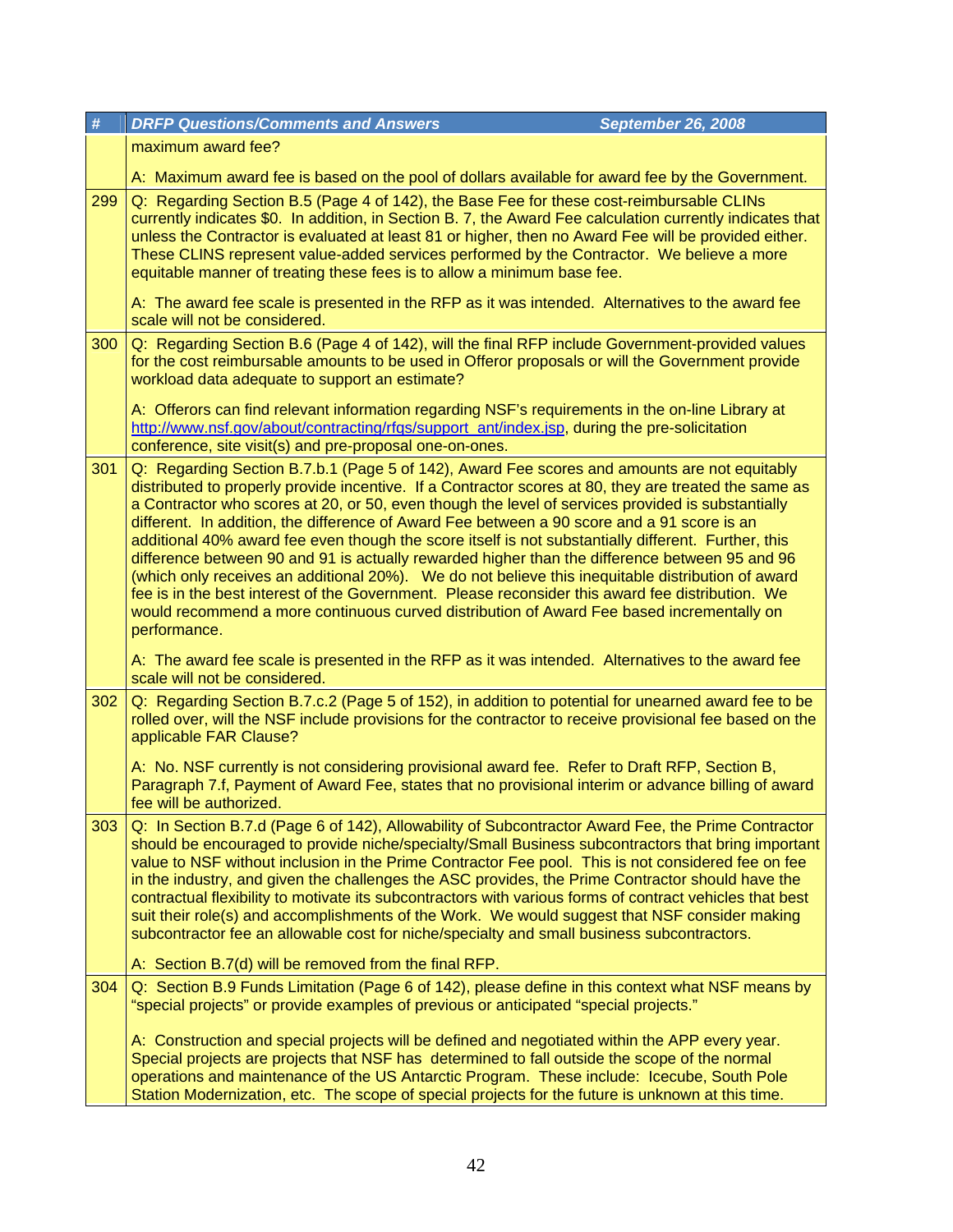| #   | <b>DRFP Questions/Comments and Answers</b><br><b>September 26, 2008</b>                                                                                                                                                                                                                                                                                                                                                                                                                                                                                                                     |
|-----|---------------------------------------------------------------------------------------------------------------------------------------------------------------------------------------------------------------------------------------------------------------------------------------------------------------------------------------------------------------------------------------------------------------------------------------------------------------------------------------------------------------------------------------------------------------------------------------------|
| 305 | Q: We would suggest the provision of detailed performance information across the major work<br>scope areas be provided in the final RFP or through posting to the Library. For example, in the area<br>of Transportation and Logistics, the following information would be necessary for the development<br>of a complete and accurate proposal. Similar level of detailed information would likewise be<br>necessary for Technical Management and Administration, Science Support, Information Technology<br>and Communications, and Infrastructure, Operations and Professional Services. |
|     | A: Offerors can find relevant information regarding NSF's requirements in the on-line Library at<br>http://www.nsf.gov/about/contracting/rfgs/support_ant/index.jsp. during the pre-solicitation<br>conference, site visit(s), and pre-proposal one-on-ones.                                                                                                                                                                                                                                                                                                                                |
| 306 | Q: What is the annual cost to operate CBC Packing? What is the fee structure - cost of labor,<br>materials, lease, services, etc. per year? What is the quantity and cost of packaging and crating by<br>packaging type i.e. skid box, multiwall, pallet, Milvan, etc. per year?                                                                                                                                                                                                                                                                                                            |
|     | A: Offerors can find relevant information regarding NSF's requirements in the on-line Library at<br>http://www.nsf.gov/about/contracting/rfgs/support_ant/index.jsp, during the pre-solicitation<br>conference, site visit(s), and pre-proposal one-on-ones.                                                                                                                                                                                                                                                                                                                                |
| 307 | Q: What annual cost of freight is incurred from materials procured via PO, by location?                                                                                                                                                                                                                                                                                                                                                                                                                                                                                                     |
|     | A: Offerors will have insight into these costs from the Annual Program Plans located in the on-line<br>Library at http://www.nsf.gov/about/contracting/rfgs/support_ant/index.jsp Specific cost of freight by<br>location is not available.                                                                                                                                                                                                                                                                                                                                                 |
| 308 | Q: How many SAAM and MAC Channel flights are supported per year?                                                                                                                                                                                                                                                                                                                                                                                                                                                                                                                            |
|     | A: NSF will make historical airlift information available in the on-line Library at<br>http://www.nsf.gov/about/contracting/rfqs/support_ant/index.jsp                                                                                                                                                                                                                                                                                                                                                                                                                                      |
| 309 | Q: What is the total cost of the resupply vessel and days on charter.                                                                                                                                                                                                                                                                                                                                                                                                                                                                                                                       |
|     | A: NSF will make this information available in the on-line Library at<br>http://www.nsf.gov/about/contracting/rfqs/support_ant/index.jsp                                                                                                                                                                                                                                                                                                                                                                                                                                                    |
| 310 | Q: What role does bar-coding play at all locations?                                                                                                                                                                                                                                                                                                                                                                                                                                                                                                                                         |
|     | A: Currently, bar-coding is used in a number of applications, such as point of sale, materials<br>management and cargo tracking. Offerors can find relevant information regarding NSF's<br>requirements in the on-line Library at                                                                                                                                                                                                                                                                                                                                                           |
|     | http://www.nsf.gov/about/contracting/rfqs/support_ant/index.jsp, during the pre-solicitation<br>conference, site visit(s), and pre-proposal one-on-ones.                                                                                                                                                                                                                                                                                                                                                                                                                                    |
| 311 | Q: Please provide the vehicle fleet list by station to include make, model, and year, to include the<br>number of scheduled maintenance and unscheduled maintenance performed and associated<br>annual cost.                                                                                                                                                                                                                                                                                                                                                                                |
|     | A: Vehicle fleet list (\$25000+ as of 30 Sep 2007) is available in the on-line Library at<br>http://www.nsf.gov/about/contracting/rfgs/support_ant/index.jsp.                                                                                                                                                                                                                                                                                                                                                                                                                               |
| 312 | Q: Please provide inventory reports of each warehouse to include, manufacturer, part number,<br>description, calls, demand, min, max, safety stock, and any protected stock.                                                                                                                                                                                                                                                                                                                                                                                                                |
|     | A: NSF will make this information available in the on-line Library at<br>http://www.nsf.gov/about/contracting/rfqs/support_ant/index.jsp                                                                                                                                                                                                                                                                                                                                                                                                                                                    |
| 313 | Q: What method of inventory accountability is currently being provided in Punta Arenas and the<br>research vessels?                                                                                                                                                                                                                                                                                                                                                                                                                                                                         |
|     | A: Offerors can find relevant information regarding NSF's requirements in the on-line Library at<br>http://www.nsf.gov/about/contracting/rfgs/support_ant/index.jsp, during the pre-solicitation<br>conference, site visit(s), and pre-proposal one-on-ones.                                                                                                                                                                                                                                                                                                                                |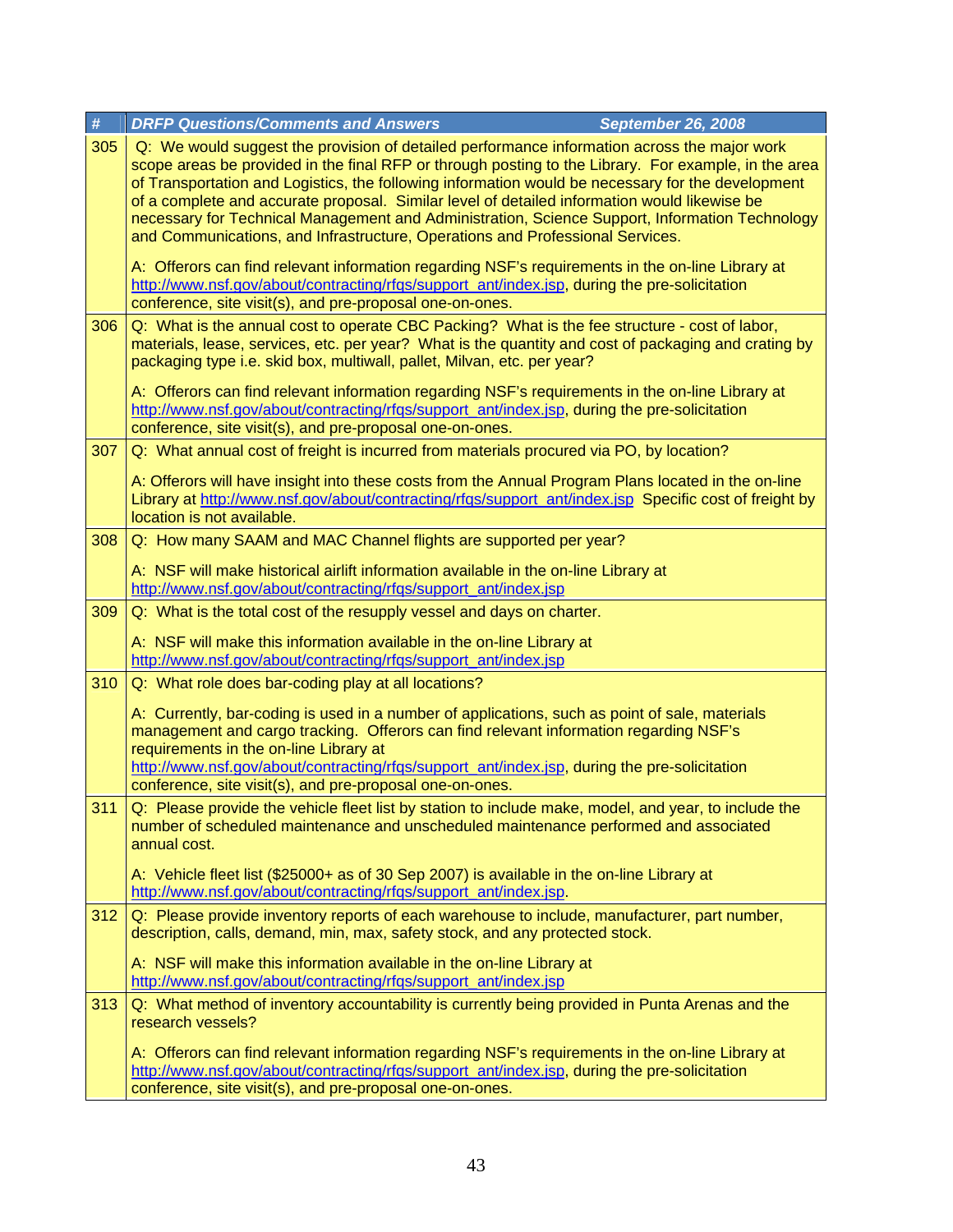| $\#$ | <b>DRFP Questions/Comments and Answers</b><br><b>September 26, 2008</b>                                                                                                                                                                                                                                                                                                                                                                                                                                                                                                 |
|------|-------------------------------------------------------------------------------------------------------------------------------------------------------------------------------------------------------------------------------------------------------------------------------------------------------------------------------------------------------------------------------------------------------------------------------------------------------------------------------------------------------------------------------------------------------------------------|
| 314  | Q: What is the quality control criteria and maintenance procedure for cold weather clothing in<br><b>Christchurch and Punta Arenas?</b>                                                                                                                                                                                                                                                                                                                                                                                                                                 |
|      | A: Offerors can find relevant information regarding NSF's requirements in the on-line Library at<br>http://www.nsf.gov/about/contracting/rfgs/support_ant/index.jsp, during the pre-solicitation<br>conference, site visit(s), and pre-proposal one-on-ones.                                                                                                                                                                                                                                                                                                            |
| 315  | Q: Regarding Section C.5.c (Page 9 of 142), this paragraph references the availability of extensive<br>documentation of the as-is state of the current support contract. How and when will the<br>Government provide this documentation to the Offeror? It is requested that the documentation<br>include but not be limited to current staffing, bounding scope parameters, current workload data,<br>inventory to be transitioned to the contractor and the most recent performance metrics for use by<br>Offeror in developing a baseline for proposed improvements. |
|      | A: Offerors can find relevant information regarding NSF's requirements in the on-line Library at<br>http://www.nsf.gov/about/contracting/rfgs/support_ant/index.jsp, during the pre-solicitation<br>conference, site visit(s), and pre-proposal one-on-ones.                                                                                                                                                                                                                                                                                                            |
| 316  | Q: Regarding Section C.6.1.b (page 10 of 142) - Is the NSF requiring the Bidder to self perform the<br>medical program because the words "or integrate" are not included as they are in Section C.6.1.a?<br>If so, is the intention that all medical personnel, including physicians be employees of the Prime<br>Contractor?                                                                                                                                                                                                                                           |
|      | A: 1) Offerors are free to propose any management arrangement that is appropriate to meet the<br>program's needs. 2) No.                                                                                                                                                                                                                                                                                                                                                                                                                                                |
| 317  | Q: Regarding Section C.6.3.b (Page 12 of 142), please provide a list of the property, equipment,<br>and applications referenced in this section?                                                                                                                                                                                                                                                                                                                                                                                                                        |
|      | A: Offerors can find relevant information regarding NSF's requirements in the on-line Library at<br>http://www.nsf.gov/about/contracting/rfgs/support_ant/index.jsp, during the pre-solicitation<br>conference, site visit(s) and pre-proposal one-on-ones.                                                                                                                                                                                                                                                                                                             |
| 318  | Q: Regarding Section C.6.3.d (Page 12 of 142), please provide copies of the existing leases,<br>charters and operating agreements as part of the final RFP. In addition to the examples provided,<br>please provide any leases, charters and operating agreements for Port Hueneme, Denver, and<br>Research Vessel Locations. Also, are operating agreements in place for "other southern ocean<br>gateways"?                                                                                                                                                           |
|      | A: Copies of charters and leases will be made available in the on-line Library at<br>http://www.nsf.gov/about/contracting/rfqs/support_ant/index.jsp. There is no operating agreement<br>for Port Hueneme.                                                                                                                                                                                                                                                                                                                                                              |
| 319  | Q: Regarding Section C.6.3.m (Page 13 of 142), please identify the systems and infrastructure<br>currently in place for medical, dental, and psychological programs?                                                                                                                                                                                                                                                                                                                                                                                                    |
|      | A: Offerors can find relevant information regarding NSF's requirements in the on-line Library at<br>http://www.nsf.gov/about/contracting/rfqs/support_ant/index.jsp, during the pre-solicitation<br>conference, site visit(s) and pre-proposal one-on-ones.                                                                                                                                                                                                                                                                                                             |
| 320  | Q: Regarding Section C.6.3.o (Page 13 of 142), can you provide site maps to identify the current<br>explosive storage locations for each station?                                                                                                                                                                                                                                                                                                                                                                                                                       |
|      | A: NSF will make this information available in the on-line Library at<br>http://www.nsf.gov/about/contracting/rfgs/support_ant/index.jsp                                                                                                                                                                                                                                                                                                                                                                                                                                |
| 321  | Q: Regarding Section C.8.3.a (Page 16 of 142), please provide an inventory list of the Government<br>Furnished legacy mission applications that will be transitioned to the contractor.                                                                                                                                                                                                                                                                                                                                                                                 |
|      | A: NSF will provide information on major applications as well as a listing of licensed applications in<br>the on-line library at http://www.nsf.gov/about/contracting/rfqs/support_ant/index.jsp                                                                                                                                                                                                                                                                                                                                                                        |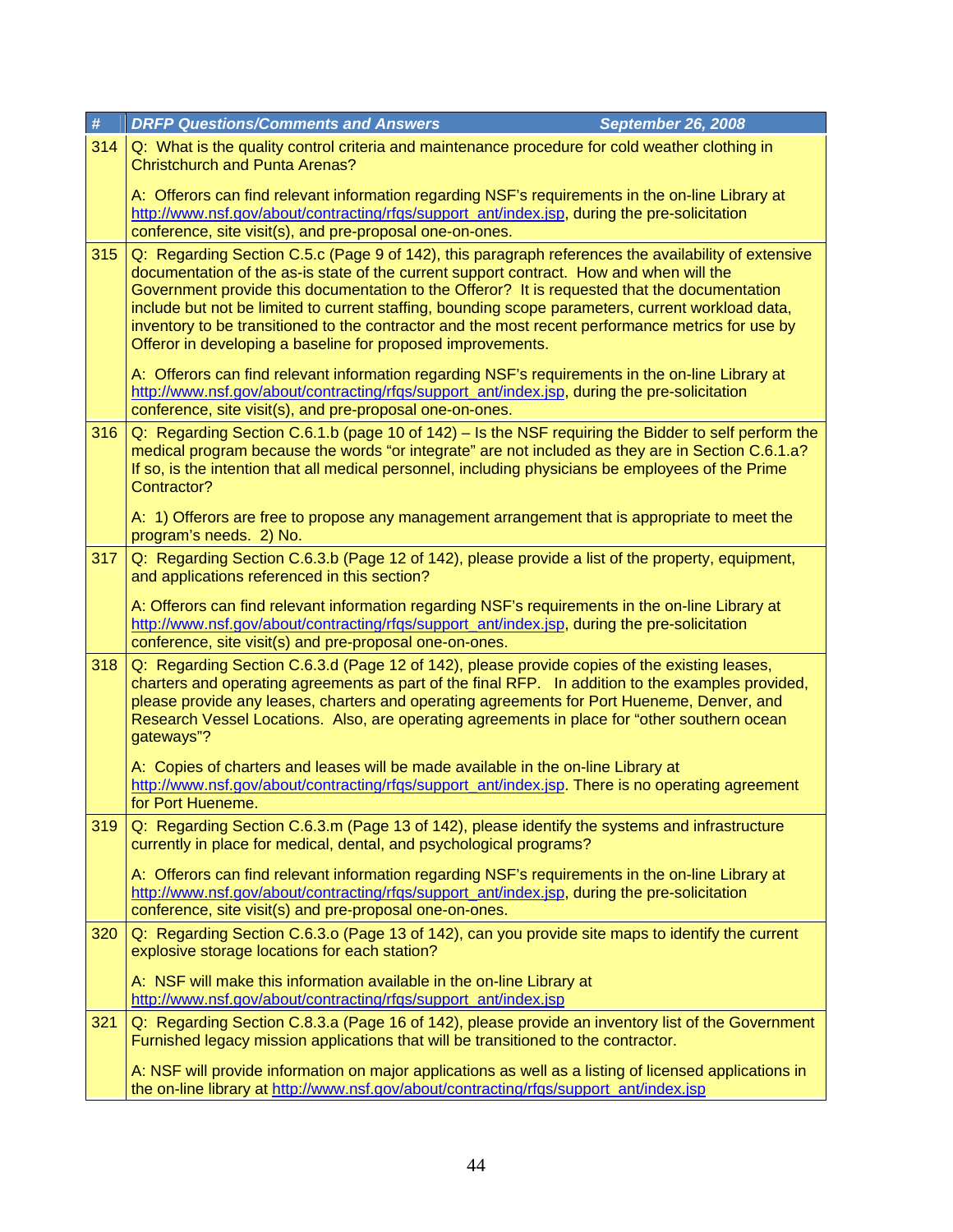| $\#$ | <b>DRFP Questions/Comments and Answers</b><br><b>September 26, 2008</b>                                                                                                                                                                                                                                                                                                                                                                                                                                                                                                                                                                                                                                                                                                                   |
|------|-------------------------------------------------------------------------------------------------------------------------------------------------------------------------------------------------------------------------------------------------------------------------------------------------------------------------------------------------------------------------------------------------------------------------------------------------------------------------------------------------------------------------------------------------------------------------------------------------------------------------------------------------------------------------------------------------------------------------------------------------------------------------------------------|
| 322  | Q: In Section C.8.3.c (Page 17 of 142), please provide the specific terms/conditions of the<br>referenced Memorandum of Agreements (MOA) so we can ensure inclusion of all MOA<br>requirements within our PWS.                                                                                                                                                                                                                                                                                                                                                                                                                                                                                                                                                                            |
|      | A: NSF will make those available in the on-line Library at<br>http://www.nsf.gov/about/contracting/rfgs/support_ant/index.jsp.                                                                                                                                                                                                                                                                                                                                                                                                                                                                                                                                                                                                                                                            |
| 323  | Q: Regarding Section C.9.1 (Page 17 of 142), please provide the inventory list of the USAP<br>permanent and temporary facilities, roads, airfields, ports, utilities, fuel systems and infrastructure<br>not included in the capital lists published on the NSF website that the contractor is required to<br>support.<br>A: Offerors can find relevant information regarding NSF's requirements in the on-line Library at                                                                                                                                                                                                                                                                                                                                                                |
|      | http://www.nsf.gov/about/contracting/rfqs/support_ant/index.jsp, during the pre-solicitation<br>conference, site visit(s) and pre-proposal one-on-ones.                                                                                                                                                                                                                                                                                                                                                                                                                                                                                                                                                                                                                                   |
| 324  | Q: Regarding Section C.9.2.d (Page 17 of 142), please provide the inventory list and current<br>condition assessment of mechanical/electrical equipment not included in the capital lists published<br>on the NSF website that the contractor is required to manage, operate and maintain.                                                                                                                                                                                                                                                                                                                                                                                                                                                                                                |
|      | A: Offerors will have the opportunity to assess current condition during site visits. NSF does not<br>have this information.                                                                                                                                                                                                                                                                                                                                                                                                                                                                                                                                                                                                                                                              |
| 325  | Q: Regarding Section C.9.2.e (Page 17 of 142), please provide the inventory list and current<br>condition assessment of vehicles, mechanicals equipment and utilities not included in the capital<br>lists published on the NSF website that the contractor is required to manage, operate and maintain.                                                                                                                                                                                                                                                                                                                                                                                                                                                                                  |
|      | A: Offerors will have the opportunity to assess current condition during site visits. NSF does not<br>have this information.                                                                                                                                                                                                                                                                                                                                                                                                                                                                                                                                                                                                                                                              |
| 326  | Q: Regarding Section C.9.2.o (Page 18 of 142), please provide the inventory list and current<br>condition assessment of all USAP bulk fuel storage and distribution systems not included in the<br>capital lists published on the NSF website that the contractor is required to manage, operate and<br>maintain.                                                                                                                                                                                                                                                                                                                                                                                                                                                                         |
|      | A: Offerors will have the opportunity to assess current condition during site visits. NSF does not<br>have this information.                                                                                                                                                                                                                                                                                                                                                                                                                                                                                                                                                                                                                                                              |
| 327  | Q: In Section F.4 Financial Reporting (Page 25 to 26 of 142), this section references Monthly Cash<br>on Hands Report (Section F.4.2) and a Quarterly Expense Report (Section F.4.3) which references<br>Funds Advanced (if applicable). Other than these references, it is not clear whether or not there<br>are any advance payments of Government funds anticipated under this contract. This issue is<br>significant because it could impact the bidder's non-reimbursable borrowing costs (and resultant fee<br>requirements) to pay for some/all of the contract costs prior to reimbursement from the government.<br>We recommend that the final RFP include specific references about the government's intention to<br>utilize advance payments under the terms of this contract. |
|      | A: DRFP Section F, paragraph 4.2, Monthly Cash on Hand Reports will be deleted in the Final<br>RFP.                                                                                                                                                                                                                                                                                                                                                                                                                                                                                                                                                                                                                                                                                       |
| 328  | Q: Regarding Section G (Page 45 and 46 of 142), it is our understanding that the current contractor<br>is paid in advance for costs projected to be incurred. Will these terms apply to a contract that may<br>result from DRFP DACS08P2160? If not, how will the contractor be compensated for cost of money<br>on non-fee bearing CLINS. Also, what are the terms for NSF issuance of payments?                                                                                                                                                                                                                                                                                                                                                                                         |
|      | A: 1) The Final RFP will not include reference to Advance Payments. 2) Cost of Money will be<br>compensated in accordance with FAR requirements. 3) Standard invoicing terms will apply.                                                                                                                                                                                                                                                                                                                                                                                                                                                                                                                                                                                                  |
| 329  | Q: Regarding Section H.14 (Page 56 of 142), are any government services being provided at Port<br>Hueneme? Please list and describe.                                                                                                                                                                                                                                                                                                                                                                                                                                                                                                                                                                                                                                                      |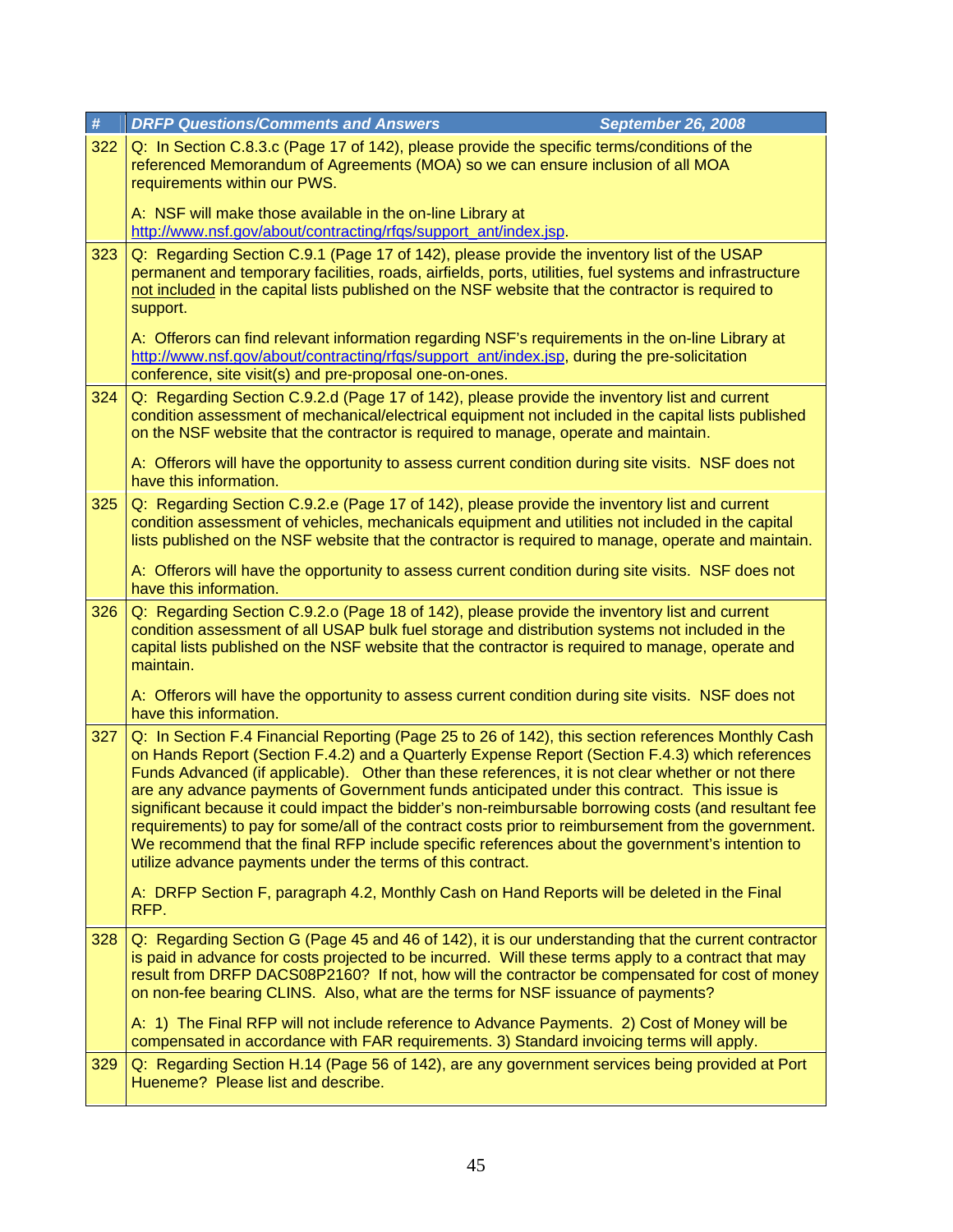| #   | <b>DRFP Questions/Comments and Answers</b><br><b>September 26, 2008</b>                                                                                                                                                                                                                                                                                                                                                                                                                                                                                                                                                                                                   |
|-----|---------------------------------------------------------------------------------------------------------------------------------------------------------------------------------------------------------------------------------------------------------------------------------------------------------------------------------------------------------------------------------------------------------------------------------------------------------------------------------------------------------------------------------------------------------------------------------------------------------------------------------------------------------------------------|
|     | A: Offerors can find relevant information regarding NSF's requirements in the on-line Library at<br>http://www.nsf.gov/about/contracting/rfqs/support_ant/index.jsp, during the pre-solicitation<br>conference, site visit(s) and pre-proposal one-on-ones.                                                                                                                                                                                                                                                                                                                                                                                                               |
| 330 | Q: In Section H.14 (Page 56-57 of 142), Government Furnished Office Space, Furnishings, and<br>Services, will NSF provide a hold harmless clause in the Contract for third party liability from these<br>Government-provided services.                                                                                                                                                                                                                                                                                                                                                                                                                                    |
|     | A: NSF will not provide a hold harmless clause.                                                                                                                                                                                                                                                                                                                                                                                                                                                                                                                                                                                                                           |
| 331 | Q: Section H.14 (Page 57 of 142) states: "The Government will supply bulk fuel at no charge to the<br>contractor at McMurdo and South Pole Station, Antarctica." Please define specifically what "bulk<br>fuel" includes. Does this statement mean the NSF provides all fuel for the program including diesel,<br>jet, gasoline, propane and any/all other fuels required to operate all three stations and vessels? Are<br>the fuel requirements for Construction/Special Projects included?                                                                                                                                                                             |
|     | A: Bulk fuel refers to AN-8, GP-5, and Mogas. All other fuels are the responsibility of the<br>contractor.                                                                                                                                                                                                                                                                                                                                                                                                                                                                                                                                                                |
| 332 | Q: Regarding Section H.22 (Page 63 of 142), this special contract requirement states that<br>transportation of employees from domicile to work places is not an allowable cost under this<br>contract. The vast majority of employees are deployed to Antarctic work locations from their homes.<br>Is it correct to assume that this special contract requirement does not disallow deployment costs?<br>Deletion or clarification of the clause is suggested as a means of avoiding confusion.                                                                                                                                                                          |
|     | A: Domicile, as defined in Black's Law Dictionary, is where an individual has a permanent home or<br>principal residence. Transportation from domicile to work will not be an allowable cost except to and<br>from Antarctica.<br>Deployment costs are not considered to be transportation from domicile to work costs.                                                                                                                                                                                                                                                                                                                                                   |
| 333 | Q: Regarding Section I, considering the cost-reimbursable services to be provided in the<br>performance of the contract, we believe FAR Clause 52.228-7 should be added to the contract.                                                                                                                                                                                                                                                                                                                                                                                                                                                                                  |
|     | A: Please refer to Section H.18 in the draft RFP.                                                                                                                                                                                                                                                                                                                                                                                                                                                                                                                                                                                                                         |
| 334 | Q: For Section I (Page 71 to 73 of 142), please clarify the applicability or non-applicability of the<br>Defense Base Act 52.228-3.<br>A: The contract is not subject to the Defense Base Act.                                                                                                                                                                                                                                                                                                                                                                                                                                                                            |
| 335 | Q: For Section I (Page 71 to 73 of 142, please clarify the applicability of non-applicability of<br>Performance and Payment Bonds 52.228-15 and the Davis Bacon Act 52.222-6 for large USAP<br>construction projects, like construction of South Pole Station, since they're not listed in Section I.2.<br>Please also include. 52.243-5, Changes and Changed Conditions.<br>A: FAR clauses associated with construction activities outside the United States will be addressed                                                                                                                                                                                           |
|     | in applicable post-award modifications for construction requirements.                                                                                                                                                                                                                                                                                                                                                                                                                                                                                                                                                                                                     |
| 336 | Q: In Section I.4 (Page 76 of 142), 52.222-49 - Service Contract Act - Place of Performance<br>Unknown is included, but 52.222-41 Service Contract Act of 1965, as Amended, in Section I.2 is<br>not. If the Service Contract Act does apply, could you please provide direction as to the wage<br>determination that will be applied to the various work locations (e.g. Antarctic Stations, New<br>Zealand, Chile, PMO location, etc)? We think it is to the Government's advantage to have the SCA<br>apply to greatest extent possible to allow consistent evaluation across cost proposals.<br>A: The Service Contract Act does not apply outside the United States. |
| 337 | Q: Regarding Section J.1 (Page 79 of 142), this section appears to require the Offeror to develop<br>and submit a PWS. However, currently Section L has no provision for submitting the PWS in the<br>proposal. Is it the Government's intent that the PWS be prepared after award during transition by<br>the selected Offeror? If not, is the format, page count, etc. of the PWS at Offeror discretion or will                                                                                                                                                                                                                                                         |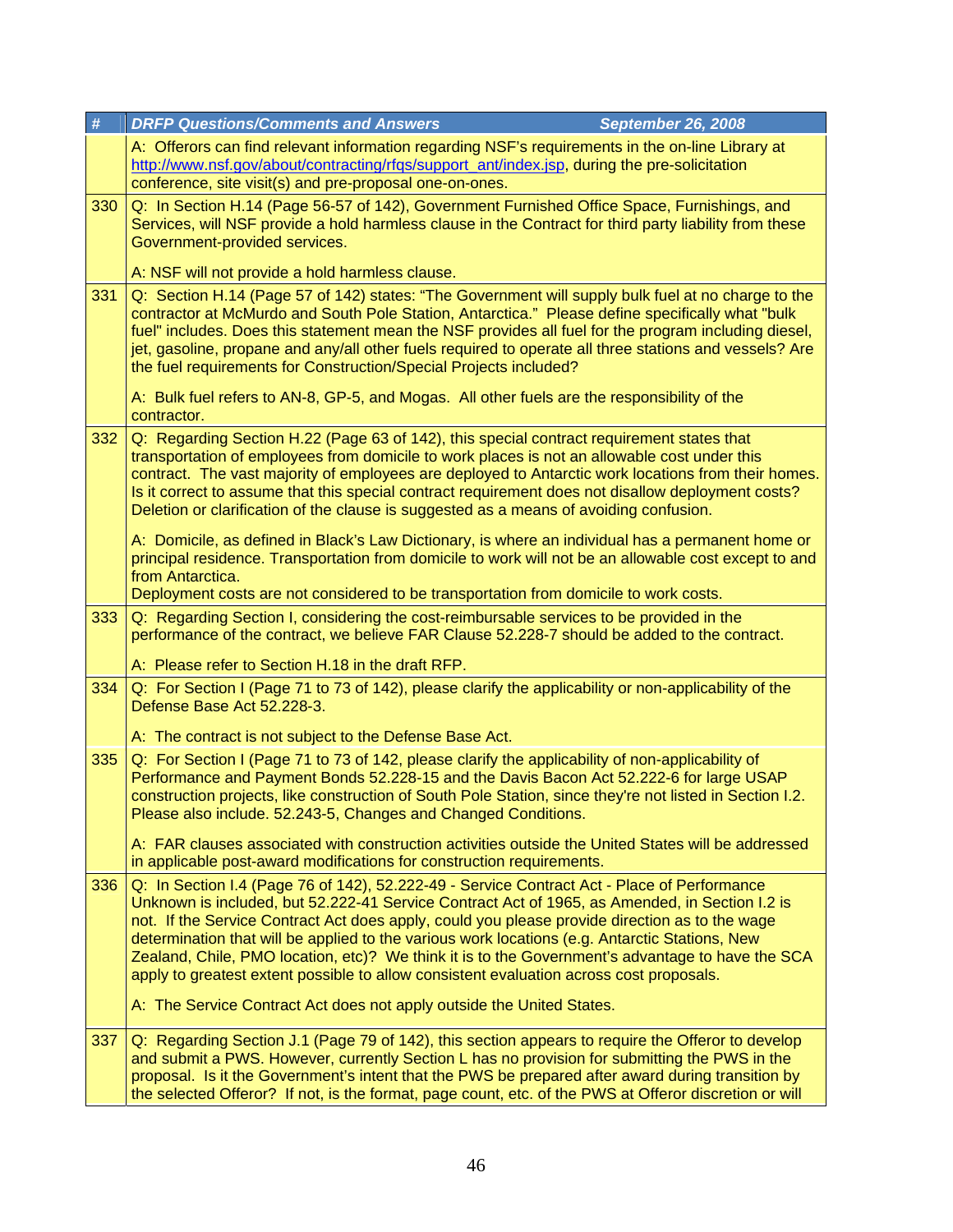| # |     | <b>DRFP Questions/Comments and Answers</b><br><b>September 26, 2008</b>                                                                                                                                                                                                                                                                                                                                                                                                                                                                                                                                                                                                                                                                                                                                                                                                                                                       |
|---|-----|-------------------------------------------------------------------------------------------------------------------------------------------------------------------------------------------------------------------------------------------------------------------------------------------------------------------------------------------------------------------------------------------------------------------------------------------------------------------------------------------------------------------------------------------------------------------------------------------------------------------------------------------------------------------------------------------------------------------------------------------------------------------------------------------------------------------------------------------------------------------------------------------------------------------------------|
|   |     | the Government incorporate instructions into Section L? Additionally, in what Volume of the<br>proposal should the PWS be included? Is the PWS an evaluated element of the proposal?                                                                                                                                                                                                                                                                                                                                                                                                                                                                                                                                                                                                                                                                                                                                          |
|   |     | A: It is NSF's intent that the PWS be submitted with the offeror's initial proposal. NSF is<br>considering furnishing offerors a prescribed format for the PWS. The PWS will be included as part<br>of Section J of the offeror's submission. The PWS will be evaluated as part of the offeror's proposal<br>as described under "Technical Approach" - Section M.6.1.2 Sub factor 2 of the RFP.                                                                                                                                                                                                                                                                                                                                                                                                                                                                                                                               |
|   | 338 | Q: With respect to the requirement in Section L.6.3 (Pages 90 and 91 of 142) for the 10 CD-ROM<br>electronic copies for Volumes I-V, will NSF desire 10 CDs each with an entire set of Volumes I-V on<br>them or a total of 50 CD-ROMs, each containing only a single copy of each of the five volumes?                                                                                                                                                                                                                                                                                                                                                                                                                                                                                                                                                                                                                       |
|   |     | A: The Final RFP will state the number of CDs to be submitted.                                                                                                                                                                                                                                                                                                                                                                                                                                                                                                                                                                                                                                                                                                                                                                                                                                                                |
|   | 339 | Q: With respect to the requirement in Section L.6.3 (Pages 90 and 91 of 142) regarding the<br>requirement for the CDs to be Word 2003 compatible, are pdf versions of existing materials such as<br>financial statements and previously signed documentation such as certifications acceptable? Are<br>Excel files acceptable for portions of Volume IV Cost/Price?                                                                                                                                                                                                                                                                                                                                                                                                                                                                                                                                                           |
|   |     | A: PDF versions of documents are acceptable for existing documents that require scanning,<br>however, they must be word searchable and Section 508 compliant. Refer to Section L.11.10.8<br>which provides for Excel 2003 compatible formats.                                                                                                                                                                                                                                                                                                                                                                                                                                                                                                                                                                                                                                                                                 |
|   | 340 | Q: Section L.6.2.2 (Page 90 of 142) states that the Offeror "shall not include cost/price information<br>in any other Volume", but Section L.8.2.c (Page 94 of 142) requires the proposed prices to be<br>included in Volume I inserted in Section B. Is it the intent that the Offeror not include cost/price<br>information in volumes other than Volume I and Volume IV?                                                                                                                                                                                                                                                                                                                                                                                                                                                                                                                                                   |
|   |     | A: The final RFP will be modified to clearly state that cost/price information should be included in<br>Volumes I and IV.                                                                                                                                                                                                                                                                                                                                                                                                                                                                                                                                                                                                                                                                                                                                                                                                     |
|   | 341 | Q: Please verify that Section L.6.3.6 (Page 91 of 142) is a listing of items that are excluded from<br>page count?                                                                                                                                                                                                                                                                                                                                                                                                                                                                                                                                                                                                                                                                                                                                                                                                            |
|   |     | A: Items excluded from page count limits include volumes indicating "not page limited", the Award<br>Fee Plan, Surveillance Plan(s), Performance Work Statement, title page/cover pages, tables of<br>contents, cross-reference matrices, list of figures/acronyms, list(s) of tables and drawings, indexes,<br>tab/page dividers, Letters of Commitment, client authorization letters, past performance information<br>cover letters, past performance questionnaires, Subcontractor Consent Forms, and totally blank<br>pages.                                                                                                                                                                                                                                                                                                                                                                                              |
|   | 342 | Q: Section L.6.3.9 (Page 91 of 142) calls for 8.5 x 11 inch pages, and specifies that foldout pages<br>are not permitted. We would like to recommend an exception for 11 x 17 foldout pages to be used<br>for project schedules, for readability.                                                                                                                                                                                                                                                                                                                                                                                                                                                                                                                                                                                                                                                                             |
|   |     | A: The RFP will be changed to allow up to ten (10) 11"x17" fold-outs in the Technical Volume.<br>Each fold-out will count as one page. All fold-outs will be single sided. The RFP will be changed to<br>allow unlimited single-sided 11" x 17" fold-outs for the Cost Volume.                                                                                                                                                                                                                                                                                                                                                                                                                                                                                                                                                                                                                                                |
|   | 343 | Q: Regarding Section L.6.3.9, Section L.6.3.10, and Section L.6.3.11 (Pages 91 and 92 of 142), is<br>double-sided printing required and/or encouraged? Section L.6.3.9 requires 1-1/2 inch left margin<br>(to allow for binder), which would facilitate single-sided text, but Section L.6.3.11 states to mark<br>"Page Intentionally Left Blank" which would indicate double-sided printing. Also, Section L.6.3.10<br>states that pages are to be numbered in lower right corner, which would be appropriate for single-<br>sided printing. If double-sided printing is required/encouraged, should the page numbering be on<br>the outside of the page (right for odd-numbered pages, left for even-numbered pages), and the 1-<br>1/2" margin be on the left for odd-numbered pages and the right for even-numbered pages?<br>A: Page numbering should be done sequentially. The volume identifier should be next to each |
|   |     | page number. All printing will be done single-sided.                                                                                                                                                                                                                                                                                                                                                                                                                                                                                                                                                                                                                                                                                                                                                                                                                                                                          |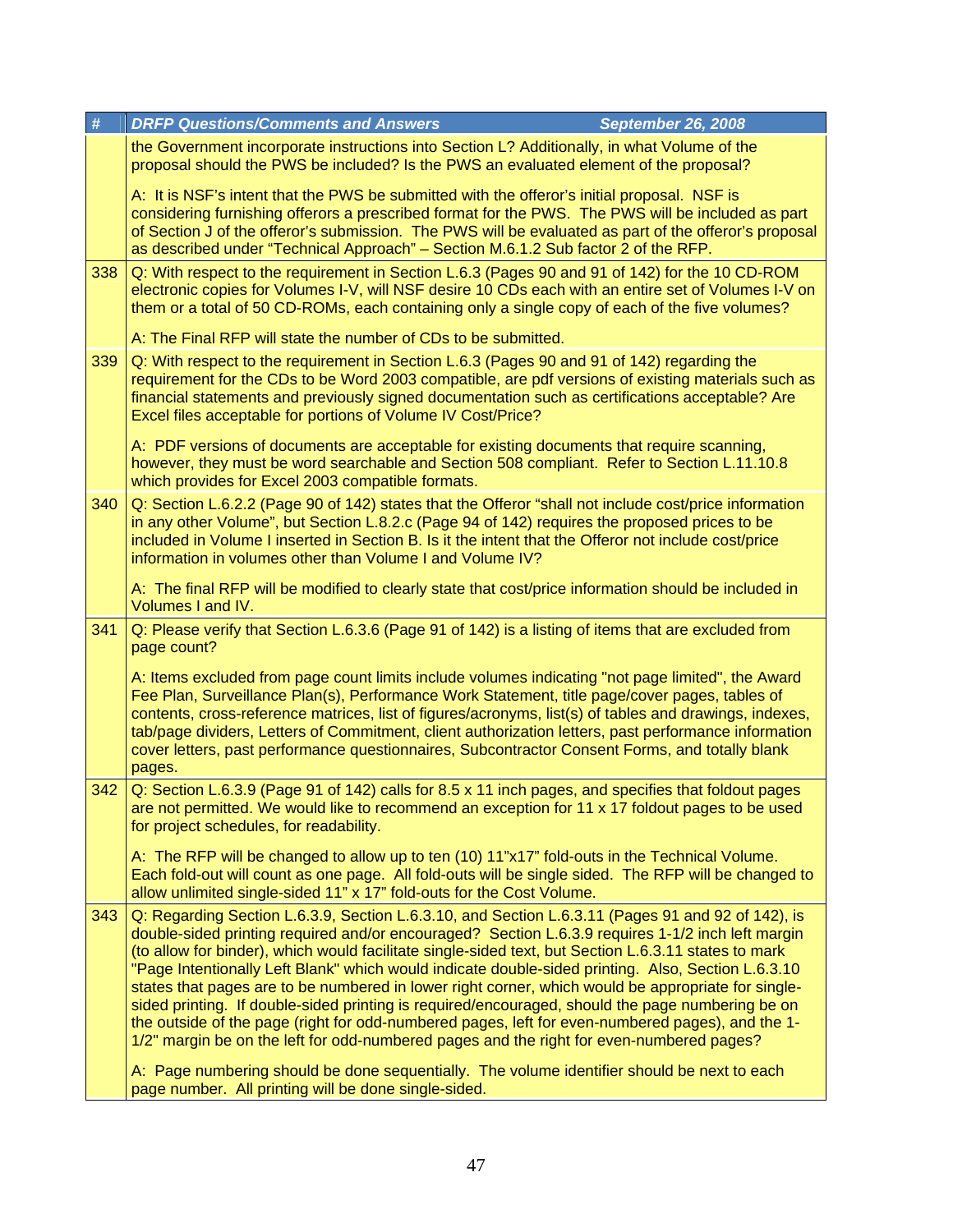| $\#$ | <b>DRFP Questions/Comments and Answers</b><br><b>September 26, 2008</b>                                                                                                                                                                                                                                                                                                                                                                                                                                                                                                                                                                                                                                                                                                                                                                                                                                                                                                                                                                                                                              |
|------|------------------------------------------------------------------------------------------------------------------------------------------------------------------------------------------------------------------------------------------------------------------------------------------------------------------------------------------------------------------------------------------------------------------------------------------------------------------------------------------------------------------------------------------------------------------------------------------------------------------------------------------------------------------------------------------------------------------------------------------------------------------------------------------------------------------------------------------------------------------------------------------------------------------------------------------------------------------------------------------------------------------------------------------------------------------------------------------------------|
| 344  | Q: Section L.8.2.c (Page 94 of 142) requires the proposed prices to be included in Volume I inserted<br>in Section B, but Section L.7.1 (Page 92 of 142) appears to require an earlier submittal due date for<br>Volumes I and Volume III. The cost information required in Volume IV will likely still be under<br>finalization when Volume I is required to be submitted so the information required to be filled in on<br>Section B and submitted with Volume I per Section L.8.2.c will likely not be final. We would suggest<br>only requiring the proposed price information (Section B) to be submitted with Volume IV.<br>A: This will be addressed in the final RFP at Section L.                                                                                                                                                                                                                                                                                                                                                                                                           |
| 345  | Q: Regarding Section L.8.2.g (Page 94 of 142), will the Government establish a value threshold for<br>Subcontracts required to submit financial statements? We suggest applying this requirement to<br>subcontractors proposing under teaming agreements.<br>A: The final RFP will be modified to indicate a \$1M threshold for submission of subcontractor<br>financial statements.                                                                                                                                                                                                                                                                                                                                                                                                                                                                                                                                                                                                                                                                                                                 |
| 346  | Q: Section L.9.3.4 (Page 100 of 142), in the Transition-in requirements the draft RFP requests "The<br>Offeror will provide the schedule and milestones for implementing the entire proposed PWS based<br>on the understanding of programs overall mission, objectives and requirements and it ability to<br>manage its subcontracts an efficient, effective and optimized manner. The Offeror shall provide<br>information that demonstrates the viability of the plan and the extent the offeror's approach will<br>streamline processes resulting in greater effectiveness." These requirements which address the<br>approach across the entire PWS seem out of place in the transition phase-in section and would<br>more closely align with Section L.9.2 Technical Approach. We would suggest moving this<br>paragraph to Section L.9.2 and moving the corresponding Section M paragraph to the Technical<br>Approach evaluation.<br>A: NSF will take this under consideration. The final RFP will be modified to indicate that the PWS<br>is to submitted at the time of proposal submission. |
| 347  | Q: Section L.10.2 (Page 100 of 142) specifies that a minimum of three contracts be submitted. Is<br>there a maximum number of past performance contracts allowable?<br>A: Three past performance contracts is the minimum to be submitted; the page limitation for the<br>Past Performance Volume is 30 pages. It is at the offeror's discretion to provide relevant and recent<br>past performance information.                                                                                                                                                                                                                                                                                                                                                                                                                                                                                                                                                                                                                                                                                     |
| 348  | Q: Is it desired that past performance contract information requested in Section L.10.2 and Section<br>L.10.3 (Pages 100 and 101 of 142) be provided for critical or teaming subcontractors (if any)? Or is<br>it just a minimum of three contracts for the Offeror only?<br>A: While 3 is the minimum, there is no maximum number, as long as the information provided falls<br>within the page limitation of 30 pages for the Past Performance Volume. It is at the offeror's<br>discretion to provide relevant and recent past performance information.                                                                                                                                                                                                                                                                                                                                                                                                                                                                                                                                           |
| 349  | Q: In Section L.11.9 (Page 104 of 142) for requirements of the cost volume, it states that Section 1<br>should include descriptions of the estimating, purchasing and accounting system. Section 2 states<br>the section is to include "purchasing system, accounting system, etc." Should the Offeror provide<br>the details of its purchasing and accounting systems in both Section 1 and Section 2 of the cost<br>volume?<br>A: NSF will clarify this language in the final RFP.                                                                                                                                                                                                                                                                                                                                                                                                                                                                                                                                                                                                                 |
| 350  | Q: While Section M.3.2 (Page 135 of 142) states that the proposals will be evaluated for risk, there<br>is no complementary evaluation for cost/benefit. How will the NSF evaluate the technical proposals<br>and the reasonableness of the cost proposals given that the draft RFP provides too minimal<br>constraints and data to make a reliable cost benefit analysis?<br>A: The evaluation criteria will be set out in Section M and all proposals will be evaluated in<br>accordance with those criteria. Proposal risk will address risks with the offeror's proposed<br>approach. Offerors can find relevant information regarding NSF's requirements in the on-line<br>Library at http://www.nsf.gov/about/contracting/rfqs/support_ant/index.jsp, during the pre-solicitation<br>conference, site visit(s) and pre-proposal one-on-ones.                                                                                                                                                                                                                                                   |
| 351  | Q: Section M.7 (Page 141 and 142 of 142) contemplates orals, but Section L is silent on orals other<br>than a standard clause on proposal costs. Will orals be conducted as a part of this solicitation? If                                                                                                                                                                                                                                                                                                                                                                                                                                                                                                                                                                                                                                                                                                                                                                                                                                                                                          |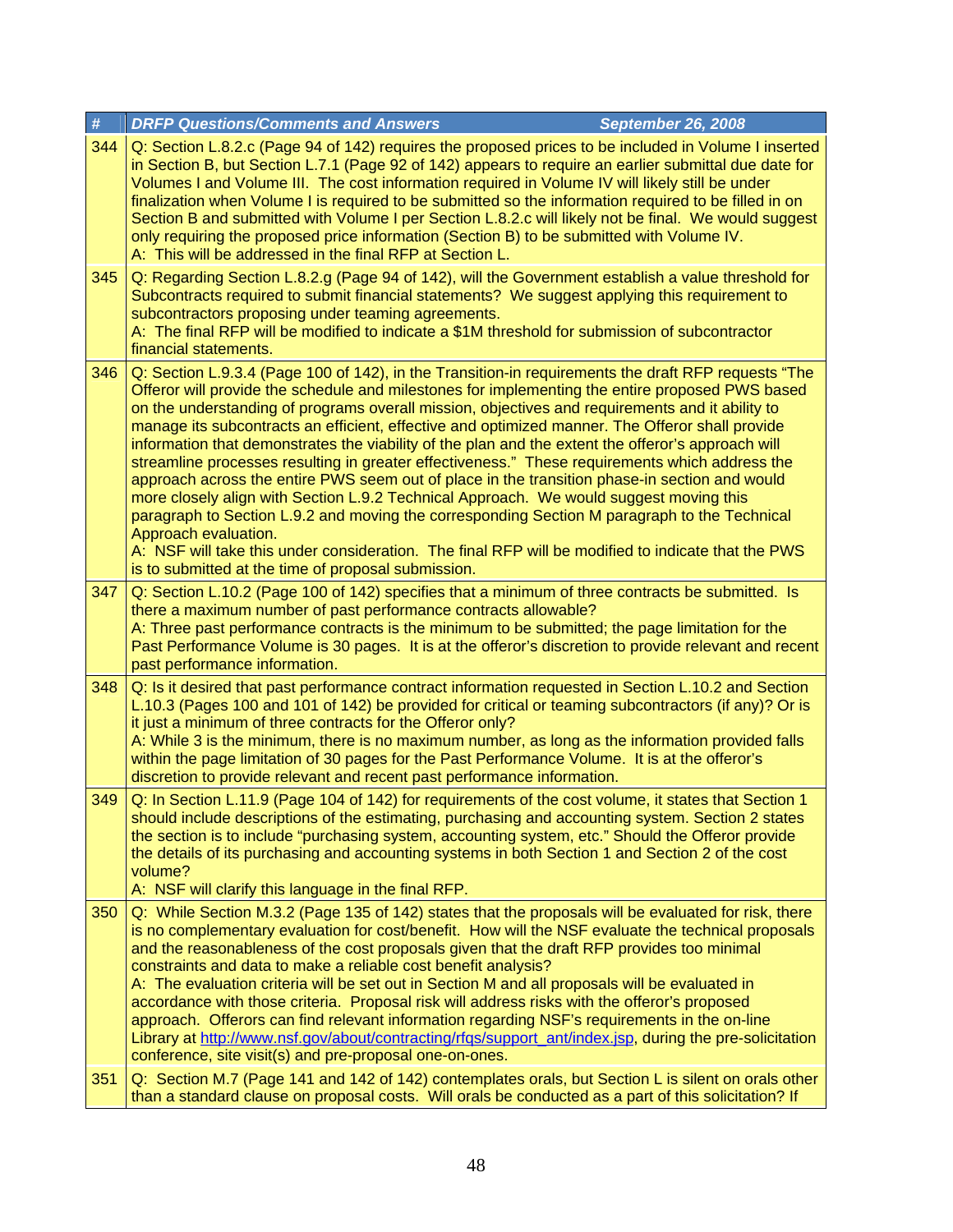| #   | <b>DRFP Questions/Comments and Answers</b><br><b>September 26, 2008</b>                                                                                                                                                                                                                                                                                                                                                                                                                                                                                                                                                                                 |
|-----|---------------------------------------------------------------------------------------------------------------------------------------------------------------------------------------------------------------------------------------------------------------------------------------------------------------------------------------------------------------------------------------------------------------------------------------------------------------------------------------------------------------------------------------------------------------------------------------------------------------------------------------------------------|
|     | so, please include the detailed requirements for orals. We would encourage orals and would<br>encourage the orals to include participation by the entire key personnel team and not just the<br>Program Manager.                                                                                                                                                                                                                                                                                                                                                                                                                                        |
|     | A: At this time no decision on oral presentations have been made. If oral presentations are<br>required, detailed instructions as to their conduct will be provided to offerors in a timely manner.                                                                                                                                                                                                                                                                                                                                                                                                                                                     |
| 352 | Q: The Draft RFP requires Offerors to prepare their own Performance Work Statements (PWS)<br>based on the Statement of Objectives (SOO) included in the DRFP. Is it the Government's intention<br>to evaluate the PWS as an element of each Offerors proposal, or can we assume that the<br>successful Offeror will provide the PWS during transition based on the Technical and Management<br>approach accepted by NSF as the winning solution?<br>A: The PWS should be submitted under Section J, Attachment 2 in Volume I and will not be subject<br>to page restrictions The PWS will be evaluated under "Technical Approach" - Section M.6.1.2 Sub |
|     | factor 2.                                                                                                                                                                                                                                                                                                                                                                                                                                                                                                                                                                                                                                               |
| 353 | Q: Section C.6.3 (h) and Section C.6.3 (j) Indicate that OSHA safety and health standards and<br>emergency response-related consensus standards apply unless specifically waived by the NSF.<br>Can NSF provide a list of current waivers?                                                                                                                                                                                                                                                                                                                                                                                                              |
|     | A: There is no list of standing waivers. NSF is willing to consider alternatives described in<br>proposals. In situations after award where a Federal standard applies, but the contractor wishes to<br>implement an alternative means of controlling risk or providing service, the contractor shall seek<br>NSF guidance.                                                                                                                                                                                                                                                                                                                             |
| 354 | Q: Section C.9.3 a) The contractor must comply with IBC codes unless waived by NSF. Can NSF<br>provide a list of current waivers?                                                                                                                                                                                                                                                                                                                                                                                                                                                                                                                       |
|     | A: There is no list of standing waivers. NSF is willing to consider alternatives described in<br>proposals. In situations after award where a Federal standard applies, but the contractor wishes to<br>implement an alternative means of controlling risk or providing service, the contractor will seek NSF<br>guidance.                                                                                                                                                                                                                                                                                                                              |
| 355 | Q: Section H.3 Medical and Dental Qualification of Contractor Personnel - references the Medical<br>Screening Guidelines for the United States Antarctic Program (2003). Guidelines available on line<br>through the NSF web site reading room (EHS) are dated 2000-2001. Can NSF provide the cited<br>reference?                                                                                                                                                                                                                                                                                                                                       |
|     | A: Section H.3 will be changed to remove (2003) in the final RFP. The guidelines are available in<br>the on-line Library at http://www.nsf.gov/about/contracting/rfqs/support_ant/index.jsp.                                                                                                                                                                                                                                                                                                                                                                                                                                                            |
| 356 | Q: Section L.6.3.6 states in part-" Title page/cover pages, tables of contents, cross-reference<br>matrices, list of figures/acronyms, list(s) of tables and drawings, indexes, tab/page dividers, Letters<br>of Commitment, client authorization letters, past performance information cover letter, past<br>performance questionnaires, Subcontractor Consent Forms, and totally blank pages." This is an<br>incomplete sentence/statement. Can we assume that that this sentence is intended to exempt the<br>items listed from stated page limitations?                                                                                             |
|     | A: Items excluded from page count limits include volumes indicating "not page limited", the Award<br>Fee Plan, Surveillance Plan(s), Performance Work Statement, title page/cover pages, tables of<br>contents, cross-reference matrices, list of figures/acronyms, list(s) of tables and drawings, indexes,<br>tab/page dividers, Letters of Commitment, client authorization letters, past performance information<br>cover letters, past performance questionnaires, Subcontractor Consent Forms, and totally blank<br>pages."                                                                                                                       |
| 357 | Q: Section L.9.3.3 (b) requires that the transfer of existing USAP databases to new format/systems<br>and their capabilities be demonstrated. Will NSF provide existing databases to enable the                                                                                                                                                                                                                                                                                                                                                                                                                                                         |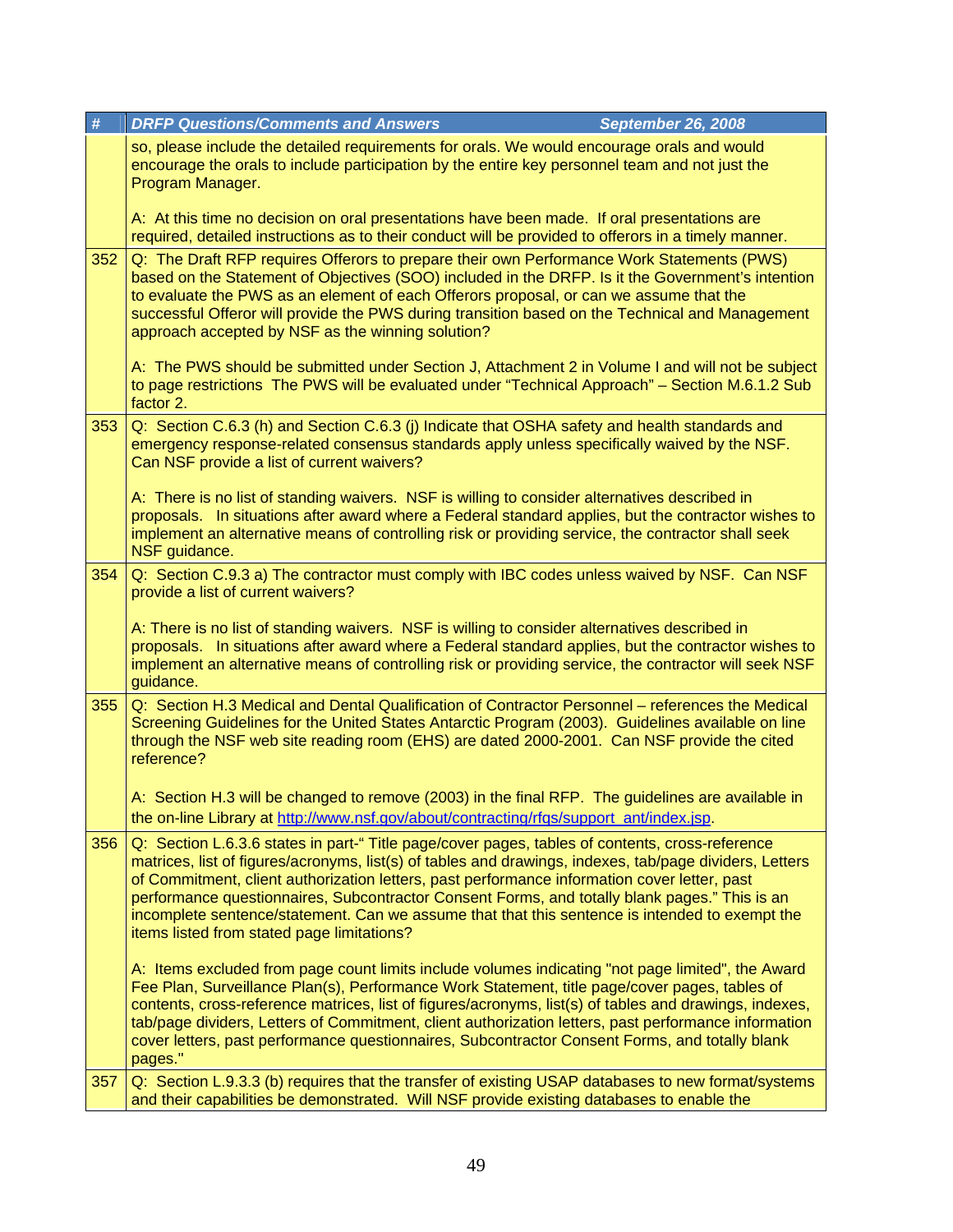| #   | <b>DRFP Questions/Comments and Answers</b><br><b>September 26, 2008</b>                                                                                                                                                                                                                                                                                                                                                                                                                                                                                                                                                                                                                                                                                                                                                                                                                                                                                                                                                                                                                                                                                                                                                                                                                                                                                                                                                                                                                                                                                                                                                                                                                                                                                                  |
|-----|--------------------------------------------------------------------------------------------------------------------------------------------------------------------------------------------------------------------------------------------------------------------------------------------------------------------------------------------------------------------------------------------------------------------------------------------------------------------------------------------------------------------------------------------------------------------------------------------------------------------------------------------------------------------------------------------------------------------------------------------------------------------------------------------------------------------------------------------------------------------------------------------------------------------------------------------------------------------------------------------------------------------------------------------------------------------------------------------------------------------------------------------------------------------------------------------------------------------------------------------------------------------------------------------------------------------------------------------------------------------------------------------------------------------------------------------------------------------------------------------------------------------------------------------------------------------------------------------------------------------------------------------------------------------------------------------------------------------------------------------------------------------------|
|     | preparation of those demonstrations as part of proposal preparation?                                                                                                                                                                                                                                                                                                                                                                                                                                                                                                                                                                                                                                                                                                                                                                                                                                                                                                                                                                                                                                                                                                                                                                                                                                                                                                                                                                                                                                                                                                                                                                                                                                                                                                     |
|     | A: Access to a snapshot of current systems data for the MAPCON, P-1000, Cargo Tracking<br>System, and Personnel Tracking System, which is publicly releasable, will be provided. Access to<br>synthetic data used to train new users of the POLARICE system will be made available for<br>POLARICE. This information will be provided after the RFP is issued in a form to be determined.                                                                                                                                                                                                                                                                                                                                                                                                                                                                                                                                                                                                                                                                                                                                                                                                                                                                                                                                                                                                                                                                                                                                                                                                                                                                                                                                                                                |
| 358 | Q: Section B.8, INCREMENTAL FUNDING states: "This contract shall be subject to incremental<br>funding with \$TBD presently available for performance under this contract. It is estimated that funds<br>presently available are sufficient to permit the contractor's performance through TBD. In<br>accordance with the Limitation of Funds clause in Section I of this contract, no legal liability on the<br>part of the Government for payment of money in excess of \$ TBD shall arise unless and until<br>additional funds are made available by the Contracting Officer through a modification to this<br>contract." The wording of this section indicates that NSF intends to allocate funding in advance to<br>pay for contract performance requirements. The DRFP is silent, however, on the method that NSF<br>intends employing to allow the contractor access to allocated funds. Does NSF intend to deposit the<br>funds in a joint NSF/Contractor bank account that grants the contractor unrestricted access to<br>available funds?<br>A: No. There will be no joint NSF/Contractor bank account.                                                                                                                                                                                                                                                                                                                                                                                                                                                                                                                                                                                                                                                        |
| 359 | Q: In the interest of allowing participating firms as much time as possible to prepare the right for the                                                                                                                                                                                                                                                                                                                                                                                                                                                                                                                                                                                                                                                                                                                                                                                                                                                                                                                                                                                                                                                                                                                                                                                                                                                                                                                                                                                                                                                                                                                                                                                                                                                                 |
|     | USAP site visits we would like to request the following be provided as soon as feasible and<br>possible: A. Anticipated dates for the site visits. B: Number of personnel participating from each<br>company.                                                                                                                                                                                                                                                                                                                                                                                                                                                                                                                                                                                                                                                                                                                                                                                                                                                                                                                                                                                                                                                                                                                                                                                                                                                                                                                                                                                                                                                                                                                                                            |
|     | A: Information on site visit(s) will be posted on FedBizOpps.                                                                                                                                                                                                                                                                                                                                                                                                                                                                                                                                                                                                                                                                                                                                                                                                                                                                                                                                                                                                                                                                                                                                                                                                                                                                                                                                                                                                                                                                                                                                                                                                                                                                                                            |
| 360 | Q: Section C, paragraph C.5(c), reads in part "The NSF seeks a competitive, innovative and<br>integrated solution set (management, technical and business) for USAP support. It is fully<br>recognized and expected that technology and requirements will evolve during the life of the<br>contract. To that end, only the highest level objectives and the constraints mandatory to the<br>acquisition are provided in this Statement of Objectives so as to encourage potential Offerors to be<br>innovative and creative in responding with their proposed solution. Offerors should not infer or<br>imply any other constraints on solutions, other than as specified in this document. The Government<br>strongly encourages innovative, systems integration-type solution sets that address NSF's<br>requirements." Further, the paragraph goes on to state "Ample time and opportunity will be<br>provided for potential Offerors to examine extensive documentation of the as-is state of the current<br>support contract and several of the physical sites to determine the full set of requirements that need<br>to be addressed in proposals."<br>Neither the current draft RFP nor the NSF OPP/USAP website provides sufficient historical data or<br>anticipated workload to adequately construct basis of estimates for staffing, ODCs, or other costs.<br>Only the incumbent contractor has visibility in this data resulting in an advantage over non-<br>incumbent bidders with respect to realistic cost estimating. Therefore, in conjunction with the<br>objectives stated in Draft RFP Section C.5(c), this Offeror requests that NSF provide the latest,<br>approved Annual Program Plan, redacted of any cost information considered proprietary. |
|     | A: NSF will make this available in the on-line Library at<br>http://www.nsf.gov/about/contracting/rfqs/support_ant/index.jsp.                                                                                                                                                                                                                                                                                                                                                                                                                                                                                                                                                                                                                                                                                                                                                                                                                                                                                                                                                                                                                                                                                                                                                                                                                                                                                                                                                                                                                                                                                                                                                                                                                                            |
| 361 | Q: The Draft RFP is silent on the requirements and any limitations for attendees on the site visits.<br>Given the necessary medical screening requirements for bidder personnel and approvals by NSF,<br>as well as travel the preparation workload imposed on NSF and the current USAP contractor,<br>please provide information on anticipated dates for site visits and any limitations on the number of<br>personnel permitted to attend from each company.                                                                                                                                                                                                                                                                                                                                                                                                                                                                                                                                                                                                                                                                                                                                                                                                                                                                                                                                                                                                                                                                                                                                                                                                                                                                                                          |
|     | A: Information on site visit(s) will be posted on FedBizOpps.                                                                                                                                                                                                                                                                                                                                                                                                                                                                                                                                                                                                                                                                                                                                                                                                                                                                                                                                                                                                                                                                                                                                                                                                                                                                                                                                                                                                                                                                                                                                                                                                                                                                                                            |
|     |                                                                                                                                                                                                                                                                                                                                                                                                                                                                                                                                                                                                                                                                                                                                                                                                                                                                                                                                                                                                                                                                                                                                                                                                                                                                                                                                                                                                                                                                                                                                                                                                                                                                                                                                                                          |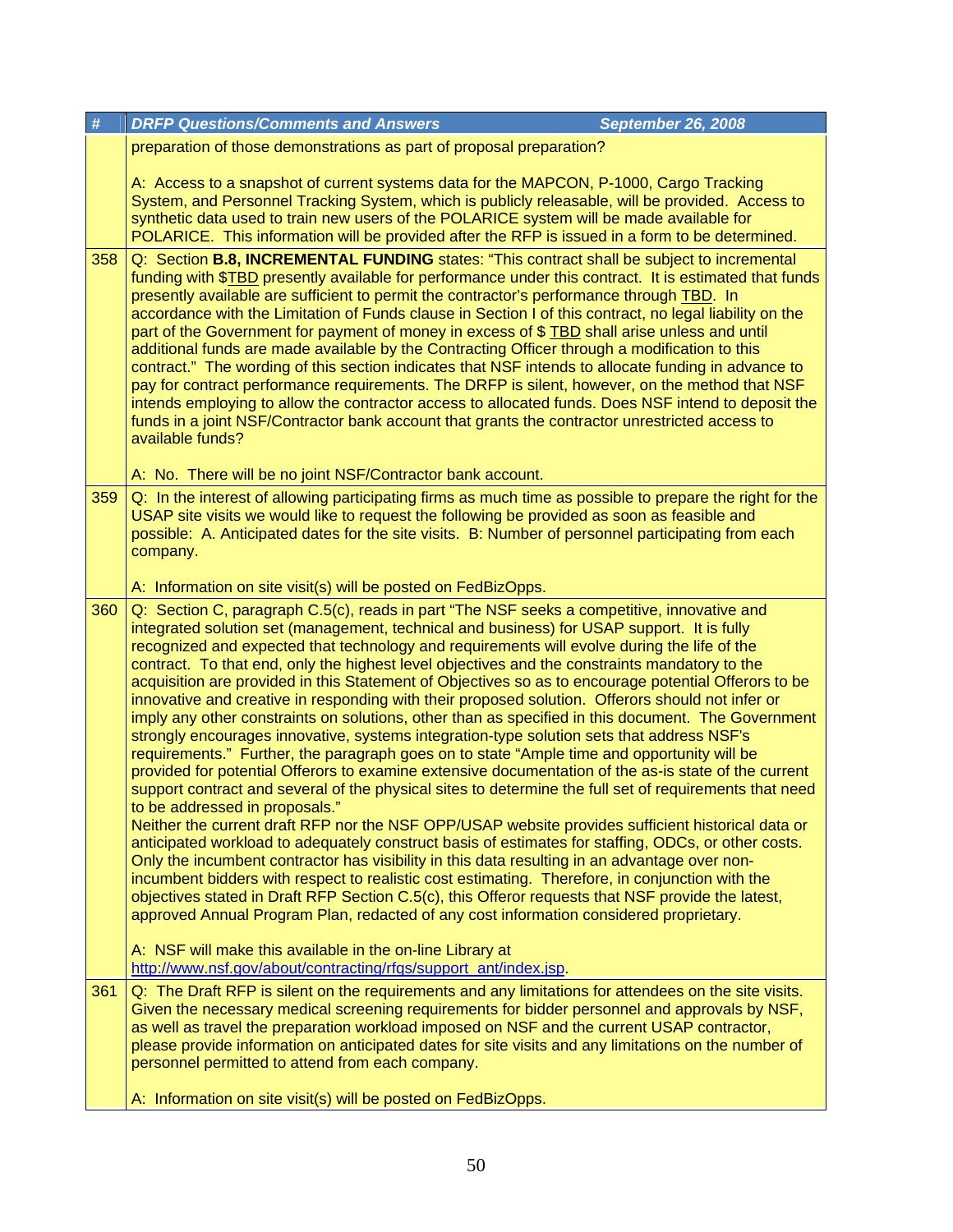| $\#$ | <b>DRFP Questions/Comments and Answers</b><br><b>September 26, 2008</b>                                                                                                                                                                                                                                                                                                                                                                                                                                                                                                                                                                                                                                                                                                  |
|------|--------------------------------------------------------------------------------------------------------------------------------------------------------------------------------------------------------------------------------------------------------------------------------------------------------------------------------------------------------------------------------------------------------------------------------------------------------------------------------------------------------------------------------------------------------------------------------------------------------------------------------------------------------------------------------------------------------------------------------------------------------------------------|
| 362  | Q: Section J, Listing of Attachments, shows Item 2, Performance Work Statement (PWS) as an<br>Offeror-provided document. Because we have been unable to find a requirement to submit an<br>actual PWS in the proposal instructions, we assume that the PWS will be a required submittal after<br>contract award. Please confirm.                                                                                                                                                                                                                                                                                                                                                                                                                                         |
|      | A: It is NSF's intent that the PWS be submitted with the offeror's initial proposal. NSF is<br>considering furnishing offerors a prescribed format for the PWS. The PWS will be included as part<br>of Section J of the offeror's submission. The PWS will be evaluated as part of the offeror's proposal<br>as described under "Technical Approach" - Section M.6.1.2 Sub factor 2 of the RFP.                                                                                                                                                                                                                                                                                                                                                                          |
| 363  | Q: Please confirm that the list of proposal contents provided in Section L.6.3.6, e.g., title<br>page/cover pages, tables of contents, cross-reference matrices, list of figures/acronyms, list(s) of<br>tables and drawings, indexes, tab/page dividers, Letters of Commitment, etc., are meant to be<br>excluded from the specified page limitations for a volume.                                                                                                                                                                                                                                                                                                                                                                                                     |
|      | A: Items excluded from page count limits include volumes indicating "not page limited", the Award<br>Fee Plan, Surveillance Plan(s), Performance Work Statement, title page/cover pages, tables of<br>contents, cross-reference matrices, list of figures/acronyms, list(s) of tables and drawings, indexes,<br>tab/page dividers, Letters of Commitment, client authorization letters, past performance information<br>cover letters, past performance questionnaires, Subcontractor Consent Forms, and totally blank<br>pages.                                                                                                                                                                                                                                         |
| 364  | Q. Section C.9 / Section 9.2 / Section J /: The contractor shall provide and operate site-appropriate<br>social, recreational, and entertainment functions in Antarctica: This involves the funding of the<br>recreation department which handles cash transactions. How will the for-profit/cash transaction<br>issue be addressed? 2) We do not see any details in regards to the two other for-profit/cash<br>transaction departments, retail sales and beverage sales. Have they been removed from the final<br>solicitation? Will they be awarded separately? 3) If the retail/beverage module stood alone when<br>would this Draft RFP be available? Timetable? 4) Are there specific audit recommendations that<br>the NSF will be considering for the final RFP? |
|      | A: In reference to parts 2 and 3, a separate RFP will not be issued. NSF will clarify its intentions in<br>the final RFP.                                                                                                                                                                                                                                                                                                                                                                                                                                                                                                                                                                                                                                                |
| 365  | Q: ODC definition is not clearly defined so it is unclear what ODCs are included in the cost<br>reimbursable CLINs. Additionally, driving the materials and ODCs into the competitive pricing is<br>difficult for NSF to evaluate, transfers the technical risk to the Government, and this approach is<br>frequently protested. Question: Will NSF Government define the ODCs (i.e.what costs are ODCs)?                                                                                                                                                                                                                                                                                                                                                                |
|      | A: ODCs are defined in FAR Part 15.408, Solicitation Provisions and Contract Clauses.                                                                                                                                                                                                                                                                                                                                                                                                                                                                                                                                                                                                                                                                                    |
| 366  | Q: Will NSF provide their rationale for requiring the contractor to provide this estimate when there is<br>no data available to make an estimate and, traditionally, this is a plug number.                                                                                                                                                                                                                                                                                                                                                                                                                                                                                                                                                                              |
|      | A: Assuming this question is referring to major construction and special projects, NSF will be<br>providing a NTE dollar amount. Alternatively, if this is addressing ODCs and travel, then this will be<br>addressed in the final RFP.                                                                                                                                                                                                                                                                                                                                                                                                                                                                                                                                  |
| 367  | Q: Will NSF provide data necessary to estimate ODCs and Materials and Supplies? Because of the<br>difficulty of evaluation of materials and ODCs pricing and the fact that the cost reimbursable nature<br>of these elements will move the technical risk to the Government, we recommend the Government<br>use a plug number. This will level the playing field and provide an easier evaluation scenario.<br>A: This will be addressed in the final RFP.                                                                                                                                                                                                                                                                                                               |
| 368  | Q: The Cost Model, Attachment L-4 format requires narrative functional descriptions of the basis of                                                                                                                                                                                                                                                                                                                                                                                                                                                                                                                                                                                                                                                                      |
|      | estimate for each WBS in the top half of the template and a breakout of costs at the bottom of the<br>template. We respectfully request that the requirement be separated into one document for the                                                                                                                                                                                                                                                                                                                                                                                                                                                                                                                                                                      |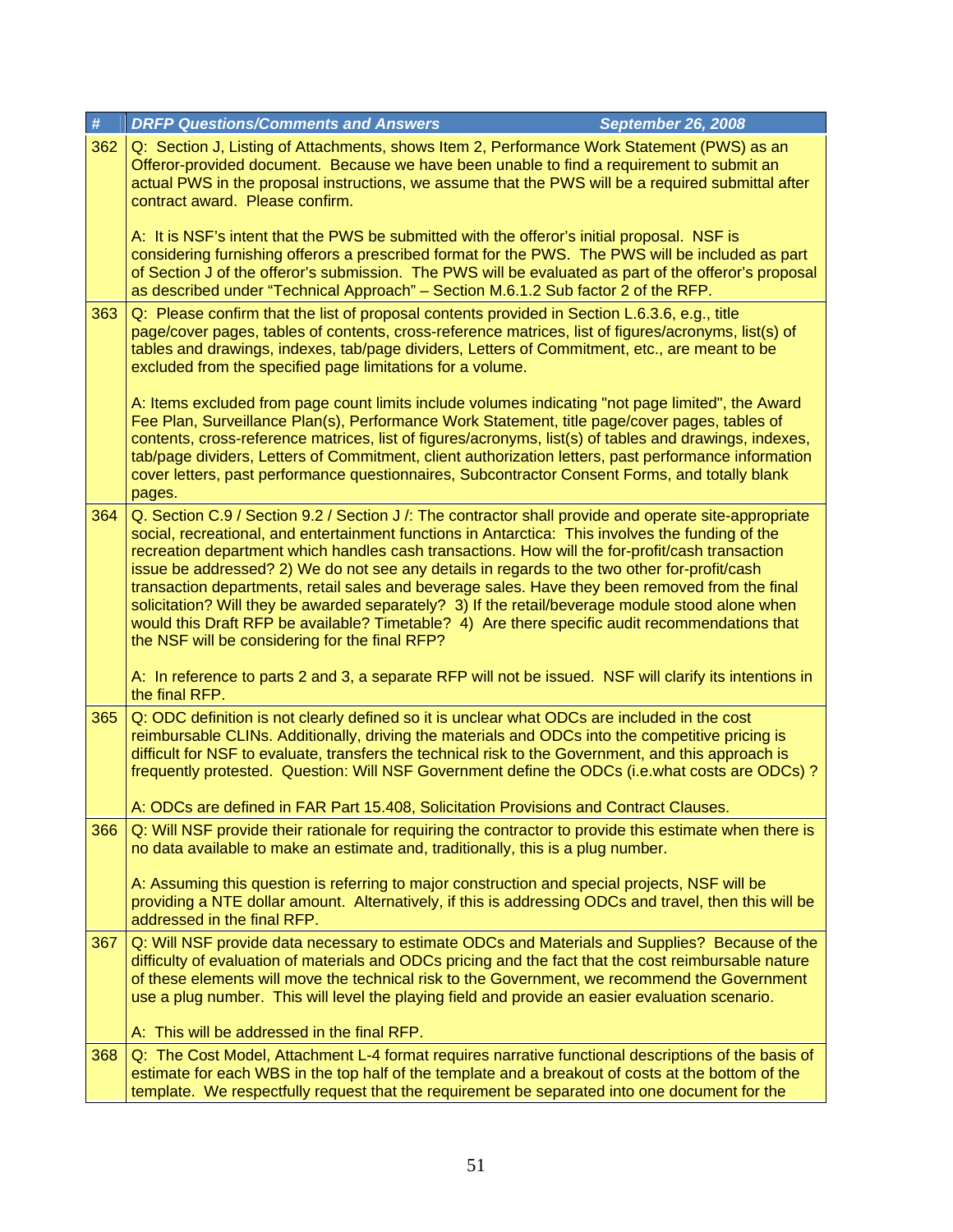| #   | <b>DRFP Questions/Comments and Answers</b><br><b>September 26, 2008</b>                                                                                                                                                                                                                                                                                                                                                                                                                                    |
|-----|------------------------------------------------------------------------------------------------------------------------------------------------------------------------------------------------------------------------------------------------------------------------------------------------------------------------------------------------------------------------------------------------------------------------------------------------------------------------------------------------------------|
|     | basis of estimate and one Excel workbook containing an integrated cost model. To facilitate<br>preparation and audit of our proposals, we request that we be allowed to use our normal and<br>disclosed estimating and accounting systems as the format of the integrated cost model and the<br>BOE, with attached supporting information as required by NSF for evaluation.                                                                                                                               |
|     | A: NSF is taking this under advisement and will address the issue in the final RFP.                                                                                                                                                                                                                                                                                                                                                                                                                        |
| 369 | Q: Please identify the performance periods for which costs and information are to be submitted on<br>Attachments L-4 and L-5.                                                                                                                                                                                                                                                                                                                                                                              |
|     | A: NSF is taking the comment under consideration and will address the issue in the final RFP.<br>Offerors will be required to propose costs and information for all performance periods of the<br>contract.                                                                                                                                                                                                                                                                                                |
| 370 | Q: Ref. Section L.11.10.9 (i) - Do you mean 'cross referenced' rather than 'linked 'in Para (i)<br>requiring the cost/price data in the Cost Model to be linked to the Technical Proposal word<br>document?                                                                                                                                                                                                                                                                                                |
|     | A: NSF's intention is to mean "cross referenced." This will be corrected in the final RFP.                                                                                                                                                                                                                                                                                                                                                                                                                 |
| 371 | Q: Ref. Section L.11.10.9 (d) – (a) Is Attachment L-5 intended to be the RFP cross-reference matrix<br>referred to in the last sentence of the paragraph or in addition to the matrix requirements described<br>in Section L.14? (b) Please identify what information is required on the cross-reference matrix to<br>facilitate NSF tracking "proposed labor to tasking to support the cost realism analysis". The cross<br>reference matrix in Section L.14 does not appear to require this information. |
|     | A: The cross-reference matrix information in Section L. 14 should be in addition to the information<br>proposed in attachment L-5 and will support the cost realism evaluation in this area.                                                                                                                                                                                                                                                                                                               |
| 372 | Q: Ref. Section L.11.10.9 (g) - Attachment L-4 Cost Model requires a functional description by<br>WBS. Please clarify what additional information is required in the "functional or summary analysis"<br>referenced in Section L.11.10.9 (g).                                                                                                                                                                                                                                                              |
|     | A: The offeror is responsible for addressing the information required by Section L.11.10.9 (g) in the<br>proposal.                                                                                                                                                                                                                                                                                                                                                                                         |
| 373 | Q: Ref Section M.6.3.2 Evaluation Factor 3 - Cost/Price - (a) In Section M.6.3.1 and Section<br>M.6.3.2 there are several references to estimated cost versus evaluated cost. Please clarify the<br>difference between the Offeror's proposed estimated cost and the Offeror's evaluated cost. (b)<br>What information is required from the Offeror to develop a total evaluated cost for the Government<br>to utilize for evaluation purposes, referenced in Section M.6.3.2?                             |
|     | A: NSF is taking the comment under consideration and will revise this area in the final RFP.                                                                                                                                                                                                                                                                                                                                                                                                               |
| 374 | Q: Ref. Section M.1.4 and Section M.6.3.1 - (a) The list of Government furnished items in Section<br>M.1.4 differs from the list in Section M.6.3.1. (b) Please provide a detailed listing of all Government<br>furnished items to be made available to all Offerors, including facilities, equipment, property,<br>software, hardware, documentation and base support.                                                                                                                                    |
|     | A: (a) The final RFP will clarify this issue. (b)<br>Listings of accountable property (GFE and GFP) are available at<br>http://www.nsf.gov/about/contracting/rfqs/                                                                                                                                                                                                                                                                                                                                         |
|     | support_ant/index.jsp. Because of the scope of the operation, a full inventory of all government<br>property is not available for non-accountable items. A listing of all licensed software will also be<br>made available. It is the offeror's responsibility to acquire necessary information via the on-line<br>library, pre-solicitation conference, site visits, and pre-proposal one-on-ones for                                                                                                     |
| 375 | non-accountable property.<br>Q: Ref Section M.6.3.4 - The paragraph states that proposals will be compared to the 'anticipated                                                                                                                                                                                                                                                                                                                                                                             |